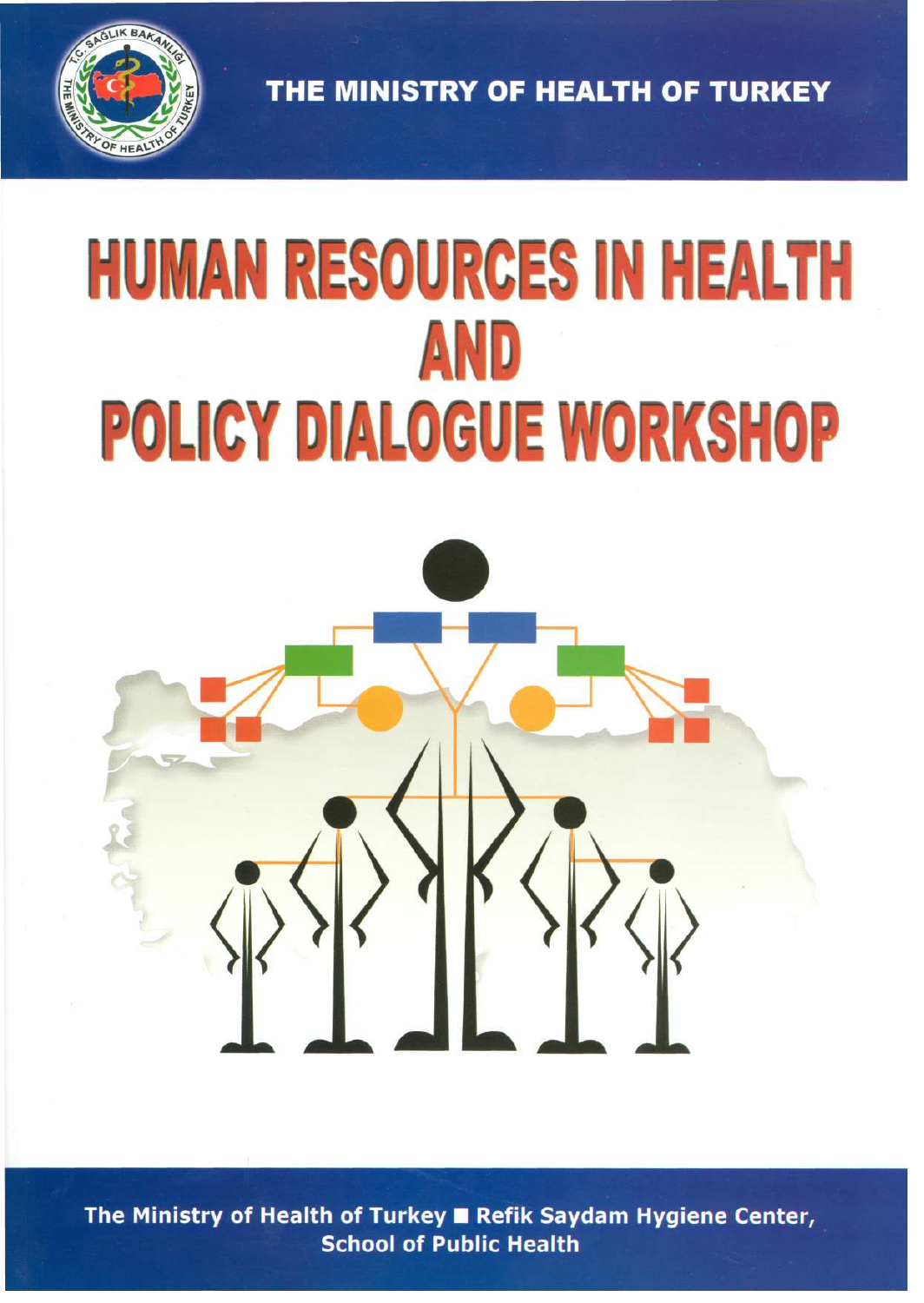#### **© 2007, RSHCP The School of Public Health**

This book has been prepared for being used, printed and published by the Ministry of Health (Refik Saydam Hygiene Center Presidency, The School of Public Health- SPH). No person or organization, other than the Ministry of Health (MoH), may claim any rights whatsoever in relation or with reference to this book hereby, and may use the book itself.

Persons using this book for any purpose cannot claim damages for whatsoever reason. Publication of this book does not necessarily mean guaranteed content.

No employee, director or representative the Ministry of Health (MoH) may, regardless of his or her ranking, be held responsible for or in relation to any information or expression in this book, and no one can claim that the aforesaid people have provided an assurance, guarantee or otherwise made a statement in relation to the foregoing.

All rights reserved. Pursuant to Intellectual and Artistic Property Law no. 5846 amended by Law no. 4110, it is prohibited to use all or part of this work by means of processing, duplication, reproducing, selling, renting, lending, representing, presenting, or transferring in any way using other wired or wireless technical, digital and/or electronic methods or mediums unless permission is obtained from the rightful owner in accordance with Article 52.

For detailed information: Refik Saydam Hygiene Center Presidency, The School of Public Health, Ibrahim Müteferrika Sk. No: 5, 06030 Rüzgarlı - Ulus, Ankara, Turkey (Tel: 0090 312 309 1224; e-mail: [mektep@hm.saglik.gov.tr\)](mailto:mektep@hm.saglik.gov.tr)

ISBN : 978-975-590-234-0

MoH Publication No. : 718

SPH Publication No. : SB-HM-2007/15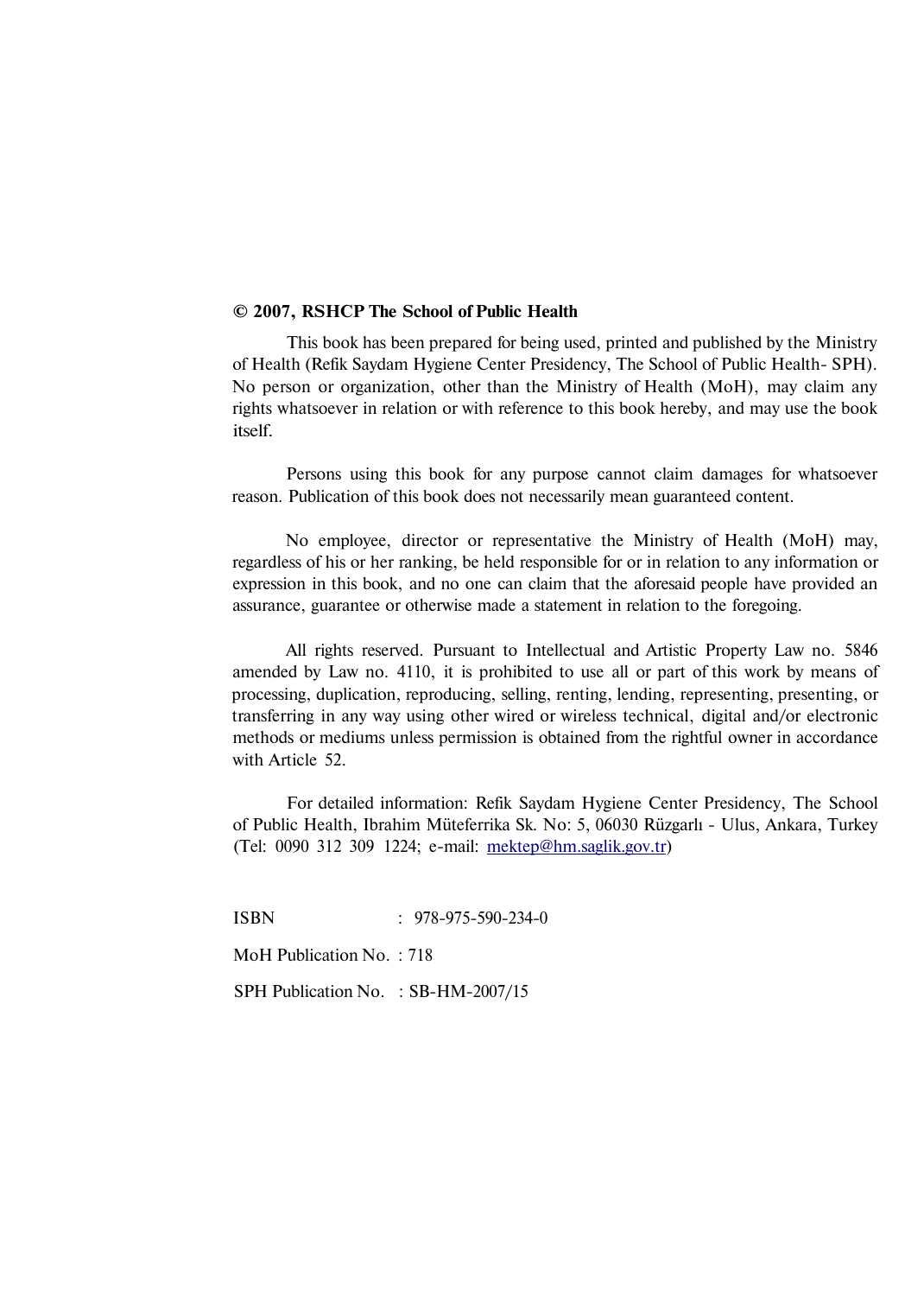







**REPUBLIC OF TURKEY MINISTRY OF HEALTH REFIK SAYDAM HYGIENE CENTER SCHOOL OF PUBLIC HEALTH**

## **HUMAN RESOURCES IN HEALTH AND POLICY DIALOGUE WORKSHOP**

## **EDITORS:**

Salih MOLLAHALİLOĞLU, MD, PhD Ünal HÜLÜR, MD Orhan F.GÜMRÜKÇÜOĞLU, MD, Specialist Necdet ÜNÜVAR, MD, Professor Sabahattin AYDIN, MD, Professor Haydar SUR, MD, Professor

## **ADVISORY BOARD:**

Abdulkadir ATALIK Nihat TOSUN, MD, Professor Turan BUZGAN, MD, Specialist Sinan YOL, MD, Associate Professor Ali YERLİKAYA Mehmet ATASEVER Hakkı ÖZTÜRK, MD Recep PEKCİCİ, MD, Specialist Ali Sait SEPTİOĞLU, MD Hasan GÜLER, MD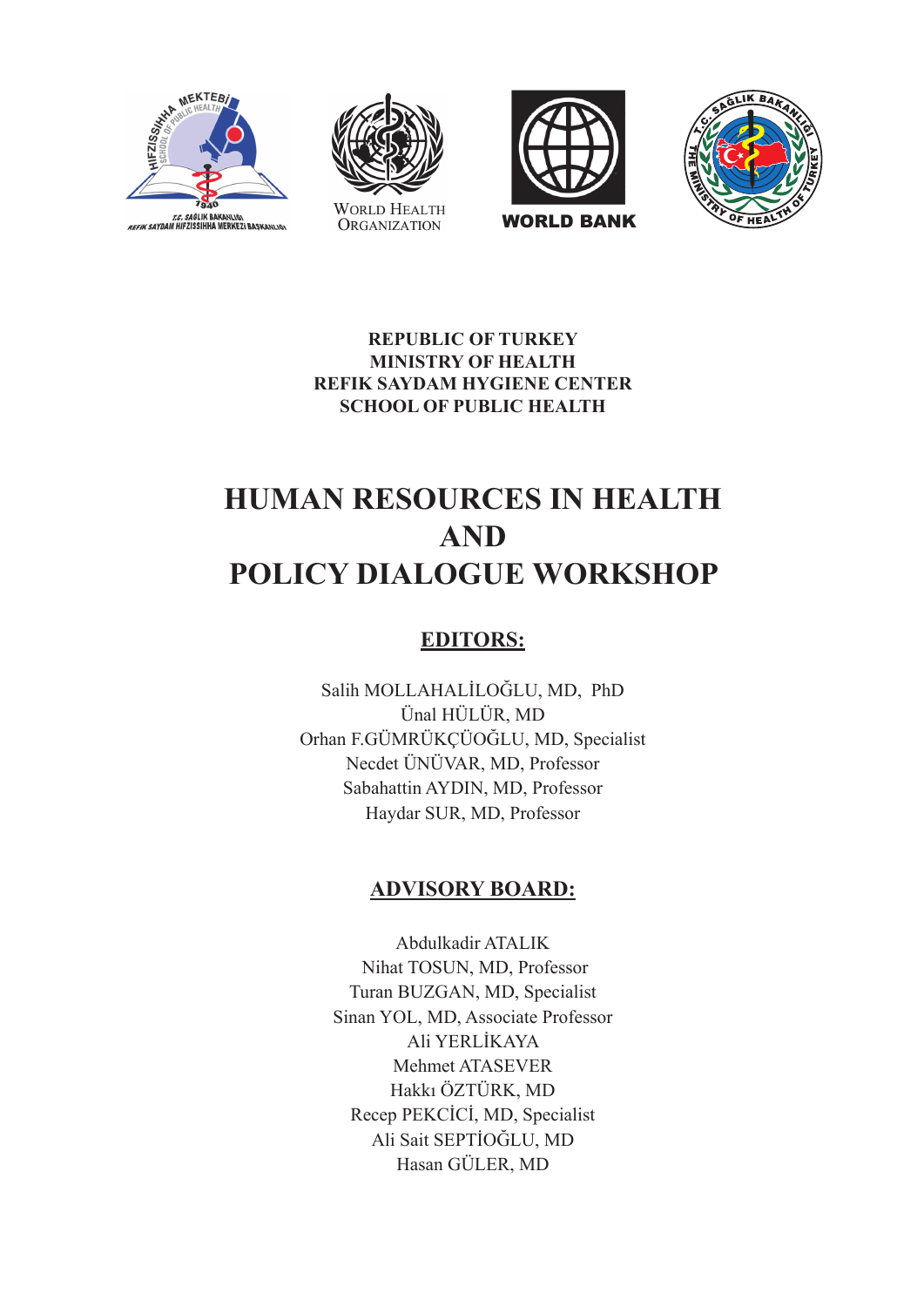## **WORKSHOP COMMITTEE**

#### **INTERNATIONAL CONSULTANTS**

Gülin GEDİK, MD, PhD Gilles DUSSAULT, PhD Prof. Galina Perfilieva, MD,DMSc. Stephane LEGROS, MD, MPH, MBA James BUCHAN, MA(hons) PhD, DPM Prof. Mario R. Dal Poz, MD, PhD

#### **NATIONAL CONSULTANTS**

Haydar Sur, MD, Professor Hacer Özgen, Associate Professor Gülsun Erigüç, Associate Professor Mustafa Taşdemir, MD, Assistant Professor

#### **ORGANISATORS FOR THE WORKSHOP**

Banu AYAR, MD, Specialist Mustafa KOSDAK, MD Ayşegül GENÇOĞLU, MD Emel ALKAN Şirin ÖZKAN Ümmühan EKİNCİ İbrahim KÖSTEKLİ

## **PREPARED FOR PUBLICATION BY:**

Banu AYAR, MD, Specialist Mustafa KOSDAK, MD Ayşegül GENÇOĞLU, MD Hatice ŞİMŞEK Kıvanç YILMAZ Şirin ÖZKAN Ümmühan EKİNCİ İbrahim KÖSTEKLİ

#### **TRANSLATED AND REVISED BY:**

A. Arzu ÇAKIR Özlem B.BÜYÜKYUMAK

#### **Ankara, 2007**

ISBN : 978-975-590-234-0 MoH Publication No. : 718 SPH Publication No. : SB-HM-2007/15

Design & Print : **Yücel Ofset Matbaacılık Turizm Sanayi Tic. Ltd. Şti.** Kazım Karabekir Cad. Kültür Çarşısı No: 7/12 06060 Ulus - ANKARA Phone : (312) 341 95 96 - 34231 11-12 - 384 64 26 Fax: (312) 341 87 50 e-mail : yucelofsetank@superonline.com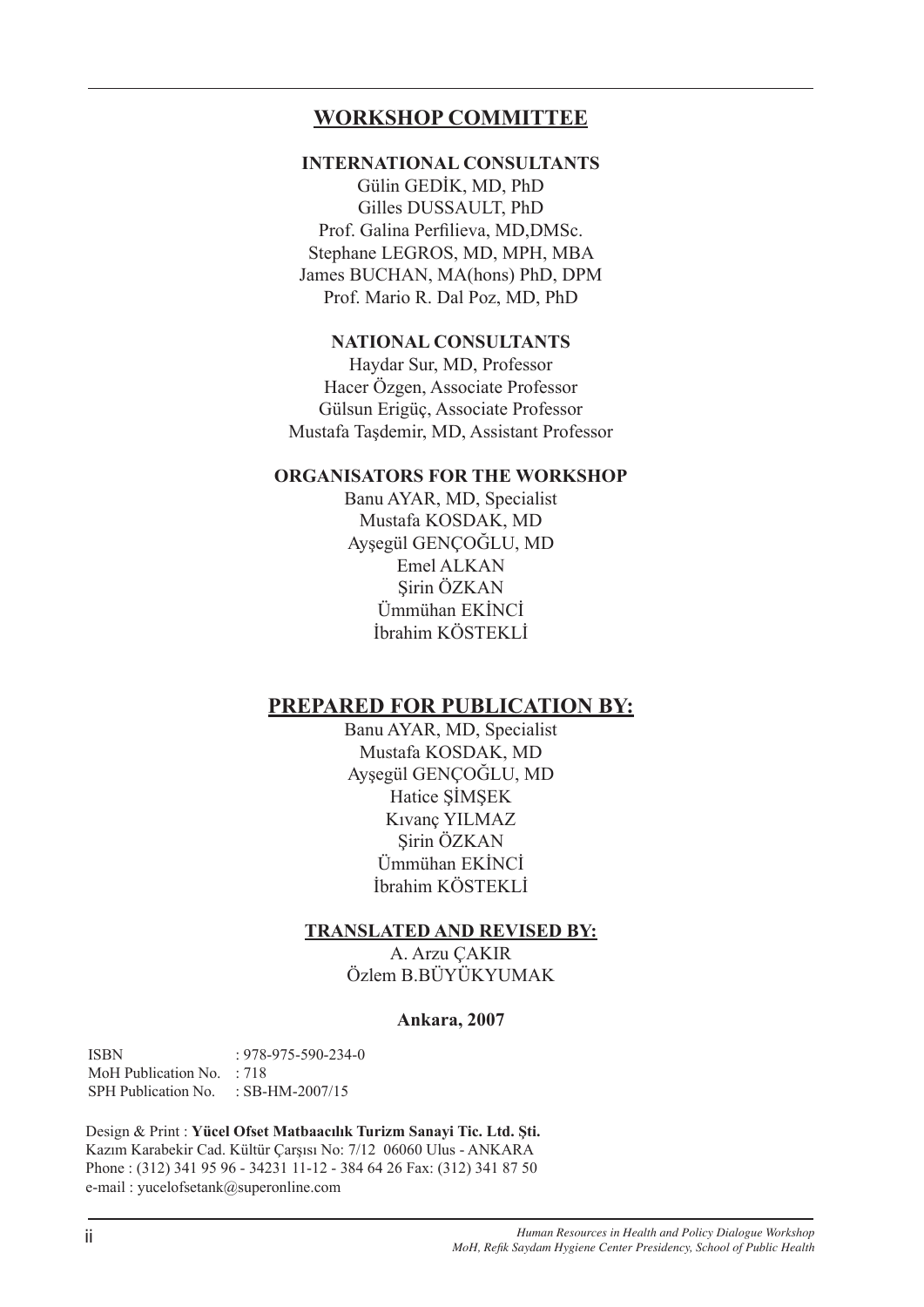## **Participant List of Turkey Human Resources in Health Policy Dialogue Workshop**

| <b>FULL NAME</b>                 | <b>ORGANIZATION</b>                                                                  |  |  |  |  |  |
|----------------------------------|--------------------------------------------------------------------------------------|--|--|--|--|--|
| Abdullah YAVUZ                   | MoH General Directorate of Personnel                                                 |  |  |  |  |  |
| Ahmet CEYHAN                     | MoNE DG of Higher Education                                                          |  |  |  |  |  |
| Ali Enver DUDU                   | Prime Ministry State Personnel Dept.                                                 |  |  |  |  |  |
| Asibe ÖZKAN                      | Midwives Association                                                                 |  |  |  |  |  |
| Aslı GÜLTEKİN                    | Prime Ministry Undersecretariat of Treasury                                          |  |  |  |  |  |
| Atilla DURMAZ                    | MoH Department of Strategy Development                                               |  |  |  |  |  |
| Aynur AKSOY                      | <b>Turkish Statistical Institute</b>                                                 |  |  |  |  |  |
| Aysel BİNLER                     | Prime Ministry State Planning Organization                                           |  |  |  |  |  |
| Ayşe TOPRAK                      | <b>Turkish Statistical Institute</b>                                                 |  |  |  |  |  |
| Ayşen ŞENTÜRK                    | Ministry of Finance                                                                  |  |  |  |  |  |
| Azmi EKMEN                       | MoH Department of EU Coordination                                                    |  |  |  |  |  |
| Bayram DEMİR                     | MoH Undersecretariat Advisors Performance Management                                 |  |  |  |  |  |
| Beyhan USLU                      | MoH Undersecretariat Advisors Performance Management                                 |  |  |  |  |  |
| Carullah KOCAELİ                 | MoH General Directorate of Curative Services                                         |  |  |  |  |  |
| Cihan Fatih GÖK                  | MoH Monitoring and Evaluation Unit                                                   |  |  |  |  |  |
| Davut KINACI                     | MoH General Directorate of Curative Services                                         |  |  |  |  |  |
| Assoc. Prof. Gülsün ERİGÜÇ       | Hacettepe Univ. Fac. of Economic and Adm. Sciences Dept. of Health                   |  |  |  |  |  |
|                                  | Administration                                                                       |  |  |  |  |  |
| Assoc. Prof. Hacer ÖZGEN         | Hacettepe Univ. Fac. of Economic and Adm. Sciences Dept. of Health<br>Administration |  |  |  |  |  |
| Assoc. Prof. Afsun Ezel ESATOĞLU | Ankara University Faculty of Health Education                                        |  |  |  |  |  |
| Assoc. Prof. Nazlı ATAK          | Ankara University Faculty of Health Education                                        |  |  |  |  |  |
| Assoc. Prof. Oya Nuran EMİROĞLU  | Hacettepe University School of Nursing                                               |  |  |  |  |  |
| Dr. Abdullah ÇANDAR              | TAF Health Command Branch Dir. of Healthcare Management                              |  |  |  |  |  |
| Dr. Ali IRAVUL                   | MoH Izmir Provincial Directorate of Health                                           |  |  |  |  |  |
| Dr. Alpay ALP                    | MoH Adıyaman Provincial Directorate of Health                                        |  |  |  |  |  |
| Dr. Ayşegül GENÇOĞLU             | MoH Refik Saydam Hygiene Center Presidency The School of Public Health               |  |  |  |  |  |
| Dr. B.Zafer GÜNAYDIN             | MoH Refik Saydam Hygiene Center Presidency The School of Public Health               |  |  |  |  |  |
| Dr. Erdinç ERDEMLİ               | Ankara Metropolitan Municipality Health Affairs Dept.                                |  |  |  |  |  |
| Dr. Esra TİRYAKİOĞLU             | MoH Project Management Support Unit                                                  |  |  |  |  |  |
| Dr. Feray KARAMAN                | MoH Refik Saydam Hygiene Center Presidency The School of Public Health               |  |  |  |  |  |
| Dr. Hakkı ÖZTÜRK                 | MoH General Directorate of Personnel                                                 |  |  |  |  |  |
| Dr. Hasan BAĞCI                  | MoH Monitoring and Evaluation Unit                                                   |  |  |  |  |  |
| Dr. Hasan GÜLER                  | MoH Undersecretariat Advisors Performance Management                                 |  |  |  |  |  |
| Dr. Hüseyin DEMİREL              | MoH Undersecretariat Advisors Performance Management                                 |  |  |  |  |  |
| Dr. Hüseyin İLTER                | MoH General Directorate of Primary Health Care Family Medicine Dept.                 |  |  |  |  |  |
| Dr. Hüseyin ÖZBAY                | MoH Refik Saydam Hygiene Center Presidency The School of Public Health               |  |  |  |  |  |
| Dr. İnci YILMAZ                  | MoH General Directorate of Curative Services                                         |  |  |  |  |  |
| Dr. M.Erkan ÇİÇEK                | MoH General Directorate of Personnel                                                 |  |  |  |  |  |
| Dr. Mustafa BULUN                | MoH Department of Strategy Development.                                              |  |  |  |  |  |
| Dr. Mustafa KOSDAK               | MoH Refik Saydam Hygiene Center Presidency The School of Public Health               |  |  |  |  |  |
| Dr. Özlem COŞKUN                 | Gazi University Faculty of Medicine, Office of the Dean                              |  |  |  |  |  |
| Dr. Salih MOLLAHALİLOĞLU         | MoH Refik Saydam Hygiene Center Presidency The School of Public Health               |  |  |  |  |  |
| Dr. Sarp ÜNER                    | Hacettepe University Faculty of Medicine, on behalf of Higher Education Council      |  |  |  |  |  |
| Dr. Süleyman Can NUMANOĞLU       | Ministry of Health Undersecretariat                                                  |  |  |  |  |  |
| Dr. Tamer AYDIN                  | TAF Health Command Branch Dir. of Healthcare Management                              |  |  |  |  |  |
| Dr. Tuncay ALKAN                 | Social Security Institution DG of General Health Insurance                           |  |  |  |  |  |
| Dr. Ünal HÜLÜR                   | MoH Refik Saydam Hygiene Center Presidency The School of Public Health               |  |  |  |  |  |
| Dr. Zerrin ÖNAL                  | Social Security Institution DG of General Health Insurance                           |  |  |  |  |  |
| Dr. Ömür Akyıldız EREĞİZ         | MEMUR-SEN Union / SAGLIK-SEN Union                                                   |  |  |  |  |  |
| Dr. Süha ALPAY                   | Turkish Dentists Association                                                         |  |  |  |  |  |
| Dr. Zeliha Nurhan UYSAL          | Prime Ministry Undersecretariat of Treasury                                          |  |  |  |  |  |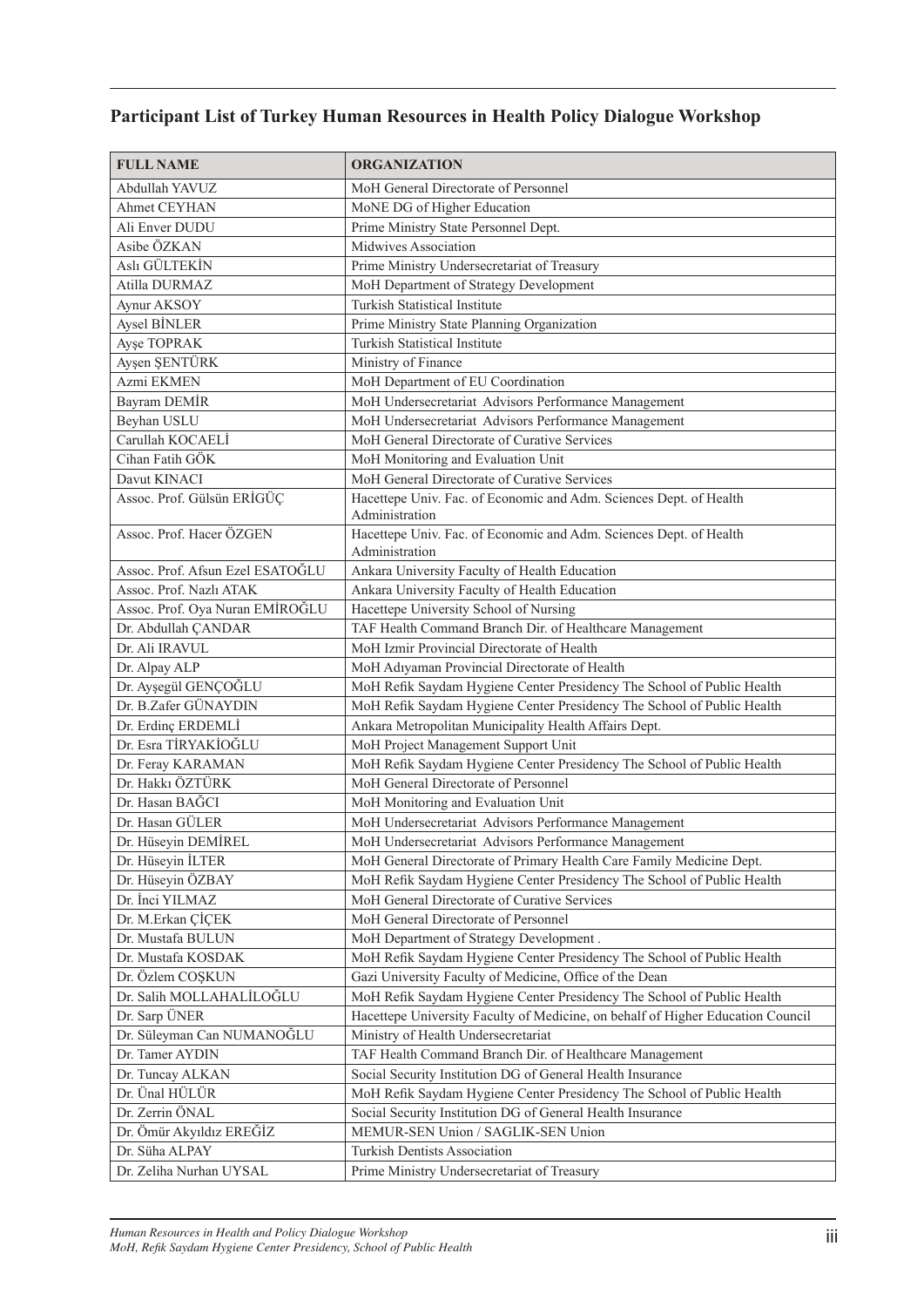| <b>FULL NAME</b>                 | <b>ORGANIZATION</b>                                                                  |
|----------------------------------|--------------------------------------------------------------------------------------|
| Pharm. Erdoğan ÇOLAK             | Turkish Pharmacists' Association                                                     |
| Pharm. Güzide SÖNMEZ             | Turkish Pharmacists' Association                                                     |
| Pharm. Nese KILINÇ               | Turkish Pharmacists' Association                                                     |
| Eda BINAR                        | MoH Refik Saydam Hygiene Center Presidency The School of Public Health               |
| Emel ALKAN                       | MoH Refik Saydam Hygiene Center Presidency The School of Public Health               |
| Emre ILYAS                       | Prime Ministry State Planning Organization                                           |
| Emre İŞÇİ                        | Marmara University Faculty of Health Education                                       |
| Fatma Nur BİLAZER                | <b>Turkish Nurses Association</b>                                                    |
| Gülay ALTUNTAŞ                   | MoH General Directorate of Personnel                                                 |
| Gülay ERDEN                      | <b>Turkish Statistical Institute</b>                                                 |
| Hakan Oğuz ARI                   | MoH Refik Saydam Hygiene Center Presidency The School of Public Health               |
| Halil POLAT                      | MoNE Health Affairs Dept.                                                            |
| Hüseyin ZIRH                     | MoH General Directorate of Health Education                                          |
| İbrahim KÖSTEKLİ                 | MoH Refik Saydam Hygiene Center Presidency The School of Public Health               |
| İdris BEDİR                      | MoH Department of Information Processing                                             |
| Jale ÖZTÜRK                      | MoH Ankara Provincial Directorate of Health                                          |
| Kader KAYA                       | MoH Department of Strategy Development                                               |
| Mecit ALEMDAR                    | MoH Istanbul Provincial Directorate of Health                                        |
| Meltem TAN                       | Prime Ministry Turkish Statistical Institute Presidency                              |
| Meral ILGAR                      | MoH General Directorate of Primary Health Care Family Medicine Dept.                 |
| Metin İSLAMOĞLU                  | Anadolu Health Center                                                                |
| Muhsin DEMİRTAŞ                  | MoH Düzce Provincial Directorate of Health                                           |
| Münevver KERKÜKLÜ                | MoH General Directorate of Health Education                                          |
| Neslihan ŞAHYAR                  | MoH General Directorate of Health Education                                          |
| Nuriye DOĞAN                     | MoH General Directorate of Curative Services                                         |
| Prof. Haydar SUR                 | Marmara University Faculty of Health Education                                       |
| Prof. Hediye ARSLAN              | Midwives Association                                                                 |
| Prof. Gülseren KOCAMAN           | <b>Turkish Nurses Association</b>                                                    |
| Prof. Gülşen TERAKYE             | Ministry of Labor and Social Security                                                |
| Prof. Seval AKGÜN                | Başkent University Faculty of Medicine, on behalf of Higher Education Council        |
| Ramazan ÇATAN                    | MoH Adıyaman Provincial Directorate of Health                                        |
| Raziye KOÇAK                     | MoH Department of Information Processing                                             |
| Selim BALCI                      | MoH Istanbul Provincial Directorate of Health                                        |
| Şeyda DAĞLI                      | Turkish Industrialists' and Businessmen's Association                                |
| Şirin ÖZKAN                      | MoH Refik Saydam Hygiene Center Presidency The School of Public Health               |
| Tuncer ARI                       | MoH Izmir Provincial Directorate of Health                                           |
| Turan FURUNCU                    | MoH Düzce Provincial Directorate of Health                                           |
| Spc. Rsc. Asst. Gülpembe ERGİN   | Hacettepe Univ. Fac. of Economic and Adm. Sciences Dept. of Health<br>Administration |
| Spc. Rsc. Asst. Özgür UĞURLUOĞLU | Hacettepe Univ. Fac. of Economic and Adm. Sciences Dept. of Health<br>Administration |
| Spc. Dr. Ali Kemal ÇAYLAN        | MoH Refik Saydam Hygiene Center Presidency The School of Public Health               |
| Spc. Dr. Banu AYAR               | MoH Refik Saydam Hygiene Center Presidency The School of Public Health               |
| Spc. Dr. M.Recep PEKCICI         | MoH General Directorate of Personnel                                                 |
| Spc. Dr. Mecit GÖKÇİMEN          | MoH Refik Saydam Hygiene Center Presidency The School of Public Health               |
| Spc. Dr. Nazan YARDIM            | MoH Refik Saydam Hygiene Center Presidency The School of Public Health               |
| Ümmühan EKİNCİ                   | MoH Refik Saydam Hygiene Center Presidency The School of Public Health               |
| Yaşar ODABAŞ                     | MoH Department of EU Coordination                                                    |
| Asst. Prof. Ercan GÖÇGERDİ       | Gülhane Military Medical Academy                                                     |
| Asst. Prof. Mustafa TAŞDEMİR     | Marmara University Faculty of Health Education                                       |
| Asst. Prof. Ş. Burak BEKAROĞLU   | Marmara University Faculty of Health Education                                       |
| Zafer YILDIRIM                   | Kamu-Sen Union / Türk Sağlık-Sen Union                                               |
|                                  |                                                                                      |

Not: Participants are listed in alphabetical order.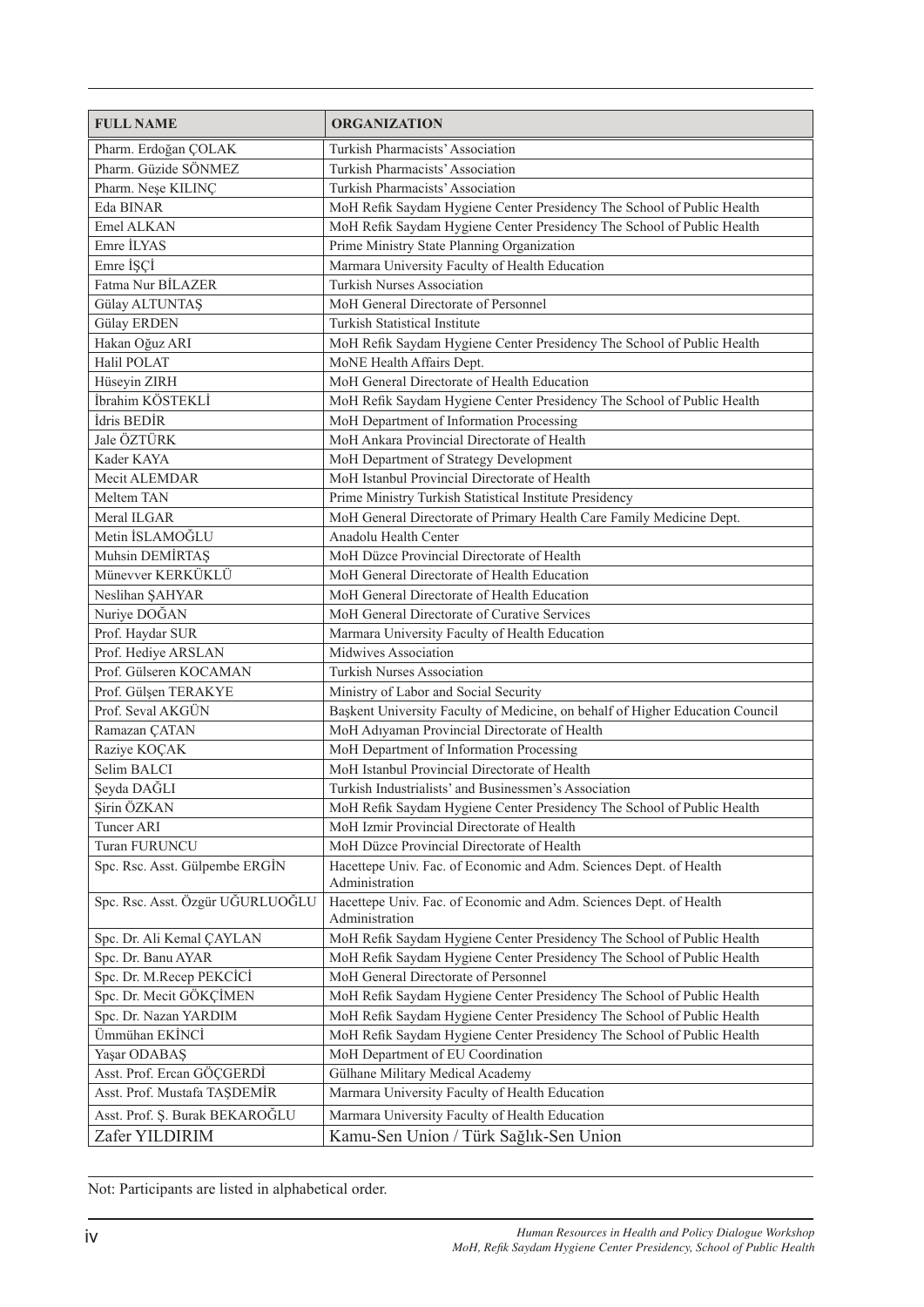## **Table of Contents:**

## **CHAPTER 1**

| <b>CURRENT SITUATION OF HUMAN RESOURCES IN HEALTHCARE IN TURKEY  1</b> |  |
|------------------------------------------------------------------------|--|
|                                                                        |  |
|                                                                        |  |
| 1.3 GEOGRAPHICAL DISTRIBUTION OF HEALTHCARE WORKFORCE IN TURKEY 7      |  |
|                                                                        |  |
|                                                                        |  |
|                                                                        |  |

## **CHAPTER 2**

| <b>GENERAL REPORT OF HUMAN RESOURCES IN HEALTH POLICY</b> |
|-----------------------------------------------------------|
|                                                           |
|                                                           |
|                                                           |
|                                                           |
|                                                           |
|                                                           |
|                                                           |
| 31                                                        |
| 31                                                        |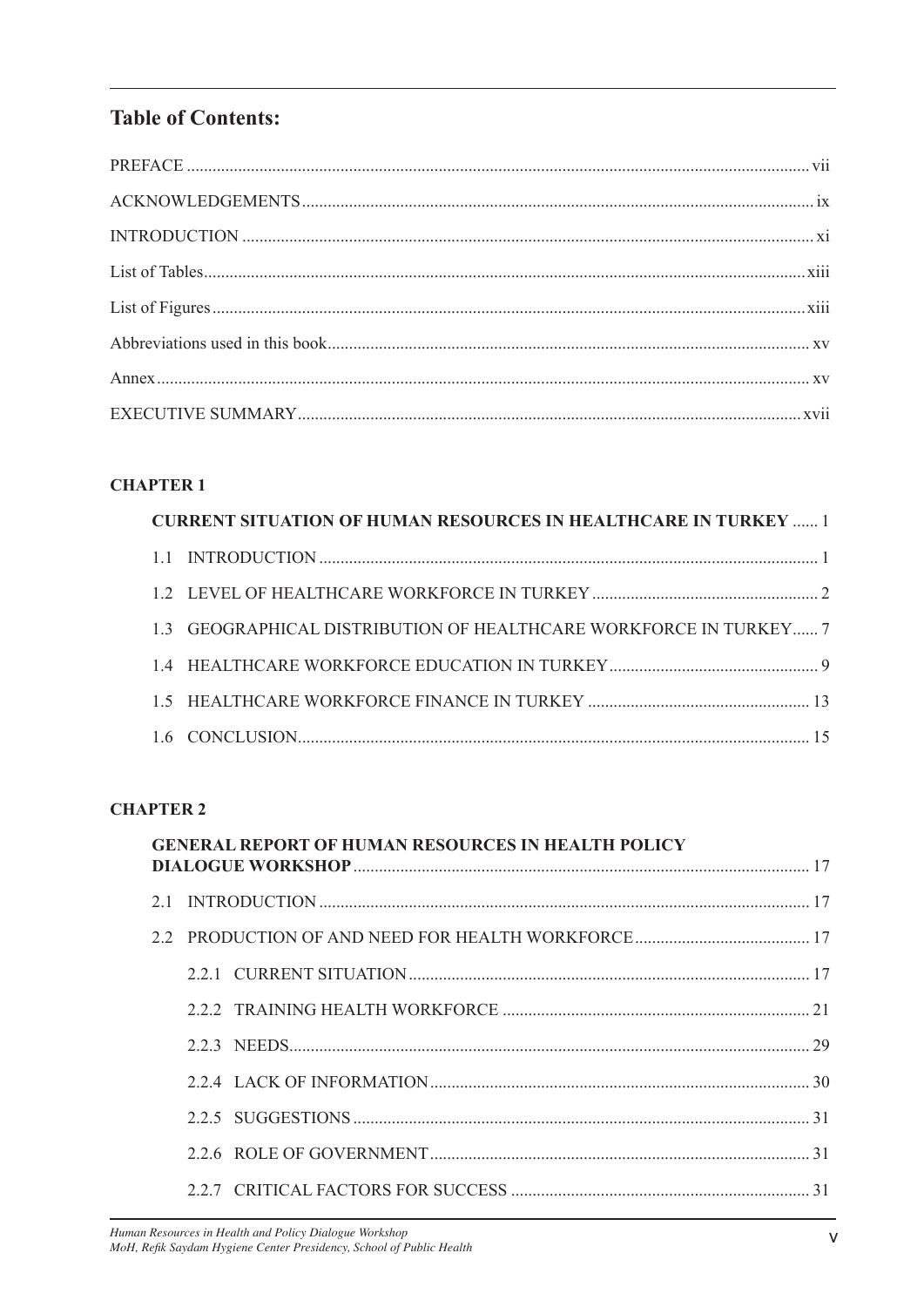| 2.3      | TACKLING IMBLANCES FOR BETTER ACCESS TO HEALTH SERVICES,<br>CREATING OF AN ATTRACTIVE WORK ENVIRONMENT AND |  |
|----------|------------------------------------------------------------------------------------------------------------|--|
|          |                                                                                                            |  |
|          | 2.3.1 WHERE ARE WE IN THE PROCESS OF IDENTIFIYING POLICIES FOR                                             |  |
|          |                                                                                                            |  |
|          |                                                                                                            |  |
|          | 2.3.2.2 WHAT ARE DIMENSIONS OF IMBALANCE AND WORK                                                          |  |
|          | 2.3.2.3 WHY ARE IMBALANCE AND WORK ENVIRONMENT-SPECIFIC                                                    |  |
|          | 2.3.2.4 IS THERE MISSING INFORMATION ON IMBALANCE AND WORK                                                 |  |
|          | 2.3.2.5 WHAT ARE THE REASONS FOR IMBALANCE AND WORK                                                        |  |
|          |                                                                                                            |  |
|          |                                                                                                            |  |
|          |                                                                                                            |  |
|          |                                                                                                            |  |
|          |                                                                                                            |  |
|          |                                                                                                            |  |
| 24       | FEEDBACK FROM INTERNATIONAL CONSULTANTS ABOUT                                                              |  |
| Annex-1: | Assessment Report on Human Resources in Health Policy Development Workshop                                 |  |
|          |                                                                                                            |  |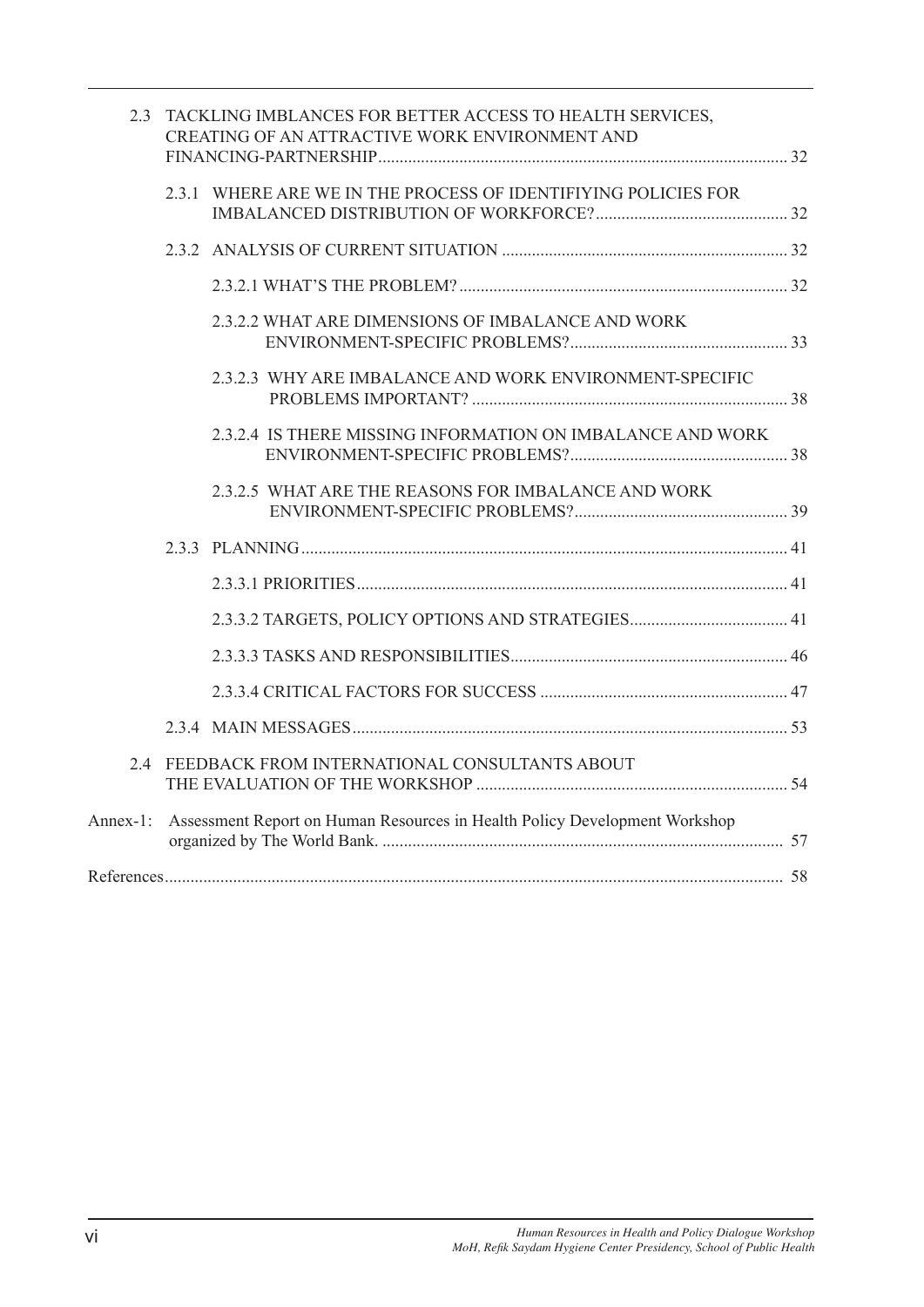## **PREFACE**

Protection of the right to health is a challenging process from individual health to community health. As the national model in our Healthcare System, "Human Comes First" is central to every step in the field of health. Our goal is to provide to individuals the deserved modern, effective, efficient, equitable, qualified and accessible healthcare service. In this context, the "Health Transition Project" is being implemented as a national model in order to overcome the bottlenecks in our Healthcare System and to offer modern healthcare services to our citizens.

Being one of the integral parts of human workforce planning, which has a very important place in the development plans of modern countries of the present day, "Healthcare workforce" is one of the most important subheadings of the Health Transition Project. A process has been initiated by our Ministry for the purpose of preparing human workforce that is suitable and wellequipped for the operation of the Healthcare System, to implement undergraduate and graduate education programs compatible with the said policies, and to develop an effective and efficient service industry in the field of healthcare.

The insufficiency of the absolute number and the geographically unbalanced distribution of healthcare professionals especially of physicians and nurses, is one of the most important problems of our Healthcare System. While our Ministry has managed, through existing policies in force, to minimize this important problem in our Healthcare System, shortage of physicians and nurses in our country is still an important issue. As our population grows older and health awareness increases, the need for healthcare services and, thus for physicians, is bound to increase. If we want healthcare services to be sufficient and efficient in the future, we are required to bridge our healthcare personnel gap. While the number of professors in the Medical Faculties of our country increases rapidly, there is a noteworthy decline in the number of students. Inter-professional imbalance in the distribution of healthcare workforce is an important part of this problem. While the total number of specialized physicians in our country is relatively sufficient, distribution into specialization branches is unbalanced. The incoherence in the ratios of physicians and supporting healthcare personnel is yet another noteworthy element of the problem.

Another of the most important components of our Ministry's "Health Transition Project" is the practice of Family Medicine. The Family Medicine practice provides the foundation for easier access to healthcare services and complying with modern norms in healthcare services. Involved in the selfless practice of this profession all along, the general practitioners will have the opportunity to go out into the field to serve within their own working area with their own office and own patients, in an environment where they can freely pass their experiences on the patients, and in a system which patients prefer them.

"Performance Management System," which is a systematical management tool which is intended for obtaining more effective results from the Healthcare System by means of motivating healthcare professionals in a way that they will realize their own potential, and consists, to that end, of well-defined objectives, performance standards, goals, measurement, feedback and rewarding stages, is one of the important milestones of the Health Transition Project. This system has been assessed as a continuous learning and improvement process, started from the plainest and the most easily applicable structure and improved for future by means of making inferences from the outcome of present implementations. Performance Management does not only measure results,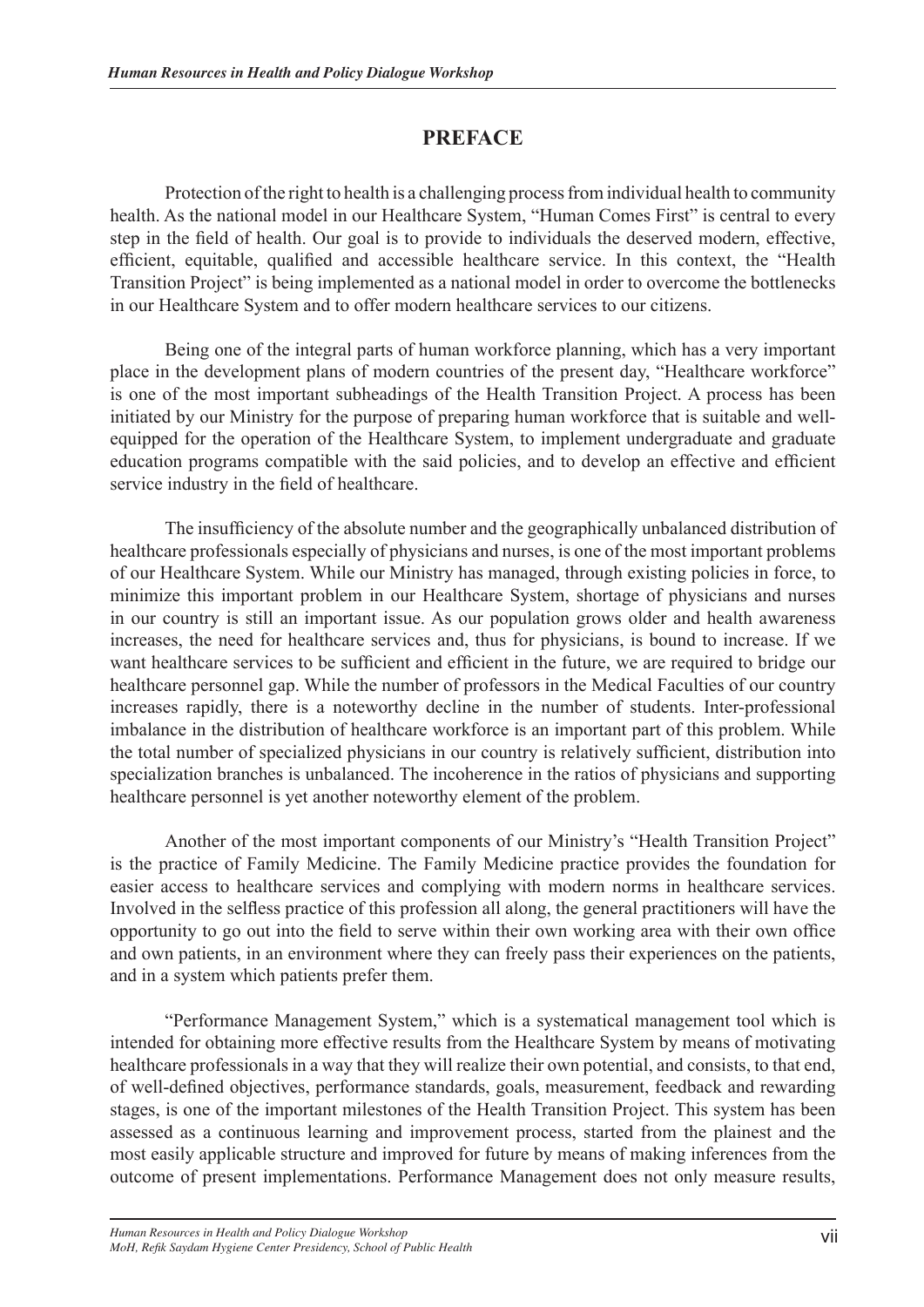but gives the organization a direction which is in line with established objectives. It ensures the improvement of services toward planned outcomes. In this way, a change of understanding has been created in public healthcare services. It has been made possible to reward those who shoulder the burden of service.

In public healthcare services, the prevailing approach is now to meet the demand rather than determine the supply. The patient-oriented approach encouraged by the system has increased the weight of patients in implementation, and has placed at the top of the agenda the search for quality in services. Saying "Human comes first!" our government attaches great importance to participation in relation to the restructuring of the Healthcare System and to Health Transition.

With the belief and hope that these activities, which are carried out as one of the milestones in the development of policies and strategies for national healthcare workforce planning, will prove useful for all institutions and organizations related to the healthcare industry, I would like to extend my respect.

> **Prof. Recep AKDAĞ Minister of Health**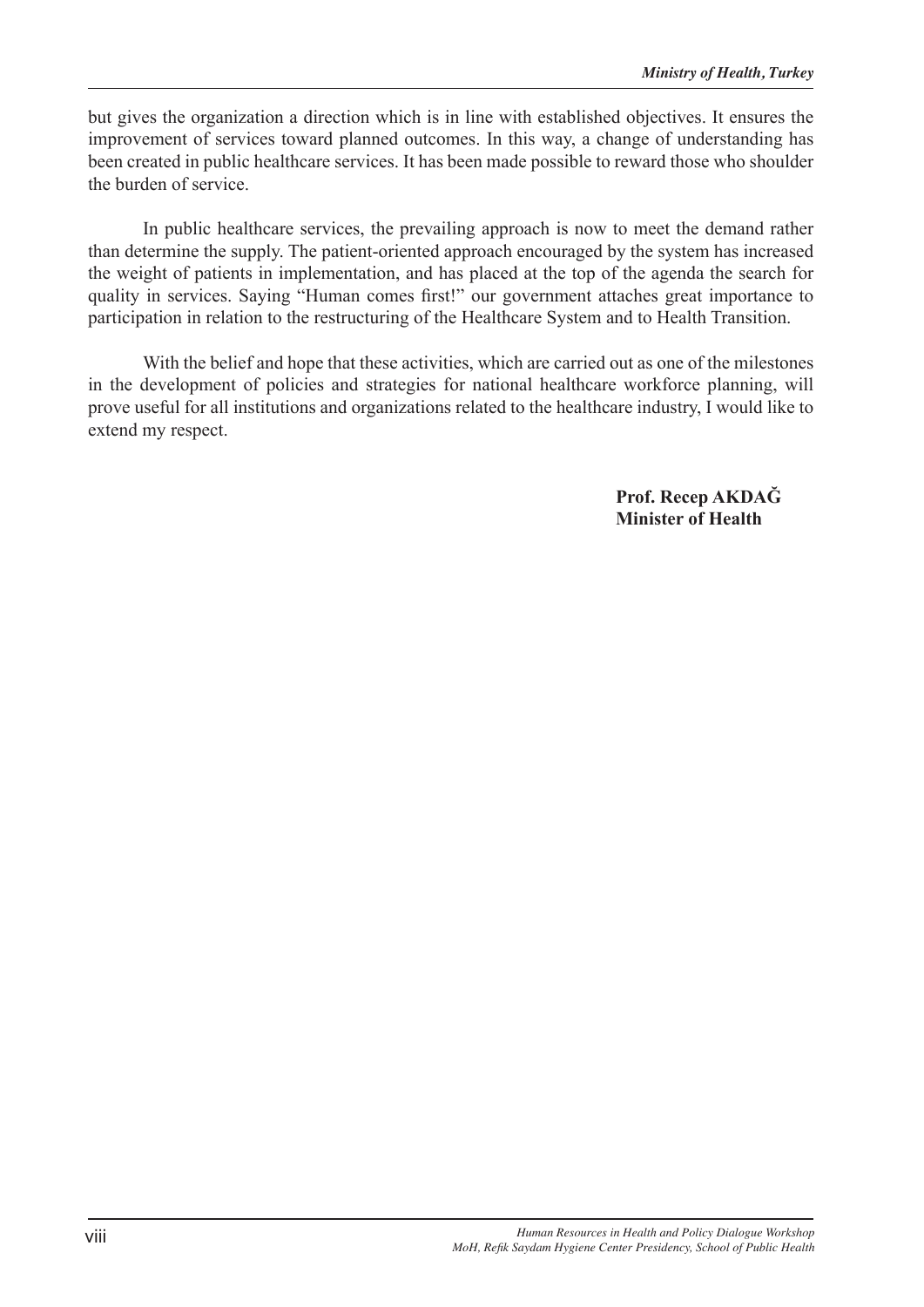## **ACKNOWLEDGEMENTS**

We would like to thank the below-listed people and their organizations for their contributions to Turkey Human Resources in Health Policy Dialogue Workshop held between  $24<sup>th</sup> - 28<sup>th</sup>$  April 2007, and to the publication of this book hereby:

Minister of Health esteemed Prof.Dr. Recep AKDAĞ, Undersecretary to the Ministry of Health esteemed specialist Dr. Orhan F. GÜMRÜKÇÜOĞLU, Ministry of Health Deputy Undersecreteries esteemed specialist Dr. Turan BUZGAN, Prof. Dr. Sabahattin AYDIN and Abdulkadir ATALIK, and esteemed Prof. Dr. Necdet ÜNÜVAR;

President of Refik Saydam Hygiene Center esteemed Assoc. Prof. Mustafa ERTEK, Head of Department of Strategy Development esteemed Mehmet ATASEVER, Director of The School of Public Health esteemed Dr. Salih MOLLAHALİLOĞLU, Health Project General Coordinator esteemed Adnan YILDIRIM, Deputy Directors of the The School of Public Health esteemed Dr. Ünal HÜLÜR, esteemed Specialist. Dr. Nazan YARDIM, esteemed Dr. Hüseyin ÖZBAY, and Deputy Secretary General of the The School of Public Health esteemed Specialist Dr. Ali Kemal ÇAYLAN;

Our esteemed international consultants: Dr. Gülin GEDİK, Dr. Galina PERFWILIEVA and Dr. Mario DAL POZ from the World Health Organization, Dr. Stephane LEGROS and Economist Zafer MUSTAFAOĞLU from the World Bank, Dr. Gilles DUSSAULT from Lisbon Nova University, and Prof. James BUCHAN from Queen Margaret University;

Our esteemed national consultants who have worked as facilitators: Assoc. Prof. Gülsün ERİGÜÇ and Assoc. Prof. Hacer ÖZGEN from Hacettepe University, Prof. Haydar SUR and Asst. Prof. Mustafa TAŞDEMİR from Marmara University;

Employees of The School of Public Health working in the field of Human Resources in Health: Dr. Ayşegül GENÇOĞLU, Specialist.Dr. Banu AYAR, Nurse Eda BİNAR, Psychologist Emel ALKAN, Medical Officer İbrahim KÖSTEKLİ, Dr. Mustafa KOSDAK, Nurse Şirin ÖZKAN and Nurse Ümmühan EKİNCİ;

The distinguished representatives of the healthcare institutions and organizations who have participated, worked hard and gave support;

**The School of Public Health**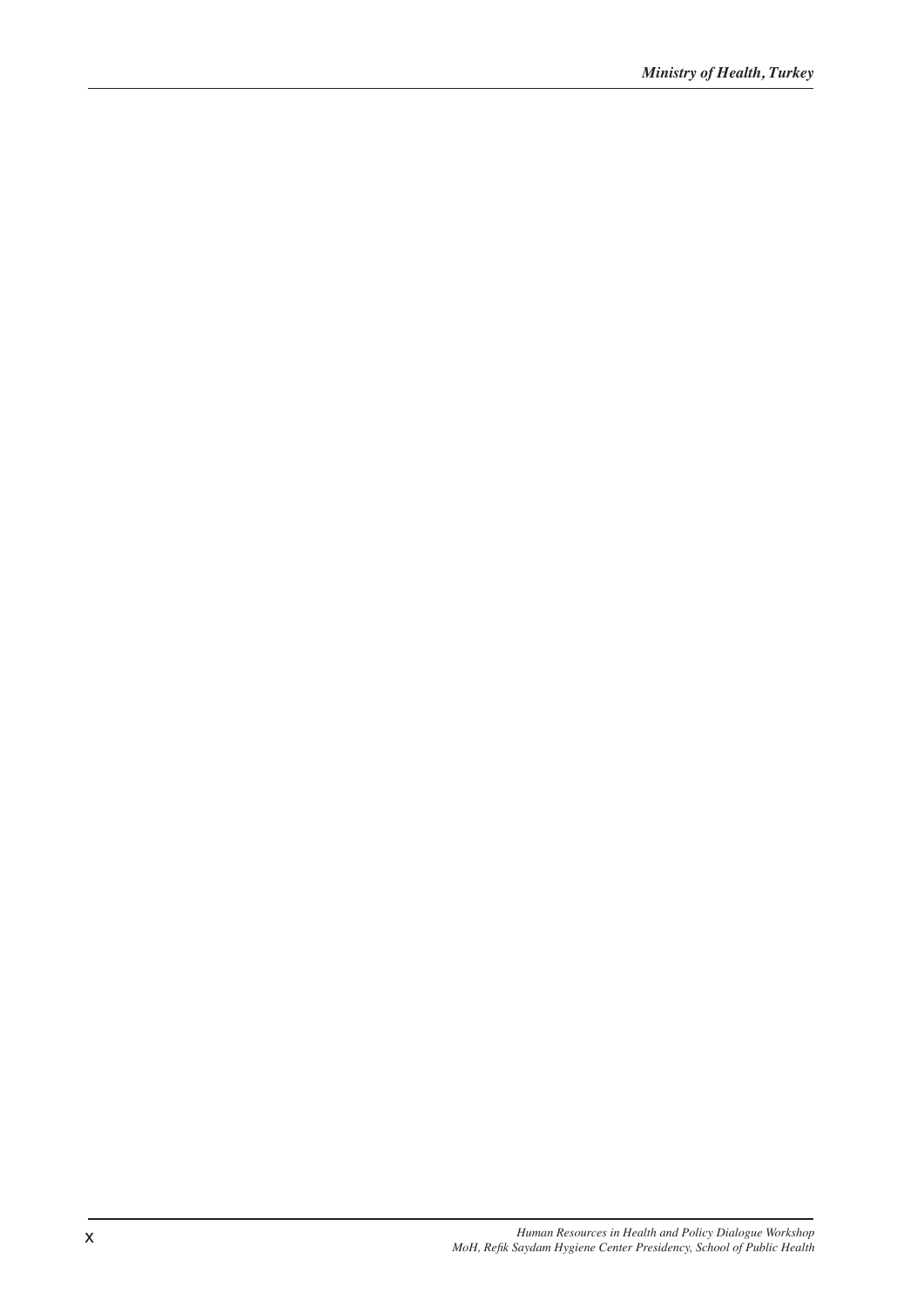## **INTRODUCTION**

The activities for improving healthcare services continue to be the basic and priority issue of not only developing countries like Turkey, but of developed countries as well. Within recent years, the need for Human Resources planning in health has increased and the importance it holds at national level has come to be understood better in time. Availability of proper, qualified and required Human Resources is essential for the operation of the Healthcare System.

It is imperative that healthcare professionals be competent in terms of their approaches to and practices in primary healthcare services. Thus, it is necessary to improve the professional perspectives of healthcare professionals, and to teach them modern techniques. It will, in this way, be possible to better plan and organize healthcare services offered to the public, to address existing shortcomings, and to rapidly solve problems. It is therefore essential that the Ministry of Health and relevant institutions and organizations come together to discuss and put forward solutions for the capacity of Human Resources in Healthcare and issues in Turkey.

Need-based healthcare workforce planning plays an important role for an effective and efficient healthcare industry within the scope of the Public Administration Reform defined in the Government Program and in the Emergency Action Plan prepared with reference to the aforesaid program, and starting out from the basic goals intended for the field of healthcare under the title "Health for Everyone."

A process has been initiated by our Ministry under the Health Transition Project for the assessment of Human Resources in Healthcare. This process was designed in a way to comprise the evaluation of the current situation and to define policies and strategies. This process first deals with an analysis of the current situation of Human Resources in Healthcare. In planning future health policies, technical, administrative and educational capacities will be taken into account. In this way, the national policy will be defined after establishing the new practices needed in healthcare.

I would like to take this opportunity to thank everyone who has contributed to this work, which dwells on the current situation and issues of Human Resources in Healthcare in Turkey; and I would also like to thank the School of Public Health and employees thereof who have made this information available to the public through this book for the use of decision-makers, planners and the healthcare professionals, with the belief that this report for policymaking in Human Resources in Healthcare will contribute to relevant future work.

> **Dr. Salih MOLLAHALİLOĞLU Director of the School of Public Health**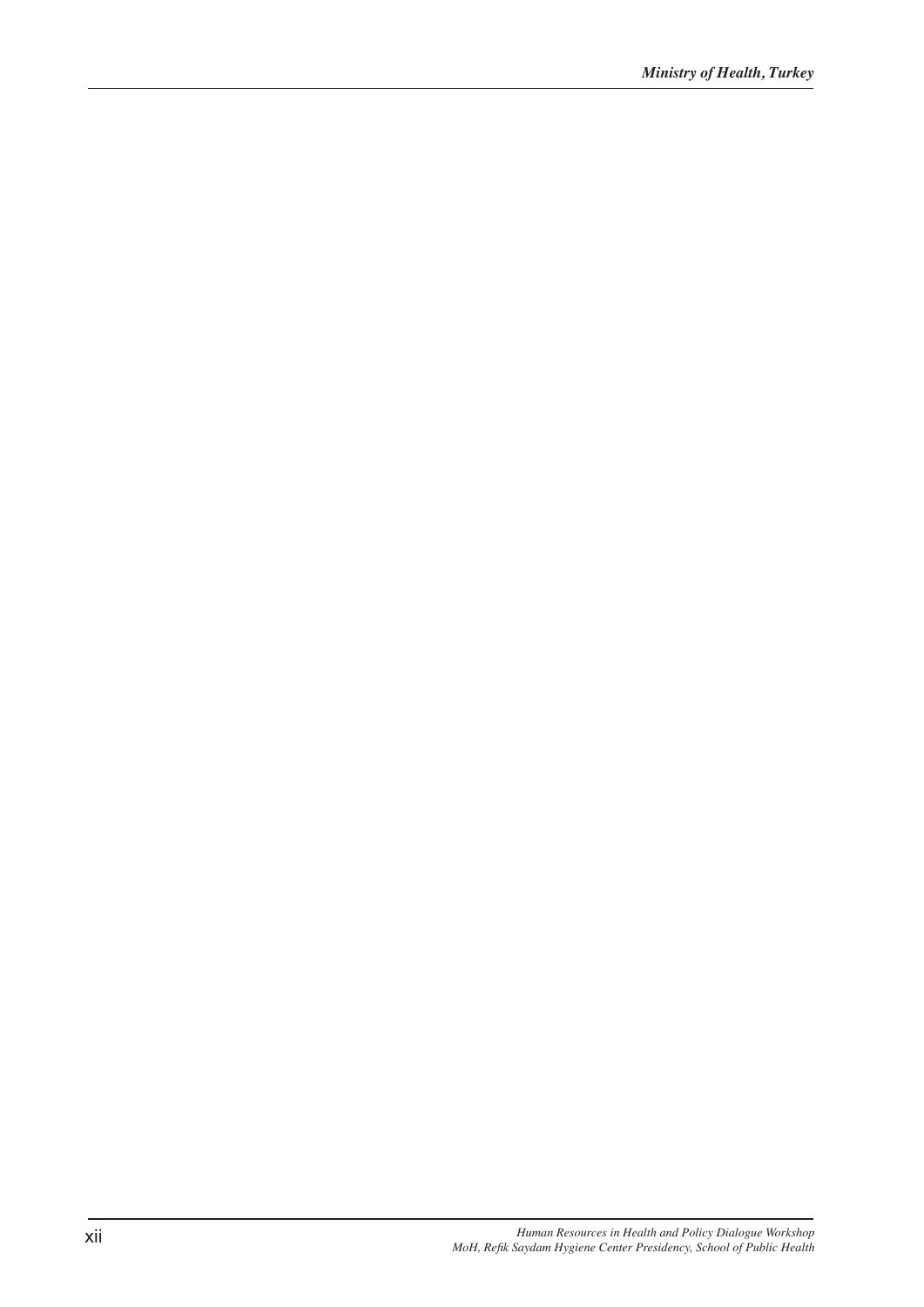## **List of Tables**

|               | Table 1.1: Healthcare workforce in Turkey and employment per 1000 persons, 2002-2007 2                                                             |  |
|---------------|----------------------------------------------------------------------------------------------------------------------------------------------------|--|
| Table 1.2:    | Distribution of healthcare workforce in Turkey by employment areas, 2007 3                                                                         |  |
| Table $1.3$ : | Number of personnel per 1000 persons in Turkey and                                                                                                 |  |
| Table $1.4$ : | Provinces where Family Medicine System has                                                                                                         |  |
| Table $1.5$ : |                                                                                                                                                    |  |
| Table $1.6$ : | Number of examinations and hospitalized patients per physician in hospitals  7                                                                     |  |
|               |                                                                                                                                                    |  |
| Table $1.8:$  |                                                                                                                                                    |  |
| Table $1.9:$  | Comparison of the difference between the provinces in best                                                                                         |  |
|               | Table 1.10 : Educational institutions preparing healthcare workforce in Turkey,                                                                    |  |
|               | Table 1.11 : Medical faculties, professors and students outlook in Turkey and some                                                                 |  |
|               | Table 1.12 : Data pertaining to the number of faculties, students and training<br>staff members at Faculties of Dentistry and Pharmacy by years 12 |  |
|               | Table 1.13 : Number of Students in the nurse and midwife departments of universities 13                                                            |  |
|               | Table 1.14 : Healthcare workforce costs in MoH costs (Thousand NTL) 14                                                                             |  |
|               | Table 1.15 : Additional payment rate ceilings decided in the 2004 Fiscal                                                                           |  |
| Table $2.1$ : | Distribution of number of hospitals and beds by institutions,                                                                                      |  |
|               | Table 2.2: Distribution of health professions in Turkey by school level of graduation                                                              |  |
| Table $2.3$ : | Departments of schools providing health education in Turkey by bachelor,                                                                           |  |
| Table $2.4$ : | Distribution of health workforce in Turkey by areas of employment, 2007  20                                                                        |  |
|               | Table 2.5: VIII. Development plan, goals for 2005 in health indicators and realized                                                                |  |
| Table $2.6$ : | Number of students in vocational schools of health by departments, 2007  22                                                                        |  |
| Table $2.7$ : | Number of raining staff members at higher education programs                                                                                       |  |
| Table $2.8:$  |                                                                                                                                                    |  |
|               | Table 2.9: Number of students at bachelor degree level by areas of education 2007  24                                                              |  |
|               | Table 2.10 : Distribution of raining staff members working at bachelor degree                                                                      |  |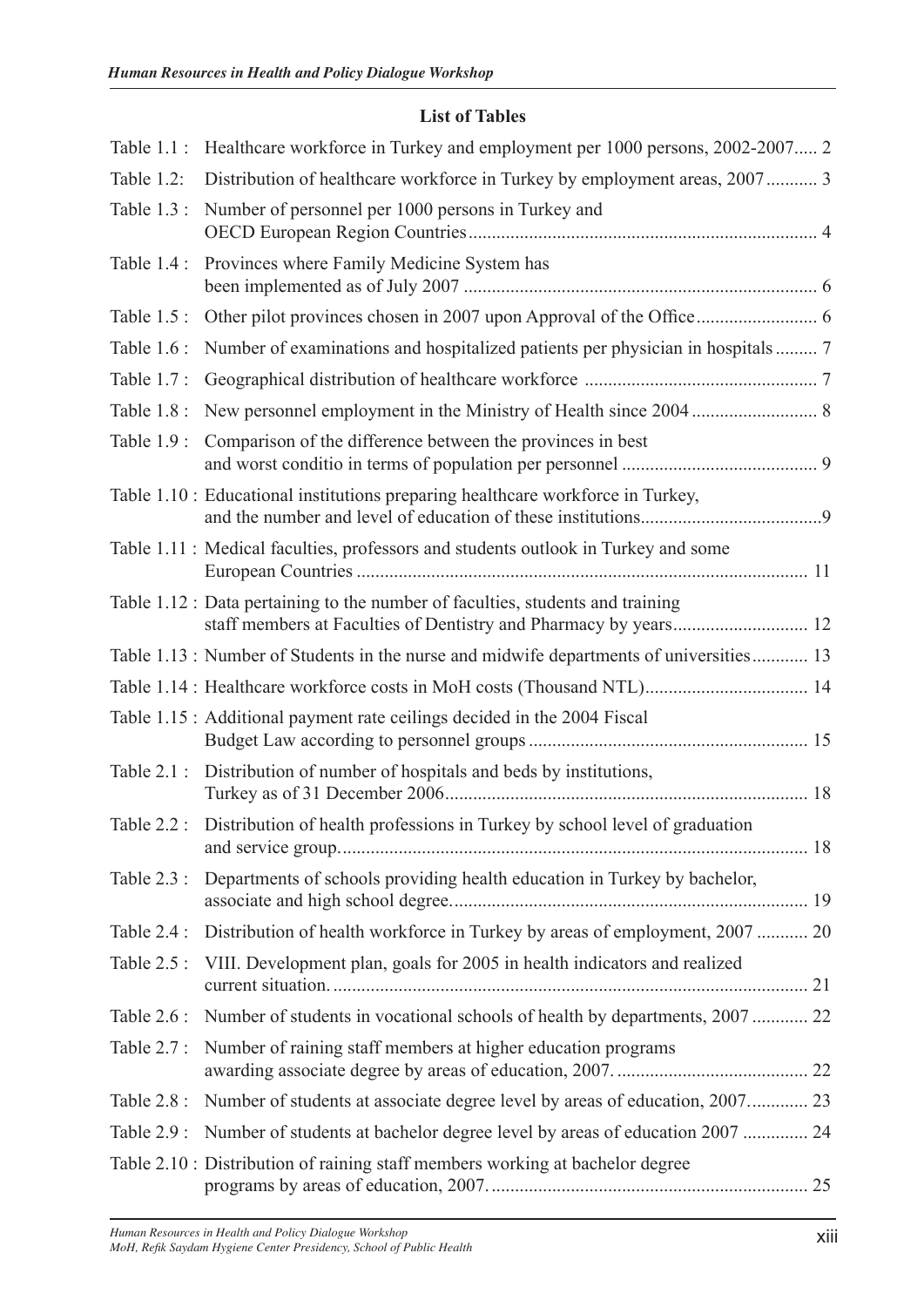| Table 2.11 : Distribution of physicians working for their residency according to |  |
|----------------------------------------------------------------------------------|--|
| Table 2.12 : Number of raining staff members at institutes and research centers  |  |
| Table 2.13 : Health workforce-specific standards at MoH organizations and        |  |
| Table 2.14 : Summary of Targets, Policy Options, Action Plan and                 |  |
| Table 2.15 : Short, Medium and Long Term Target Recommendations, Policy Options, |  |

## **List of Figures**

| Figure 1.1 : Number of examinations per physician and policlinic room in               |  |
|----------------------------------------------------------------------------------------|--|
|                                                                                        |  |
| Figure 1.3 : Number of medical faculty graduates by years, and number of permanent     |  |
| Figure 1.4: Share of MoH Budget in the General Budget (Central Management Budget) 14   |  |
| Figure 1.5: Rates of full-time specialized physicians at MoH organizations by years 15 |  |
|                                                                                        |  |
|                                                                                        |  |
|                                                                                        |  |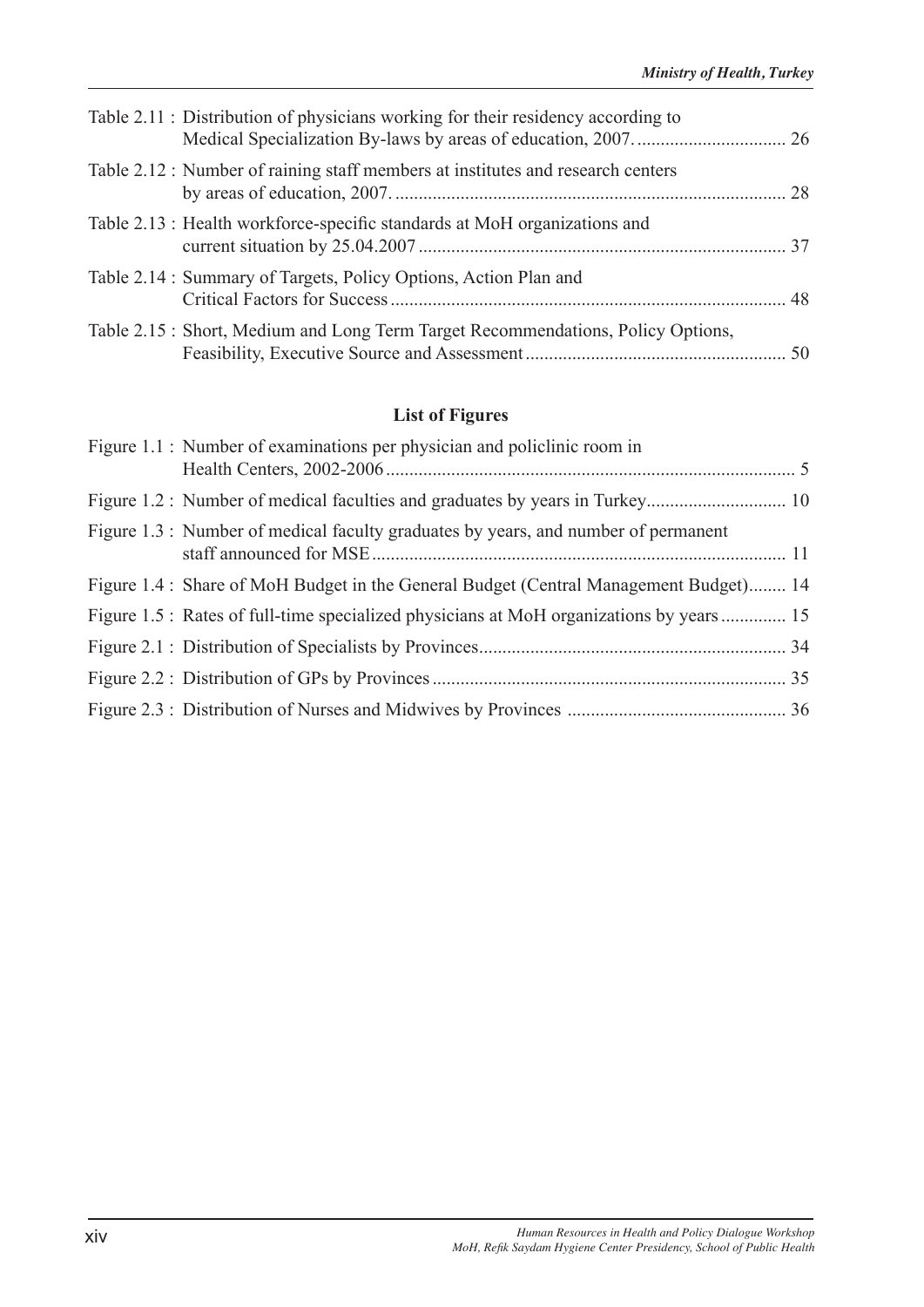## **Abbreviations used in this book**

| (HS)         | <b>Health System</b>                                  |
|--------------|-------------------------------------------------------|
| (I)          | <b>Institutional Factors</b>                          |
| (P)          | <b>Personal Factors</b>                               |
| (S)          | <b>Social Factors</b>                                 |
| <b>HEC</b>   | <b>Higher Education Council</b>                       |
| <b>CRMS</b>  | Core Resource Management System                       |
| GD           | <b>General Directorate</b>                            |
| <b>MHGDP</b> | MoH General Directorate of Personnel                  |
| EU           | European Union                                        |
| <b>HRMS</b>  | Human Resources Management System                     |
| <b>SPH</b>   | School of Public Health                               |
| <b>HTP</b>   | <b>Health Transition Project</b>                      |
| MoF          | Ministry of Finance                                   |
| MoH          | Ministry of Health                                    |
| <b>MoND</b>  | Ministry of National Defense                          |
| <b>MoNE</b>  | Ministry of National Education                        |
| <b>MSE</b>   | Medical Specialization Examination                    |
| <b>NTL</b>   | New Turkish Liras                                     |
| <b>OECD</b>  | Organization for Economic Cooperation and Development |
| <b>PBPS</b>  | Performance-Based Payment System                      |
| <b>PDS</b>   | <b>Personnel Distribution Scale</b>                   |
| <b>SII</b>   | Social Insurance Institution                          |
| <b>SPO</b>   | <b>State Planning Organization</b>                    |
| <b>SSI</b>   | Social Security Institution                           |
| <b>SSPC</b>  | <b>Student Selection and Placement Centre</b>         |
| <b>TAF</b>   | <b>Turkish Armed Forces</b>                           |
| <b>TGNA</b>  | <b>Turkish Grand National Assembly</b>                |
| <b>TSI</b>   | <b>Turkish Statistical Institute</b>                  |
| <b>VSoH</b>  | Vocational Schools of Health                          |
| <b>WHO</b>   | World Health Organization                             |

## **Annex**

Annex 1: The Human Resources in Health Policy Dialogue Workshop Evaluation Report written by World Bank.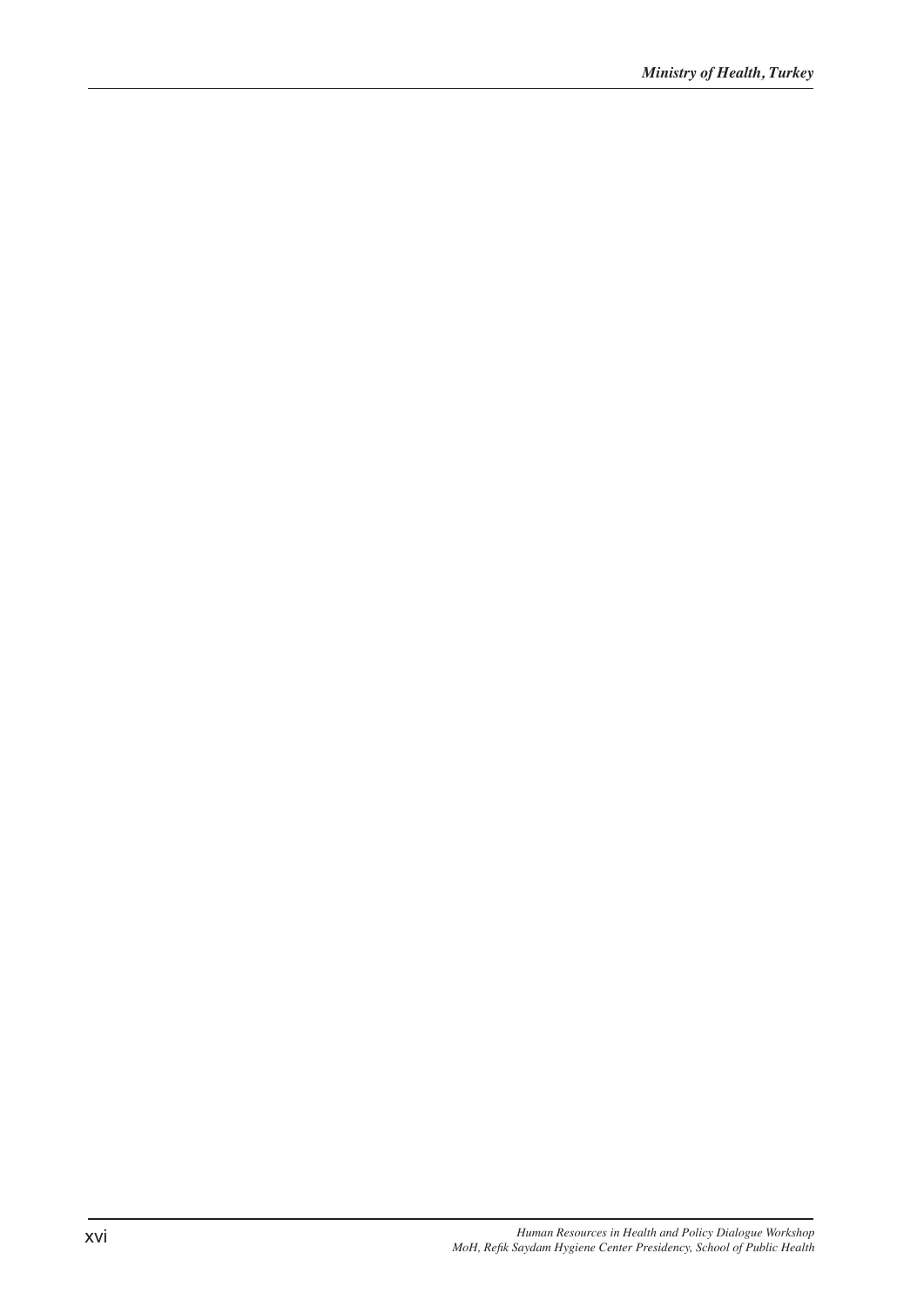## **EXECUTIVE SUMMARY**

The opinion that one needs to effectively manage healthcare workforce in order to ensure effective, efficient and equitable healthcare services in Turkey has gradually gained importance in the recent years. The issues related to healthcare workforce planning, which is dealt with among the basic principles of the Health Transition Project, have been included under certain components of the Project for Supporting the Health Transition Project, and expressly stated under component D as "well-equipped and highly-motivated healthcare workforce."

Within the Ministry of Health organization, the responsibility of workforce planning rests with the General Directorate of Health Education. Since the subject has a very wide scope and is pertaining to other departments except this DG, the General Directorate of Personnel, General Directorate of Primary Health Care, General Directorate of Curative Services, Department of Strategy Development, Department of Information Processing, Department of EU Coordination and the School of Public Health Directorate continue their studies on planning health labor force.

Activities of the School of Public Health Directorate on healthcare workforce started in June 2006. Following the collection of required data, a quick analysis study was conducted as of the beginning of 2007 in cooperation with the World Health Organization and Harvard School of Public Health, which study yielded to a report showing the current situation. As an outcome of these activities, the "Turkey Human Resources in Health Policy Dialogue Workshop" was organized between 24<sup>th</sup> and 28<sup>th</sup> April 2007 during which the previously prepared current situation report was presented to the participants followed by work by four parallel workgroups.

## **The Current Situation of healthcare Workforce in Turkey:**

In Turkey, there are 97.818 physicians as of April 2007. Out of this, 49.740 are specialized physicians, 29.936 are general practitioners, and 18.142 are assistant physicians. What is noteworthy in the assessment conducted according to the existing population projections of the Turkish Statistical Institute is that, since 2000, the number of specialized physicians per 1000 persons increased while the number of general practitioners has actually decreased. Existing data reveal that there is a recent increase in the tendency of physicians toward specialization. While the total number of permanent staff announced in the four-year period of Medical Specialization Examination (MSE) covering the years 1999-2002 was 17.523, this figure increased to 23.428 in the four-year period covering the years 2003-2006. Comparing the existing healthcare workforce in Turkey with OECD European Region Countries on the basis of population, one sees that the number of healthcare workforce per 1000 persons is notably low in Turkey. On the other hand, opinions were presented during the quick assessment analysis conducted prior to the workshop, which suggested that it would not be prudent to compare the number of personnel to OECD European Region Countries on the basis of population. Therefore, one should also look at the situation of healthcare workforce level on the basis of workload as well.

Within recent years in Turkey, certain noteworthy developments have taken place in primary healthcare services. While the annual number of examinations per physician at health centers increased in 2007 by 85% compared to 2002, the number of examinations per policlinic room decreased by 20%. This is a result of efficient use of existing workforce. Because, while the number of policlinic rooms in health centers in 2002 was 45% of the number of physicians, this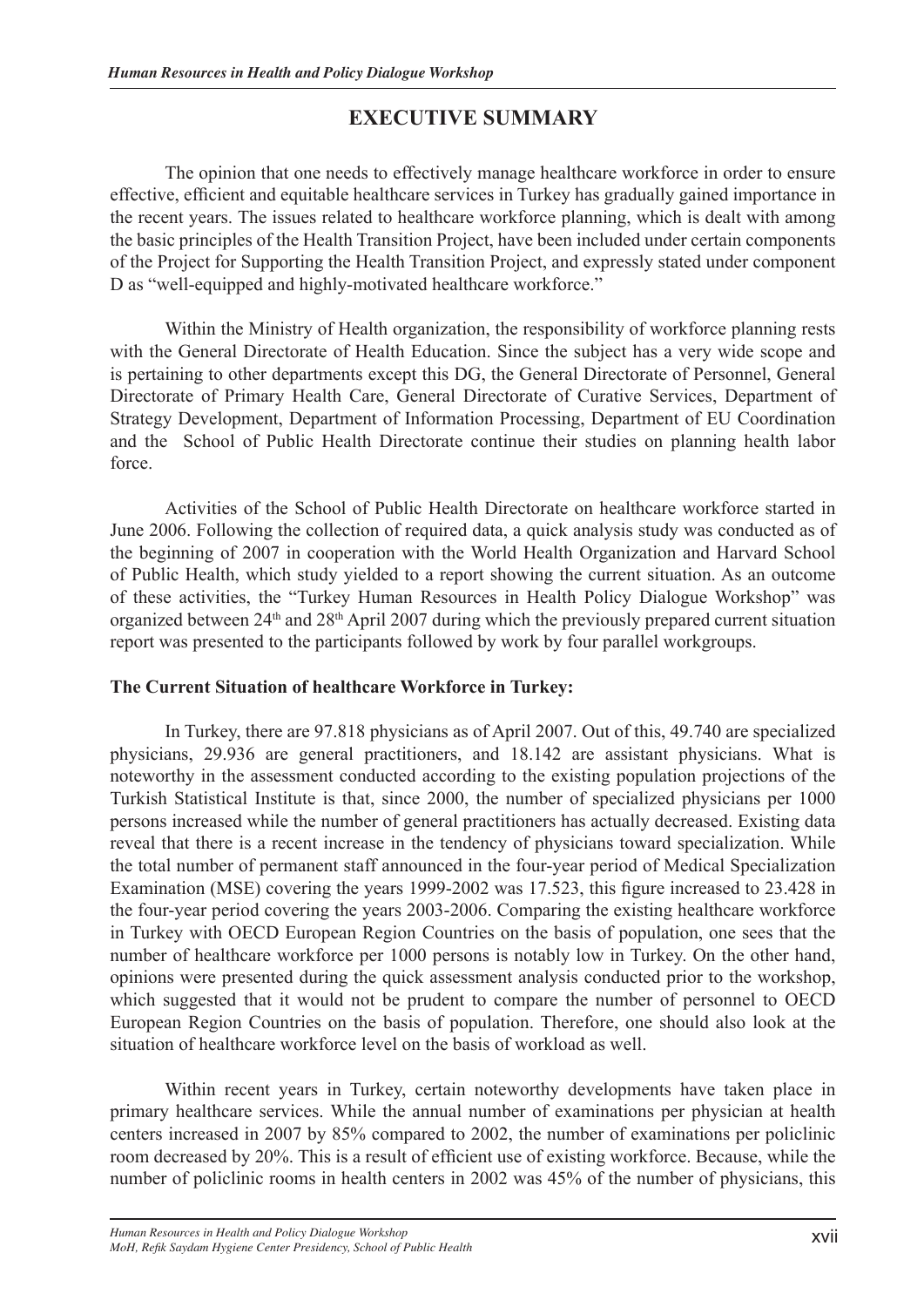rate became 95% in 2006. The initiation of the Family Medicine practice is another development in primary healthcare services. Presently implemented in 11 provinces, Family Medicine was assessed through a survey held in the province of Düzce, where 77,5% out of the 4110 participating households expressed that they are satisfied with this system.

In addition to these developments in the primary healthcare services, there have been changes in certain indicators related to hospitals as well. In 2006, there was an increase in the number of patient examinations per physician and the number of hospitalized patients per physician at MoH hospitals compared to the year 2002. While this initially indicates an increase in the workload of physicians, it is also related to removing the barriers for access to health services and an increase in the number of full-time physicians through determined policies.

Looking at the geographical distribution of healthcare workforce in Turkey, one notices imbalances between different provinces. For various professions, the provinces in best conditions include one province each from Central Anatolia, Marmara, Black Sea and the Eastern Anatolia Regions. And, while the provinces in worst conditions are mostly from Eastern and Southeastern Anatolia, the one province where the population per general practitioner is highest is Istanbul. Existing data suggest that unbalanced distribution of workforce in Turkey has complex sociocultural and socioeconomic reasons. If one looks at the imbalance in the distribution of healthcare workforce only from the MoH workforce perspective without including universities and private sector in the picture, the results appear to be more of a positive nature. Comparing the population per specialized physician between the regions in best and worst conditions, one sees, thanks to the determined policies that are currently in practice, that the difference of 13,9 times in 2002 has decreased to four times in 2007. The same applies to general practitioner, nurse and midwife workforce.

As of the 2006-2007 educational year, the total number of students studying at departments of health sciences is 90.892 in Turkey. Out of this, 16.156 are associate degree students, while 74.746 are bachelor degree students. About three fourth of the bachelor degree students are students of Medical Faculties and nurse and midwife departments. At departments at the associate degree level, students of Healthcare Management and Health Technology hold the majority. In addition to associate and bachelor degree education, a total of 34.957 students are studying in 11 branches at MoH Vocational Schools of Health.

In Turkey as of the 2006-2007 educational year, the total number of students studying at Medical Faculties is 32.781. The number of newly-enrolled students is 5.018, while the number of 2006 graduates is 4.406. Looking into the number of students and professors of Medical Faculties in Turkey and some European Countries, one sees that the number of students per Medical Faculty in Turkey is rather low compared to that in other countries. A similar situation exists in terms of the number of students per professors. Keeping in mind that physicians in Turkey tend in recent years to specialize, solutions must be devised for this situation, which is posing a risk for primary healthcare services, and the number of Medical Faculties must be increased in view of the shortage of physicians.

Comparing with 2001 the number of existing students in nurse and midwife departments of universities in Turkey in 2007, one sees that both departments have increased by around 1,5 times. Within the same period, the number of persons to graduate within a time period of 1 year has increased by around 2,5 times in the nurse department, and around 4,5 times in the midwife department. Keeping in mind that the number of nurses per physician in Turkey is notably low,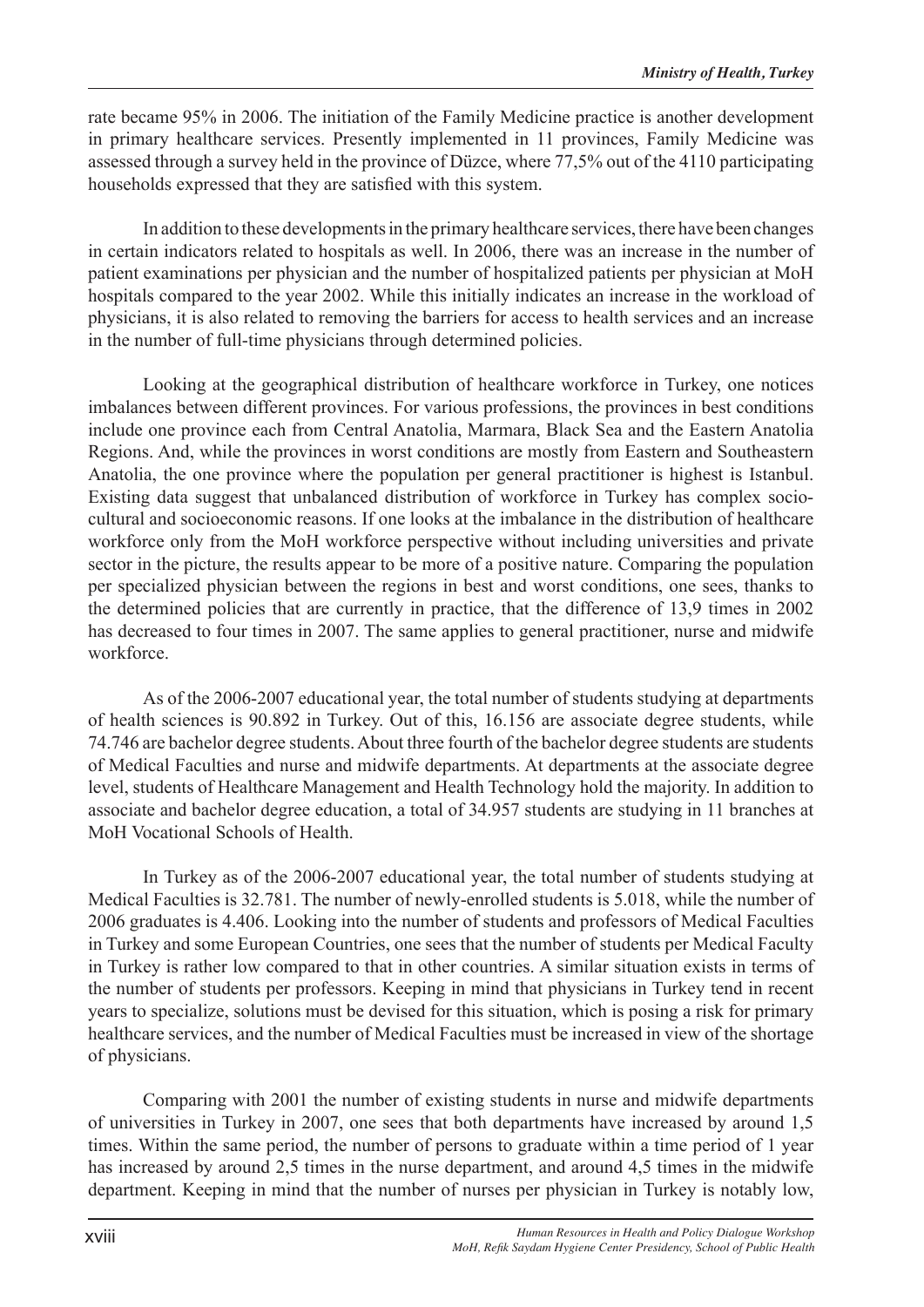one could say that these developments are in line with the needs. Nurse and midwife education is still given by the vocational schools of health under the Ministry of National Education. At vocational schools of health as of the 2006-2007 educational year, there are 5011 students in nurse departments, and 2423 students in midwife departments.

One of the most important issues influencing the effectiveness and efficiency of healthcare workforce in Turkey is the financing of workforce. From full-time or part-time employment of MoH physicians to new personnel recruitment, many issues are related to finance. Thanks to such policies as the recent practice of performance-based revolving fund and recruitment of contracted personnel, positive progress has been made in the financing of healthcare workforce.

While additional payments to personnel at MoH affiliated institutions amounted in 2003 to 485.000.000 NTL; it increased, following the changes introduced to the payment system, to 1.071.300.365 NTL in 2004, to 2.217.179.210 NTL in 2005, and to 2.923.133.053 NTL in 2006. With the initiation of the practice of performance-based revolving fund and with the required improvements, a substantial increase took place in the rate of full-time specialized physicians at Ministry of Health organizations. The rate of full-time specialized physicians, which was 11% in 2002 increased to 58,7% as of April 2007.

## **Turkey Human Resources in Health Policy Dialogue Workshop:**

Turkey Human Resources in Health Policy Dialogue Workshop, which was held between 24th and 28th April 2007 with inter-sectoral participation, was built on four main group works. The first group dealt with the adaptation of healthcare workforce to needs; the second group discussed the elimination of imbalances in Human Resources in order to ensure better access to healthcare services; the third group focused on the creation of a more attractive working environment for healthcare professionals; and the fourth group worked on the financing of Human Resources in Healthcare – and Partnership. The general report of the workshop was formed by means of combining the reports which contained the results of the activities conducted in four different groups and under four different topics. The report of the first group was included in the first part since it reflects on the existing situation in relation to the need for and the preparation of healthcare workforce, and the topics dealt with by the other groups were handled together since they are related to employment. During the workshop, a basic consensus was reached that there are problems in the need-based employment and preparation of healthcare workforce in Turkey, and that the employing and preparing parties are not sufficiently integrated with one another.

In studies focusing on healthcare workforce production and need in Turkey, firstly the current situation has been defined. As of 31 December 2006, 67% of all hospitals and 68% of all hospital beds in Turkey belong to the Ministry of Health. While the share of the private sector in hospitals is 25%, their share in the hospital beds is only 7%. Except for the dentists and pharmacists, majority of whom practice in the private sector, more than half of the remaining healthcare workforce is employed in the Ministry of Health.

According to the 2006-2007 Educational Year Statistics from the Student Selection and Placement Centre, education is presently provided in Turkey for 54 different levels and professions including 11 in Vocational Schools of Health, 26 in Schools giving associate degrees, and 17 in bachelor degree faculties. While most of these groups are officially recognized, job definitions are not available as of yet with some of these. It is observed in healthcare workforce planning in Turkey that physicians, dentists, pharmacists, health officers, nurses and midwives are typically considered, while there is a gap with respect to the other professions.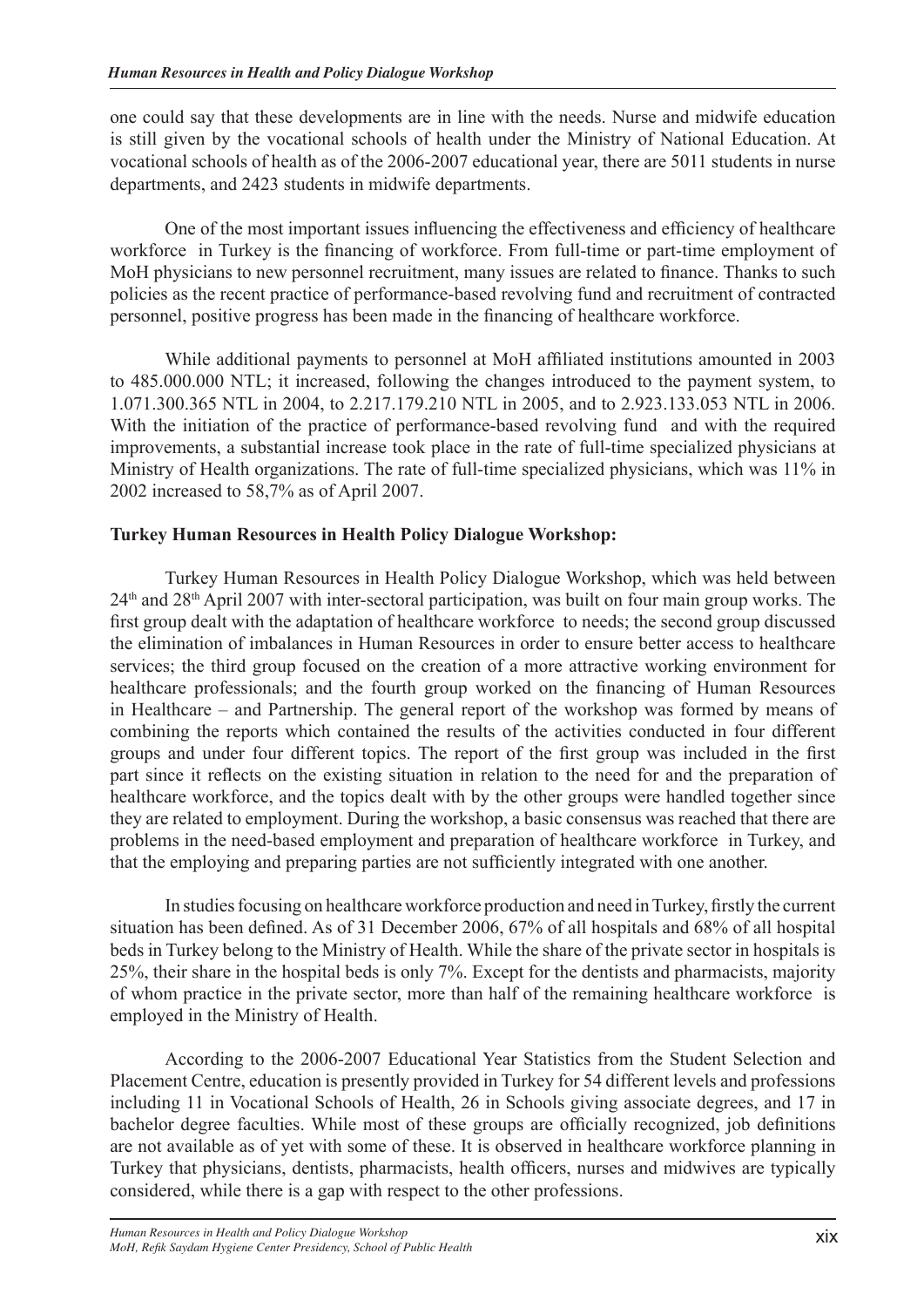In Turkey, specialized training is given in 73 fields of normal and higher specialization. As of 2006, 19070 persons have been attending these programs. Within 2006, a total of 2.448 specialists graduated, while 5.264 persons started attending a specialization program.

During the workshop, different ideas were put forward in relation to healthcare workforce needs in Turkey, and a consensus has formed for creating workgroups in order to determine the need according to each group of professions and branch of expertise, and to establish with which educational institutions and within how much time this need can be met. It was noted as a problem that there are graduates at high school, associate and bachelor degree levels at the same time in certain professions, and it was emphasized that the changing needs of the society must be taken into account in the planning of healthcare workforce. Among other issues discussed during the workshop are collaboration between the Ministry of Health, the Ministry of National Education and the Higher Education Council so as to ensure the preparation of the kind of workforce that is in line with the needs, ensuring standardization in education by means of eliminating curriculum differences between universities, and the improvement of continuous education mechanisms after graduation.

During the workshop, unbalanced distribution of healthcare workforce in Turkey was discussed. Significant breakthroughs have been made in recent years in relation to imbalance, which has a negative impact on quality and efficiency. While there was a difference of 13,9 times, as of December 2002, between the provinces in best and worst condition in terms of the population per specialist physician, this ratio came down to 4'times as of April 2007. The difference which was 8,6 times for general practitioners in the same period decreased to 2,5 times, and that of 7,9 times for nurses and midwives decreased to 5,2 times. While important steps were taken in recent years in relation to the imbalance in the distribution of workforce, the reached point is not yet good enough.

In the light of the analysis conducted on the basis of existing data, it is concluded that the biggest failure in solving the problem of imbalance between provinces took place in nurses, and therefore, it is listed as a main priority to reduce the imbalance in the distribution of nurses between provinces, within provinces and between institutions. The other main priority is to reduce the imbalance in the distribution of specialized and general practitioners between provinces, within provinces and between organizations. Again, the number of nurses per physician must be increased. Another priority is to improve working conditions and to provide an attractive working environment for healthcare workforce. Inequalities in wages must be eliminated, and the performance-based additional payment system must be further developed. It is seen in certain modules (Human Resources in Healthcare, well-equipped and highly-motivated healthcare workforce) previously agreed under the Health Transition Project, that main problems related to the working environment have been previously defined. Under the Health Transition Project, active involvement of healthcare administrators in workforce planning will be ensured by means of creating a decentralized workforce planning and management capability.

During the workshop; short-, medium- and long-term policy options have been established in order to improve the existing situation:

## **Policy options for short-term goals:**

- Improving working hours and conditions,
- Increasing worker's safety,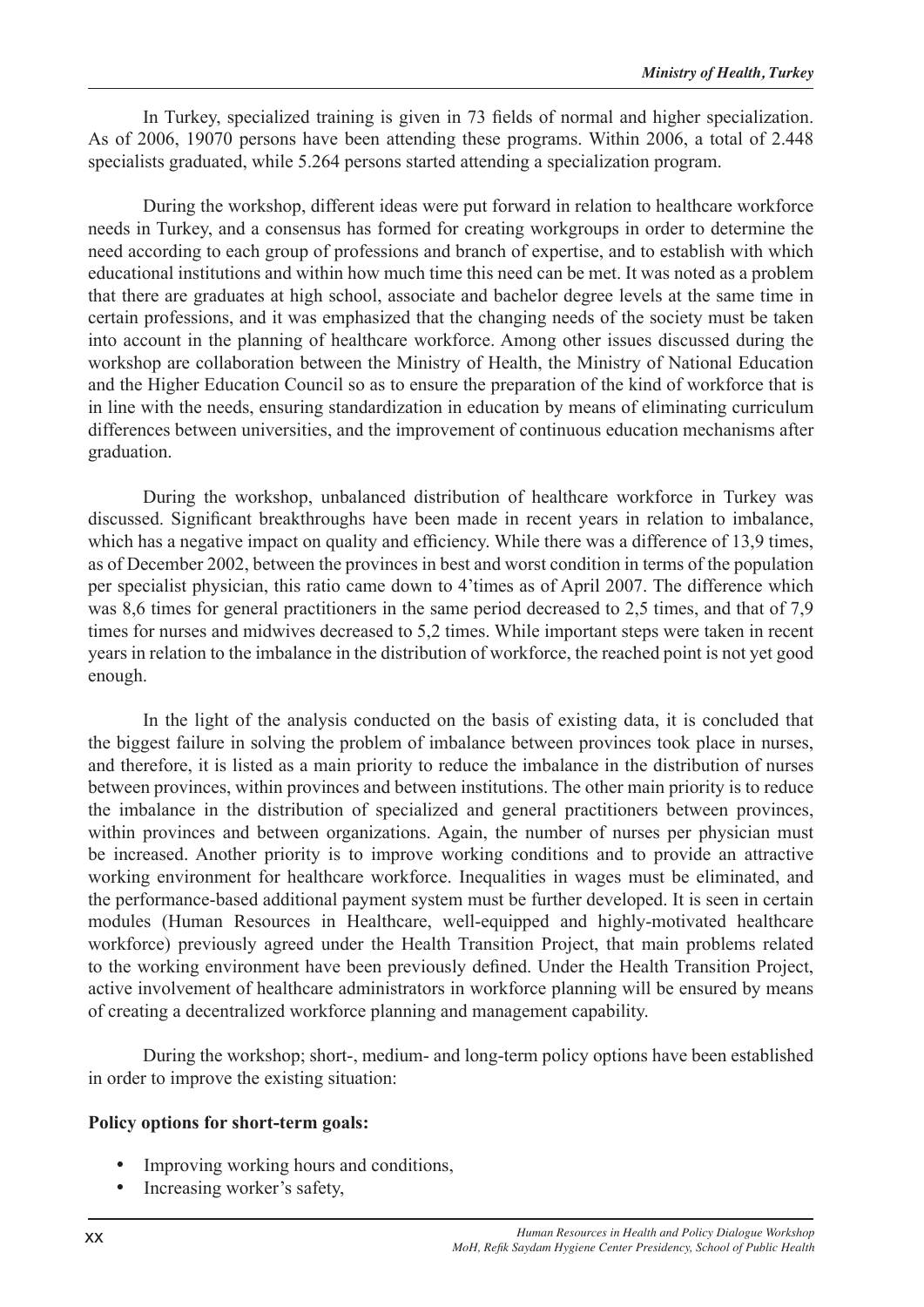- Providing sufficient technical equipment,
- Providing career opportunities for contracted nurses,
- Employing contracted physicians and nurses,
- • Organizing in-service training activities,
- Employing unemployed nurses,
- • Re-evaluating the practice of duty exemptions for nurses,
- Reducing imbalances in the distribution of administrative personnel,
- Taking precautions in relation to the general health condition of employees,
- Strengthening supervision capacity,
- Making appointments on the basis of the needs for each specific work.

## **Policy options for medium-term goals:**

- Ensuring the continuation of the Family Medicine system,
- Increasing the supply of family medicine specialists,
- • Continuing with decentralization activities,
- Revising the terms of references,
- Appropriate employment of unused physicians in the first step,
- Tele-medicine practices.
- • Elimination of drawbacks in the planning of in-service training activities,
- Ensuring coherence between specialist distribution policy and employment policy,
- Improving socio-cultural conditions,
- Improving remuneration and incentive systems,
- Improving physical conditions,
- Increasing social amenities,
- Satisfaction with the senior management,
- Improving institutional culture,
- Reducing non-institutional factors.

## **Policy options for long-term goals:**

- Ensuring the continuity of the Family Medicine system,
- Increasing the supply of family medicine specialists,
- Decentralization,
- Improving socio-cultural conditions.

In order to be able to implement the policy options established during the workshop for the purpose of solving the problems in healthcare workforce in Turkey, there are certain roles to be played, in addition to the Ministry of Health, by the Ministry of Finance, the Higher Education Council, the Ministry of National Education, Governorships, Provincial Directorates of Health, educational institutions, legal authorities and the non-governmental organizations. Critical success factors for implementing the established policies were laid out as follows:

Two critical factors were taken into account in order to ensure success of the policy options established for reaching short-term goals:

1. Close cooperation for ensuring stakeholder (healthcare industry employees, NGOs and educational institutions) support,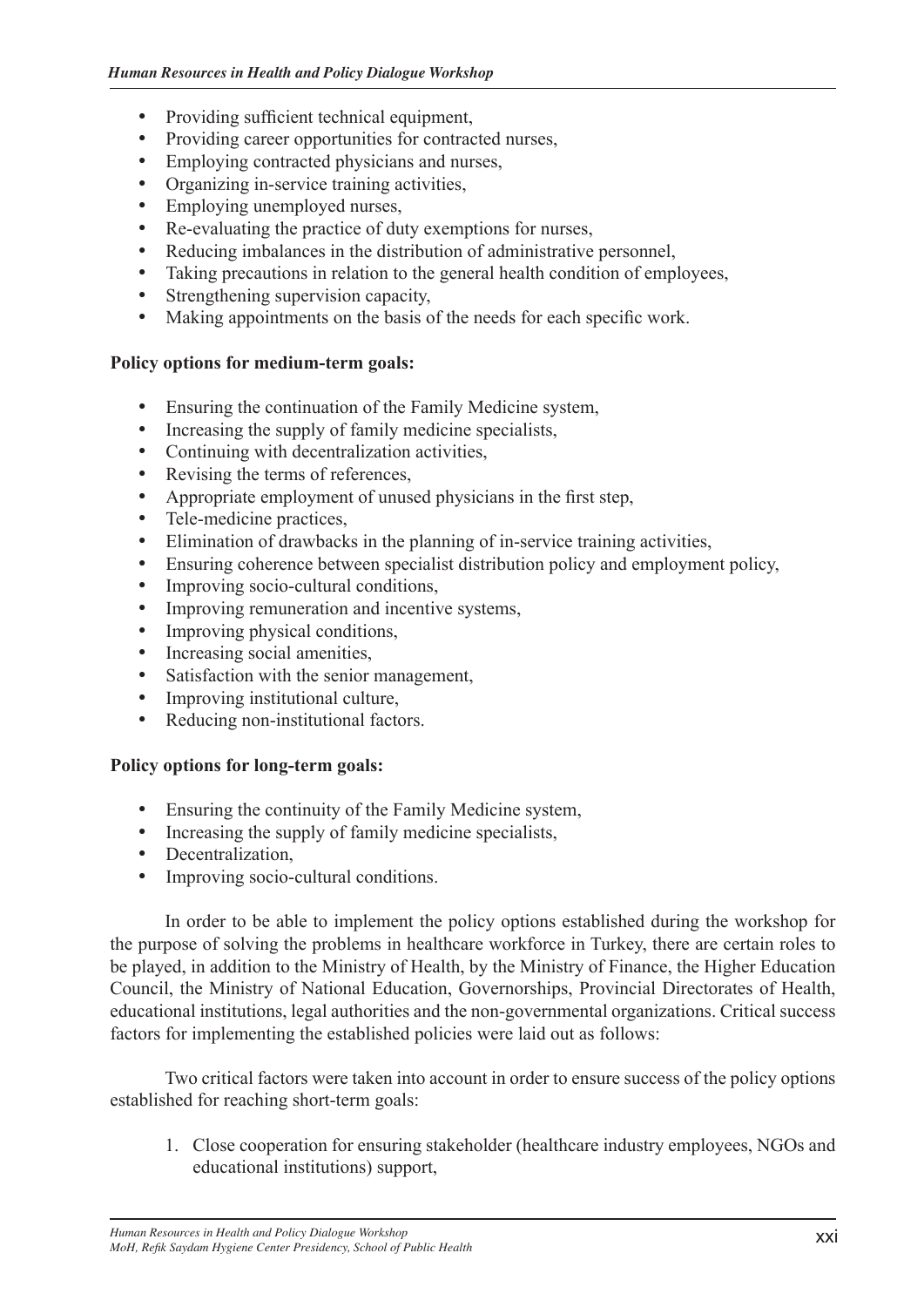2. Providing sufficient finance for those policies that require additional finance.

Following are the critical factors were taken into account in order to ensure success of the policy options established for reaching medium- and long-term goals:

- 1. Close cooperation for ensuring stakeholder (healthcare industry employees, NGOs and educational institutions) support,
- 2. Creating technical capacity for the Provincial Health Directorates for Family Medicine and decentralization practices to take place in the primary healthcare,
- 3. Creating internal administrative and technical capacity at central organization due to the modified role of the MoH in decentralization,
- 4. Providing sufficient finance for implementing all of the foregoing.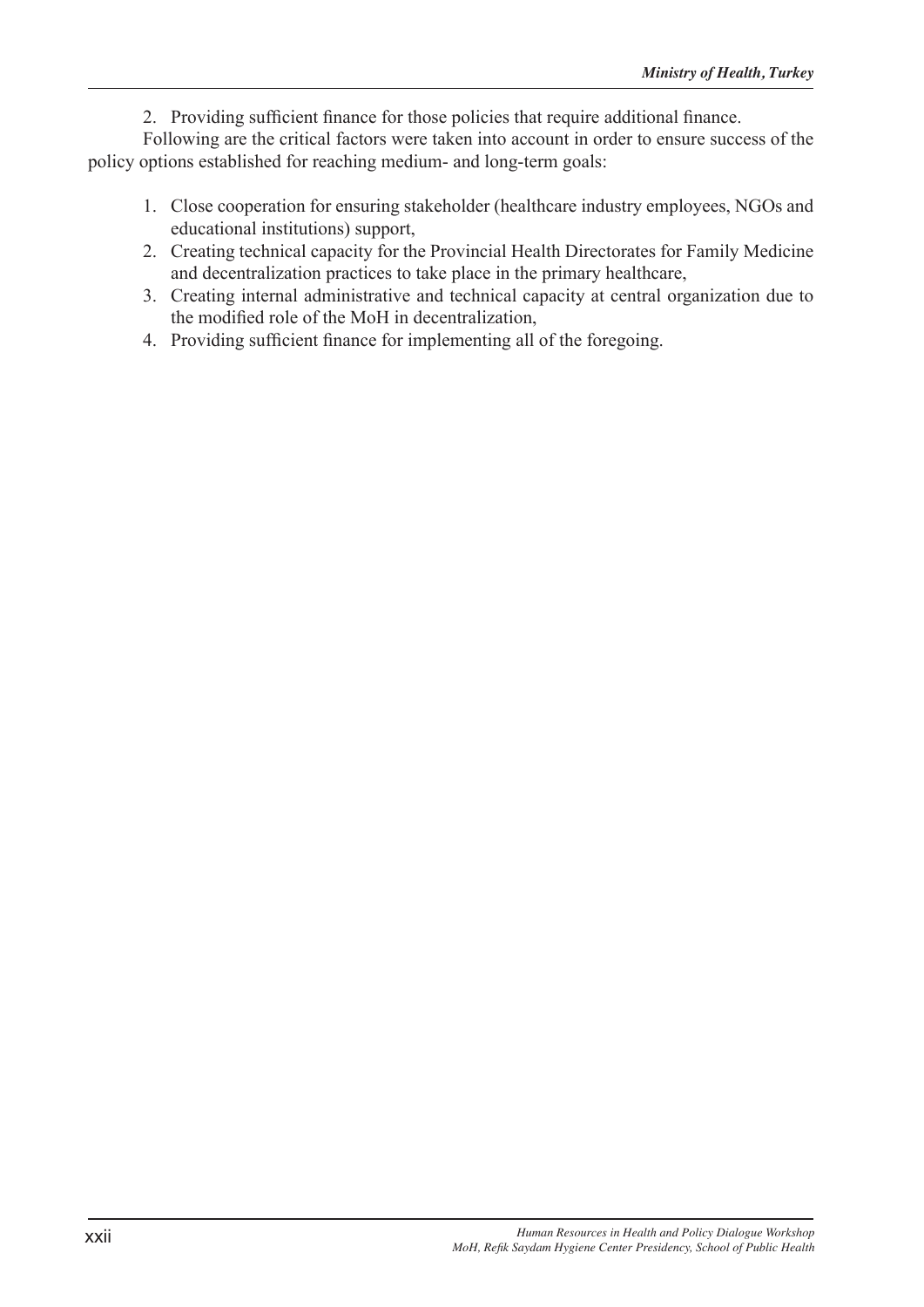## **CHAPTER 1 CURRENT SITUATION OF HUMAN RESOURCES IN HEALTHCARE IN TURKEY**

## *Dr. Salih MOLLAHALİLOĞLU, Dr. Ünal HÜLÜR, Dr. Mustafa KOSDAK*

## **1.1 INTRODUCTION**

Every individual is entitled to a healthy life and access to healthcare services in a balanced, continuous, quality way at the highest level. Decree in Power of Law no. 181 appoints the Ministry of Health (MoH) for delivering this service, which is described in Article 56 of our constitution(1). The opinion that one needs to effectively manage healthcare workforce in order to ensure effective, efficient and equitable healthcare services in Turkey has gradually gained importance in the recent years. The issues related to healthcare workforce planning, which is dealt with among the basic principles of the Health Transition Project, have been included under certain components of the Project for Supporting the Health Transition Project, and expressly stated under component D as "well-equipped and highly-motivated healthcare workforce." (2,3).

Effective and efficient use of healthcare workforce is possible through long-term planning activities. Plans should foresee the existing, short-term and long-term needs of the country, and take into account its targets. A cost-effective and sustainable healthcare workforce planning which meets these criteria is one of the most important pressing issues for Turkey.

In Turkey, the three institutions which take part in the making of healthcare workforce policies are the State Planning Organization (SPO), Higher Education Council (HEC) and the MoH, and the other stakeholders are the Ministry of Finance (MoF) and the State Personnel Dept. According to applicable legislation, General Directorate of Health Education is responsible for workforce planning within the MoH. Since the subject has a very wide scope and is pertaining to other departments except this DG, the General Directorate of Personnel, General Directorate of Primary Health Care, General Directorate of Curative Services, Department of Strategy Development, Department of Information Processing, Department of EU Coordination and the School of Public Health Directorate continue their studies on planning health labor force.

One of the activities of SPH within the scope of Human Resources in Healthcare is the "Turkey Human Resources in Health Policy Dialogue Workshop." The workshop, the general report of which is presented in the second part of this book, was held between 24th -28th April 2007 in Ankara with nearly 100 participants of all the stakeholders in the healthcare industry. SPH continues to engage in future healthcare workforce planning activities at national level in cooperation with national and international institutions and organizations including, especially, the World Health Organization (WHO).

This chapter which lays out the current situation in HRH was arranged so as to cover the recent developments in Human Resources for Health Policy Development Workshop (Workshop on Policy Development for Health Human Resources) but could not be updated since it reflected the views and discussions in the workshop report.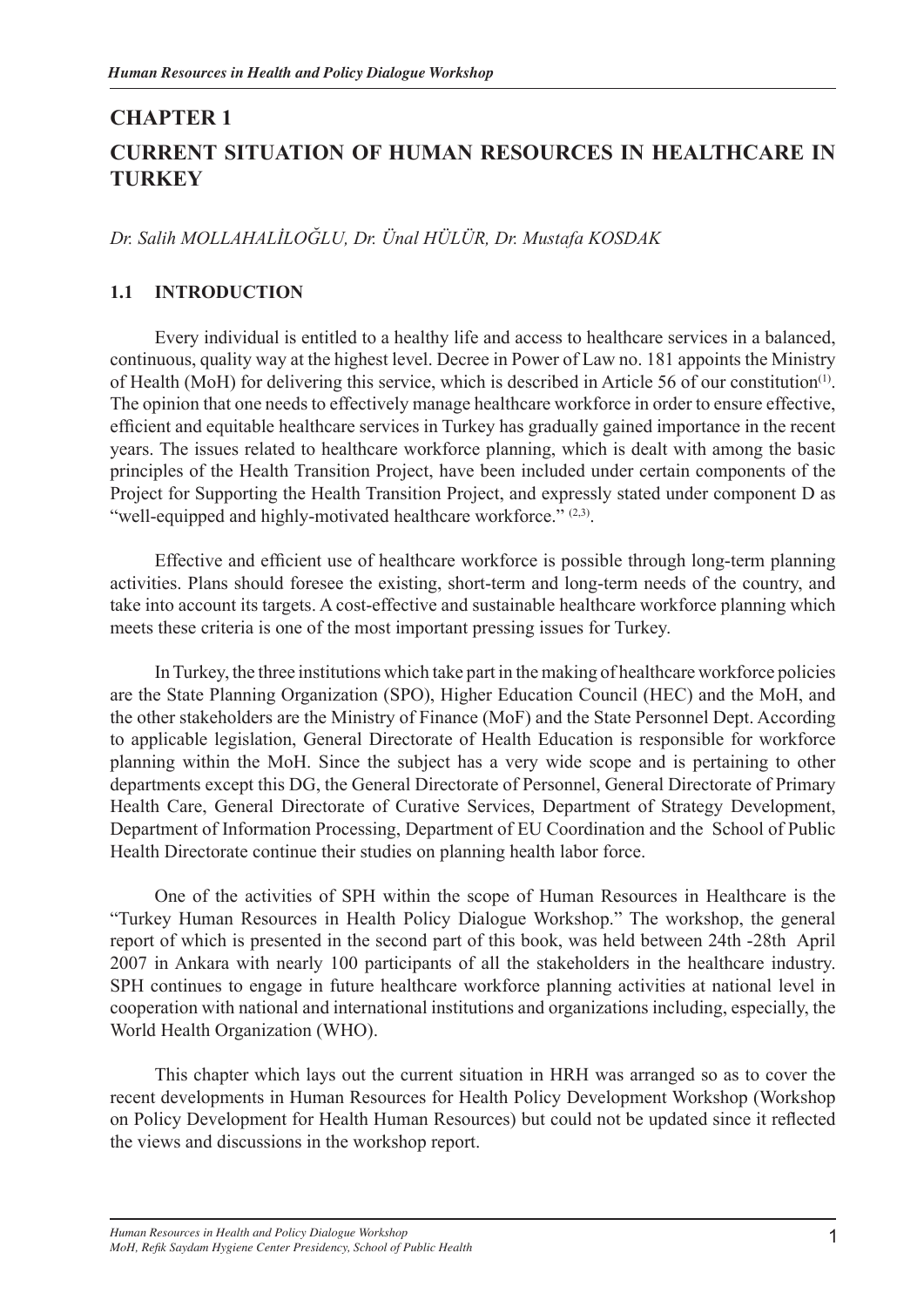## **1.2 LEVEL OF HEALTHCARE WORKFORCE IN TURKEY**

In Turkey, there are 97.818 physicians as of April 2007. Out of this, 49.740 (50,8%) are specialized physicians, 29.936 (30,6%) are general practitioners, and 18.142 (18,5%) are assistant physicians. Comparing the numerical situation of existing workforce with 2002, one observes that there is an increase in professions except pharmacists and general practitioners. Looking at the number of personnel per 1000 persons, one sees increases or decreases in different professions between 2002 and 2007. A more accurate interpretation of this matter will be possible after the publishing of the "Address-Based Population Registry System" conducted by the Turkish Statistical Institute (TSI) in 2007. What is noteworthy in the evaluation conducted according to existing population projections of TSI is that while the number of specialized physicians per 1000 persons increased, the number of general practitioners has actually decreased. In addition, it is observed that the number of assistant physicians has been included in the number of general practitioners in the studies conducted so far. Yet assistant physicians, like specialized physicians, provide services that are related to their own branch, and do not work in primary healthcare services. Handling the number of assistants together with the number of general practitioners causes errors especially in planning and evaluation activities. The question as to whether the number of specialist physicians is sufficient or the problems encountered in the distribution of specialized physicians into branches are a topic for discussion in itself. If the number of specialized physicians is more than that of general practitioners in a country, this indicates that there is a specialized physician oriented Healthcare System. One needs to increase the number of general practitioners in order to be able to reverse this situation, reduce costs and establish the Family Medicine system. In this context, the number of specialized physicians per 1000 persons is 0,67, assistant physicians 0,24 and general practitioners 0,40 as of April 2007. Since assistant physicians will be specialized physicians in next a few years, with the number of assistants added the number of specialized physicians per 1000 persons is actually 0,91. Existing workforce and workforce per 1000 persons in Turkey are shown in Table 1.1.

|                                            |          | Physician | Spc.<br>Physician | Pract.<br>Physician | Asst.<br>Physician | Dentist | Pharm. | Medical<br>Officer | <b>Nurse</b> | Midwife |
|--------------------------------------------|----------|-----------|-------------------|---------------------|--------------------|---------|--------|--------------------|--------------|---------|
| Number of<br>Personnel                     | 2002     | 95.190    | 43.660            | 38.076              | 13.454             | 17.108  | 22.322 | 49.324             | 79.059       | 41.513  |
|                                            | $2007**$ | 97.818    | 49.740            | 29.936              | 18.142             | 18.599  | 21.748 | 58.255             | 80.985       | 43.050  |
| No. of<br>personnel<br>per 1000<br>persons | 2002     | 1,37      | 0,63              | 0,55                | 0.19               | 0.24    | 0,32   | 0,71               | 1.14         | 0,59    |
|                                            | $2007**$ | 1,32      | 0,67              | 0,40                | 0.24               | 0.25    | 0.29   | 0.78               | 1,09         | 0,58    |

| Table 1.1:Healthcare workforce in Turkey and employment per 1000 persons*, 2002-2007 |  |  |  |  |
|--------------------------------------------------------------------------------------|--|--|--|--|
|--------------------------------------------------------------------------------------|--|--|--|--|

Source: MoH General Directorate of Personnel, active personnel survey, April 2007.

\*Excluding data pertaining to the healthcare professionals working under the permanent staff of the Turkish Armed Forces, Kızılay, Hygiene Center, and MoH Central Organization, and those working at other Ministries and foundations.

**\*\***Since there are certain shortcomings relating to the private sector in the 2007 data about dentists, pharmacists and medical officers, 2005 data of the MoH Department of Strategy Development have been used as private sector data. \*\*\* Excluding 32.449 healthcare personnel to be newly employed by the Ministry of Health in 2007.

Existing data reveal that there is a recent increase in the tendency of physicians for specialization. While the total number of permanent staff announced in the four-year period of Medical Specialization Examination (MSE) covering the years 1999-2002 was 17.523, this figure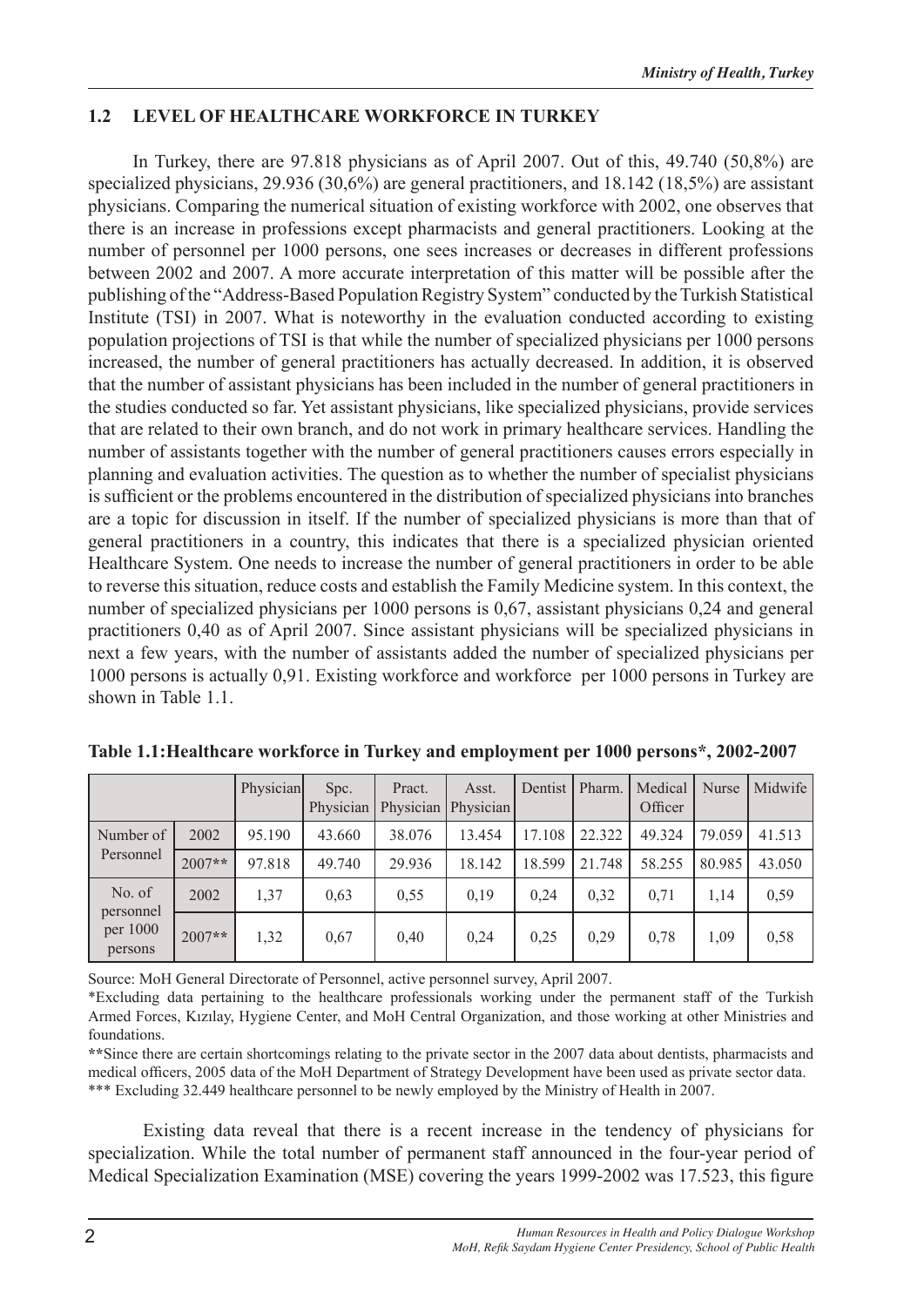increased to 23.428 in the four-year period covering the years 2003-2006(1). While 4.532 physicians graduated from Medical Faculties in the 2006-2007 educational year, 5.262 physicians made their way into an assistant position through the MSE(9). Although both the Development Plans of the State Planning Organization and the action plans of the government state that importance would be attached to protective healthcare services and primary healthcare services, the practical implementation reflects the exact opposite, which is a clear indicator of a lack of inter-sectoral cooperation and coordination. This situation, which we will touch upon again in the section related to the education of healthcare workforce, is regarded as an issue that might pose a risk in the future in terms of primary healthcare services.

Looking into the distribution of healthcare workforce in Turkey by employment areas, one sees that a majority of such population is employed by the MoH with the exception of the dentists and pharmacists who are mostly employed in the private sector, and the assistant physicians more than half of whom are employed by universities. As of 2007, 60% of specialized physicians, 88% of general practitioners, 75% of nurses and 95% of midwives are employed by the MoH. Distribution of the Turkish healthcare workforce by employment areas is given in Table 1.2.

| <b>Personnel Title</b> | <b>MoH</b>    |               | <b>Universities</b> |               | <b>Private Sector</b>    |               | <b>Total</b>  |               |
|------------------------|---------------|---------------|---------------------|---------------|--------------------------|---------------|---------------|---------------|
|                        | <b>Number</b> | $\frac{0}{0}$ | <b>Number</b>       | $\frac{0}{0}$ | <b>Number</b>            | $\frac{0}{0}$ | <b>Number</b> | $\frac{0}{0}$ |
| Physician              | 58.327        | 59,6          | 22.451              | 23,0          | 17.040                   | 17,4          | 97.818        | 100           |
| Specialist             | 24.408        | 49,1          | 11.668              | 23,5          | 13.664                   | 27,5          | 49.740        | 100           |
| Practitioner           | 26.328        | 87,9          | 232                 | 0,8           | 3.376                    | 11,3          | 29.936        | 100           |
| <i>Assistant</i>       | 7.591         | 41,8          | 10.551              | 58,2          | $\overline{\phantom{a}}$ | 0,0           | 18.142        | 100           |
| <b>Dentist</b>         | 4.063         | 24,0          | 103                 | 0,6           | $*12.781$                | 75,4          | 16.947        | 100           |
| Pharm.                 | 1.127         | 5,6           | 152                 | 0,8           | $*18.866$                | 93,7          | 20.145        | 100           |
| Med. Officer           | 44.087        | 81,3          | 1.601               | 3,0           | $*8.567$                 | 15,8          | 54.255        | 100           |
| <b>Nurse</b>           | 61.066        | 75,4          | 9.724               | 12,0          | 10.195                   | 12,6          | 80.985        | 100           |
| <b>Midwife</b>         | 40.711        | 94,6          | 180                 | 0.4           | 2.159                    | 5,0           | 43.050        | 100           |

**Table 1.2:Distribution of healthcare workforce in Turkey by employment areas, 2007**

Source: MoH General Directorate of Personnel, active employee survey, April 2007. \*MoH Department of Strategy Development 2005.

Healthcare workforce data per 1000 persons in Turkey and OECD European Region Countries are summarized in Table 1.3. Comparing the existing healthcare workforce in Turkey with OECD European Region Countries on the basis of population, one sees that the number of healthcare workforce per 1000 persons is notably low in Turkey. In that Turkey takes the last place among these countries in terms of the total number of physicians, nurses and dentists; and takes the fourth last place in terms of the number of general practitioners, specialized physicians and pharmacists. On the other hand, opinions were presented during the quick assessment analysis conducted both during and prior to "Turkey Human Resources in Health Policy Dialogue Workshop" which suggested that it would not be prudent to compare the number of personnel to OECD European Region Countries on the basis of population. Turkey takes the second last place among the 53 countries in the WHO-EURO Region which includes, next to Turkey, the Eastern European, Balkan and some Central Asian countries in terms of the total number of physicians per 1000 persons<sup>(17)</sup>. It is, of course, not sufficient to compare healthcare personnel on the basis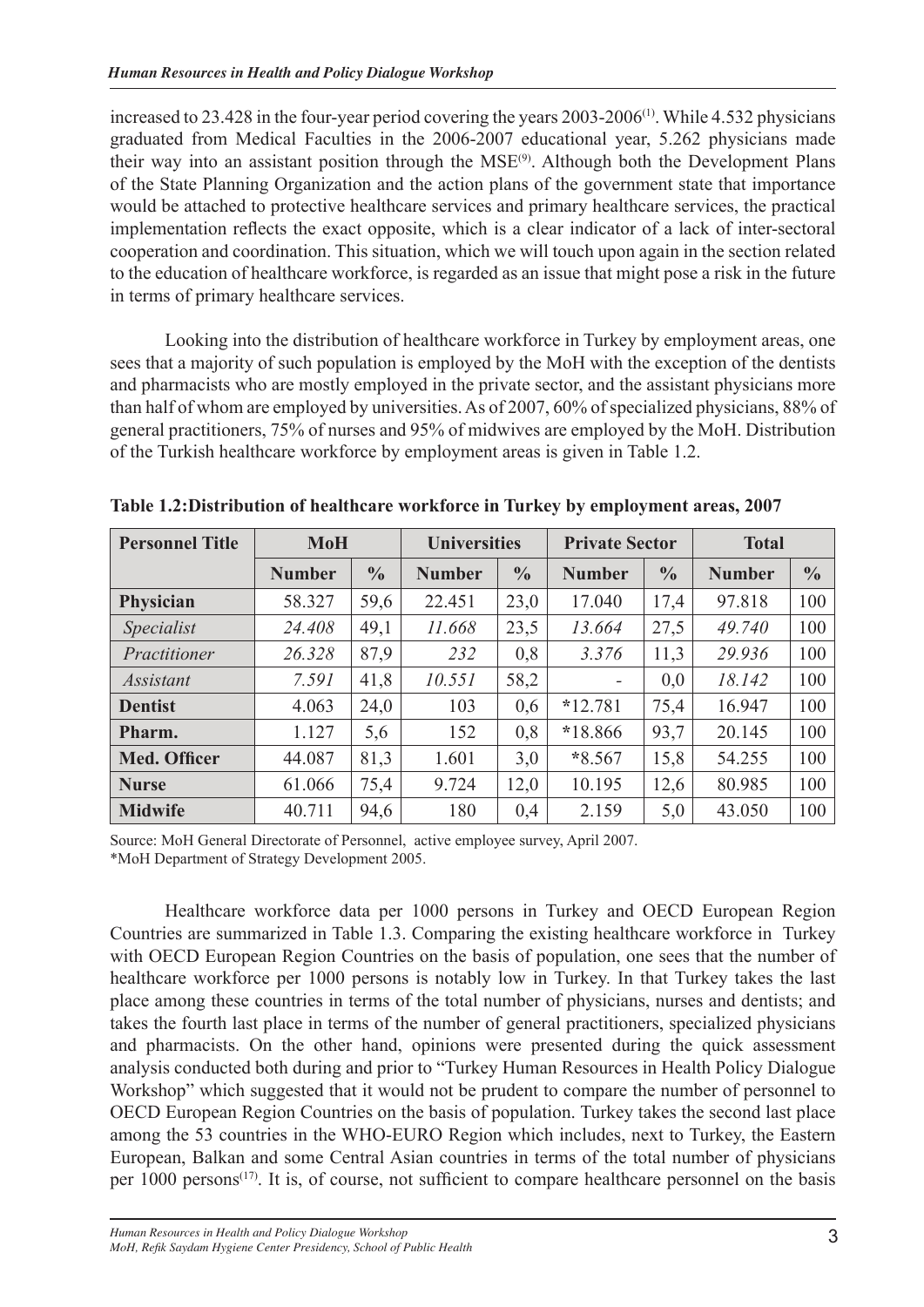of population, and one needs to also take into account such different indicators as job definition, workload, number of annual applications, disease burden, cultural, social, etc. Yet even the comparison of population-based workforce, which is a very simple benchmarking and evaluation method, points at the importance of this problem.

|                       | <b>Total</b>   | Pract.       | Spc.<br>Physician   Physician   Physician** | <b>Dentist</b> | Pharm.       | Nurse***       |
|-----------------------|----------------|--------------|---------------------------------------------|----------------|--------------|----------------|
| <b>Austria</b>        | 3,5            | 1,4          | $\overline{2}$                              | 0,5            | 0,6          | 9,3            |
| <b>Belgium</b>        | $\overline{4}$ | 2,1          | 1,9                                         | 0,8            | 1,2          | 6              |
| <b>Czech Republic</b> | 3,5            | 0,7          | 2,7                                         | 0,7            | 0,6          | 8,1            |
| <b>Denmark</b>        | $\overline{3}$ | 0,7          | 1,3                                         | 0,8            | 0,2          | $\overline{7}$ |
| <b>Finland</b>        | 2,4            | 0,7          | 1,4                                         | 0,9            |              | 7,6            |
| France                | 3,4            | 1,7          | 1,7                                         | 0,7            | 1,1          | 7,5            |
| Germany               | 3,4            | $\mathbf{1}$ | 2,4                                         | 0,8            | 0,6          | 9,6            |
| <b>Greece</b>         | 4,9            | 0,3          | 3,3                                         | 1,2            | 0,8          | 3,8            |
| <b>Hungary</b>        | 3,3            | 0,7          | $\overline{2}$                              | 0,5            | 0,5          | 8,6            |
| <b>Iceland</b>        | 3,6            | 0,8          | $\overline{2}$                              | $\mathbf{1}$   | 1,3          | 13,7           |
| <b>Ireland</b>        | 2,8            | 0,5          | 0,7                                         | 0,6            | $\mathbf{1}$ | 15             |
| <b>Italy</b>          | 4,2            | 0,9          |                                             | 0,6            | 1,2          | 5,4            |
| Luxembourg            | 2,8            | 0,9          | 1,8                                         | 0,8            | 0,8          | 12,7           |
| <b>Netherlands</b>    | 3,6            | 0,5          | 0,9                                         | 0,5            | 0,2          | 14,2           |
| <b>Norway</b>         | 3,5            | 0,7          | $\overline{2}$                              | 0,8            | 0,4          | 14,9           |
| <b>Poland</b>         | 2,5            | 0,1          | 2,1                                         | 0,3            | 0,7          | 4,9            |
| Portugal              | 3,4            | 0,5          | $\overline{2}$                              | 0,6            | 0,9          | 4,4            |
| <b>Slovakia</b>       | 3,1            | 0,4          | 2,3                                         | 0,5            | 0,5          | 6,3            |
| <b>Spain</b>          | 3,4            | 0,7          | 1,5                                         | 0,5            | 0,9          | 7,4            |
| <b>Sweden</b>         | 3,3            | 0,6          | 1,8                                         | 0,8            | 0,7          | 10,3           |
| <b>Switzerland</b>    | 3,8            | 0,5          | 2,5                                         | 0,5            | 0,5          | 10,7           |
| <b>Turkey</b>         | 1,32           | 0,4          | 0,91                                        | 0,25           | 0,29         | 2,45           |
| <b>UK</b>             | 2,3            | 0,7          | 1,6                                         | 0,5            | 0,5          | 9,2            |

**Table 1.3: Number of personnel per 1000 persons in Turkey and OECD European Region Countries\***

Source: OECD HEALTH DATA 2006.

 \* Data belonging to the OECD European Region Countries are generally from 2004, and existing data from the latest year were used for those countries lacking such data; April 2007 data were used for Turkey.

 **\*\*** Assistant Physicians in Turkey are listed as within specialist physicians.

 **\*\*\*** Number of nurses in Turkey include midwives and health officers.

Within recent years, certain developments have taken place in the primary healthcare services in Turkey which call for strong emphasis. In health centers, the annual number of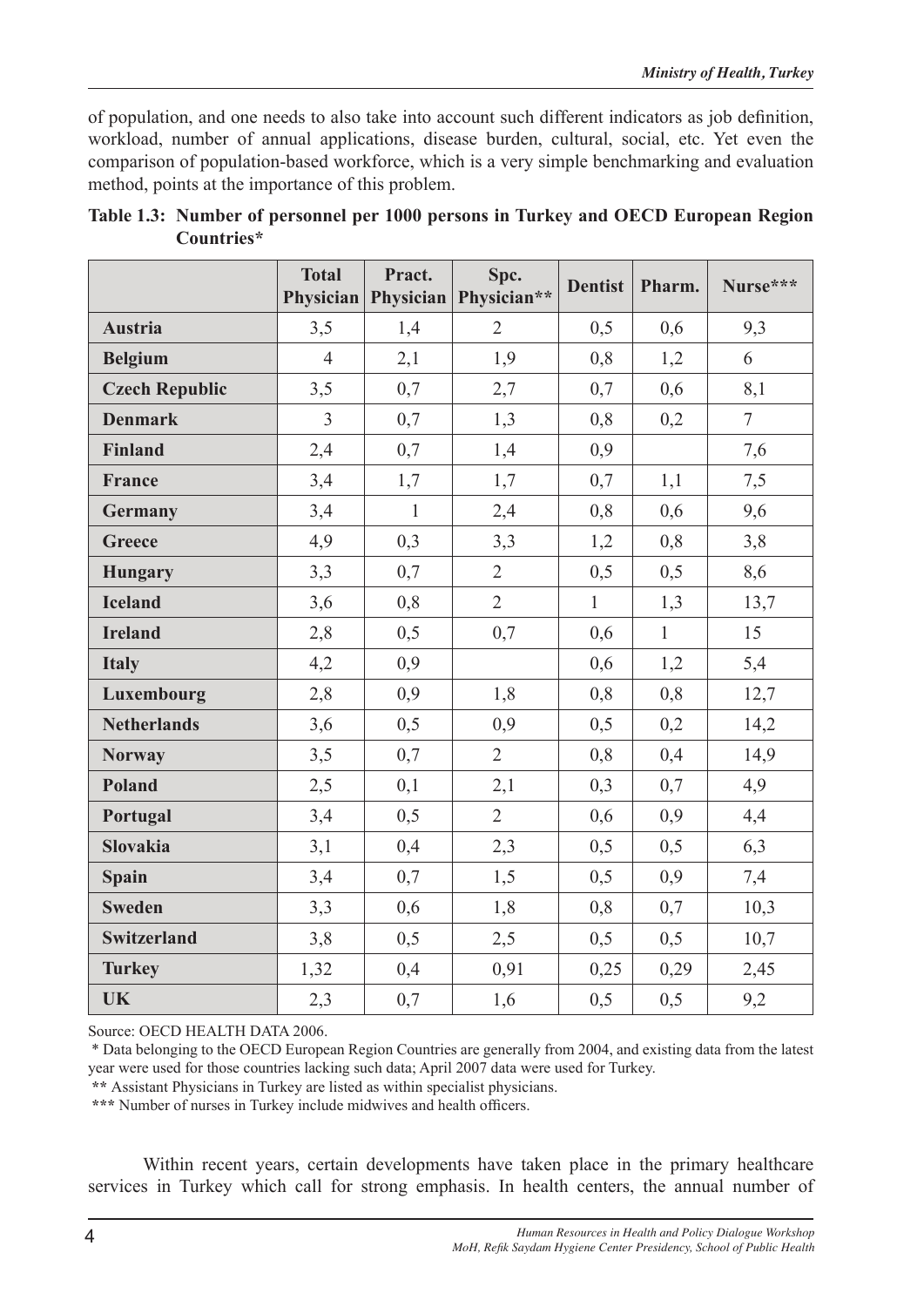examinations per physician is approximately 3.750 in 2002 and 6.900 in 2006. While data clearly indicate that the number of examinations per physician has increased, it is also observed that the number of policlinic rooms in health centers was 6.300 in 2002 and 15.000 in 2006; and the number of examinations per policlinic room was 10.317 in 2002 and 8.000 in 2006. This is a result of the effective and efficient use of existing workforce. Because while the number of policlinic rooms in health centers in 2002 was 45% of the number of physicians, this ratio became 95% in  $2006<sup>(5,1)</sup>$ . As a result, opportunity was created for the active service of those physicians who are in the system, but remain unused because of shortage of spaces. Approximate doubling of the number of examinations per physician in health centers within the last five years is an indicator of people's continued demand in the services and access to healthcare services. Since this number will continue to increase in the future, this will need to be taken into account in workforce planning activities. The number of examinations per physician and policlinic room in health centers is shown in Figure 1.1.





 Source: Health 2006, Department of Strategy Development, 2006 \*Data from 2002 include Social Insurance Institution (SII) dispensaries.

One of the important developments in primary healthcare services is achieved in the field of epidemic diseases. Measles vaccination rate, which was 82% in 2002, reached 96% in 2007, vaccinating 18 million children during national measles vaccination campaigns. As an outcome of such activities, a great breakthrough has been made against measles, which is known to cause epidemics every couple of years in Turkey, and the total number of confirmed measles cases in 2006 was 34 (1). The progress made in primary healthcare services point at the importance of increasing healthcare workforce level and also effective and efficient use of existing workforce.

The initiation of the Family Medicine practice is another development in primary healthcare services. Family Medicine practice started for the first time on 15.09.2005 in Düzce as a pilot province. Through the Approval of the Office no. 1538 dated 16 February 2006, 10 more provinces (Adıyaman, İzmir, Elazığ, Isparta, Samsun, Edirne, Bolu, Eskişehir, Gümüşhane, Denizli) were included in the scope of the pilot scheme, which marked the starting of Family Medicine practice in the new pilot provinces. In addition to the aforesaid 11 provinces, 13 more provinces were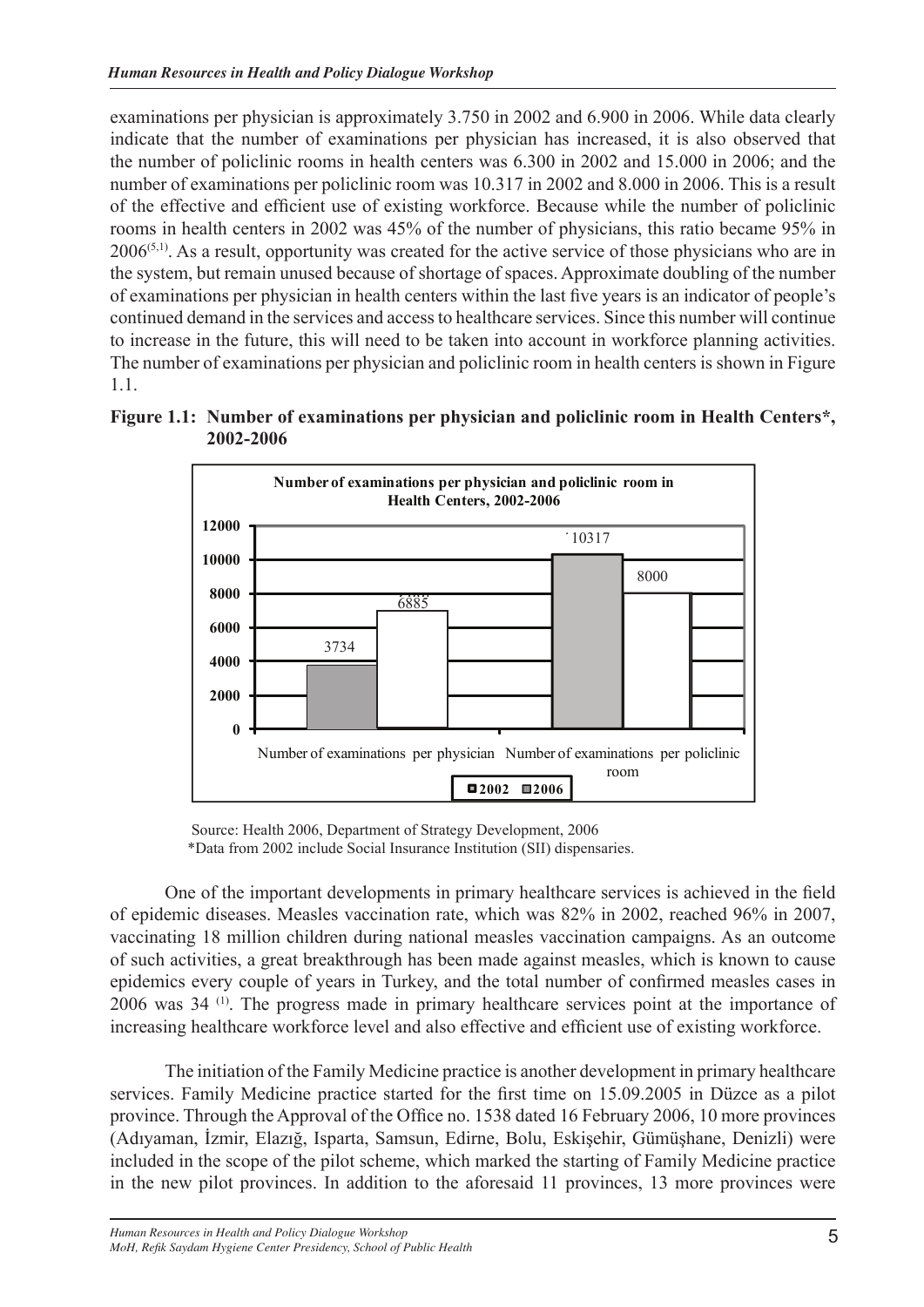included in the scope of the pilot scheme through approvals of office in February and March 2007, in which provinces the Family Medicine practice is planned to start by the end of 2007. A survey was conducted between 7-15 July 2007 in Düzce, which is the first pilot province in the Family Medicine practice, and out of the 4110 households that participated in the survey, 77,5% expressed satisfaction with this practice<sup>(15)</sup>. The provinces where Family Medicine is presently practiced and the starting dates of the practice are shown in Table 1.4, and the pilot provinces approved in February and March 2007 are shown in Table 1.5.

| <b>PROVINCE</b> | <b>STARTING DATE</b> |
|-----------------|----------------------|
| Düzce           | 15 September 2005    |
| Eskişehir       | 17 July 2006         |
| Bolu            | 16 October 2006      |
| Edirne          | 1 December 2006      |
| Denizli         | 25 December 2006     |
| Adıyaman        | 25 December 2006     |
| Gümüşhane       | 29 December 2006     |
| Elazığ          | 4 January 2007       |
| Isparta         | 18 January 2007      |
| Samsun          | 1 March 2007         |
| Izmir           | 14 May 2007          |

## **Table 1.4:Provinces where Family Medicine System has been implemented as of July 2007**

**Table 1.5:Other pilot provinces chosen in 2007 upon Approval of the Office**

| Pilot provinces chosen in February 2007 upon<br><b>Approval of the Office</b> |          |  |  |
|-------------------------------------------------------------------------------|----------|--|--|
| Adana                                                                         | Karaman  |  |  |
| Amasya                                                                        | Manisa   |  |  |
| Bartin                                                                        | Corum    |  |  |
| Bayburt                                                                       | Osmaniye |  |  |
| <b>Burdur</b>                                                                 | Yalova   |  |  |
| Erzurum                                                                       | Sinop    |  |  |
| Karabük                                                                       |          |  |  |

\* No. 01269 dated 05.02.2007; No. 03031 dated 16.03.2007

Family Medicine discussions aside, from the Human Resources perspective, needs and expectations have started to change with the transition into the Family Medicine system. There is a need to revise the human resources planning taking into consideration the lower and upper limits in the number of population per one family physician, the job description, the expectation of the people, the annual number of applications per capita, the type and number of healthcare personnel to be included in the team, etc.

In addition to these developments in the primary healthcare services, there were also changes in certain indicators related to hospitals. While, in 2002, the annual number of examinations at MoH hospitals per physician was around 3.400, this figure increased to 4.800 in 2006; while there is a slight increase in University Hospitals in the same period, a decrease was noted in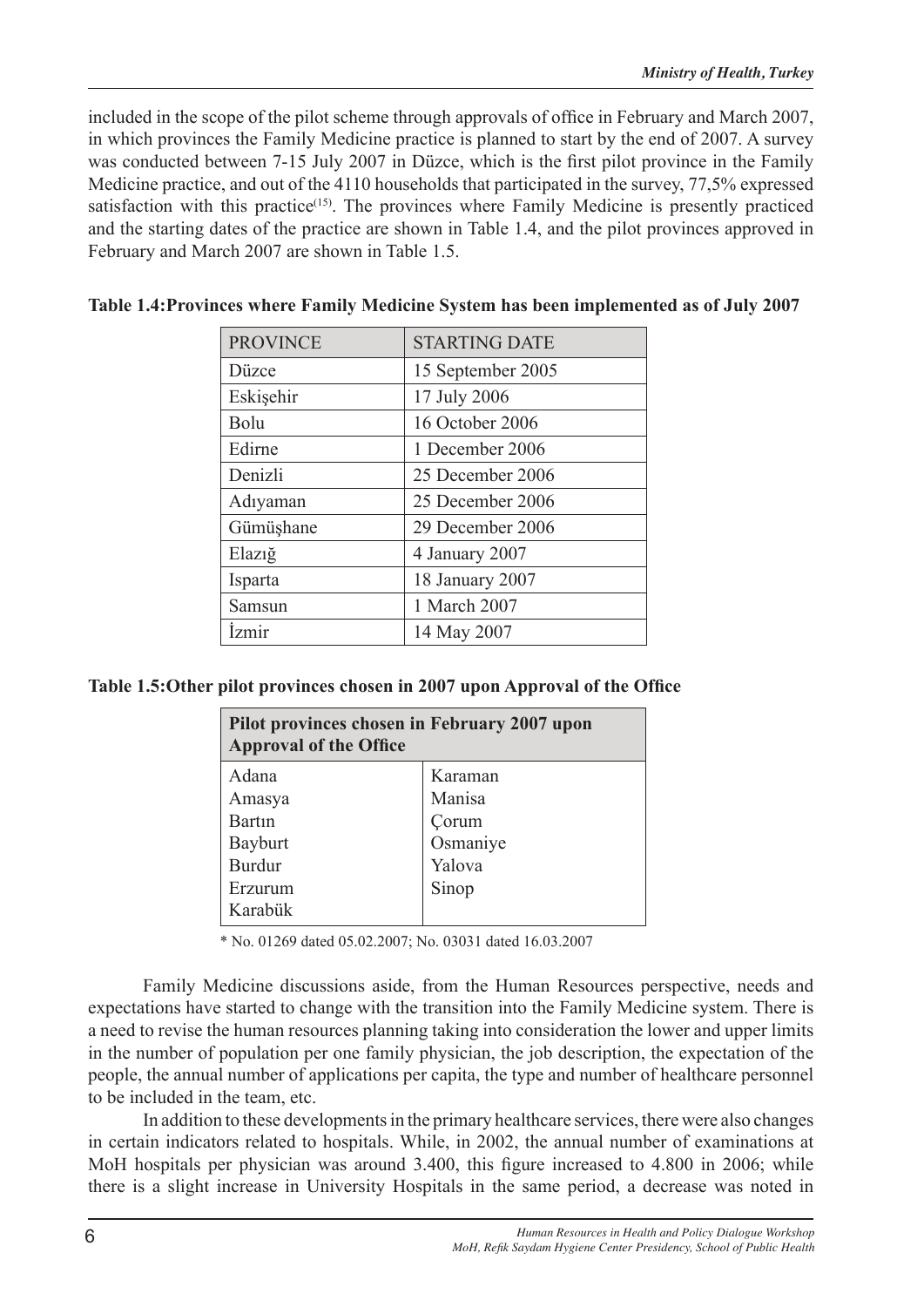Private Hospitals. Similar results are true for hospitalized patients as well. While the increase in the number of examinations per physician at MoH hospitals indicate, at first glance, an increase in the workload of physicians, this situation is also a result, as we will see in the coming sections, of the fact that the number of full-time physicians have been increased through various policies. The number of examinations and the number of hospitalized patients per physician at MoH hospitals, University Hospitals and Private Hospitals are shown in Table 1.6.

|                      |          | Examination / Physician* | Hospitalized Patient / Physician* |      |  |
|----------------------|----------|--------------------------|-----------------------------------|------|--|
|                      | $2002**$ | 2006                     | $2002**$                          | 2006 |  |
| <b>MoH</b> Hospitals | 3.403    | 4.831                    | 129                               | 137  |  |
| University Hospitals | 508      | 559                      |                                   |      |  |
| Private Hospitals    | 259      | 892                      |                                   |      |  |

**Table 1.6: Number of examinations and hospitalized patients per physician in hospitals**

Source: MoH Hospitals statistical annuals 2002- 2006, MoH General Directorate of Personnel, active working personnel survey, December 2006.

**\***Number of Physicians include specialists, assistant and general practitioners working in hospitals. **\*\*** 2002 data include SII hospitals.

## **1.3 GEOGRAPHICAL DISTRIBUTION OF HEALTHCARE WORKFORCE IN TURKEY**

Looking into the geographical distribution of healthcare workforce in Turkey, one sees that there are some imbalances between provinces. Table 1.7 shows, as of 15 April 2007, the imbalance of healthcare workforce between provinces including MoH, Universities and the private sector.

| Table 1.7: Geographical distribution of healthcare workforce * |  |  |  |  |  |  |  |
|----------------------------------------------------------------|--|--|--|--|--|--|--|
|----------------------------------------------------------------|--|--|--|--|--|--|--|

|                                                   | Province in best<br>condition | Province in worst<br>condition | Turkey in<br>General | Median |
|---------------------------------------------------|-------------------------------|--------------------------------|----------------------|--------|
| Total number of<br>physicians per 1000<br>persons | $1,79$ (Ankara)               | $0,53$ (Sanlurfa)              | 0,88                 | 0,76   |
| Population per specialist<br>physician**          | 542 (Ankara)                  | 4.408 (Şırnak)                 | 1.331                | 2.281  |
| Population per general<br>practitioner**          | 1.574 (Yalova)                | $3.026$ (Istanbul)             | 2.221                | 2.169  |
| Population per nurse                              | 461 (Trabzon)                 | $2.315$ (Sirnak)               | 817                  | 798    |
| Population per midwife                            | 445 (Tunceli)                 | $3.683$ (Van)                  | 1.537                | 1.307  |

Source: MoH General Directorate of Personnel, active working personnel survey, April 2007.

**\*** Includes MoH, university and private sector. Population calculations take into account the MFF (midwife follow-up form) population.

**\*\*** Excluding assistant physicians.

\*\*\* Excluding 32.449 healthcare personnel that the MoH will newly employ in 2007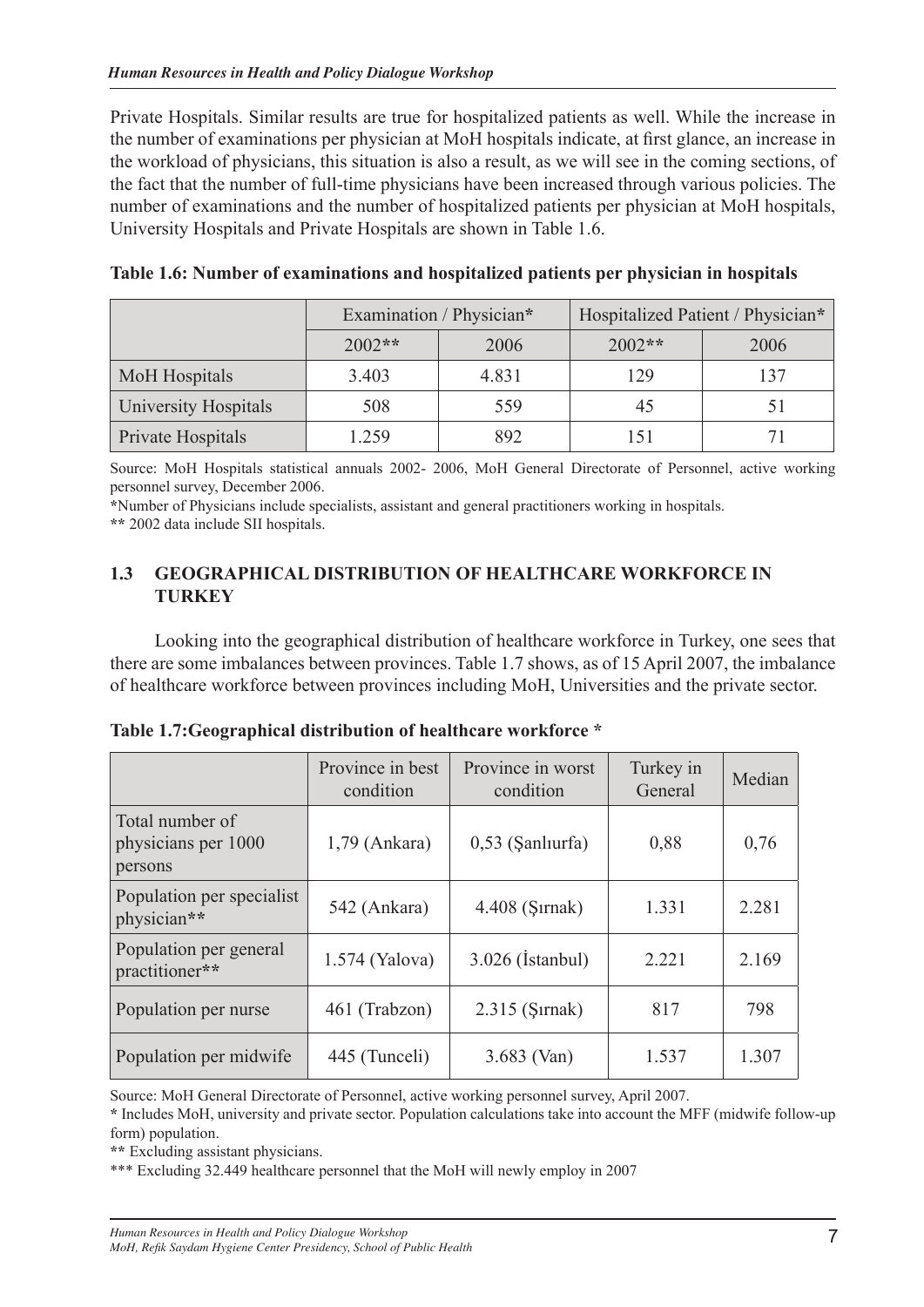As one can see in Table 1.7, there is an imbalance between provinces in all examined branches of healthcare workforce. While the imbalance is greater with the number of specialized physicians, midwives and nurses, it is relatively smaller in the number of general practitioners and total physicians. Another outstanding point is that the provinces in best and worst conditions are not necessarily always from the same region. For various professions, the provinces in best conditions include one province each from Central Anatolia, Marmara, Black Sea and the Eastern Anatolia Regions. And, while the provinces in worst conditions are mostly from Eastern and Southeastern Anatolia, the one province where the population per general practitioner is highest (in worst condition) is Istanbul. Existing data suggest that unbalanced distribution of workforce in Turkey has complex socio-cultural and socioeconomic reasons.

If one looks at the imbalance in the distribution of healthcare workforce only from the MoH workforce perspective without including universities and private sector in the picture, the results appear to be more of a positive nature. As a result of the determined policies that are currently in practice, MoH has made significant progress in the elimination of unbalanced distribution of its own workforce in the recent years. Through the recruitment of contracted personnel, which is a practice introduced in order to address the shortage of healthcare personnel in regions with development priority, employment has been ensured in these regions especially in terms of nonphysician healthcare personnel. Obligatory Public Service was first abolished in an attempt to ensure employment through volunteering and additional wage policies. Upon failure of this policy for various reasons, an increase is observed, through the reintroduced Obligatory Public Service, in the number of specialized physicians and general practitioners working in these regions. A good number of new personnel was appointed to the permanent staff of MoH between 2004-2007; and furthermore the MoH announced on 30.05.2007, following talks with the MoF, that 32.449 contracted personnel are to be recruited in 2007. Out of the announced 32.449 permanent staff positions, 9.234 are nurses, 8.154 are emergency medicine technician and 3.874 are midwives<sup> $(14)$ </sup>. The number of personnel newly appointed to MoH permanent staff positions between 2004-2007 is shown in Table 1.8.

| <b>Title</b>           | 2004   | 2005   | 2006   | $2007*$ |
|------------------------|--------|--------|--------|---------|
| <b>Spc. Physician</b>  | 1.556  | 1.950  | 2.828  | 866     |
| Pract. Physician       | 4.185  | 2.263  | 4.267  | 1.083   |
| <b>Assistant</b>       | 716    | 2.265  | 1.177  |         |
| <b>Nurse</b>           | 3.552  | 1.490  | 6.918  | 2.174   |
| <b>Midwife</b>         | 4.599  | 1.622  | 3.185  |         |
| <b>Medical Officer</b> | 5.468  | 2.311  | 3.036  | 47      |
| <b>Other Personnel</b> | 2.618  | 1.214  | 2.944  | 321     |
| <b>TOTAL</b>           | 22.694 | 13.115 | 24.355 | 4.507   |

**Table 1.8: New personnel employment in the Ministry of Health since 2004**

Source: MoH General Directorate of Personnel, 1 June 2007

\* 2007 data cover the period from 1 January to 31 May 2007. Excluding announced 32.449 personnel.

As a result of the policies implemented for the purpose of eliminating inter-regional imbalance in the distribution of MoH workforce, positive progress was made between 2002 and 2007. Comparing the population per specialized physician between regions under best and worst conditions, one sees that the difference of 13,9 times in 2002 went down to 4 times in 2007. Table 1.9 shows a comparison of the difference between the provinces in best and worst conditions in relation to the population per personnel.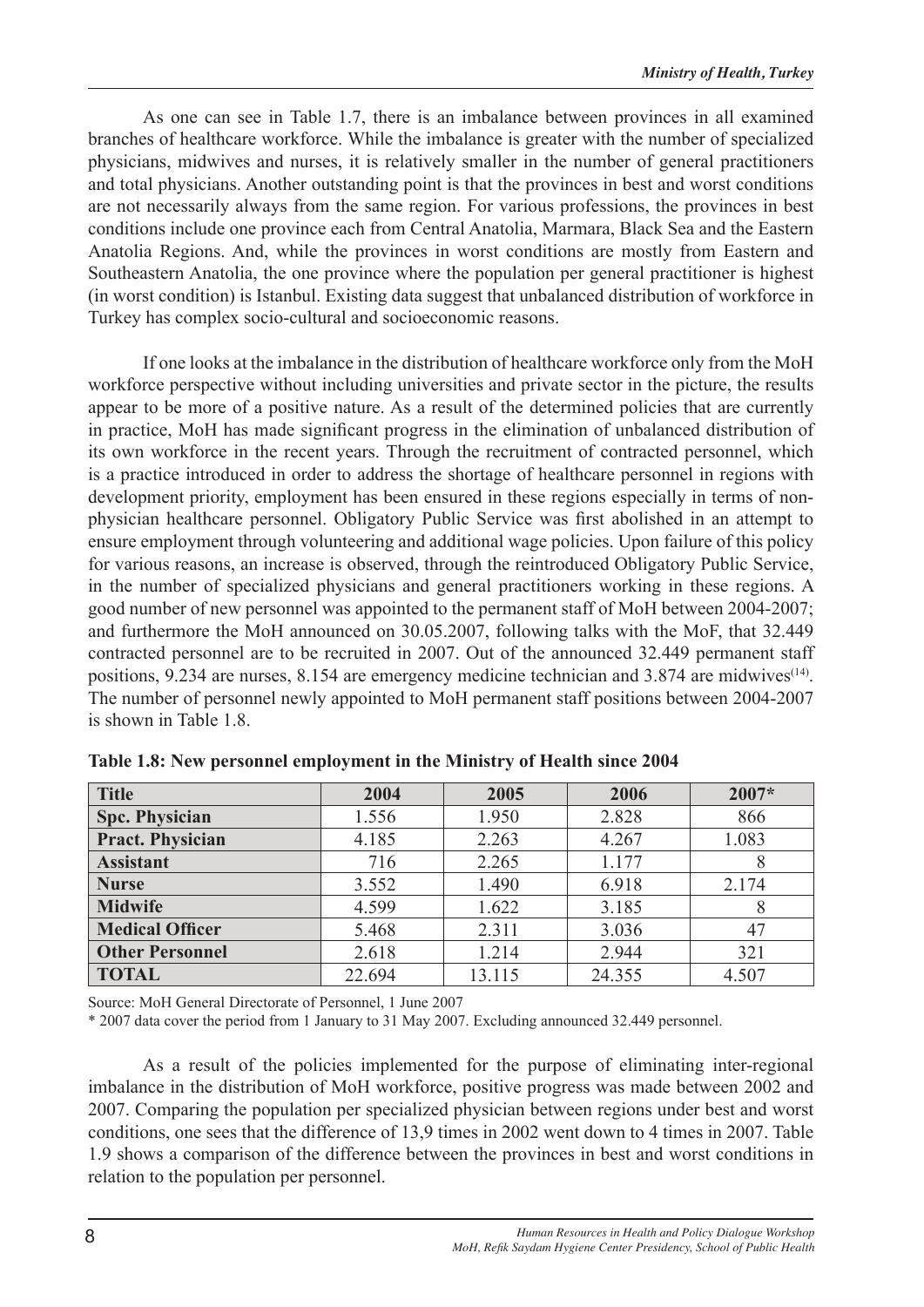## **Table 1.9: Comparison of the difference between the provinces in best and worst condition in terms of population per personnel**

|                         | 2002   | 2007  |
|-------------------------|--------|-------|
| <b>Spc. Physician</b>   | 1/13,9 | 1/4   |
| <b>Pract. Physician</b> | 1/8,7  | 1/2,5 |
| <b>Nurse - Midwife</b>  | 1/79   | 1/5,2 |

Source: AKDAĞ, R. 2007 Fiscal Year Budget Submission.

MoH General Directorate of Personnel, active employee survey, April 2007.

## **1.4 HEALTHCARE WORKFORCE EDUCATION IN TURKEY**

The task of coordination at the stage of preparing and employing the needed healthcare personnel rests, legally, with the MoH. Healthcare Services Law no. 3359 states that the MoH is to collaborate with the HEC for this purpose. Yet, problems are experienced in practice, and it is not possible to say that the opinions and recommendations of the MoH are duly noted in the process.

In Turkey, undergraduate health training is given through faculties, four-year schools, twoyear associate degree programs and Vocational Schools of Health (VSoH); post graduate health education is given at universities in the form of specialization, doctorate and master degrees. The educational institutions in Turkey which, as of the 2005-2006 educational year, prepare healthcare workforce, and the levels of education thereof are summarized in Table 1.10.

| <b>Name of Educational Institution</b>                       | <b>Level of Education</b>           | <b>Number</b>  |
|--------------------------------------------------------------|-------------------------------------|----------------|
| Medical Faculties*                                           | Bachelor                            | 52             |
| Medical Faculties**                                          | <b>Medical Specialization</b>       | 48             |
| Ministry of Health Training and<br><b>Research Hospitals</b> | <b>Medical Specialization</b>       | 46             |
| <b>Dental Faculties</b>                                      | Bachelor / Postgraduate / Doctorate | 15             |
| <b>Faculties of Pharmacy</b>                                 | Bachelor / Postgraduate / Doctorate | 12             |
| <b>Health Sciences Faculty</b>                               | Bachelor / Postgraduate / Doctorate | 1              |
| Faculty of Health Education                                  | Bachelor / Postgraduate / Doctorate | $\overline{2}$ |
| <b>Health School</b>                                         | Associate                           | 71             |
| School of Nursing                                            | Associate                           | 10             |
| School of Healthcare Management                              | Associate                           |                |
| <b>Health Services Vocational School</b>                     | Associate                           | 43             |
| <b>Health Sciences Vocational School</b>                     | Associate                           |                |
| Vocational Schools of Health                                 | High School                         | 272            |

**Table 1.10: Educational institutions preparing healthcare workforce in Turkey, and the number and level of education of these institutions**

Source: Higher Education Statistics (2005-2006), Student Selection and Placement Centre (SSPC) Publications; Health 2006, MoH Department of Strategy Development, 2006.

\* Including Gülhane Military Medical Academy and Foundation Universities.

\*\* Including Gülhane Military Medical Academy and the Forensic Medicine Institution.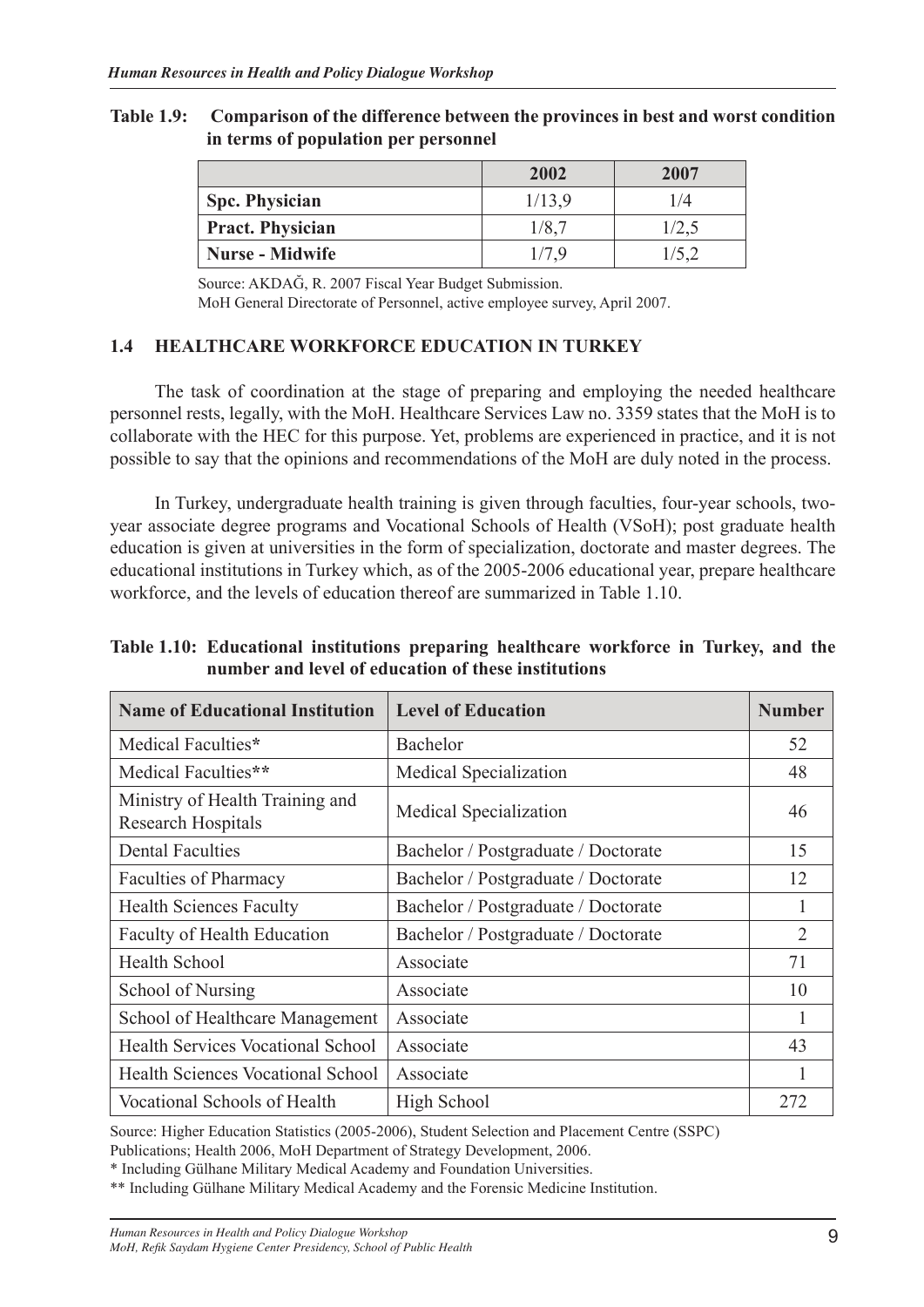In Turkey as of the 2006-2007 educational year, the total number of students studying in departments of health sciences is 90.892. Out of this, 16.156 are students studying in associate, and 74.746 at bachelor degree level. About three fourth of bachelor degree level students are students of Medical Faculties, nurse and midwife departments. And in departments at associate degree level, students of Healthcare Management and Healthcare Technology departments hold the majority<sup>(9)</sup>. In addition to the education at associate and bachelor degree level, there are also a total of 34.957 students in 11 branches at VSoHs under the Ministry of National Education  $(MoNE)^{(10)}$ . While detailed data are available related to the healthcare workforce education in Turkey at bachelor degree level, associate and high school level, it is not dealt with in detail here since the report in the second part of this book will contain such detailed data.

In Turkey as of the 2006-2007 educational year, the total number of students studying at Medical Faculties is 32.781. The number of newly-enrolled students is 5.018, while the number of 2006 graduates is  $4.406^{(9)}$ . The number of Medical Faculty graduates, which started to grow rapidly as of 1960s, is observed to have reached stagnation since 1998. Because while 47 Medical Faculties produced 4.500 graduates in 1998, 52 Medical Faculties produced 4.494 graduates in 2006. Number of Medical Faculties and graduates in Turkey is shown by years in Figure 1.2.



**Figure 1.2:Number of medical faculties and graduates by years in Turkey**

Source: MoH General Directorate of Health Education, 2006.

Looking into the number of students and professors of Medical Faculties in Turkey and some European Countries, one sees that the number of students per Medical Faculty in Turkey is rather low compared to that in other countries. A similar situation exists in terms of the number of students per professors. This kind of a situation is likely to have a wide variety of reasons. First of all, one should question how balanced the importance given to educational activities and to curative services at Medical Faculties, and by assessing the education efficiency given at Medical Faculties student capacities must be discussed without disturbing the existing quality. In addition to the foregoing, it is also essential to encourage professors for full-time work, and put on the table and discuss many issues and problems including personal rights in order to prepare future workforce of appropriate numbers and quality. Keeping in mind that physicians in Turkey tend in recent years to specialize, solutions must be devised for this situation, which is posing a risk for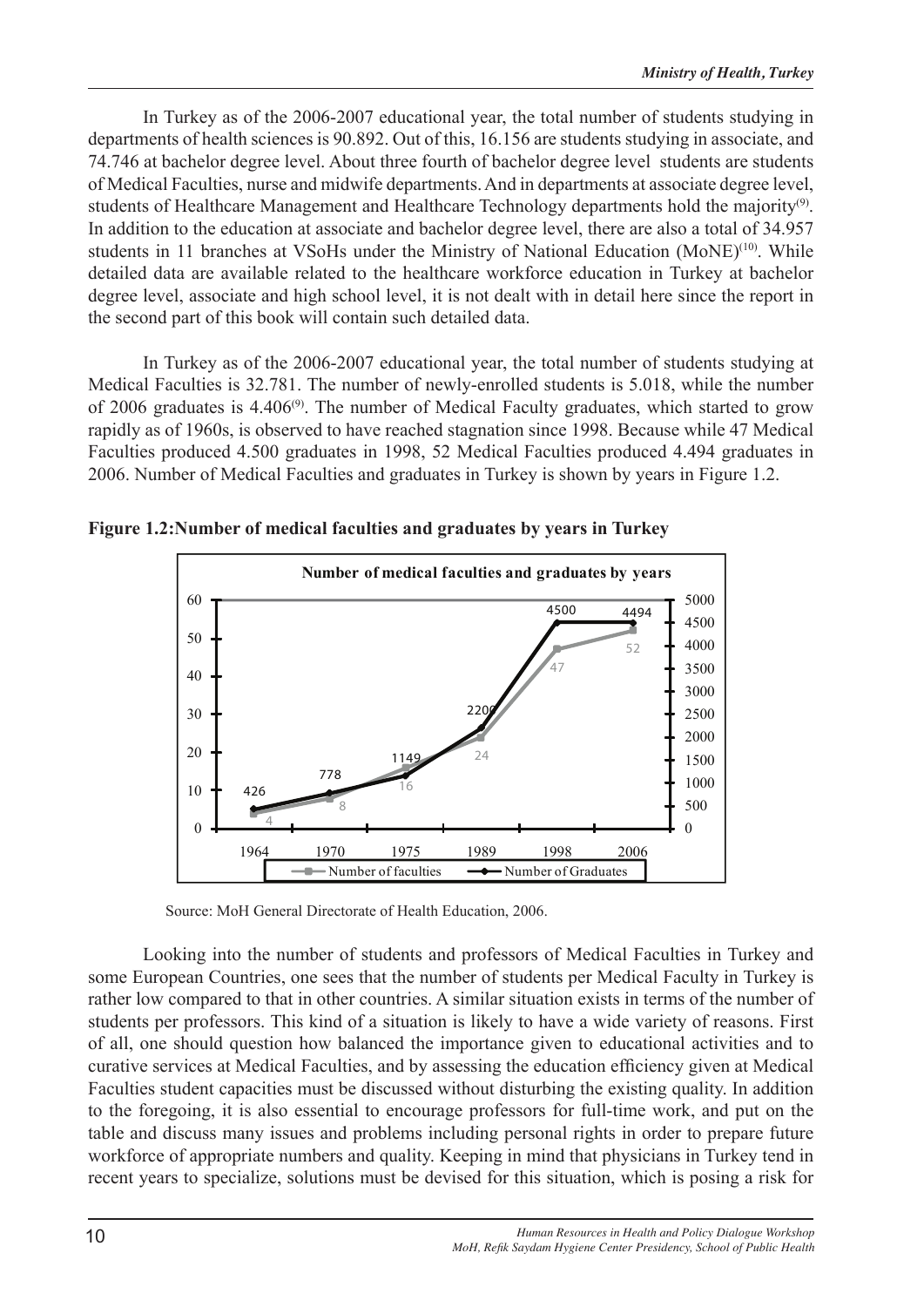primary healthcare services, and different steps must be taken immediately in view of the shortage of physicians. The data pertaining to the number of Medical Faculties, professors and students in Turkey and some European Countries is shown in Table 1.11.

| <b>COUNTRY</b>  | <b>COUNTRY</b><br><b>POPULATION</b> | <b>MEDICAL</b><br><b>FACULTY</b> | <b>LECTURER</b> | <b>STUDENT</b> | STUDENT/<br><b>LECTURER</b> | STUDENT/<br><b>MEDICAL</b><br><b>FACULTY</b> |
|-----------------|-------------------------------------|----------------------------------|-----------------|----------------|-----------------------------|----------------------------------------------|
| <b>GERMANY</b>  | 82.633.200                          | 36                               | 3.550           | 79.866         | 22,50                       | 2218,5                                       |
| <b>SPAIN</b>    | 41.895.600                          | 28                               | 2.500           | 36.049         | 14,42                       | 1287,5                                       |
| <b>ITALY</b>    | 57.987.100                          | 39                               | 12.583          | 148.157        | 11,77                       | 3798,9                                       |
| <b>FRANCE</b>   | 60.011.200                          | 44                               | 5.847           | 62.921         | 10,76                       | 1430                                         |
| <b>SLOVAKIA</b> | 5.381.200                           | $\overline{3}$                   | 893             | 6.561          | 7,35                        | 2187                                         |
| <b>SLOVENIA</b> | 1.954.500                           | 1                                | 285             | 1.717          | 6,02                        | 1717                                         |
| <b>FINLAND</b>  | 5.231.900                           | 5                                | 698             | 3.583          | 5,13                        | 716,6                                        |
| <b>DENMARK</b>  | 5.397.600                           | 3                                | 1.570           | 6.598          | 4,20                        | 2199,3                                       |
| <b>TURKEY</b>   | 72.000.000                          | 52                               | 9.020           | 32.985         | 3,66                        | 634,3                                        |

**Table 1.11: Medical faculties, professors and students outlook in Turkey and some European Countries**

Source: MoH General Directorate of Health Education, 2006.





Source: Health 2006, MoH Department of Strategy Development, 2006.

Figure 1.3 clearly shows that the number of assistant staff announced for MSE is higher than the number of Medical Faculty graduates since 2003. This situation points at certain shortcomings in the planning of the education of physicians and specialized physicians. Seeing that the specialization of the physicians at the same rate is a risk for primary healthcare services, new plans must be prepared in cooperation with the SPO, MoF, HEC and MoH.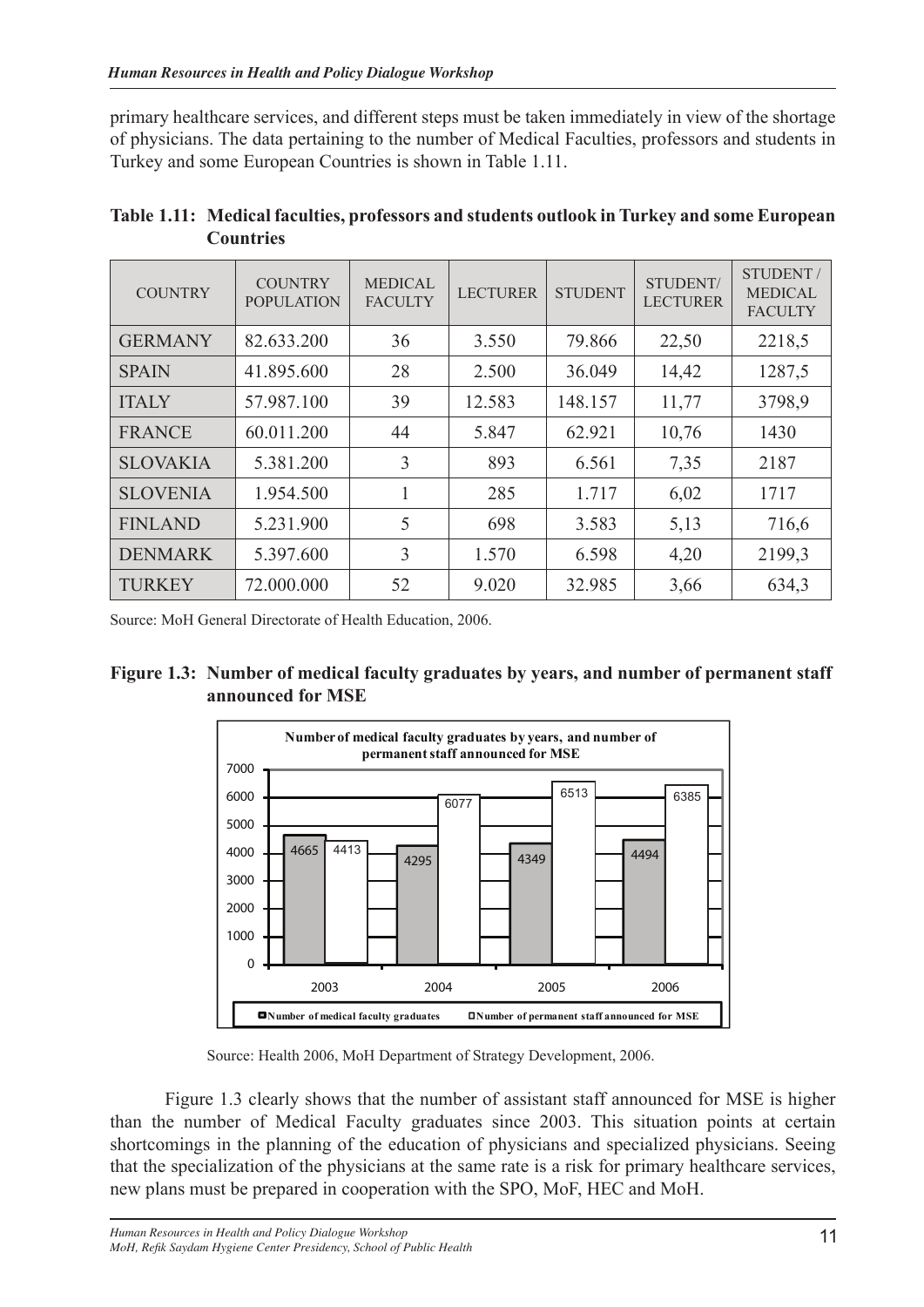While there is an increase in Turkey in the total number of students of faculties of dentistry and pharmacy compared to past figures, no obvious progress has been observed since 2001. The increase in the number of students compared to past years was behind the increase in the number of faculties, which meant a decrease in the number of students per faculty. Similar results were observed in relation to the number of students per training staff member, making the increase in the number of training staff members higher than the increase in the number of students. For example, while the number of students per professor was 7,1 in faculties of dentistry and 10 in faculties of pharmacy, these figures were 3,8 and 5,5 respectively in 2006. The numerical course of the dentistry and pharmacy faculties is shown in Table 1.12.

| <b>Faculties of Pharmacy</b> |                            |                           |                            | <b>Faculties of Dentistry</b>            |                            |                           |                            |                                          |
|------------------------------|----------------------------|---------------------------|----------------------------|------------------------------------------|----------------------------|---------------------------|----------------------------|------------------------------------------|
|                              | No. of<br><b>Faculties</b> | No. of<br><b>Students</b> | No. of<br><b>Graduates</b> | Student /<br>Training<br>staff<br>member | No. of<br><b>Faculties</b> | No. of<br><b>Students</b> | No. of<br><b>Graduates</b> | Student /<br>Training<br>staff<br>member |
| 1984                         | 7                          | 3.667                     | 524                        | 10                                       | 8                          | 3.598                     | 450                        | 7,1                                      |
| 2001                         | 8                          | 4.025                     | 503                        | 5,2                                      | 14                         | 5.222                     | 373                        | 3,9                                      |
| 2002                         | 9                          | 4.149                     | 461                        | 5,2                                      | 14                         | 5.167                     | 369                        | 3,5                                      |
| 2003                         | 11                         | 4.120                     | 375                        | 5                                        | 14                         | 5.256                     | 375                        | 3,7                                      |
| 2004                         | 11                         | 4.266                     | 388                        | 5,3                                      | 14                         | 5.343                     | 382                        | 3,9                                      |
| 2005                         | 11                         | 4.324                     | 393                        | 5,4                                      | 14                         | 5.422                     | 387                        | 3,9                                      |
| 2006                         | 12                         | 4.572                     | 381                        | 5,5                                      | 15                         | 5.609                     | 374                        | 3,8                                      |

#### **Table 1.12: Data pertaining to the number of faculties, students and training staff members at Faculties of Dentistry and Pharmacy by years**

Source: Higher Education Statistics (1983-2006), SSPC Publications

Nurse and midwife education in Turkey is given by universities at bachelor degree level and by the VSoHs under the MoNE at secondary education level. As one can see in Table 1.13, the total number of students in nurse departments of universities as of the 2006-2007 educational year is 18.252, and that in the midwife departments is 5.906. Comparing the existing number of students in nurse and midwife departments of universities with that from 2001, one sees that both have increased by around 1,5 times. In the same period, the number of people who graduate from the nurse department in one year has increased by around 2,5 times, and that from the midwife department has increased by around 4,5 times<sup>(11)</sup>. Keeping in mind that the number of nurses per physician in Turkey is notably low, one could say that these developments are in line with the needs. Nurse and midwife education is presently continuing at VSoHs under MoNE as well. In VSoHs as of the 2006-2007 educational year, there are 5.011 students in nurse departments, and 2.423 in midwife departments<sup>(10)</sup>. Pursuant to Article 7 of Law no. 5634, recruitment of students into the nurse and midwife departments of the VSoHs will continue until 2012.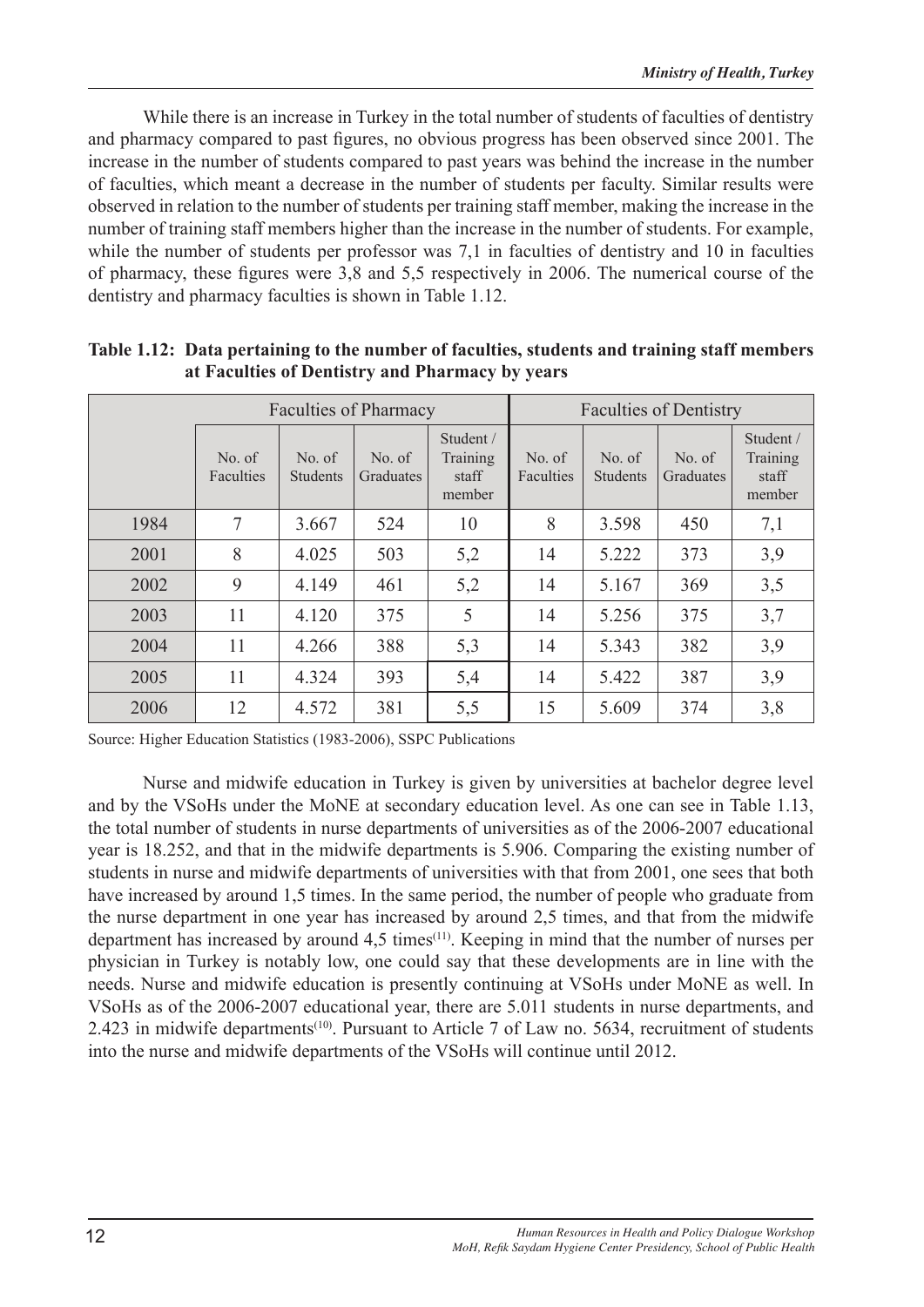|      | <b>Nurse Departments</b>    |                        | Midwife Departments         |                        |  |
|------|-----------------------------|------------------------|-----------------------------|------------------------|--|
|      | Total number of<br>students | Number of<br>graduates | Total number of<br>students | Number of<br>graduates |  |
| 2001 | 13.408                      | 1.451                  | 3.781                       | 296                    |  |
| 2002 | 14.849                      | 2 1 2 4                | 4.409                       | 575                    |  |
| 2003 | 16.000                      | 2.487                  | 5.085                       | 537                    |  |
| 2004 | 16.884                      | 2.902                  | 5.431                       | 838                    |  |
| 2005 | 17.417                      | 3.210                  | 5.653                       | 979                    |  |
| 2006 | 17.658                      | 3.534                  | 5.719                       | 1.101                  |  |
| 2007 | 18.252                      | 3.651                  | 5.906                       | 1.169                  |  |

Source: SSPC Higher Education Statistics, 2001-2007

#### **1.5 HEALTHCARE WORKFORCE FINANCE IN TURKEY**

One of the most important issues influencing the effectiveness and efficiency of healthcare workforce in Turkey is the financing of workforce. From full-time or part-time employment of MoH physicians to new personnel recruitment, many issues are related to finance. Thanks to such policies as the recent practice of performance-based revolving fund and recruitment of contracted personnel, positive progress has been made in the financing of healthcare workforce.

The share of MoH Budget in the general budget is 4,39% as of 2006. Compared to 2000, the share of MoH Budget in the general budget has increased by 1.9 times. Within the total cost of MoH, the share allocated for healthcare workforce was 57,4% in 2005, while it regressed to 53,1% in 2006. MoH spends out of its general budget and its revolving fund revenues as healthcare workforce cost. Therefore, workforce costs must be evaluated with the expenditure from both sources. The share of the MoH budget in the general budget by years is shown in Figure 1.4'de, and the healthcare workforce expenditure out of both the general budget and the revolving funds are shown in Table 1.14.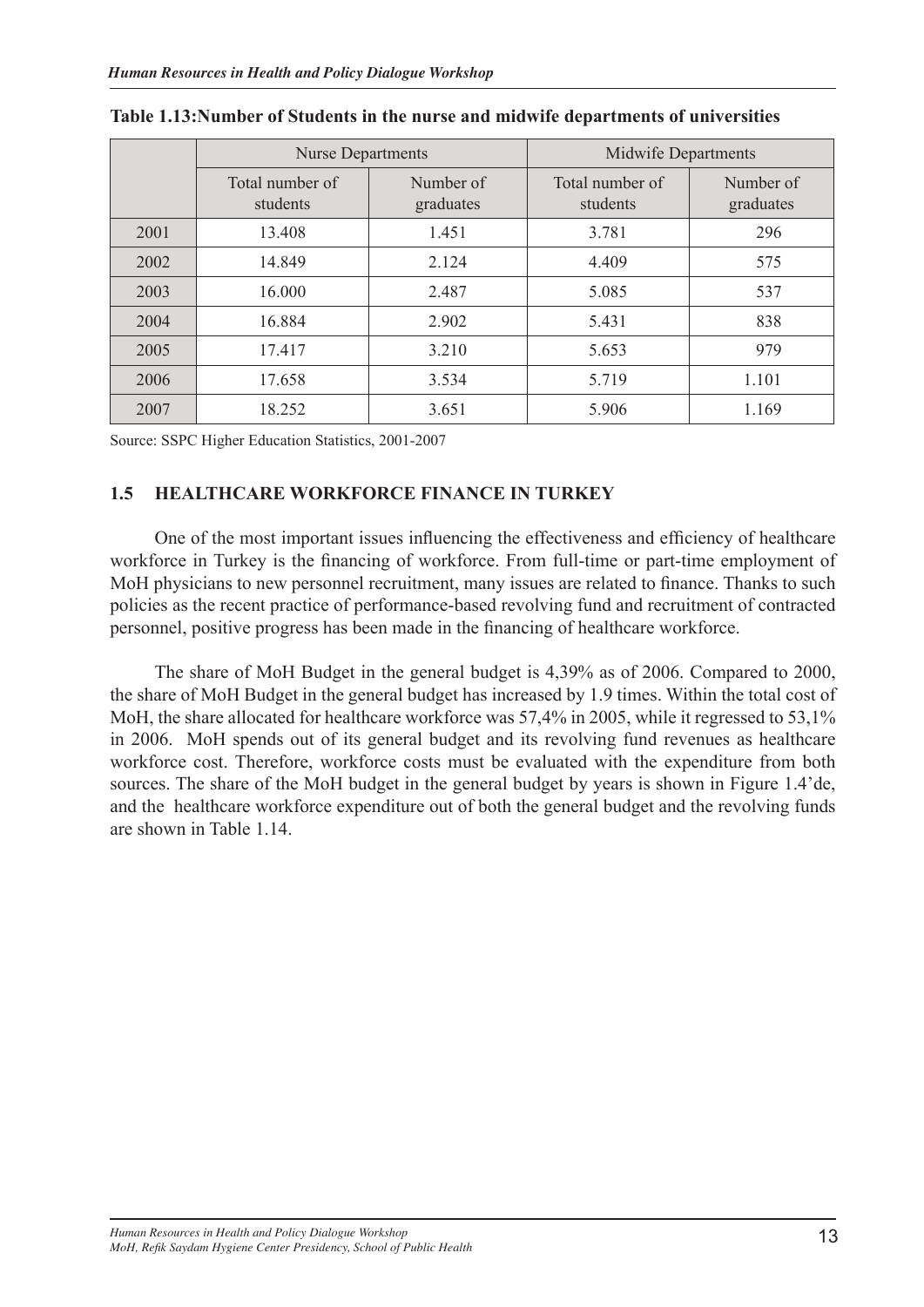

#### **Figure 1.4:Share of MoH Budget in the General Budget (Central Management Budget)**



### **Table 1.14: Healthcare workforce costs in MoH costs (Thousand NTL)**

| Years                                                                                     | 2005       | 2006       |
|-------------------------------------------------------------------------------------------|------------|------------|
| MoH General Budget Costs (excluding green card)                                           | 4.960.154  | 5.624.693  |
| MoH Revolving Fund Costs                                                                  | 6.725.233  | 9.784.378  |
| MoH General Budget Healthcare Workforce Cost*                                             | 4.398.013  | 4.854.398  |
| MoH Revolving Fund Healthcare Workforce Cost                                              | 2.305.065  | 3.054.146  |
| MoH Total Healthcare Workforce Cost (general budget+revolving<br>fund) fffFFfund capital) | 6.703.078  | 7.908.544  |
| MoH Total cost (general budget+revolving fund)                                            | 11.685.387 | 15.409.071 |
| Healthcare workforce cost in MoH general budget costs $(\%)$                              | 88,7       | 86,3       |
| Healthcare workforce cost in MoH revolving fund costs $(\%)$                              | 34,3       | 31,2       |
| Healthcare workforce cost in MoH total cost $(\%)$                                        | 57,4       | 51,3       |

Source: Obtained from the expenditure made in MoH 2005 and 2006 Fiscal Year, and from the MoH Single Order Accounting System Data.

\* Covers personnel payments, social security premiums, and treatment and funeral costs.

Important breakthroughs were made in recent years in Turkey in relation to the financing of healthcare workforce. Through Additional Payment Directive no. 1863 dated 18.06.2003 at MoH-affiliated primary healthcare institutions, the practice of performance-based revolving fund has been initiated. Following pilot implementation in 2003 at 10 hospitals, performancebased additional payment practice was extended on 01.01.2004 in a way to cover MoH-affiliated secondary and tertiary healthcare institutions as well<sup> $(13)$ </sup>. The additional payment rate ceilings, which were originally limited to 100% of the wage basis for physicians and dentists and 80% for the other healthcare personnel, was increased in the 2004 Fiscal Budget Law. The additional payment rate ceilings laid out in 2004 Fiscal Budget Law are shown in Table 1.15.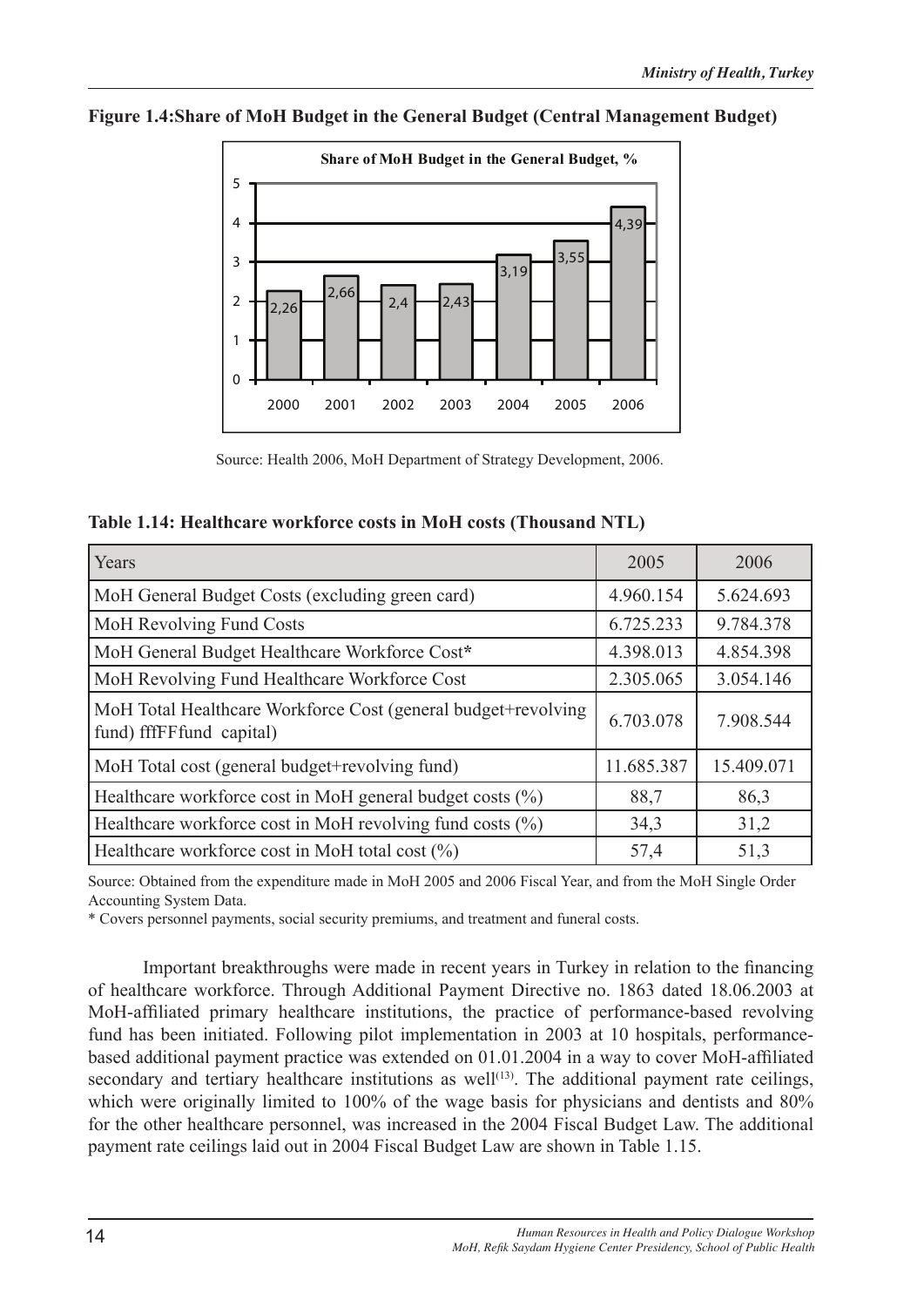| Table 1.15: Additional payment rate ceilings decided in the 2004 Fiscal Budget Law according |
|----------------------------------------------------------------------------------------------|
| to personnel groups                                                                          |

| <b>Personnel</b>                                                                                                   | <b>Additional payment rate ceiling</b><br>(% according to wage basis) |
|--------------------------------------------------------------------------------------------------------------------|-----------------------------------------------------------------------|
| Full-time specialized physician                                                                                    | 700%                                                                  |
| Part-time specialized physician                                                                                    | 500%                                                                  |
| Full-time general practitioner and dentist                                                                         | 500%                                                                  |
| Part-time general practitioner and dentist                                                                         | 300%                                                                  |
| Other personnel (personnel working at operating room,<br>emergency, maternity ward, dialysis, intensive care unit) | 200%                                                                  |
| Other personnel                                                                                                    | 150%                                                                  |

Source: Health 2004, MoH Department of Strategy Development, 2005.

While additional payments to personnel at MoH affiliated institutions amounted in 2003 to 485.000.000 NTL; it increased, following the changes introduced to the payment system, to 1.071.300.365 NTL in 2004, to 2.217.179.210 NTL in 2005, and to 2.923.133.053 NTL in 2006 (1). With the initiation of the practice of performance-based revolving fund and with the required improvements, a substantial increase took place in the rate of full-time specialized physicians at Ministry of Health organizations. Figure 1.5 shows the rate of full-time specialized physicians working at MoH organizations by years.





 Source: Health 2006, MoH Department of Strategy Development, 2006; MoH DG of Personnel; active personnel survey, April 2007.

### **1.6 CONCLUSION**

Healthcare workforce planning covers many disciplines and sectors. As access to healthcare services, frequency of making use of services, improvements in patients' rights and the coverage of health insurance increases, the demand for healthcare services will rapidly increase.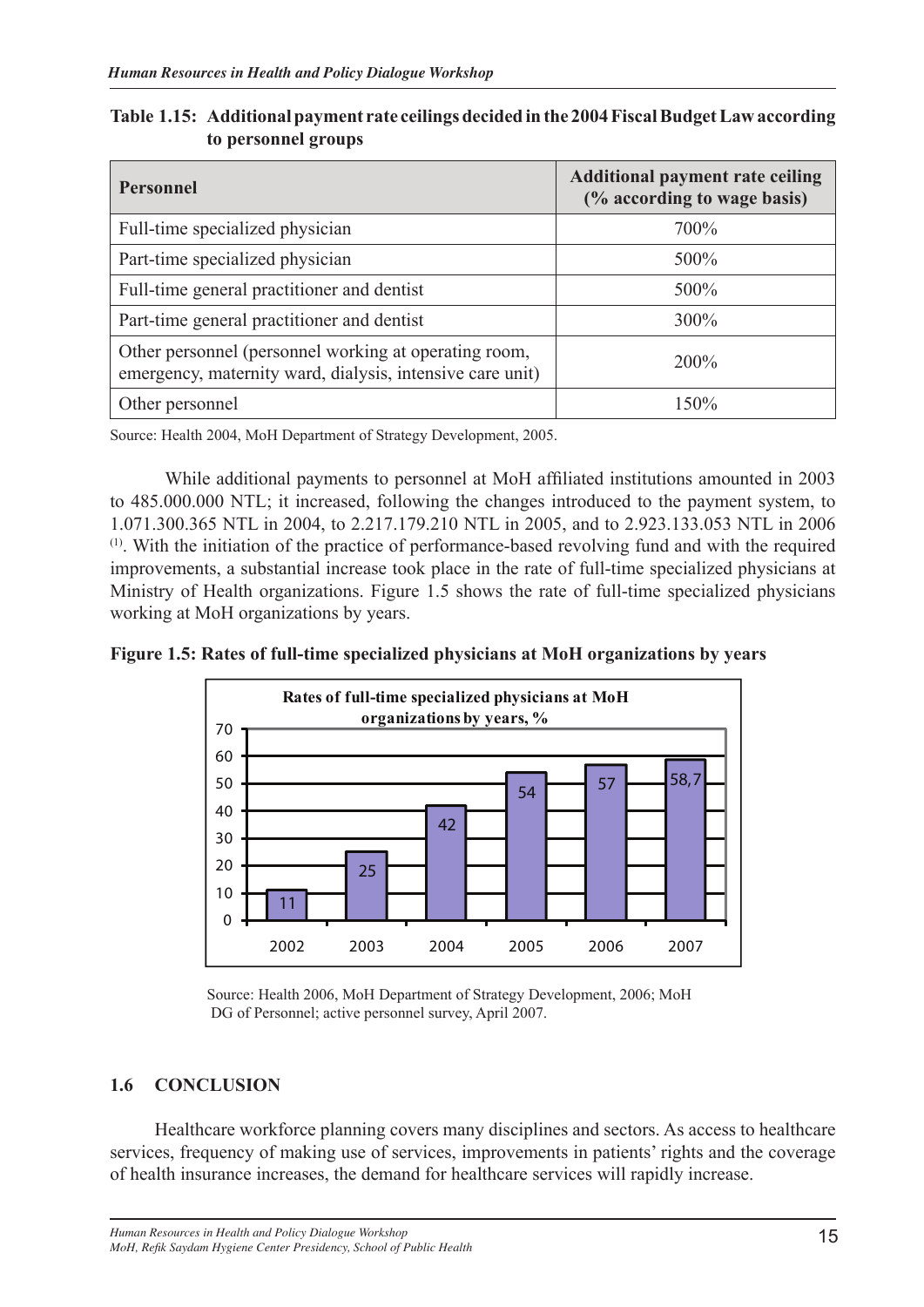Having many problems today, there are many tasks to be performed in the planning and management of Human Resources. Creating the job descriptions of the professions which do not have one, revising existing job descriptions, increasing the number of quality of personnel in accordance with medium-term goals taking into account the morbidity and mortality indicators, revising undergraduate and graduate vocational education, preparing personnel in line with the needs of the country and the field, increasing the satisfaction of the service provider as well as of the beneficiary of the service are some of the said tasks.

By inviting all potential stakeholders, the "Turkey Human Resources in Health Policy Dialogue Workshop," the outcome of which is specified in the second part, was held between 24-28 April 2007. This workshop is regarded as an important step for bringing together the whole sector in order to introduce a holistic perspective to the matter at hand and to look for solutions.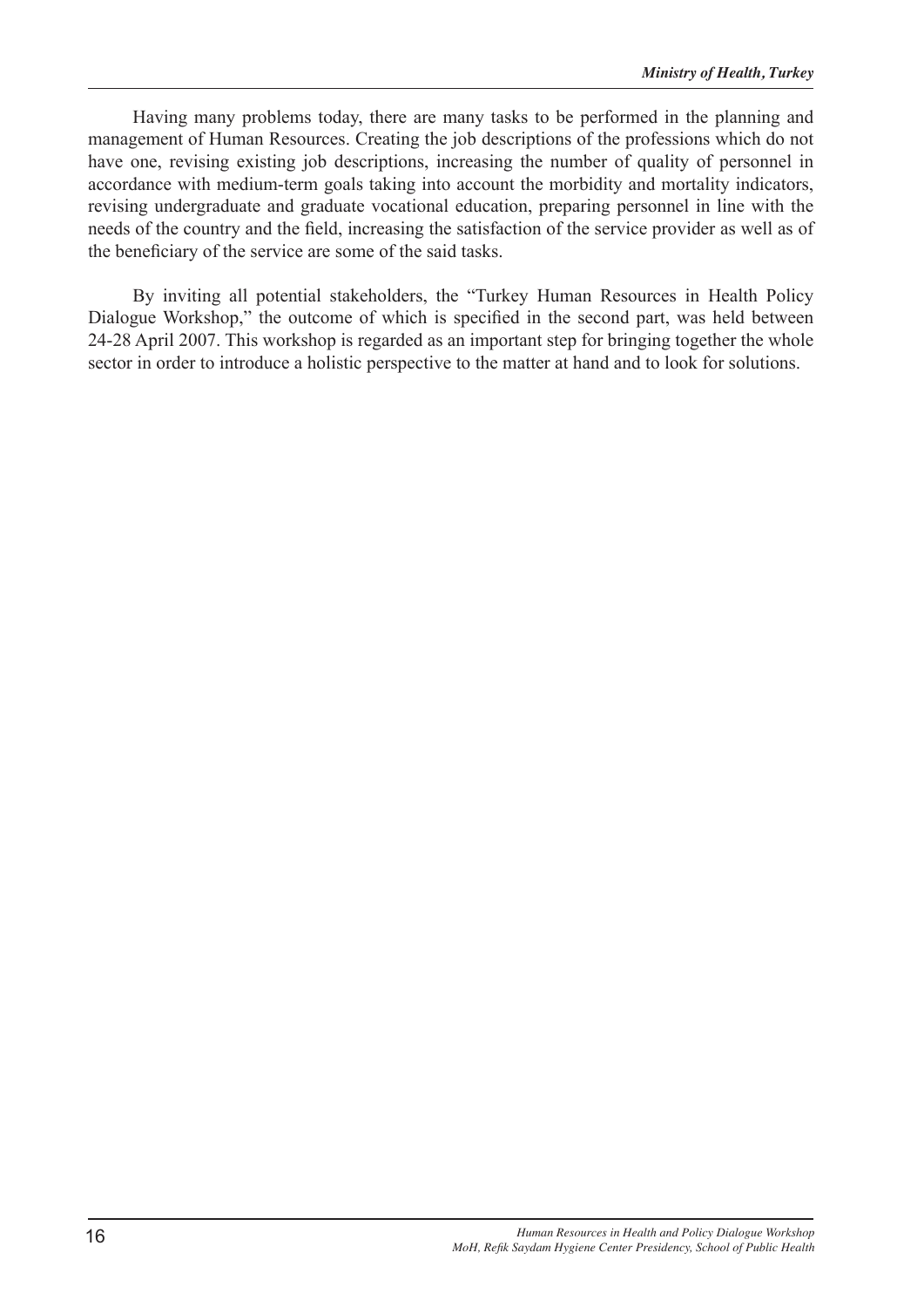# **CHAPTER 2 GENERAL REPORT OF HUMAN RESOURCES IN HEALTH POLICY DIALOGUE WORKSHOP**

#### **2.1 INTRODUCTION**

Ministry of Health has initiated a process in order for the current situation and policies of health human resources to be reviewed and policies and strategies to be developed. In this context, capacity has been built at the School of Public Health (SPH) for cooperation and implementation of this process. On 24-28 April 2007, the SPH organized the "Turkey Human Resources In Health Policy Dialogue Workshop" to discuss the current situation, problems, and proposals of solutions with all stakeholders in the sector and to identify the innovations that are needed by analyzing present and future status of human resources for health. To this end, all stakeholders in the sector were invited to the workshop and a great many of the invited institutions and organizations participated in the workshop. Participants were selected by respective institutions and organizations. Groups which participated in the "Turkey Human Resources In Health Policy Dialogue Workshop" studied on identifying the current situation and needs of health workforce in Turkey on one hand and dealt with health workforce employment (demand) and educating (supply) parties separately on the other hand.

The institutions and organizations which are the employers of health workforce in Turkey were considered in two separate categories about provision and financing of health services. In the first category of health service provision, there are the Ministry of Health (MoH), Universities, Ministry of National Defense (MoND), Municipalities, private sector and voluntary organizations. In the second category of health service financing, there are Social Security Institution (SSI), MoH, Ministry of Finance (MoF), private insurance organizations, and third party management organizations. The parties training the health workforce are consisted of the Universities, Ministry of Education (MoE), and MoH for training specialist physicians.

The workshop was structured onto four main group studies. The first group studied on "Adapting Production of Health Workforce to Needs"; second group studied on "Tackling imbalances for better access to health services"; third group studied on "Creating an Attractive Working Environment" and the fourth group studied on Financing and Partnership. During the workshop, participants reached consensus on the fact that there were problems in employment and training of health workforce in Turkey in accordance with necessity and that the plans of parties demanding and supplying are not sufficiently integrated.

The general report of the workshop came out of the combination of the results from those studies conducted in four groups and topics. Report of the first group comes in the initial part since it is dealing with the current situation on necessity and supply of health workforce. Other topics are related to the employment so they will be dealt with together.

#### **2.2 PRODUCTION OF AND NEED FOR HEALTH WORKFORCE**

#### **2.2.1 CURRENT SITUATION**

There are 1205 hospitals and 196.667 hospital beds in Turkey as of 31 December, 2006. MoH owns % 67 of the hospitals and % 68 of the hospital beds. Over 6000 health centers and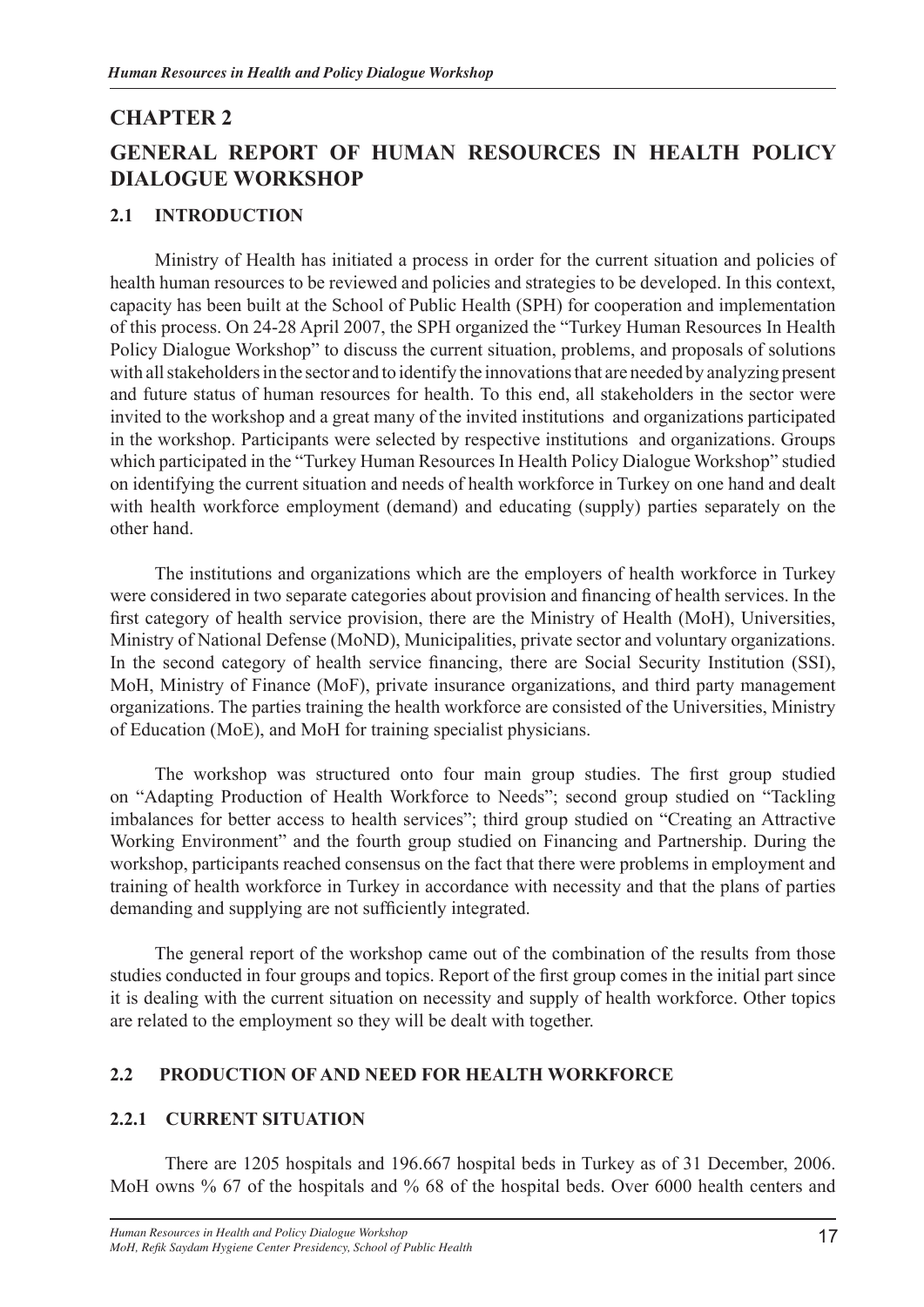300 Centers of Maternal-Child Health and Family Planning, where primary and preventive health services are provided, operate under the MoH. Private sector proportion among hospitals in total is % 25 percent; however bed capacity proportion of private sector is % 7 percent. Table 2.1 depicts the distribution of number of hospitals and beds in Turkey by institutions.

| <b>INSTITUTION</b>           | Number of<br><b>Hospitals</b> | <b>Number</b><br>of beds | <b>Percent distribution</b><br>of beds |
|------------------------------|-------------------------------|--------------------------|----------------------------------------|
| <b>TOTAL</b>                 | 1.205                         | 196.667                  | 100,0                                  |
| Ministry of Health           | 769                           | 133.168                  | 67,7                                   |
| Ministry of National Defense | 42                            | 15.900                   | 8,1                                    |
| University                   | 56                            | 29.700                   | 15,1                                   |
| Municipalities               | 6                             | 1.191                    | 0,6                                    |
| Foundation/Association       | 19                            | 2.176                    | 1,1                                    |
| Foreign                      | 3                             | 232                      | 0,1                                    |
| Minority                     | 5                             | 593                      | 0,3                                    |
| Private                      | 305                           | 13.707                   | 7,0                                    |

**Table 2.1: Distribution of number of hospitals and beds by institutions, Turkey as of 31 December 2006**

Source: MOH- General Directorate of Curative Services, 2007

In Turkey, there are 54 different officially recognized health professions but for some of those, job descriptions are not defined clearly<sup>1</sup>. Even there exist ambiguity in job descriptions of some internationally valid professions such as nursing and midwifery. Among the health professions in Turkey, only medicine, dentistry, pharmacy, and nursing have their specific laws. Although professions like midwifery, health officers' work, dietetics, physiotherapy do not have their specific laws, they are defined in "Law on the Practice of Medicine and Medical Sciences" and "Regulation on the operation of in-patient treatment institutions".

Health professions in Turkey can be divided into four groups as those providing medical attention, those providing administrative service, those providing technical service and those providing support service. Each mentioned group consists of workforce graduated from different school levels. Table 2.2 depicts distribution of health professions in Turkey into these four groups by school level; Table 2.3 depicts departments of schools providing health education in Turkey by bachelor, associate and high school degree.

**Table 2.2: Distribution of health professions in Turkey by school level of graduation and service group.**

|                                   | Health professions by school level |                  |                 |  |
|-----------------------------------|------------------------------------|------------------|-----------------|--|
| Service Groups                    | High school                        | Associate degree | Bachelor degree |  |
| Providing medical attention       |                                    |                  |                 |  |
| Providing administrative services | -                                  |                  |                 |  |
| Support services                  |                                    |                  |                 |  |
| <b>Technical services</b>         |                                    |                  |                 |  |

Source: SSPC, 2006-2007 academic year statistics

<sup>&</sup>lt;sup>1</sup> Number of bachelor degree, associate degree and high school level branches according to Student Selection and Placement Center (SSPC) statistics of 2006-2007 academic year.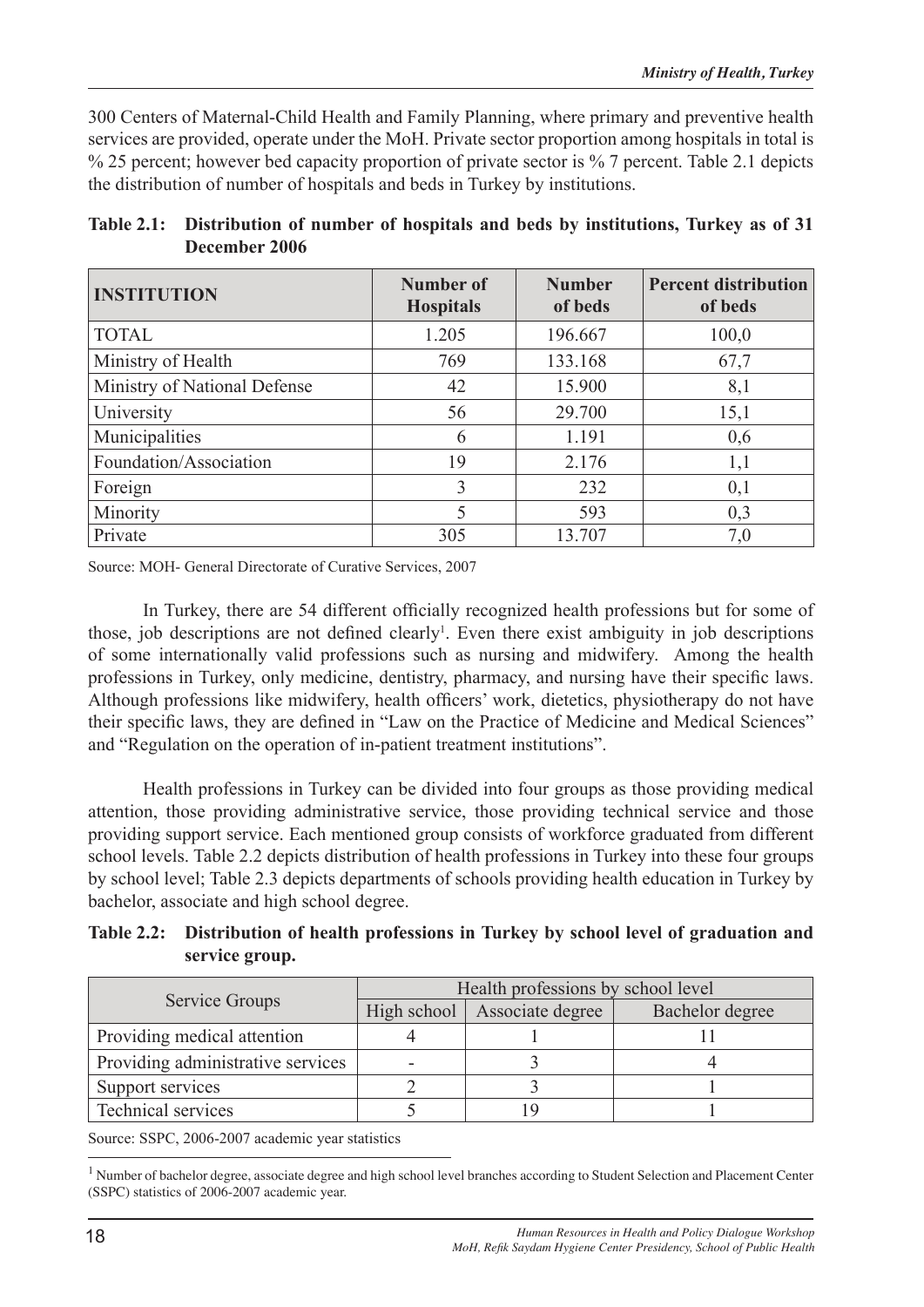| Class                 | Degree           | School                                         |
|-----------------------|------------------|------------------------------------------------|
|                       |                  | Medicine                                       |
|                       |                  | Dentistry                                      |
|                       |                  | Pharmacy                                       |
|                       |                  | Nursing                                        |
|                       |                  | Midwifery                                      |
|                       | <b>Bachelor</b>  | Health Officer                                 |
|                       |                  | Physical Therapy and Rehabilitation            |
| <b>Medical</b>        |                  | <b>Nutrition and Dietetics</b>                 |
| <b>Attention</b>      |                  | Psychology                                     |
|                       |                  | Emergency Care and First Aid (Public Health)   |
|                       |                  | <b>Medical Biology</b>                         |
|                       | <b>Associate</b> | Nursing                                        |
|                       |                  | <b>Emergency Medicine Engineering</b>          |
|                       | <b>High</b>      | Nursing                                        |
|                       | school           | Health Officer                                 |
|                       |                  | Midwifery                                      |
|                       |                  | <b>Health Education</b>                        |
|                       | <b>Bachelor</b>  | <b>Health Management</b>                       |
|                       |                  | <b>Health Institutions Management</b>          |
| <b>Administrative</b> |                  | <b>Health Administration</b>                   |
|                       | <b>Associate</b> | <b>Health Administration</b>                   |
|                       |                  | <b>Health Institutions Management</b>          |
|                       |                  | Hospital Management and Organization           |
|                       | <b>Bachelor</b>  | <b>Social Services</b>                         |
|                       |                  | Medical Documentation and Secretarial Training |
| <b>Support</b>        | <b>Associate</b> | <b>Social Services</b>                         |
|                       |                  | <b>Environmental Health</b>                    |
|                       | <b>High</b>      | Environmental Health Engineering               |
|                       | <b>School</b>    | <b>Medical Secretary</b>                       |
|                       |                  | <b>Biomedical Device Technology</b>            |
|                       |                  | Dialysis Science                               |
|                       |                  | Physical Medicine and Rehabilitation Science   |
|                       |                  | Prosthesis-Orthosis Science                    |
|                       |                  | Anesthesia Sciences                            |
|                       |                  | Radiological Sciences                          |
| <b>Technical</b>      | <b>Bachelor</b>  | <b>Audiometrical Sciences</b>                  |
|                       |                  | <b>Optometry Sciences</b>                      |
|                       |                  | <b>Medical Laboratory Sciences</b>             |
|                       |                  | Radiotherapy Science                           |
|                       |                  | Electroneurophysiology                         |
|                       |                  | Operating theatre technician                   |
|                       |                  | Ambulance and Emergency Care Science           |
|                       |                  | <b>Surgical Sciences</b>                       |

**Table 2.3: Departments of schools providing health education in Turkey by bachelor, associate and high school degree.**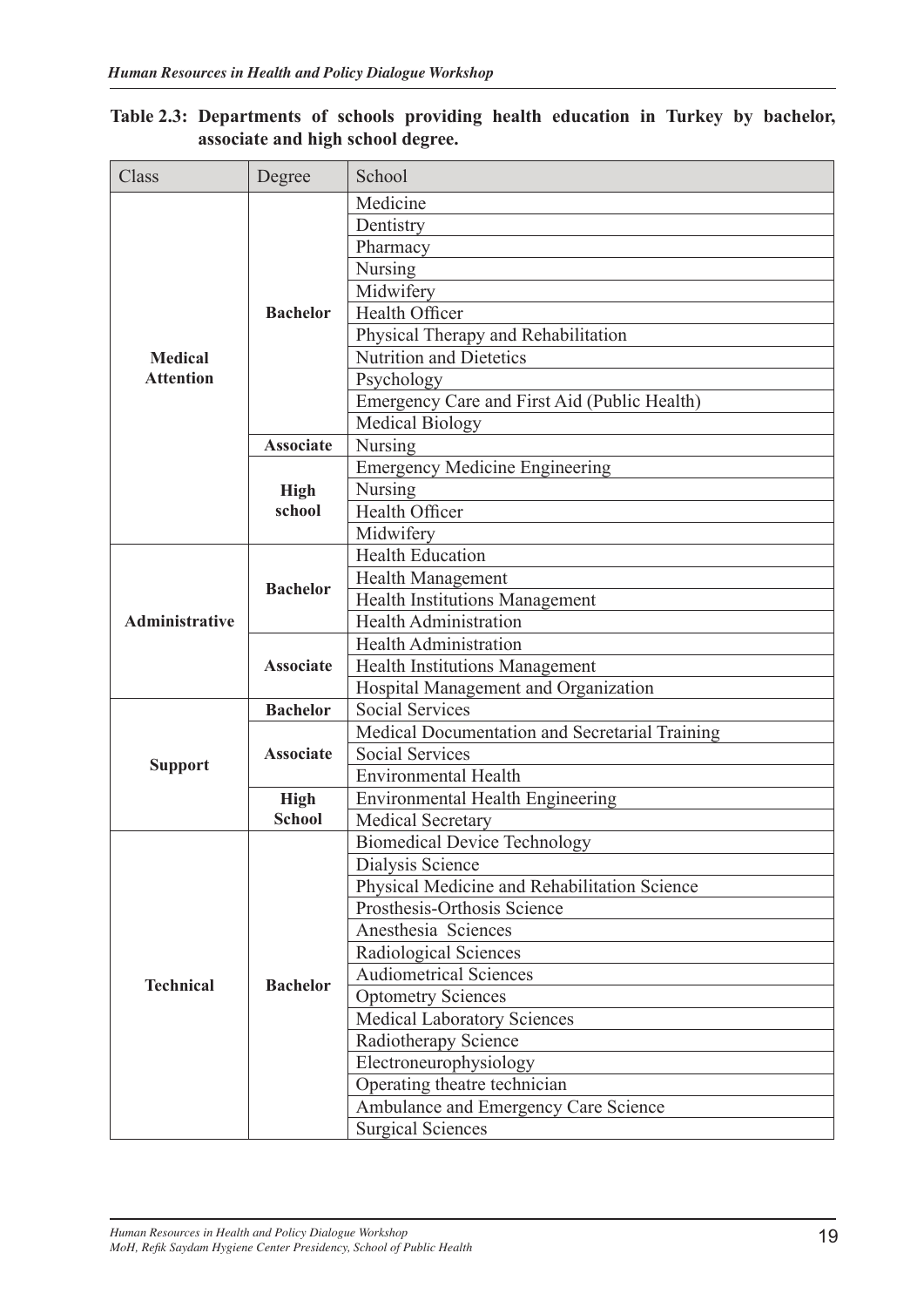### **Table 2.3: Departments of schools providing health education in Turkey by bachelor, associate and high school degree. (cont.)**

| Class                          | Degree                         | School                                                                                                                                                                                         |
|--------------------------------|--------------------------------|------------------------------------------------------------------------------------------------------------------------------------------------------------------------------------------------|
| <b>Technical</b><br>(continue) | <b>Associate</b><br>(continue) | Forensic Medicine Technician<br><b>Biomedical Device Technology</b><br>Oral Health Technician<br>Dental Prosthesis Technician<br><b>Hydrotherapy Technician</b><br>Work and profession therapy |
|                                | <b>High</b><br>school          | Anesthesia Technician<br>Dental Prosthesis Technician<br>Laboratory Technician<br>Orthopedic Technician<br>Radiology Technician                                                                |

Source: SSPC, 2006-2007 academic year statistics

It is observed that physicians, pharmacists, health officers, nurses and midwifes are taken into consideration when planning health workforce in Turkey, and there is a gap in terms of other professions. Except from dentists and pharmacists the majority of whom provide service in private sector, more than half of the other health workforce is employed by the MoH, and the second largest employment area is the universities. Table 2.4 depicts the distribution of health workforce in Turkey, by areas of employment.

| <b>Personnel's Title</b>    | <b>Ministry of Health</b> | <b>Universities</b> | <b>Private Sector</b> | <b>Total</b> |
|-----------------------------|---------------------------|---------------------|-----------------------|--------------|
| Physician                   | 58.327                    | 22.451              | 17.040                | 97.818       |
| Specialist                  | 24.408                    | 11.668              | 13.664                | 49.740       |
| <b>General Practitioner</b> | 26.328                    | 232                 | 3.376                 | 29.936       |
| <i>Assistant</i>            | 7.591                     | 10.551              |                       | 18.142       |
| <b>Dentist</b>              | 4.063                     | 103                 | $*12.781$             | 16.947       |
| <b>Pharmacist</b>           | 1.127                     | 152                 | $*18.866$             | 20.145       |
| <b>Health Officer</b>       | 44.087                    | 1.601               | 8.567                 | 54.255       |
| <b>Nurse</b>                | 61.066                    | 9.724               | 10.195                | 80.985       |
| <b>Midwife</b>              | 40.711                    | 180                 | 2.159                 | 43.050       |

**Table 2.4: Distribution of health workforce in Turkey by areas of employment, 2007**

Source: MoH General Directorate of Personnel (MHGDP),active working personnel survey, 15 April 2007, \* MoH Department of Strategy Development, 2005

\* MoH Department of Strategy Development,2005

If we examine the health workforce targeted for  $2005$  in the  $8<sup>th</sup>$  five year development plan and realized in the same year, it is noteworthy that objectives were realized or close to be realized in each topic. In the Development Plan the point that no target related to professions except physicians, nurses, and dentists was set up and to what extent the set objectives reflect the needs can be discussed. The number of physicians was determined as 89.000 and the number of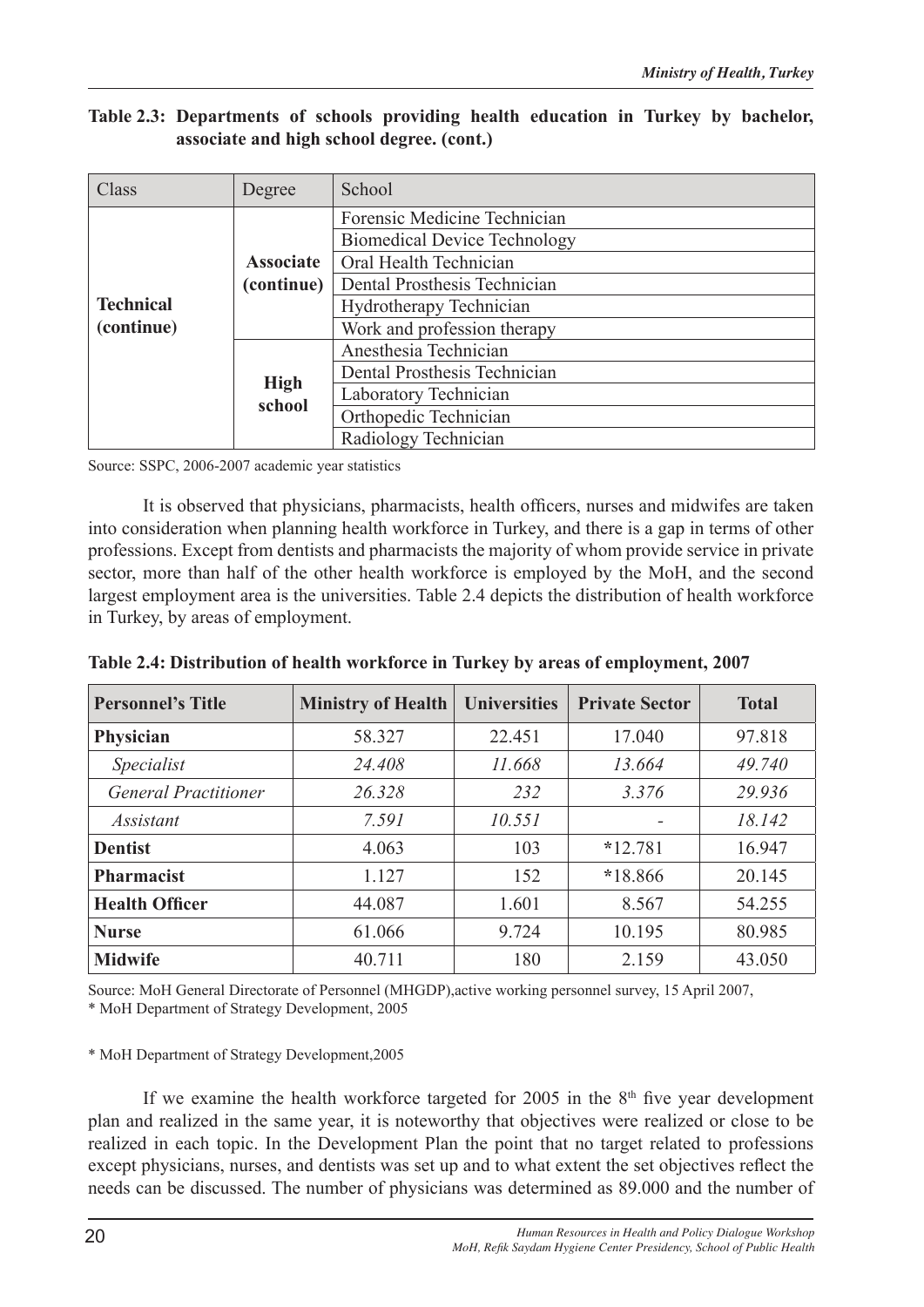nurses was determined as 77.100 in the plan, and this estimation does not technically comply with two nurses per physician objective. Besides, the fact that no targets were determined in terms of the workforce in other profession groups indicates a major deficiency. Table 2.5 depicts the data on the health workforce targeted for 2005 in the 8<sup>th</sup> five year development plan and realized in the same year.

| Criteria                                     | <b>Current Situation*</b> | VIII. Plan 2005 goals |
|----------------------------------------------|---------------------------|-----------------------|
| Number of beds                               | 192.685                   | 200.000               |
| Population per bed                           | 374                       | 351                   |
| Bed occupancy ratio $(\%)$                   | 63.9                      | 75                    |
| Number of physicians                         | 98.697                    | 89.000                |
| Population per physician                     | 730                       | 789                   |
| Number of dentists                           | 18.599                    | 16.000                |
| Population per one dentist                   | 3.874                     | 4.389                 |
| Number of pharmacists                        | 21.748                    |                       |
| Population per pharmacist                    | 3.313                     |                       |
| Number of health officers and<br>technicians | 58.255                    |                       |
| Population per health officer                | 1.237                     |                       |
| Number of nurses                             | 83.015                    | 77.100                |
| Population per nurse                         | 868                       | 910                   |
| Number of midwives                           | 43.364                    |                       |
| Population per midwife                       | 1.661                     |                       |

**Table 2.5: VIII. Development plan, goals for 2005 in health indicators and realized current situation.**

Source: MoH- Department of Strategy Development

(\*) the data include the number of hospitals and personnel in the whole sector.

### **2.2.2 TRAINING HEALTH WORKFORCE**

#### **a) High School Level Education:**

Health Vocational Schools of Health (VoSH) under the MoE in Turkey provides education in total eleven branches. In the group providing medical attention, there are nursing, midwifery, emergency medicine engineering, and health service divisions; in the administrative group, there is medical secretary training; and in the technical group, there is laboratory, radiological, anesthesia, environmental, dental and orthopedics engineering departments. Students are no longer admitted to nursing, midwifery, and health service programs after VoSHs were ceded to MoE; it was decided to admit students for nursing and equivalent health services departments for the following 5 years in accordance with the Law No: 5634 which was published in the Official Gazette of May  $2<sup>nd</sup>$ , 2007 and entered into force thereupon. Currently, there are 4.794 teachers and 35.055 students at total 272 VoSH. Table 2.6 depicts the department at VoSH and the number of students in 2006-2007 Academic year.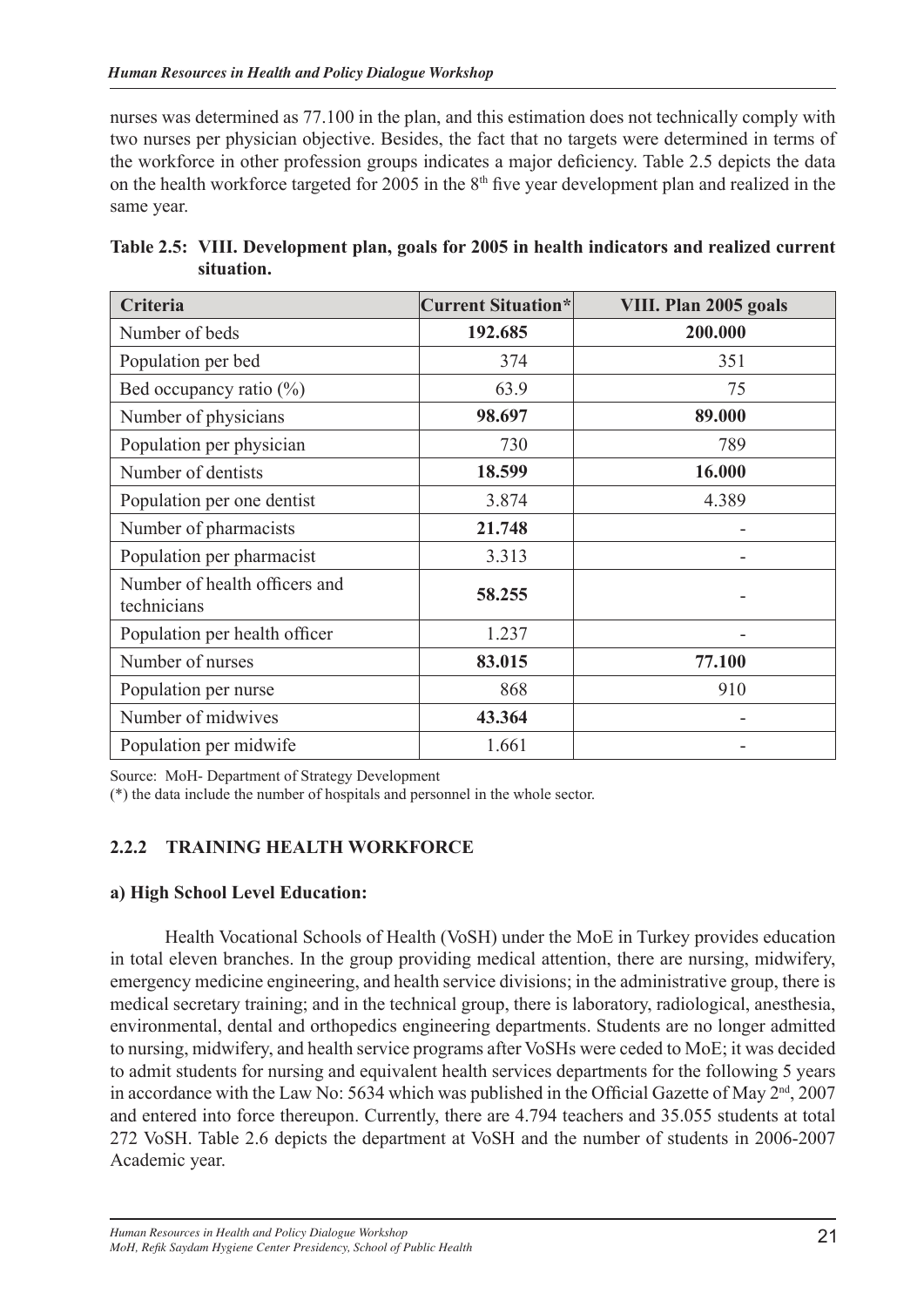| <b>DEPARTMENT</b>                    | <b>NUMBER OF STUDENTS</b> |
|--------------------------------------|---------------------------|
| <b>Emergency Medicine technician</b> | 11.396                    |
| <b>Nursing</b>                       | 5.011                     |
| Laboratory Technician                | 4.837                     |
| <b>Medical Secretary</b>             | 4.515                     |
| Anesthesia Technician                | 2.667                     |
| Midwifery                            | 2.423                     |
| Radiological Technician              | 2.006                     |
| <b>Environmental Technician</b>      | 1.128                     |
| Dental Technician                    | 467                       |
| <b>Health Services</b>               | 435                       |
| Orthopedics Technician               | 170                       |
| <b>Total</b>                         | 35.055                    |

**Table 2.6: Number of students in vocational schools of health by departments, 2007**

Source: MOE, 2007, www.meb.gov.tr

#### **b) Associate level education:**

The departments of two year programs at Turkish universities award an associate degree in 26 different professions with various titles. According to SSPC data, there are 16.000 students enrolled in these two year associate degree programs and 4000 students graduated in 2005-2006 Academic year. There is no information related to how the branches and number of students are determined. 89 professors in total work at 2 year associate degree programs at Universities. Table 2.7 depicts the number of training staff members by departments in 2006-2007 Academic year, and table 2.8 depicts students at two-year associate degree programs by areas of education.

|  |  |                                               |  | Table 2.7: Number of training staff members at higher education programs awarding |  |
|--|--|-----------------------------------------------|--|-----------------------------------------------------------------------------------|--|
|  |  | associate degree by areas of education, 2007. |  |                                                                                   |  |

| <b>Area of Education</b>     | Prof.Dr. | Assoc.Dr. | Ass.Dr. | Lecturer       | <b>Total</b> |
|------------------------------|----------|-----------|---------|----------------|--------------|
| <b>Total</b>                 | 3        |           | 16      | 64             | 89           |
| Medicine                     |          |           |         | h              | 8            |
| <b>Nursing</b>               |          |           |         | 8              | 13           |
| Environmental health         |          |           |         |                | 2            |
| <b>Health Technology</b>     |          | 3         | 8       | 24             | 36           |
| <b>Health Administration</b> |          |           |         | 19             | 21           |
| <b>Social Services</b>       |          |           |         |                |              |
| Physiotherapy                |          |           |         | $\mathfrak{D}$ | 2            |
| <b>Health Management</b>     |          |           |         |                |              |

Source: SSPC, 2006-2007 Academic Year Higher Education Statistics, www.osym.gov.tr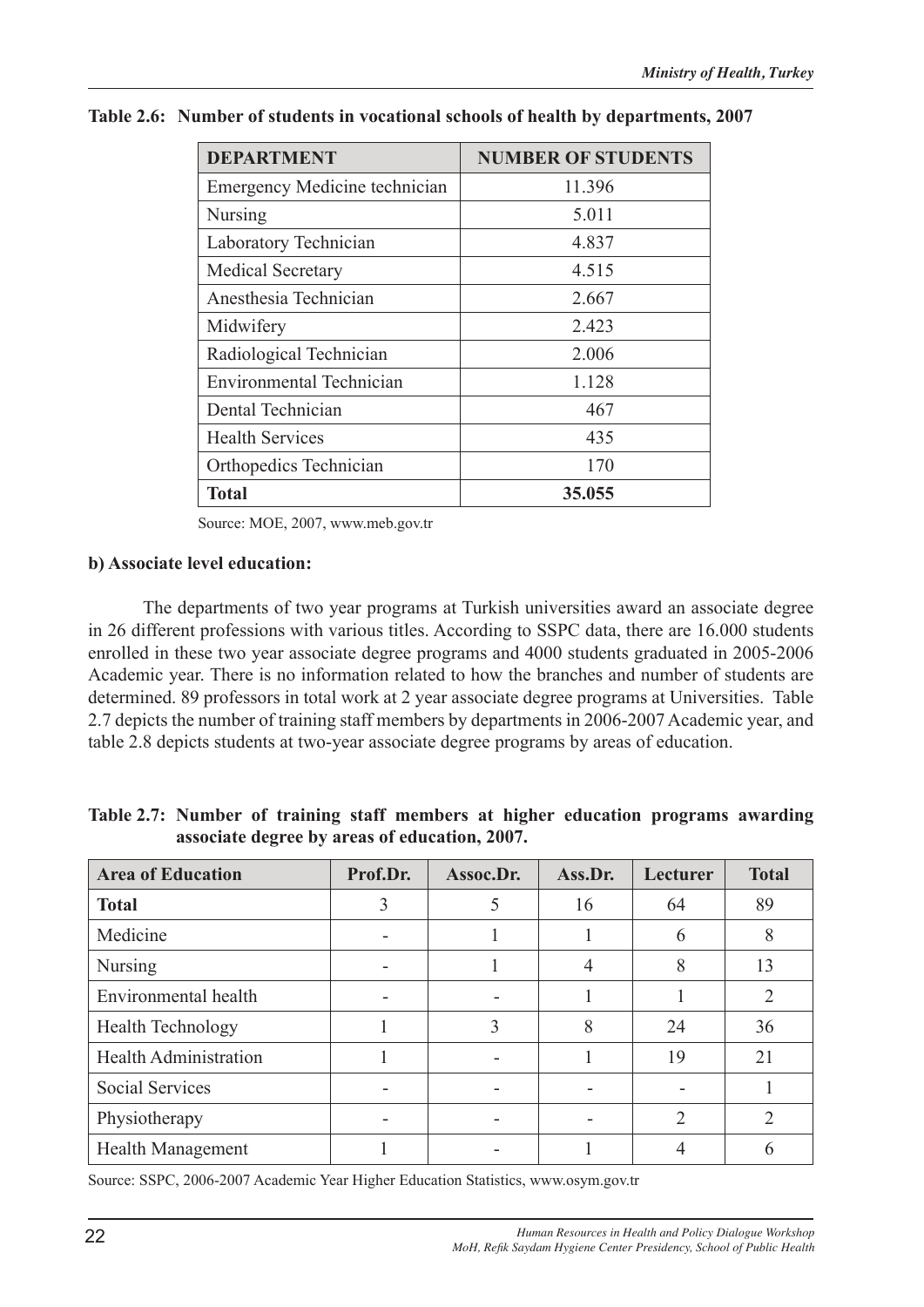|                                             |                         | 2006-2007 Academic year               | 2005-2006                               |
|---------------------------------------------|-------------------------|---------------------------------------|-----------------------------------------|
| <b>Area of Education</b>                    | <b>Number of</b><br>new | <b>Total</b><br>number of<br>students | Academic year<br>Number of<br>Graduates |
| <b>Total</b>                                | 6.437                   | 16.156                                | 3.960                                   |
| <b>Dialysis</b>                             | 68                      | 166                                   | 53                                      |
| <b>Nursing</b>                              |                         | 1                                     | 1                                       |
| <b>Physical Medicine and Rehabilitation</b> | 153                     | 388                                   | 126                                     |
| Physical Medicine and Rehabilitation        | 29                      | 78                                    | 22                                      |
| Prosthetics Orthotics                       | 124                     | 310                                   | 104                                     |
| <b>Health Administration</b>                | 1.637                   | 3.728                                 | 1.098                                   |
| <b>Health Administration</b>                | 88                      | 188                                   | 53                                      |
| Medical Documentation and Secretarial T     | 1.371                   | 3.258                                 | 968                                     |
| <b>Health Institution Management</b>        | 60                      | 60                                    |                                         |
| Health Management and Organization          | 118                     | 222                                   | 59                                      |
| <b>Health Technology</b>                    | 4.174                   | 10.910                                | 2.466                                   |
| Anesthesia                                  | 452                     | 1.181                                 | 244                                     |
| Radiology                                   | 698                     | 1.793                                 | 490                                     |
| Audiometrics                                | 112                     | 328                                   | 102                                     |
| Medical Laboratory                          | 1.443                   | 3.719                                 | 845                                     |
| Radiotherapy                                | 55                      | 136                                   | 41                                      |
| Optometry                                   | 166                     | 402                                   | 96                                      |
| Electroneurophysiology                      | 16                      | 47                                    | 9                                       |
| Operation technician                        | 30                      | 65                                    | 31                                      |
| Ambulance and Emergency Care technician     | 378                     | 800                                   | 249                                     |
| Surgical technician                         | 40                      | 68                                    | 10                                      |
| Forensic Medicine technician                | 21                      | 41                                    |                                         |
| <b>Biomedical Devices Technology</b>        | 763                     | 2.330                                 | 349                                     |
| <b>Oral and Dental Health</b>               | 207                     | 584                                   | 136                                     |
| Oral and Dental Health                      | 50                      | 129                                   | 44                                      |
| <b>Dental Prosthesis</b>                    | 157                     | 455                                   | 92                                      |
| <b>Hydrotherapy</b>                         | 75                      | 134                                   | 33                                      |
| <b>Social Services</b>                      | 58                      | 78                                    |                                         |
| <b>Environmental Health</b>                 | 30                      | 88                                    | 31                                      |
| Work and occupation therapy                 | 35                      | 79                                    | 16                                      |

#### **Table 2.8: Number of students at associate degree level by areas of education, 2007.**

Source: SSPC, 2006-2007 Academic Year Higher Education statistics, www.osym.gov.tr

#### **c) Bachelor degree education:**

Bachelor degree education at Turkish universities is conducted in minimum four year programs and these programs leads to a degree in 16 different professions holding various titles.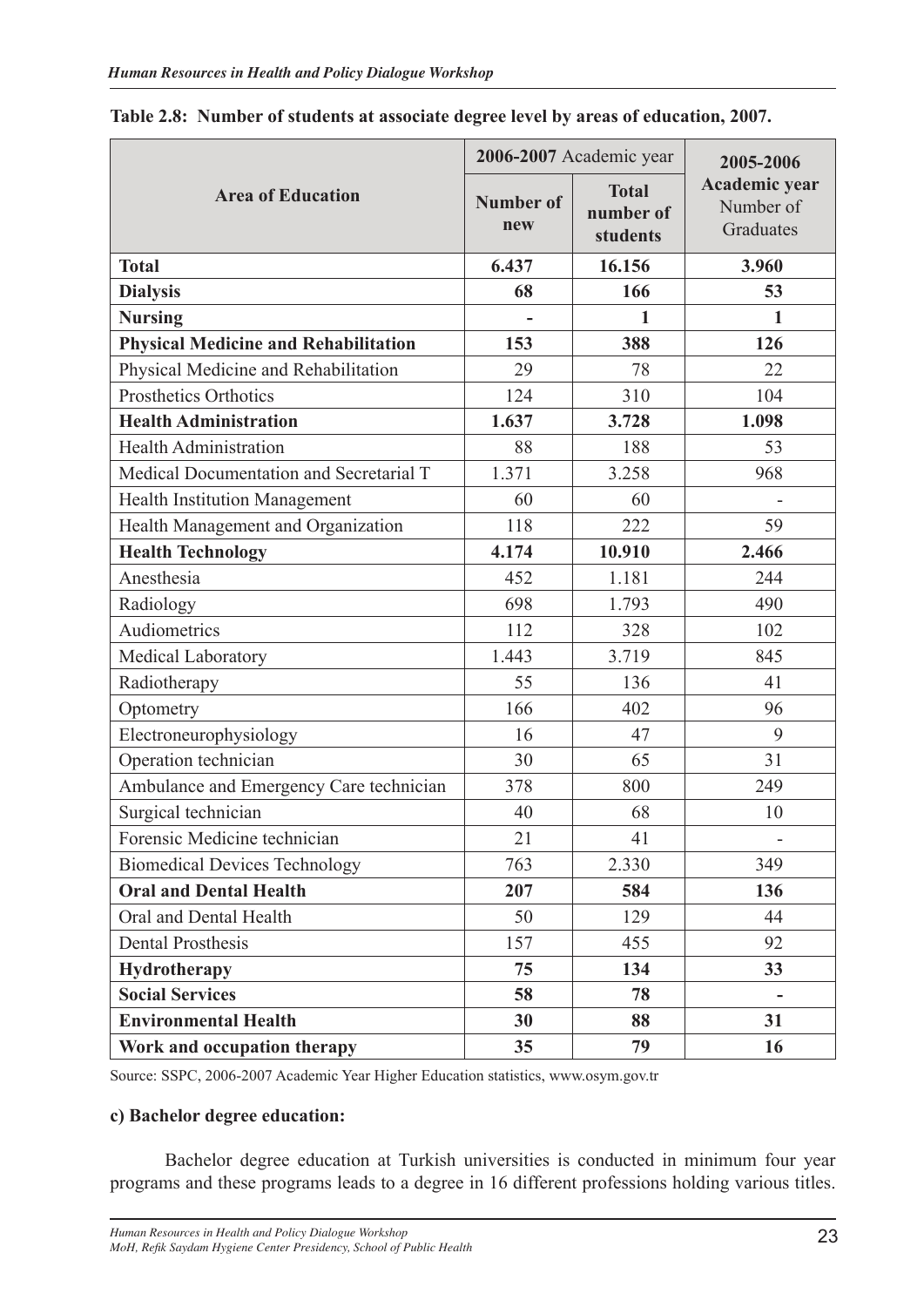12.219 students graduated from these bachelor degree programs in 2005-2006 Academic year and there are 74.746 enrolled students. The majority of bachelor degree students are enrolled in medicine and nursing departments. % 70 percent of the students enrolled in four year bachelor degree programs in 2006-2007 Academic year are in medicine and nursing departments. If the current situation is preserved, it can be assumed that to fill the needs for nurses and physicians in our country may take long years. Another issue is the sufficiency of other professions. How the future health professions will meet the quantitative and qualitative needs is also an important issue. Table 2.9 depicts the data on the bachelor degree programs in Turkey for the 2006-2007 Academic Year.

|                                                |                                                                           | 2006-2007 Academic year | 2005-2006                                                    |  |
|------------------------------------------------|---------------------------------------------------------------------------|-------------------------|--------------------------------------------------------------|--|
| <b>Areas of Education</b>                      | <b>Number</b><br><b>Total number</b><br>of new<br>of students<br>students |                         | <b>Academic Year</b><br><b>Number of</b><br><b>Graduates</b> |  |
| <b>Total</b>                                   | 14.540                                                                    | 74.746                  | 12.219                                                       |  |
| <b>Medicine</b>                                | 5.018                                                                     | 32.781                  | 4.406                                                        |  |
| <b>Medical Biological Sciences</b>             |                                                                           | 47                      | 59                                                           |  |
| <b>Public Health</b>                           | 29                                                                        | 48                      |                                                              |  |
| <b>Emergency Care and First Aid</b>            | 29                                                                        | 48                      |                                                              |  |
| <b>Dentistry</b>                               | 1.078                                                                     | 5.873                   | 763                                                          |  |
| Pharmacy                                       | 997                                                                       | 4.666                   | 869                                                          |  |
| <b>Nursing</b>                                 | 5.624                                                                     | 24.158                  | 4.820                                                        |  |
| Nursing                                        | 4.286                                                                     | 18.252                  | 3.651                                                        |  |
| Midwifery                                      | 1.338                                                                     | 5.906                   | 1.169                                                        |  |
| <b>Physical Medicine and</b><br>Rehabilitation | 435                                                                       | 1.919                   | 361                                                          |  |
| <b>Health Administration</b>                   | 921                                                                       | 3.545                   | 552                                                          |  |
| <b>Health Administration</b>                   | 53                                                                        | 319                     | 50                                                           |  |
| <b>Health Institution Management</b>           | 17                                                                        | 110                     | $\overline{4}$                                               |  |
| Health Officer                                 | 851                                                                       | 3.116                   | 498                                                          |  |
| <b>Health Technology</b>                       | ÷                                                                         | $\mathbf{1}$            | $\mathbf{1}$                                                 |  |
| <b>Biomedical Device Technology</b>            |                                                                           | $\mathbf{1}$            | 1                                                            |  |
| <b>Social Services</b>                         | 293                                                                       | 942                     | 124                                                          |  |
| <b>Nutrition and Dietetics</b>                 | 145                                                                       | 677                     | 133                                                          |  |
| <b>Health Education/Management</b>             | $\blacksquare$                                                            | 89                      | 131                                                          |  |
| <b>Health Education</b>                        |                                                                           | 37                      | 61                                                           |  |
| Health Management                              | $\overline{a}$                                                            | 52                      | 70                                                           |  |

#### **Table 2.9: Number of students at bachelor degree level by areas of education 2007**

Source: SSPC, 2006-2007 Academic Year Higher Education Statistics, www.osym.gov.tr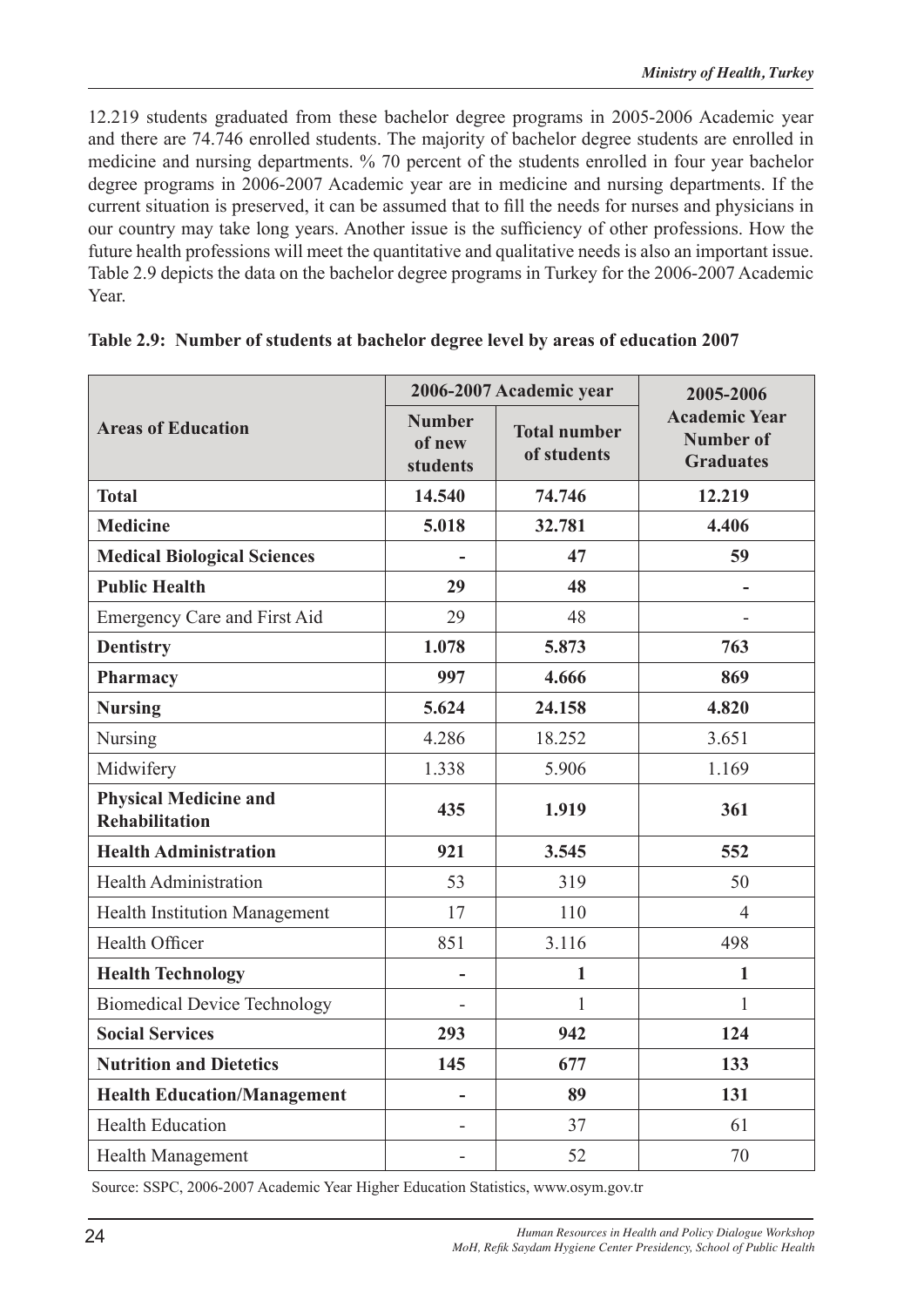Approximately %85 percent of the professors and lecturers at the universities that provide bachelor degree education in health at the faculties of medicine. The percentage at other faculties and schools is quite low when compared to the faculty of medicine. This high amount in number is actually not surprising since the professors in faculty of medicine are also in active medical duty. However it should be discussed whether this huge difference is due to this fact or not and to what extent the staff is organized considering the needs. On the other hand, it is not clear to what extent the number of professors at nursing, dentistry, and similar departments meet the needs. Table 2.10 depicts the training staff members working at bachelor degree programs in Turkey by the areas of education.

| <b>Area of Education</b>       | Prof.Dr. | Assoc.Dr. | Ass.Dr. | Lecturer       | <b>Total</b> |
|--------------------------------|----------|-----------|---------|----------------|--------------|
| Faculty of Medicine            | 4.016    | 1.821     | 2.272   | 382            | 8.491        |
| <b>Faculty of Dentistry</b>    | 422      | 118       | 209     | 14             | 763          |
| Pharmacy                       | 204      | 83        | 106     | 22             | 415          |
| <b>Nursing</b>                 | 56       | 27        | 170     | 239            | 492          |
| <b>Health Technology</b>       | 3        |           | 4       |                | 9            |
| <b>Health Administration</b>   | 4        | 4         | 16      | 20             | 44           |
| <b>Social Services</b>         | 7        | 5         | 8       | $\overline{2}$ | 22           |
| <b>Nutrition and Dietetics</b> | 15       | 2         | 5       |                | 22           |
| Faculty of health education    | 7        | 4         | 13      | 8              | 32           |
| <b>Total</b>                   | 4.734    | 2.061     | 2.790   | 680            | 10.258       |

**Table 2.10: Distribution of training staff members working at bachelor degree programs by areas of education, 2007.**

Source: SSPC, 2006-2007 Academic Year Higher Education Statistics, www.osym.gov.tr

#### **d) Specialization Training:**

Medical specialization training in Turkey has being given in seventy three specialty or post-specialty branches. 2.448 specialists graduated in 2006; in return, 5.264 persons started their specialization program. There are 19.070 persons in these programs as of 2006. No technical study has been conducted on how many people from which specialty branches are needed in Turkey. Although some studies on the current situation and necessities exist, still reliable data is not available. Table 2.11 depicts the data on doctors in specialty training programs.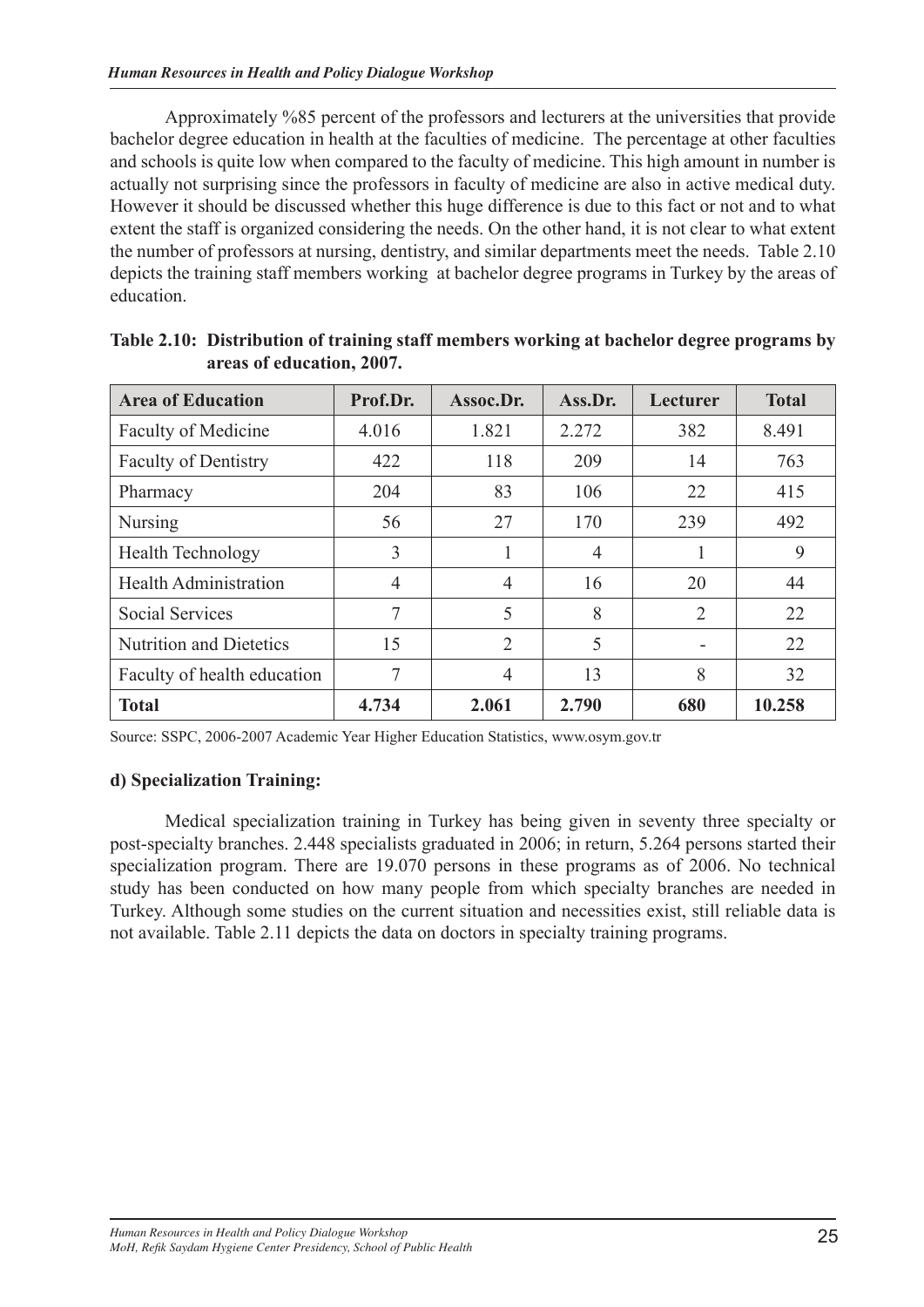# **Table 2.11: Distribution of physicians working for their residency according to Medical Specialization By-laws by areas of education, 2007.**

|                                                         |                          | <b>Appointed for residency</b> |                              | <b>Residents</b>         | <b>Residency</b>              |                |                              |
|---------------------------------------------------------|--------------------------|--------------------------------|------------------------------|--------------------------|-------------------------------|----------------|------------------------------|
| <b>Area of Education</b>                                | University               | <b>Other</b><br>edu.<br>Inst.  | <b>Total</b>                 | University               | <b>Other</b><br>edu.<br>Inst. | <b>Total</b>   | completed<br>in 2006         |
| <b>Total</b>                                            | 3.234                    | 2.028                          | 5.264                        | 11.884                   | 7.186                         | 19.070         | 2.448                        |
| <b>Medicine</b>                                         | 3.234                    | 2.028                          | 5.262                        | 11.884                   | 7.186                         | 19.070         | 2.448                        |
| <b>Medical Biology</b>                                  | 23                       | 1                              | 24                           | 69                       | $\mathbf{2}$                  | 71             | 1                            |
| <b>Medical Biology</b>                                  | $\mathbf{1}$             | $\mathbf{1}$                   | $\overline{2}$               | 12                       | $\overline{2}$                | 14             | $\overline{\phantom{a}}$     |
| <b>Biostatistics</b>                                    | $\overline{2}$           | $\qquad \qquad \blacksquare$   | $\overline{2}$               | 6                        | $\overline{\phantom{a}}$      | 6              | $\qquad \qquad \blacksquare$ |
| Genetics                                                | 15                       | $\overline{a}$                 | 15                           | 37                       | $\overline{a}$                | 37             | 1                            |
| Medical Biology and                                     | 5                        | $\mathbf{1}$                   | 6                            | 14                       | $\overline{2}$                | 16             |                              |
| genetics                                                |                          |                                |                              |                          |                               |                |                              |
| <b>Anatomy</b>                                          | 48                       | 1                              | 49                           | 99                       | $\mathbf{3}$                  | 102            | $\mathbf{1}$                 |
| <b>Physiology</b>                                       | 46                       | $\overline{\phantom{a}}$       | 49                           | 98                       | $\mathbf{1}$                  | 99             | $\overline{a}$               |
| <b>Biophysics</b>                                       | $\overline{\mathbf{3}}$  |                                | 3                            | 8                        |                               | 8              |                              |
| <b>Biochemistry</b>                                     | 72                       | 34                             | 106                          | 269                      | 106                           | 375            | 35                           |
| <b>Histology and Embryology</b>                         | 28                       | 1                              | 29                           | 86                       | 1                             | 87             | $\mathbf{1}$                 |
| <b>Microbiology</b>                                     | 49                       | $\overline{2}$                 | 51                           | 202                      | 39                            | 241            | 20                           |
| Microbiology                                            | 49                       | $\overline{2}$                 | 51                           | 200                      | 39                            | 241            | 18                           |
| Parasitology                                            | $\bar{\phantom{a}}$      | $\overline{a}$                 | $\qquad \qquad \blacksquare$ | $\mathfrak{2}$           | $\overline{a}$                | 2              | $\mathbf{1}$                 |
| Virology                                                | $\blacksquare$           | $\overline{\phantom{a}}$       | $\overline{\phantom{0}}$     | $\overline{\phantom{a}}$ | $\overline{\phantom{a}}$      | $\overline{a}$ |                              |
| <b>Biochemistry and Clinical</b><br><b>Biochemistry</b> | $\overline{2}$           | $\overline{2}$                 | $\overline{\mathbf{4}}$      | 9                        | 24                            | 33             | 5                            |
| Deontology and History of<br><b>Medicine</b>            | 1                        |                                | 1                            | 3                        | $\blacksquare$                | 3              | $\mathbf{1}$                 |
| <b>Forensic Medicine</b>                                | 24                       |                                | 24                           | 81                       | $\mathbf{1}$                  | 82             | $\overline{\mathbf{3}}$      |
| Pharmacology                                            | 38                       |                                | 38                           | 96                       | $\mathbf{1}$                  | 97             | 6                            |
| Psychiatry                                              | 102                      | 114                            | 216                          | 438                      | 317                           | 755            | 100                          |
| Psychiatry                                              | $\overline{75}$          | 113                            | 188                          | 332                      | 314                           | 646            | 79                           |
| Pediatric Psychiatry                                    | 27                       | $\mathbf{1}$                   | 28                           | 106                      | 3                             | 109            | 11                           |
| Radiology                                               | 197                      | 146                            | 343                          | 703                      | 401                           | 1104           | 123                          |
| Radiology                                               | 69                       | 132                            | 201                          | 259                      | 332                           | 591            | 51                           |
| Radiodiagnostics                                        | 95                       | $8\,$                          | 103                          | 335                      | 24                            | 359            | 59                           |
| Radiation Oncology                                      | $\overline{33}$          | $\sqrt{6}$                     | 39                           | 109                      | 45                            | 154            | 13                           |
| <b>Internal diseases</b>                                | 567                      | 611                            | 1.178                        | 2.055                    | 1.738                         | 3.793          | 484                          |
| Internal diseases                                       | 290                      | 129                            | 419                          | 1.091                    | 519                           | 1.610          | 215                          |
| Cardiology                                              | 136                      | 67                             | 203                          | 502                      | 256                           | 758            | 102                          |
| <b>Infectious Diseases</b>                              | 17                       | 10                             | 27                           | 60                       | 69                            | 129            | 21                           |
| Chest dis. And Tuberculosis                             | 6                        | 14                             | 20                           | 23                       | 105                           | 128            | 20                           |
| Underwater and Sea<br>Medicine                          |                          | 1                              | 1                            | 11                       | $\overline{2}$                | 13             |                              |
| First and Emergency Aid                                 | 90                       | 83                             | 173                          | 259                      | 95                            | 354            | 46                           |
| Family Medicine                                         | $28\,$                   | 303                            | 332                          | 109                      | 671                           | 780            | 67                           |
| Allergy                                                 | $\overline{\phantom{a}}$ | 1                              | 1                            | $\overline{\phantom{a}}$ | $\overline{2}$                | $\overline{2}$ | $\mathbf{1}$                 |
| Endocrinology                                           | $\overline{\phantom{0}}$ | 67                             | 67                           | $\overline{\phantom{0}}$ | 256                           | 256            | 35                           |
| Hematology                                              | $\overline{\phantom{0}}$ | $\overline{a}$                 | $\overline{\phantom{a}}$     | $\overline{\phantom{0}}$ | $\bar{\phantom{a}}$           |                | $\overline{2}$               |
| Nephrology                                              | $\overline{\phantom{0}}$ | $\overline{\phantom{0}}$       | $\overline{\phantom{0}}$     | $\overline{\phantom{a}}$ | $\overline{3}$                | $\overline{3}$ | $\overline{2}$               |
| Rheumatology                                            |                          |                                | $\overline{\phantom{0}}$     |                          | $\frac{1}{2}$                 |                | $\sqrt{2}$                   |
| Oncology                                                | $\overline{\phantom{0}}$ |                                | $\overline{\phantom{a}}$     | $\overline{\phantom{a}}$ | $\mathbf{1}$                  | $\mathbf{1}$   | $\mathbf{1}$                 |
| Gastroenterology                                        | $\blacksquare$           | $\overline{2}$                 | $\overline{2}$               | $\overline{\phantom{a}}$ | $10\,$                        | $10\,$         | $\mathfrak{Z}$               |
| Geriatrics                                              | $\overline{\phantom{a}}$ | $\mathbf{1}$                   | $\mathbf{1}$                 | $\blacksquare$           | $\sqrt{2}$                    | $\sqrt{2}$     | $\blacksquare$               |
|                                                         |                          |                                |                              |                          |                               |                |                              |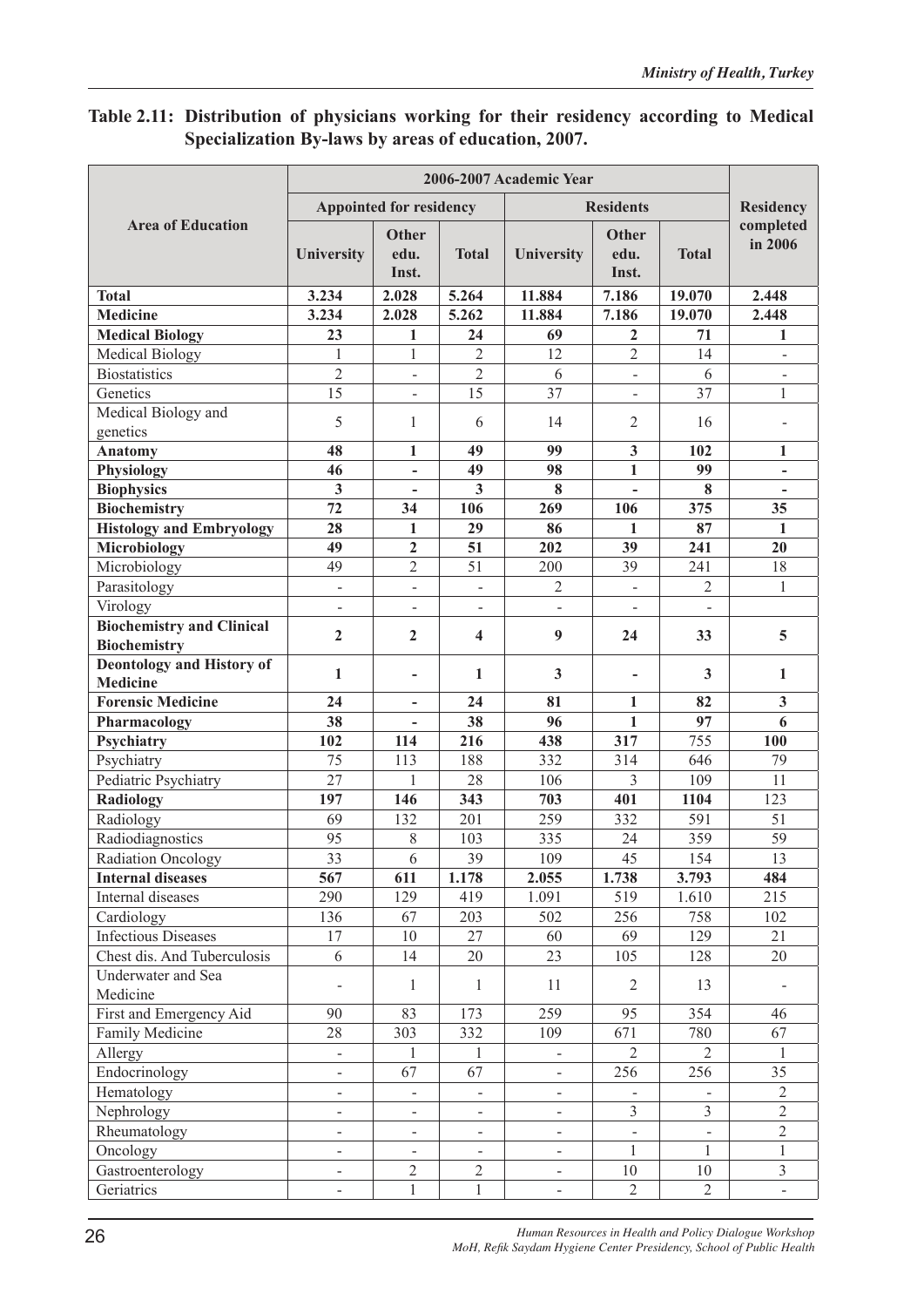|                                                       |                              | <b>Appointed for Residency</b> |                          | <b>Resident</b>          | Completed                    |                |                      |
|-------------------------------------------------------|------------------------------|--------------------------------|--------------------------|--------------------------|------------------------------|----------------|----------------------|
| <b>Area of Education</b>                              | University                   | <b>Other</b><br>ed.<br>Inst.   | <b>Total</b>             | <b>University</b>        | <b>Other</b><br>ed.<br>Inst. | <b>Total</b>   | residency<br>in 2006 |
| <b>Pediatrics</b>                                     | 324                          | 137                            | 461                      | 1.084                    | 564                          | 1.648          | 215                  |
| Pediatrics                                            | 314                          | 126                            | 440                      | 1.046                    | 533                          | 1.579          | 210                  |
| Cardiology                                            | 4                            | $\overline{4}$                 | 8                        | 18                       | 8                            | 26             | $\overline{4}$       |
| Neurology                                             | $\overline{a}$               | $\overline{2}$                 | $\overline{2}$           | $\overline{2}$           | 8                            | 10             |                      |
| Infectious diseases                                   | $\overline{2}$               | $\blacksquare$                 | $\overline{2}$           | $\overline{2}$           | $\overline{a}$               | $\overline{2}$ | $\blacksquare$       |
| Pathology                                             | $\overline{4}$               | 3                              | $\tau$                   | 16                       | 6                            | 22             | $\overline{a}$       |
| Allergy                                               | $\qquad \qquad \blacksquare$ | $\overline{\phantom{a}}$       | $\overline{a}$           | $\overline{\phantom{a}}$ | $\mathbf{1}$                 | $\mathbf{1}$   |                      |
| Hematology                                            | $\overline{\phantom{0}}$     | $\overline{\phantom{a}}$       | $\overline{\phantom{m}}$ |                          | $\overline{2}$               | $\overline{2}$ | $\blacksquare$       |
| Nephrology                                            | $\overline{\phantom{0}}$     | $\overline{\phantom{a}}$       | $\overline{\phantom{m}}$ |                          | $\overline{2}$               | $\overline{2}$ | $\mathbf{1}$         |
| Oncology                                              | $\overline{a}$               | $\mathbf{1}$                   | $\mathbf{1}$             |                          | $\mathbf{1}$                 | $\mathbf{1}$   |                      |
| Neonatology                                           | $\overline{a}$               | $\mathbf{1}$                   | $\mathbf{1}$             |                          | $\overline{3}$               | $\overline{3}$ | $\overline{a}$       |
| <b>Nuclear medicine</b>                               | 41                           | $\mathbf{1}$                   | 42                       | 136                      | 13                           | 149            | 14                   |
| <b>Neurology</b>                                      | 109                          | 59                             | 168                      | 389                      | 215                          | 604            | 85                   |
| <b>Dermatology</b>                                    | 53                           | 21                             | 74                       | 258                      | 99                           | 357            | 39                   |
| <b>Physical Medicine and</b><br><b>Rehabilitation</b> | 96                           | 44                             | 140                      | 362                      | 185                          | 547            | 55                   |
| Physical Medicine and<br>Rehabilitation               | 89                           | 44                             | 133                      | 342                      | 185                          | 527            | 55                   |
| Sports Medicine                                       | 7                            | $\overline{\phantom{m}}$       | 7                        | 20                       | -                            | 20             |                      |
| <b>Public health</b>                                  | 46                           | $\overline{\phantom{0}}$       | 46                       | 158                      | $\overline{2}$               | 160            | 16                   |
| Pathology                                             | 67                           | 23                             | 90                       | 227                      | 123                          | 350            | 43                   |
| <b>General Surgery</b>                                | 139                          | 55                             | 194                      | 548                      | 401                          | 949            | 152                  |
| <b>Chest Cardiovascular</b><br><b>Surgery</b>         | 118                          | 35                             | 153                      | 401                      | 203                          | 604            | 99                   |
| <b>Chest Cardiovascular</b><br>Surgery                | $\mathfrak{Z}$               |                                | $\mathfrak{Z}$           | 15                       | -                            | 15             | $\sqrt{2}$           |
| <b>Chest Surgery</b>                                  | 36                           | 10                             | 46                       | 104                      | 67                           | 171            | 32                   |
| Cardiovascular Surgery                                | 79                           | 25                             | 104                      | 282                      | 136                          | 418            | 65                   |
| <b>Pediatric Surgery</b>                              | 49                           | 16                             | 65                       | 172                      | 38                           | 210            | 29                   |
| <b>Pediatric and</b><br><b>Cardiovascular Surgery</b> |                              | $\qquad \qquad \blacksquare$   | $\overline{\phantom{0}}$ |                          | $\mathbf{3}$                 | $\mathbf{3}$   |                      |
| Neurosurgery                                          | 69                           | 23                             | 92                       | 290                      | 161                          | 451            | 58                   |
| <b>Plastic and</b><br><b>Reconstructive Surgery</b>   | 54                           | 25                             | 79                       | 227                      | 112                          | 339            | 44                   |
| <b>Gynecology</b> and<br><b>Obstetrics</b>            | 116                          | 143                            | 259                      | 556                      | 610                          | 1.166          | 175                  |
| <b>ENT</b>                                            | 69                           | 69                             | 138                      | 317                      | 264                          | 581            | 69                   |
| Ophthalmology                                         | 94                           | 96                             | 190                      | 394                      | 319                          | 713            | 67                   |
| <b>Urology</b>                                        | 71                           | 51                             | 122                      | 302                      | 218                          | 520            | 85                   |

| Table 2.11: Distribution of physicians working for their residency according to Medical |  |
|-----------------------------------------------------------------------------------------|--|
| Specialization By-laws by areas of education, 2007.(cont)                               |  |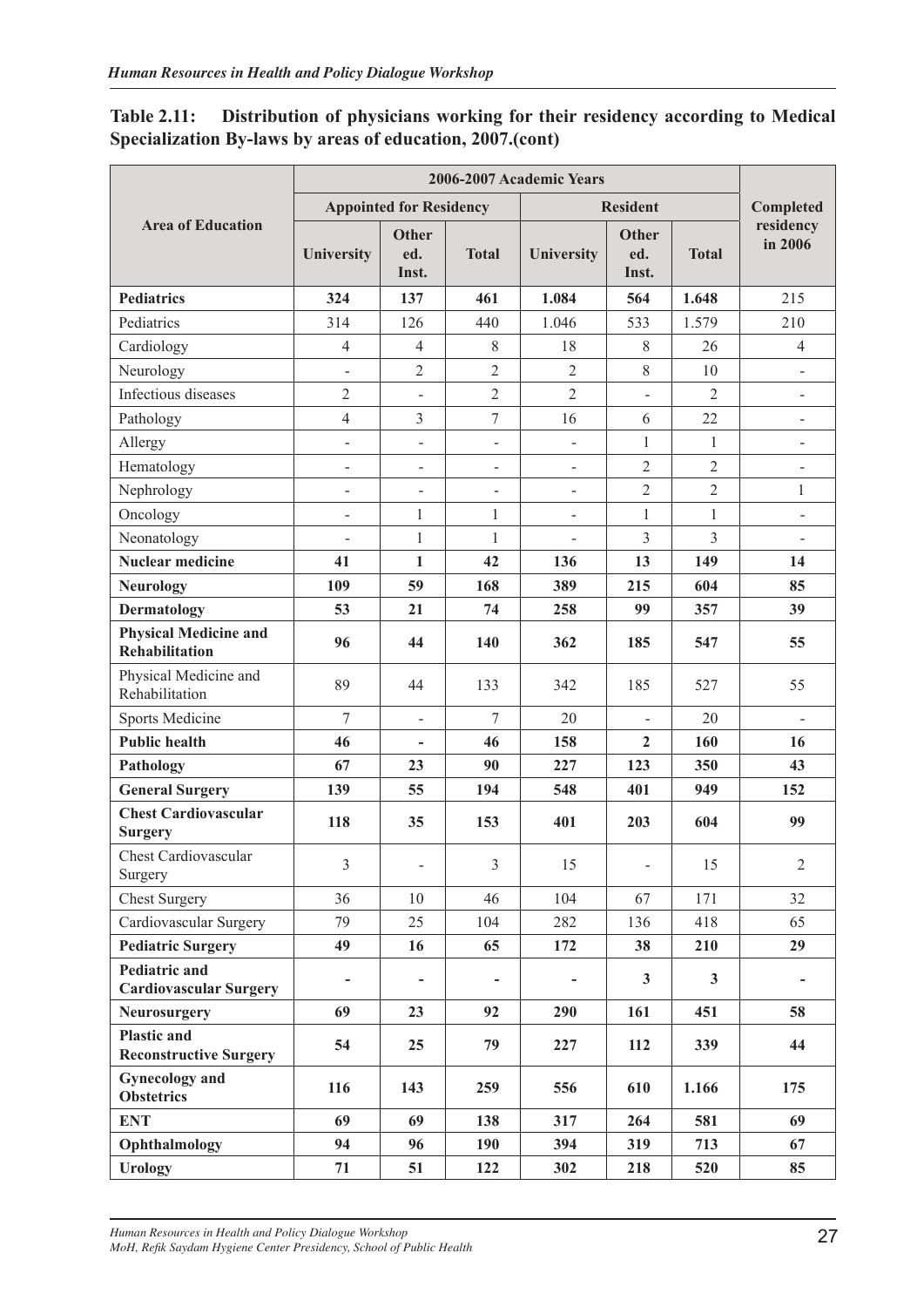| Table 2.11: Distribution of physicians working for their residency according to Medical |
|-----------------------------------------------------------------------------------------|
| Specialization By-laws by areas of education, 2007.(cont)                               |

|                                                         |                              | <b>Appointed for Residency</b> |                          | <b>Resident</b>         | Completed                    |                         |                      |
|---------------------------------------------------------|------------------------------|--------------------------------|--------------------------|-------------------------|------------------------------|-------------------------|----------------------|
| <b>Area of Education</b>                                | <b>University</b>            | <b>Other</b><br>ed.<br>Inst.   | <b>Total</b>             | <b>University</b>       | <b>Other</b><br>ed.<br>Inst. | <b>Total</b>            | residency<br>in 2006 |
| <b>Orthopedics and</b><br>Traumatology                  | 118                          | 76                             | 194                      | 423                     | 301                          | 724                     | 119                  |
| Anesthesiology                                          | 242                          | 221                            | 463                      | 837                     | 579                          | 1.416                   | 191                  |
| <b>Clinical Bacteriology</b><br>and Infectious Diseases | 34                           | 4                              | 38                       | 111                     | 11                           | 122                     | 23                   |
| <b>Chest diseases</b>                                   | 81                           | $\boldsymbol{9}$               | 90                       | 319                     | 85                           | 404                     | 69                   |
| Microbiology and<br><b>Clinical Microbiology</b>        | 19                           | $\mathbf{2}$                   | 21                       | 72                      | 7                            | 79                      | 12                   |
| <b>Medical ecology and</b><br>Hydroclimatology          | $\mathbf{1}$                 |                                | $\mathbf{1}$             | $\overline{\mathbf{4}}$ |                              | $\overline{\mathbf{4}}$ |                      |
| <b>Infectious dis. And</b><br>clinical microbiology     | 22                           | 6                              | 28                       | 76                      | 39                           | 115                     | 19                   |
| <b>Pharmacy</b>                                         | $\qquad \qquad \blacksquare$ |                                | $\overline{\phantom{0}}$ | $\mathbf{1}$            | $\qquad \qquad \blacksquare$ | 1                       |                      |
| Pharmacology                                            | $\overline{\phantom{a}}$     | -                              | $\overline{\phantom{a}}$ | 1                       | $\overline{\phantom{0}}$     | ٠                       |                      |
| <b>Medical Information</b>                              | $\mathbf{2}$                 |                                | $\mathbf{2}$             | $\overline{\mathbf{4}}$ | $\overline{\phantom{a}}$     | $\overline{\mathbf{4}}$ |                      |

Source: SSPC, 2006-2007 Academic Year Higher Education Statistics, www.osym.gov.tr

#### **e) Institutes:**

In Turkey, total number of professors employed at the Health Science Institutes and specialty branch related institutions like Gastroenterology Institute, Neurology Institute and etc. is 123. Considering the role of these institutes as providers of patient care and research rather than medical training, it can be argued that these professors can only support the students in their specialty training. Table 12 depicts the number of professors at various institutes in Turkey.

#### **Table 2.12: Number of of training staff members at institutes and research centers by areas of education, 2007.**

| <b>Area of education</b>   | Prof.Dr. | Assoc.Dr. | Ass.Dr. | Instructor | <b>Total</b> |
|----------------------------|----------|-----------|---------|------------|--------------|
| <b>Health Sciences</b>     |          |           |         |            |              |
| Medicine                   | 65       | 25        |         | -          | 103          |
| Child Health and Education |          |           |         |            |              |

Source: SSPC, 2006-2007 Academic Year Higher Education Statistics, www.osym.gov.tr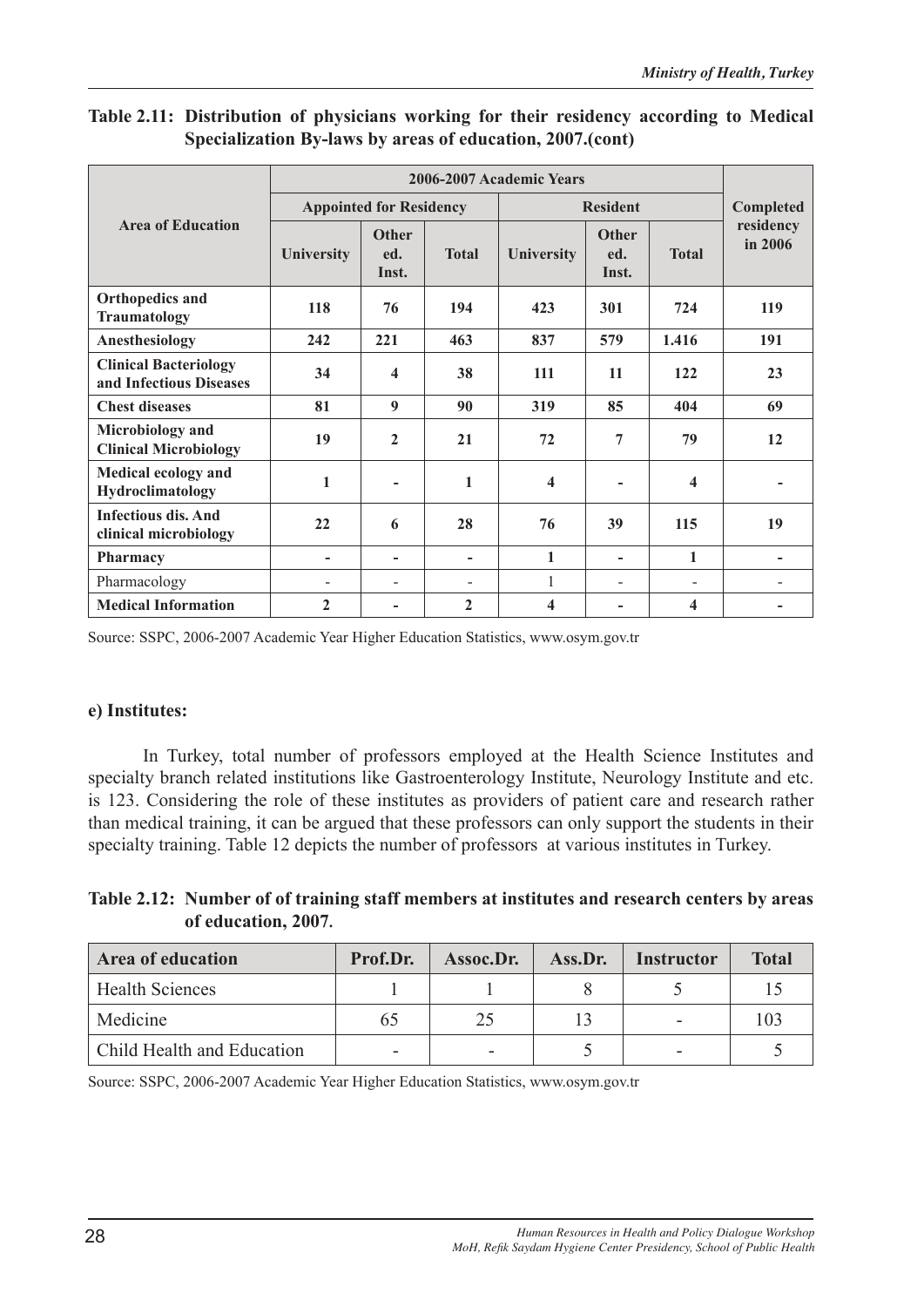#### **2.2.3 NEEDS**

Besides studying on the health workforce necessities, the groups participated in Human Resources in Health Policy Dialogue Workshop have studied on the needs for educational institutions and trainers that will supply the workforce. Group studies on necessities focused on six titles below.

**1.** Participants had different views on health workforce needs in Turkey; while some participants argued that there were more physicians than needed in Turkey, some others suggested that the physician need in Turkey may not be filled for years. The participants agreed on the view that technical study groups should be formed to identify the needs for fifty-nine health professions and seventy-three specialty branches in Turkey and to determine through which educational institutions these needs can be met and how long it will take.

**2.** The fact that both high school degree and associate degree level workforce has been supplied in some professions and the number of students is not planned in accordance with the needs was seen as an important problem.

**3.** During the group studies, the participants emphasized that the changing needs of the society should be taken into consideration when planning the health workforce, and these changing needs were examined in four groups. The results of the discussion are as follows:

*Socioeconomic variation:* While Turkey once had had a population providing agricultural production and living in rural areas, today, approximately %75 percent of the Turkish population live in urban area, and more than %60 provides industrial based production.

*Cultural structure:* While Turkey once had had a close structure of society; televisions, generalization of universities, development of tourism, and improvement in the transportation and communication opportunities have led Turkey into a global cultural aspect.

*Demographical structure:* Expected life span in Turkey exceeds 70 years and some age related chronic diseases and illnesses are expected to be seen more.

*Epidemiological structure:* Epidemiological pattern of Turkey has been changing from the situation in which form a widespread communicable diseases and into the situation in which important problem chronic diseases like cancer, diabetics, and hypertension will seen more frequently.

Health services, and accordingly, health workforce should be adapted to these changing patterns. The need for specialists in areas such as geriatrics, physical treatment and rehabilitation, physiotherapy, dietetics, psychiatry, and psychology is constantly increasing. To supply workforce in new professions like home care nursing should be included in the agenda.

**4.** Another issue discussed by the participants is the necessity to identify the health workforce needs for the future and in periods as well as they are identified for the present day. Thus, deficiency and surplus can be determined comparing the current workforce quantity, and the number of students to be admitted in educational institutions can be planned through these estimations. Following the studies in this scope, the capacity of the organizations supplying health workforce should be determined and professor and other resource needs should be stated.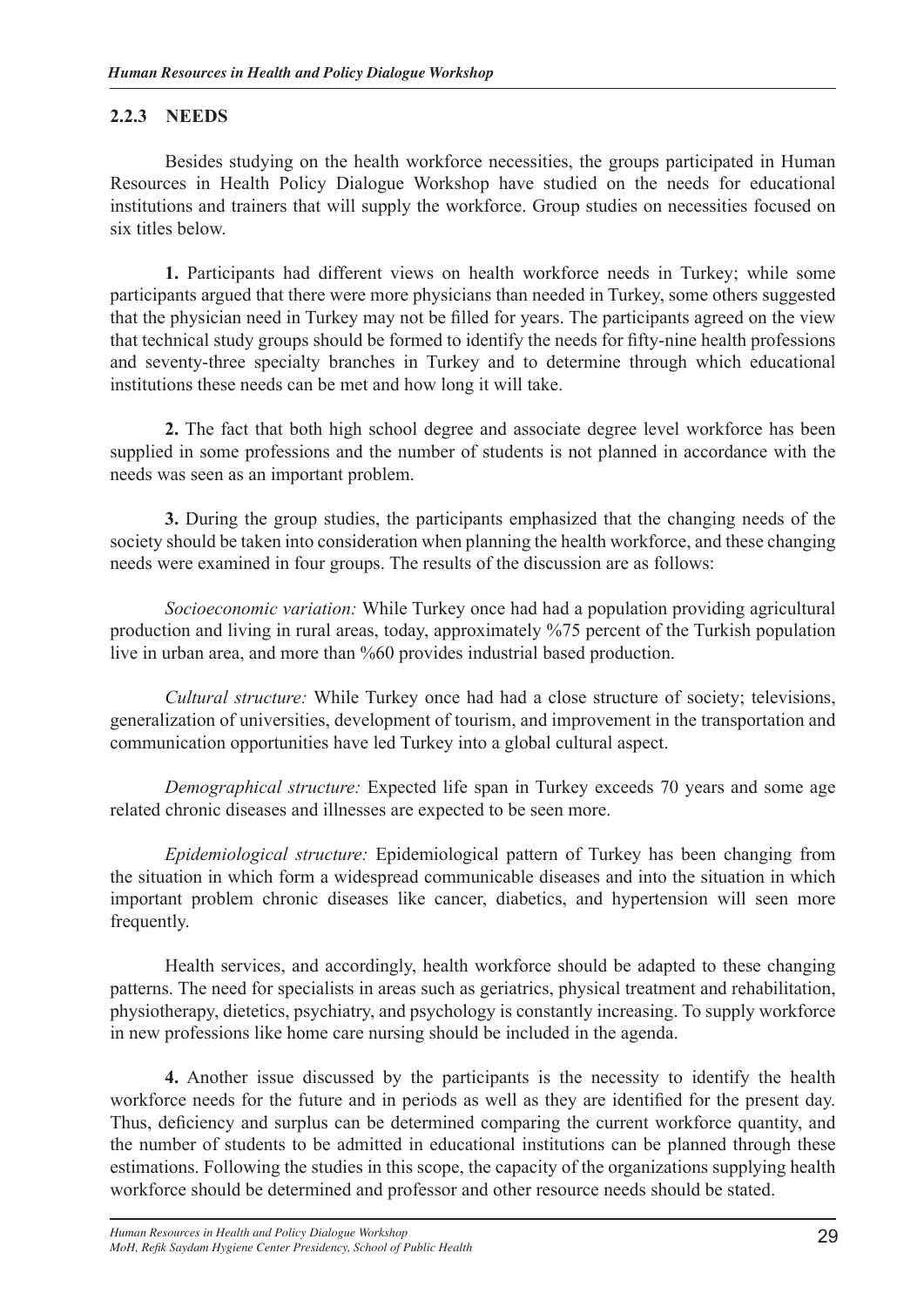**5.** Participants also emphasized the qualitative deficiency of health workforce and the institutions supplying this workforce as well as their quantitative shortage. They discussed some other issues affecting the quality of workforce and these are defined as follows:

- Legal gaps related to and ambiguities in job and authority descriptions of professions and specialties that exist or that are planned to be formed,
- Ineffectiveness in employment and lack of knowledge/skill caused by that ineffectiveness resulting as decrease in service quality, employment imbalance at nationwide,
- Trained personnel quality cannot be increased due to the deficiencies in infrastructure, workforce, system and curriculum of educational institutions and organizations,
- Lack of quality and accreditation systems that will provide constant development both in service provision and in educational institutions do not exist or are not widespread yet,
- MoH, MoNE and Higher Education Council (HEC) are not successful in realizing the desired cooperation,
- Self-assessment capacity of organizations and individuals is low.

**6.** Participants agreed on the view that VoSH situations should be identified clearly, and for this aim they suggested that a research dealing with the issues above should be conducted:

- Competency of academic staff in terms of quantity and educational skills,
- Infrastructural conditions like facilities, laboratories, etc.,
- Validity of trainings methods,
- Problems encountered during practicing,
- • Compliance of curriculum with defined professional practices and responsibilities,
- Distribution of schools at nationwide,
- Consistency of student quantity still being recruited to provide education without destructing quality of education.

# **2.2.4 LACK OF INFORMATION**

The views on the lack of information which were composed during the "Human Resources in Health Policy Dialogue Workshop" are as follows:

**1.** There is the lack of situation analysis and national strategic plans on the training of health professionals. Consistency and strong mind could not be achieved in relation to the issue of techniques to be used in these plans. There was skepticism about the quality of the data due to the variations in the quantities of existing workforce. For instance, there is no data on the proportion of health professionals working in occupations other than health service.

**2.** Changing socio-demographic and epidemiological patterns in society and the developments in health and educational technology are not sufficiently considered and this fact eliminates the opportunity to conduct an effective necessity and capacity assessment.

**3.** The personnel, who will use universally accepted methods and techniques for health workforce planning, is quantitatively and qualitatively incompetent.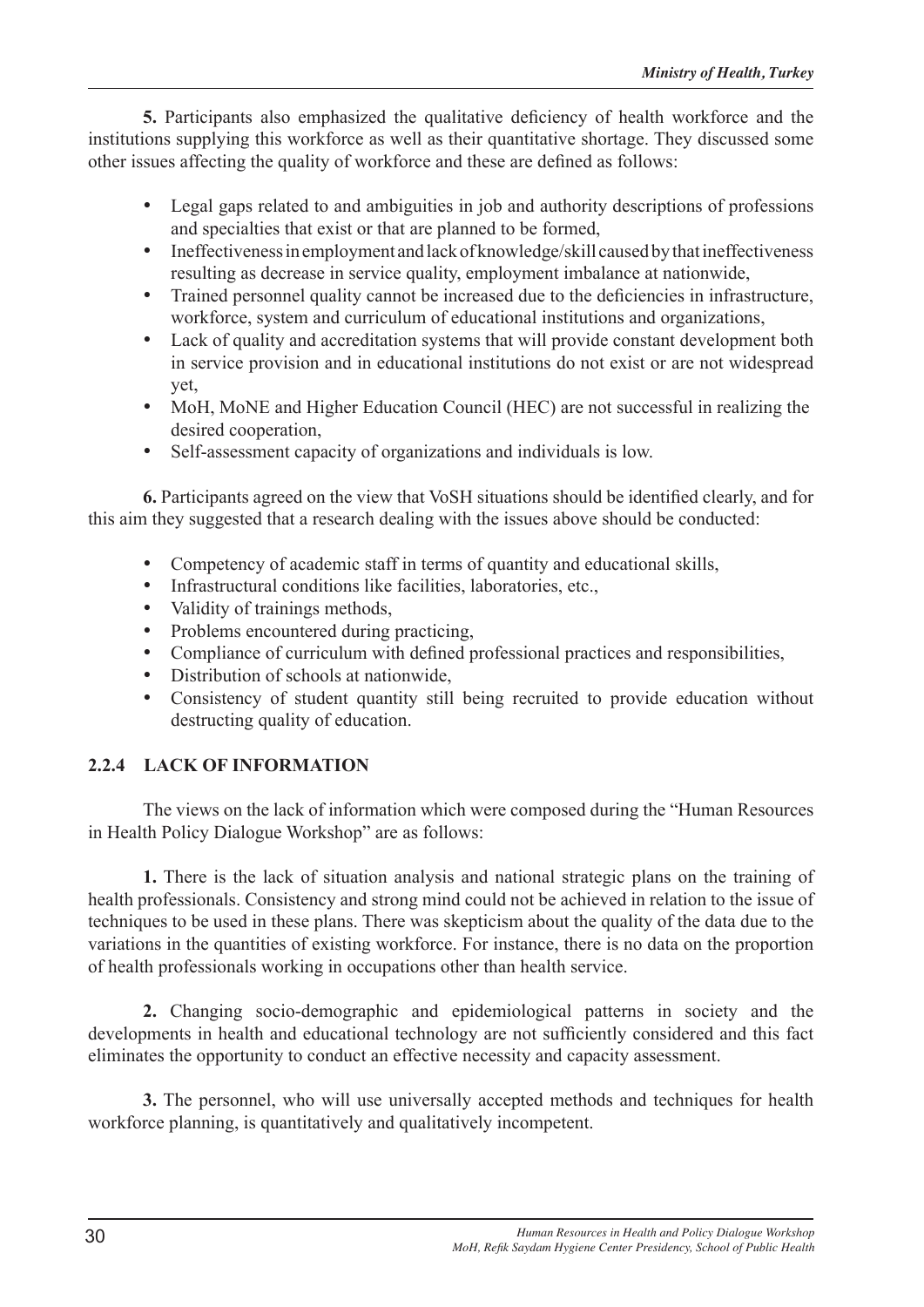#### **2.2.5 SUGGESTIONS**

In the light of their studies, the groups that participated in Human Resources in Health Policy Dialogue Workshop have focused on the suggestions below, in terms of health workforce supply and necessities:

 **1.** The changing patterns of socio-demography and epidemiology in society and the developments in health technology should be considered in the studies for planning health workforce,

**2.** Plans and production of health workforce should be associated with service provision,

 **3.** Health managers should have standardized skills of training and management; and those lacking these skills should not be employed in management level,

**4.** The people should be employed in occupations consistent with their job descriptions,

**5.** Curriculum variations between universities in terms of bachelor degree and postgraduate education should be eliminated; standardization in parallel with sectoral needs should be achieved; accordance to "Core Training Program" should be carried out,

**6.** Service provision and quality of education in health professions should be constantly improved; accreditation system should be implemented,

**7.** Post graduate continuous education mechanisms should be enforced and generalized, appraisal and revalidation studies should be initiated.

### **2.2.6 ROLE OF GOVERNMENT**

Below are some points determined during the workshop related to the role of government:

 **1.** Providing coordination between associated shareholders in health sector.

**2.** Leading the technical studies on health workforce planning and establishing valid techniques.

 **3.** Making necessary legislative changes and fulfilling the gaps.

 **4.** Putting monitoring and evaluation mechanisms in force for a more efficient service provision.

### **2.2.7 CRITICAL FACTORS FOR SUCCESS**

Below are the critical factors for success, which were pointed out during the Human Resources in Health Policy Dialogue Workshop, related to planning the production and necessity of health workforce:

**1.** Mentioning physical characteristics in job descriptions for a person who would work in the sector (for instance, not employing a wek person as an emergency medicine technician, etc.)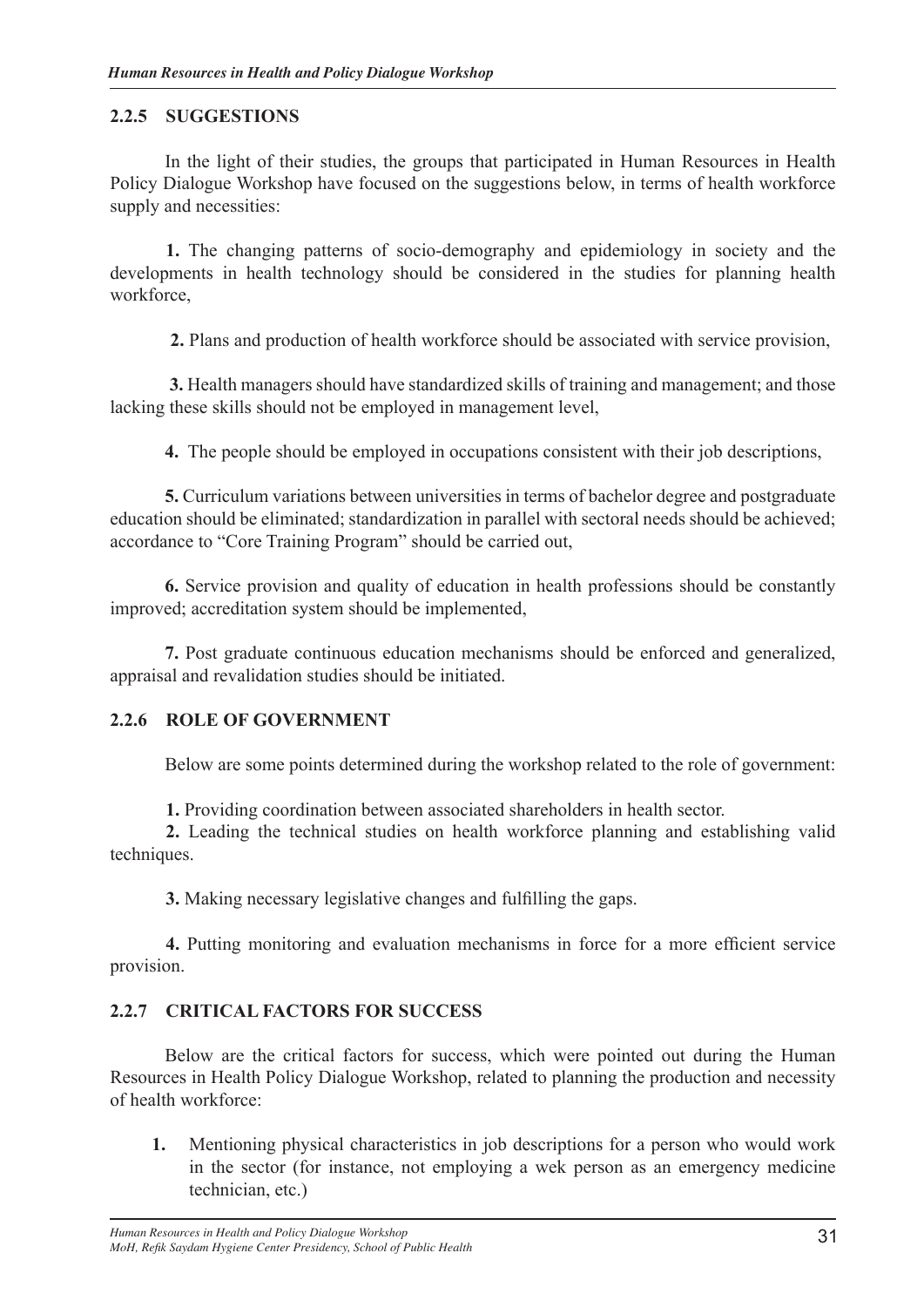- **2.** Not allowing professionals to work other than their own areas.
- **3.** Defining the limits for postgraduate education and specialization trainings.

### **2.3 TACKLING IMBLANCES FOR BETTER ACCESS TO HEALTH SERVICES, CREATING OF AN ATTRACTIVE WORK ENVIRONMENT AND FINANCING-PARTNERSHIP**

### **2.3.1 WHERE ARE WE IN THE PROCESS OF IDENTIFIYING POLICIES FOR IMBALANCED DISTRIBUTION OF WORKFORCE?**

Participants came to agreement on the view that we have been going through the first two stages of policy development process (analysis of current status and planning) to bring a solution to imbalanced distribution of health workforce and create attractive work environment for employees in health sector. However, we are at different stages of policy development process in different fields due to wide scope of the Health Transformation Program (HTP). Some participants asserted that policy-making is a dynamic process and interventions are made sustainable so as to improve the system or make it excellent. Finally, participants did not come to agreement on the existing stage of policy-making for human resources process.

### **2.3.2 ANALYSIS OF CURRENT SITUATION**

### **2.3.2.1 WHAT'S THE PROBLEM?**

It is a well known fact that distribution of workforce in Turkey is not balanced. However, this imbalance should immediately be eliminated and work environment should be made attractive for employees. Criteria were assessed, which could be used to detect problems in order to present the existing problem in figures. International reference figures, professional norms and population are included in such criteria. Since it may not be compatible with country facts to make assessment based on the figures of another country – for a great number of reasons- it may be a more appropriate approach for a country to develop her own norms rather than making use of the international figures. Even though being available, professional norms could turn out to be inadequate to diagnose the problem of imbalance just because they only indicate future workforce which could be created in long run. As an example standard positions at the MoH-affiliated health care institutions were determined. However, in order to achieve this standard the MoH has to possess 2.5 times as much workforce. Instead of indicating the standard positions of health care institutions MoH Personnel Distribution Scale (PDS) is a position scale which is made up of balanced distribution of existing health professionals (10% more) to the health care organizations by using population priority criteria. In this context to provide the personnel distribution according to PDS criteria will not require a long term process. Although providing the distribution of workforce by population based on the number of present employees could be used as a method, there is a great number of factors that have influence on appointments.

Health workforce is distributed according to the PDS at present. PDS Tables, main pillar of which is population, are designed depending on some criteria such as geographical conditions, population movement on daily basis (tourism and industrial regions), whether university or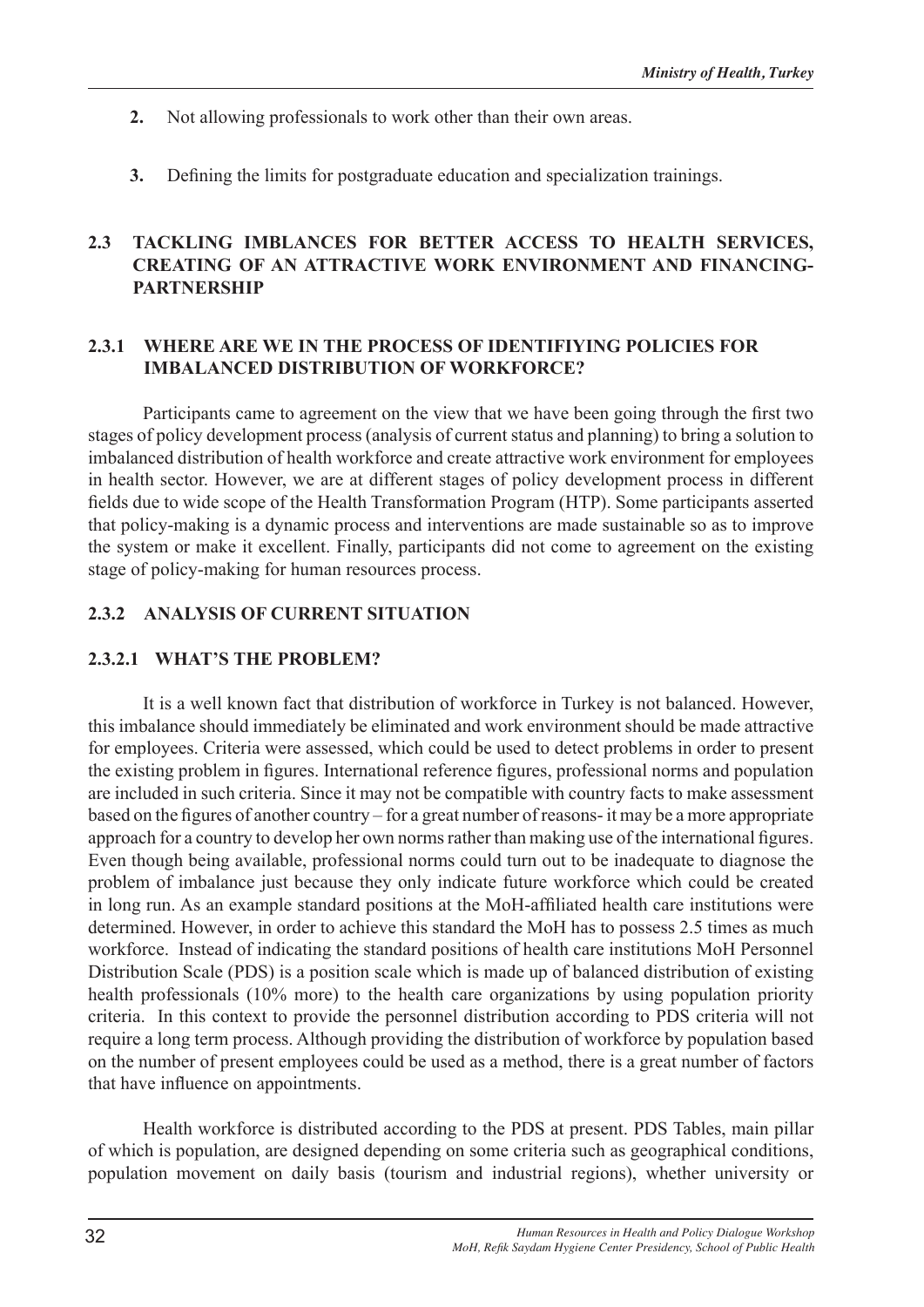private hospitals are existing in a particular region and technical infrastructure of health care organizations.

Financing problems were also handled at the workshop. It was underlined that financing sources are adequate but they are not used in effective and efficient manner, there are some inequities in salaries, and performance-based payment system should be improved more. On the other hand the points of social needs which need to be improved were emphasized. Training and career improvement, which are essential instruments of health workforce, were also handled and it was commented that in-service trainings are too much in number but less effective in achieving their goals and financing of in-service trainings is increasingly becoming a severe problem for the sector. When planning in-service trainings, target and goals should be clearly identified and revolving fund could be used as a financial source.

Also it was emphasized that there are some issues noticed by the HTP regarding workforce problems, there are HTP components which might play role in solving these problems and components relevant to the issue were put under discussion. Human Resources for Health is one of the modules which was primarily adopted under the HTP. In this context, qualifications of managers, improvement of physicians and nurses-oriented trainings and promotion of health workforce with regards to quality and quantity were emphasized. Main problems were detected under "highly motivated, well trained and well qualified health workforce" title of "easy-to-access, widespread and friendly provision of services", which is another component of the HTP. It is thought that HTP will help to build capacity of decentralized workforce planning and management skills and thus contribute to active participation in workforce planning of managers.

### **2.3.2.2 WHAT ARE DIMENSIONS OF IMBALANCE AND WORK ENVIRONMENT-SPECIFIC PROBLEMS?**

It is important to find out the cause for imbalanced workforce in order to detect sources, decide priorities, and identify targets and policy options. Imbalance in distribution of workforce could be assessed in two aspects: geographical (among regions, among provinces, in-city and rural-urban areas) and service levels (primary, secondary and tertiary health care).

MOH-PDG is the sole authorized body to provide data that could be used to make assessment of imbalanced workforce problem. However, participants at the workshop had to use data in hand since the MOH-PDG did not manage to review and update data just before the workshop started. Data in hand covers distribution of physicians, nurses and midwives among by provinces from 2002 to 2007.

Eastern and Southeastern Regions were at the end of the list with respect to distribution of specialist physicians in December 2002, but conditions in these two regions were then outstandingly improved by February 2007. In 2002, provinces, which were at the top of the list, had 13, 9 times as much the specialists than the provinces which were at the end of the list with respect to the number of specialist physicians per capita. In 2007, the gap diminished and decreased to 4 times. Similarly, distribution of general practitioners and nurses got more balanced. In 2002, provinces, which were at the top of the list, had 8, 7 times as much the general practitioners than the provinces which were at the top of the list and in 2007, the gap decreased to 2, 5 times. As for nurses and midwives, figures are 7, 9 in 2002 and 5, 2 in 2007. Though some progress has been made in recent years, it is not satisfactory yet. Figure 2.1 presents distribution of specialists, Figure 2.2 presents distribution of general practitioners, and Figure 2.3 presents distribution of nurses and midwives in the following.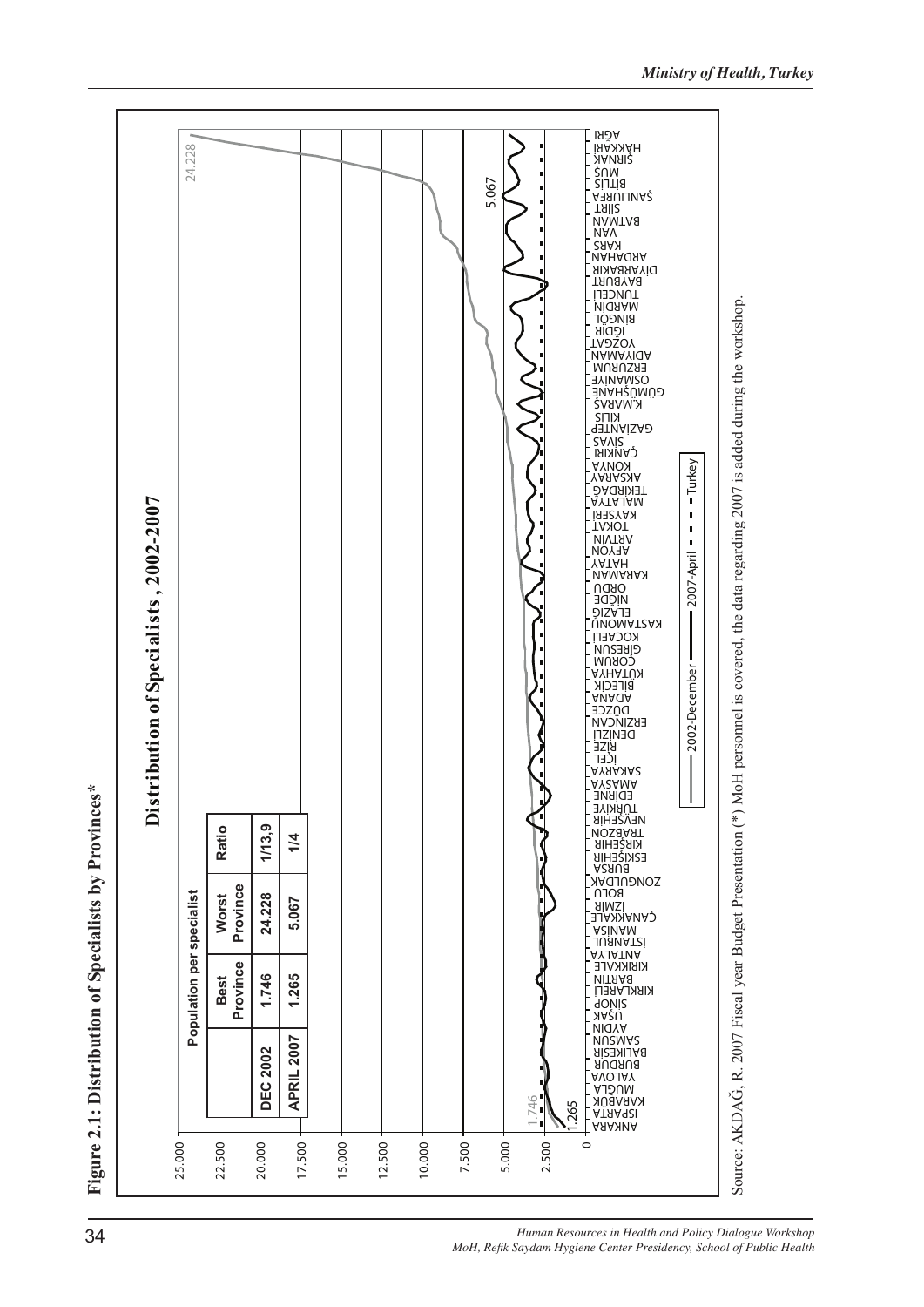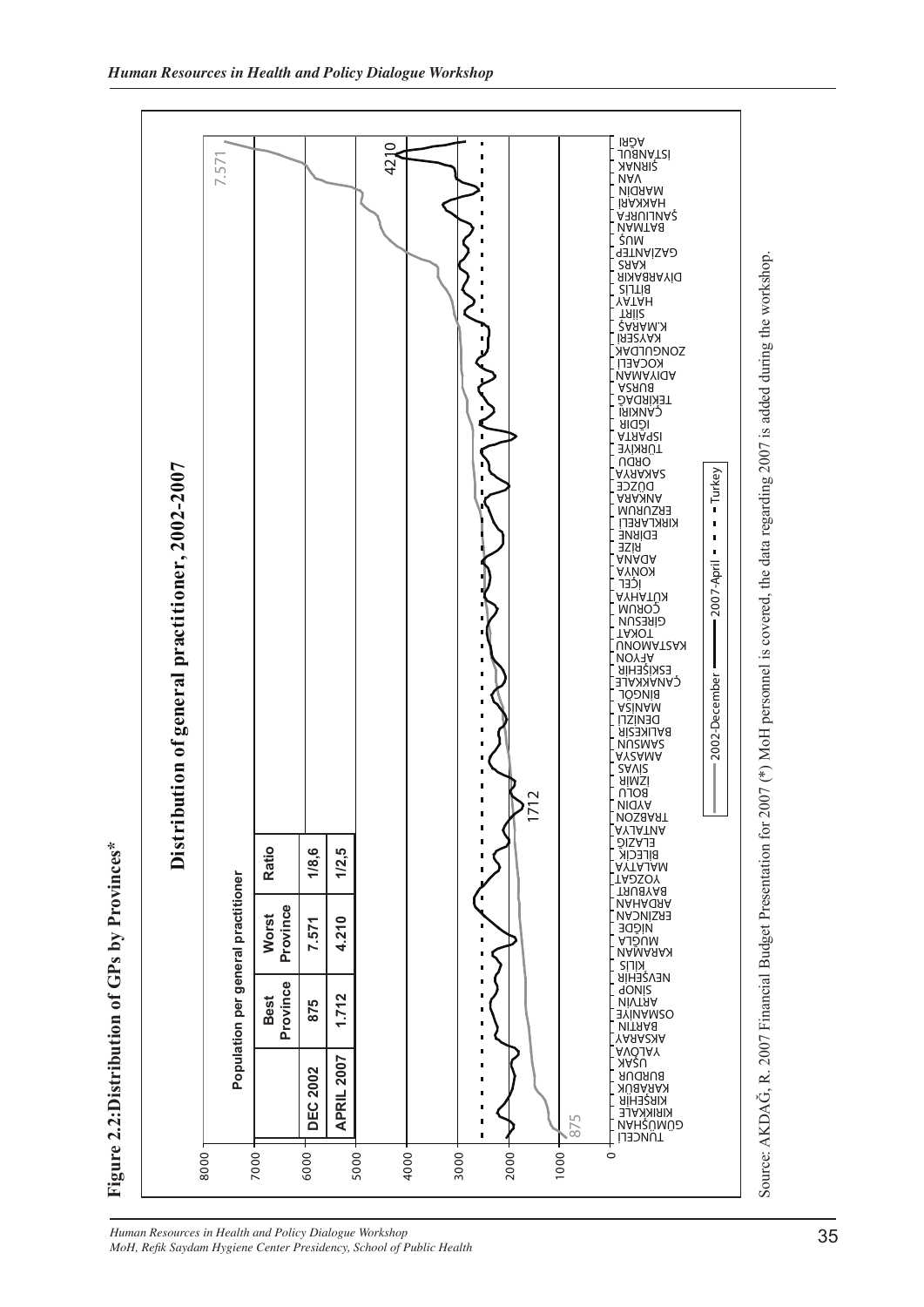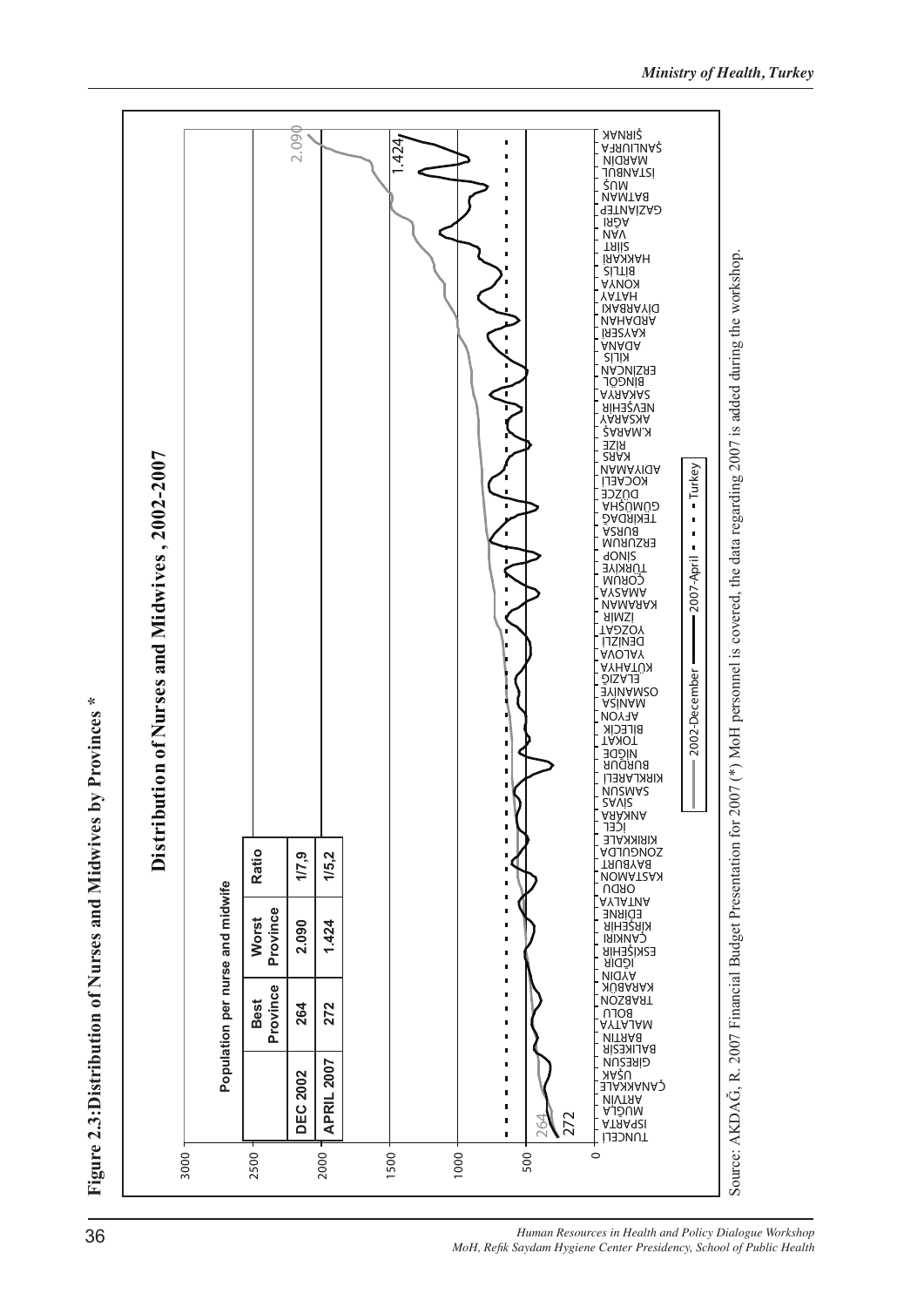Quality of data used was evaluated with respect to reliability, validity and access, and regarded "reliable" for two reasons: 1) no other source of data is available for comparison, 2) MoH-PDG (Ministry of Health-affiliated Personnel Directorate General) authorities expressed that they received data from Provincial Health Directorates on weekly basis and confirmed data with other sources, as well.

However, it is not the same for data "validity" since data used covers MoH, Universities and private sector-embedded workforce and does not cover the information on MoND and other ministries. Data, indicating various aspects of imbalance, is available in the MOH-PDG, yet, access to such data was too much limited due to restricted time. The standards determined regarding health workforce at MOH organizations and the current situation by 25.04.2007 are indicated in the following table 2.13. Although table 2.13 indicates standards determined for MOH institutions, as we have mentioned earlier standard positions are taken out of the agenda recently and personnel distribution is made according to PDS criteria.

**Table 2.13: Health workforce-specific standards\* at MoH organizations and current situation by 25.04.2007**

| <b>TITLE</b>                                     | <b>Standard</b> | <b>Existing</b> | <b>Active</b><br><b>Work</b> | <b>Need according to existing</b><br>numbers by standards |
|--------------------------------------------------|-----------------|-----------------|------------------------------|-----------------------------------------------------------|
| <b>Specialist</b><br>Physician                   | 85.885          | 26.603          | 24.408                       | 59.282                                                    |
| <b>General</b><br><b>Practitioner</b>            | 68.567          | 29.233          | 26.328                       | 39.334                                                    |
| <b>Nurse</b>                                     | 177.066         | 62.259          | 61.066                       | 114.807                                                   |
| <b>Midwife</b>                                   | 105.843         | 41.961          | 40.711                       | 63.882                                                    |
| <b>Dentist</b>                                   | 14.509          | 4.271           | 4.063                        | 10.238                                                    |
| Pharmacist                                       | 7.415           | 1.438           | 1.127                        | 5.977                                                     |
| <b>Health</b><br><b>Technician</b>               | 185.887         | 49.126          | 45.188                       | 123.452                                                   |
| <b>Biologist</b>                                 | 2.220           | 682             | 612                          | 1.538                                                     |
| <b>Child</b><br>Development<br><b>Specialist</b> | 1.084           | 58              | 46                           | 1.026                                                     |
| <b>Dietician</b>                                 | 2.828           | 543             | 486                          | 2.285                                                     |
| Physiotherapist                                  | 1.816           | 696             | 607                          | 1.120                                                     |
| Psychologist                                     | 7.057           | 512             | 464                          | 6.545                                                     |
| <b>Health Physician</b>                          | 54              | $\overline{7}$  | 7                            | 47                                                        |
| <b>Social Worker</b>                             | 6.412           | 297             | 280                          | 6.115                                                     |
| <b>Medical</b><br><b>Technologist</b>            | 7.188           | 1.312           | 1162                         | 5.876                                                     |
| <b>Veterinary</b>                                | 328             | 13              | $\overline{7}$               | 315                                                       |

Source: MOH-PDG, 25 April 2007 data

\* Standard positions are taken out of the agenda recently and personnel distribution is made according to PDS criteria.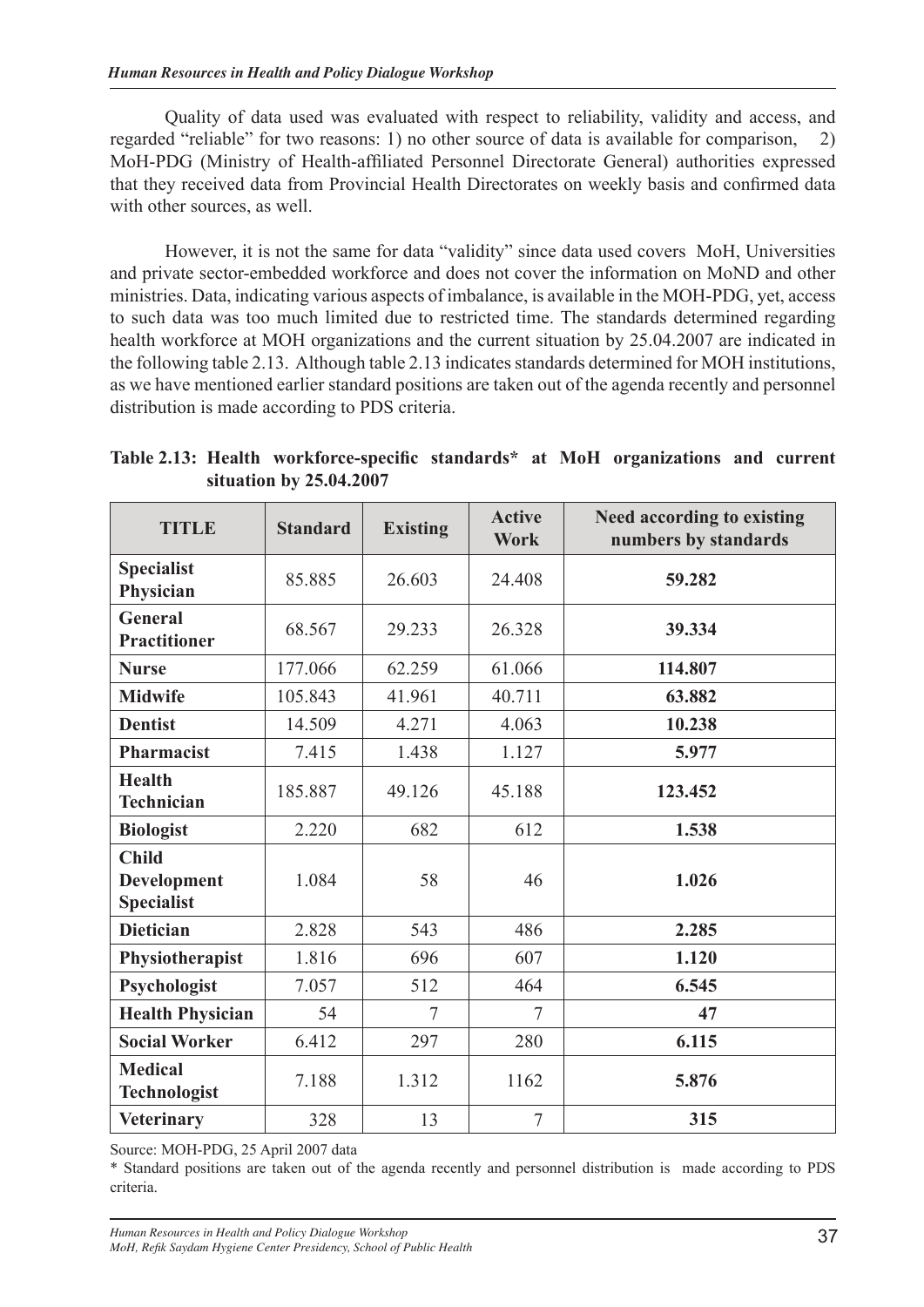There are difficulties in terms of starting to create an attractive work environment problems exist. Number of medical school graduates is less then demand in Turkey, which leads to delays in health service provisions. System has difficulty in holding hardworking employees in institutions after specific time of the day especially in primary and secondary care and solutions about how to improve these problems are not being sufficiently discussed.

Disorder in distribution of personnel, inadequate incentives working environment and bothering work conditions diminish efficiency and effectiveness, and thus give rise to problems in financing. Besides, a part of trained health workforce are not integrated to the system for some reasons and are working in other sectors. To this end, HEC should also be consulted and associate consensus should be accomplished on health workforce planning.

#### **2.3.2.3 WHY ARE IMBALANCE AND WORK ENVIRONMENT-SPECIFIC PROBLEMS IMPORTANT?**

Imbalance in distribution of health workforce has an adverse effect on equality (with respect to utilization of health care services, out-of-pocket expenditures and financial protection), quality and efficiency, which are accepted as basic performance indicators of the health system. Participants at the workshop said that inequities in health care services are true for many regions in Turkey and critics usually target state policies of appointment and this view emphasizes negative effects of imbalance on equality. Those who demand health care services have to go to other provinces or private sector organizations, which is a factor that lengthens waiting hours to receive service and thus increase the cost of service.

Inadequate health workforce is directly reflected on service quality. Inadequate number of physicians leads to allocation of less time to patients for treatment in addition to medical faults and delays, as well. Similarly, when workforce is not sufficient in a professional groups, then other groups in the institution have to replace them and undertake additional tasks and responsibilities, which restricts efficient use of workforce and thus lead to negativeness in service provision. At this point one of the most important problems is lack of workforce and defects in planning the existing workforce in a right way.

#### **2.3.2.4 IS THERE MISSING INFORMATION ON IMBALANCE AND WORK ENVIRONMENT-SPECIFIC PROBLEMS?**

The workshop managed to assess the problem of imbalance merely on the MOH-affiliated health care institutions employed specialists, general practitioners, nurses and midwives' distribution by provinces. In order to identify the problem more accurately and in details and to develop appropriate solution proposals at least following data is needed regarding physicians and nurses.

- By making use of data set that covers information (and is valid) for of all the workforce and is about specialist physicians, general practitioners, nurses and midwives, at the MoH, universities, private sector, MoND and other ministries.
	- o 1) distribution of physicians and nurses in general 2) distribution of specialists by branches and nurses, among regions, provinces and in provinces regarding service levels;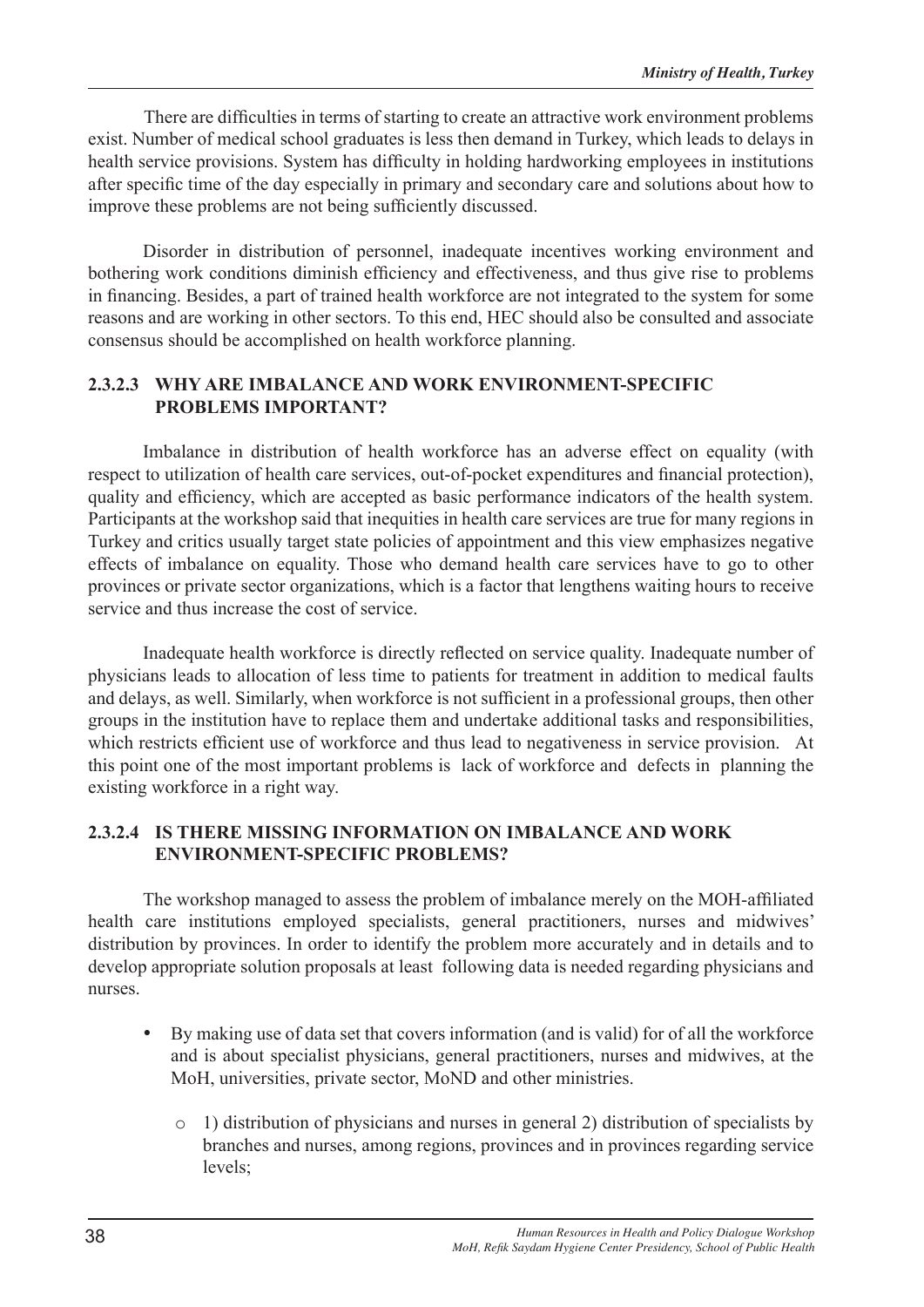o Distribution of specialists, general practitioners and nurses by among regions, provinces and in provinces regarding service levels and areas of specialization in public and private sector.

When implementing health workforce policies about creating an attractive work environment and solving problems in work environment, there are some missing information. To give example, a large scaled assessment data set is not available for performance measurement. Similarly, the fact that not all of the hospitals having human resources department cause difficulties while solving problems.

Furthermore, the Core Resource Management System (CRMS) and Human Resources Management System (HRMS) and Personal Distribution Scale (PDS), which are used by the MoH, gives broad scope of data on quantity and quality of health workforce. However, data obtained from separate sources can not be combined on a joint data basis and thus can not be converted into concrete information. Besides, statistics, which are reported by different institutions such as TSI, MoH and HEC, are not consistent with each other, which arises concerns regarding reliability of data.

#### **2.3.2.5 WHAT ARE THE REASONS FOR IMBALANCE AND WORK ENVIRONMENT-SPECIFIC PROBLEMS?**

Factors of imbalance in distribution of physicians and nurses can be put in four groups: Health System (HS), Institutional Factors (I), Social Factors (S) and Personal Factors (P). Work environment and financing and partnership-specific problems could be evaluated in one of these four groups, as well. Participants expressed their views on these factors at the workshop and these views are listed in the following:

- • Political interventions **(HS),**
- Ambiguous duration of compulsory service. Different than the personnel in other ministries (judges, prosecutors, policemen and military personnel, for example), the MoH personnel does not know exactly when they will return from the place they gone for compulsory service. Compulsory service causes delays in personnel's private life and career path. Thus, personnel, who are assigned with compulsory service, usually resign from work. To solve this problem, the MoH resolved to seize diplomas of specialists and GPS and banned them to work at any health care facilities unless they gave compulsory service. (Except that GPs take and succeed the Medical Specialty Examination while they are giving compulsory service). However, this situation causes dissatisfaction among physicians **(HS).**
- Inefficient employment of physicians and nurses:
	- o Ineffective chain or referral and inefficient employment of physicians and nurses in primary, secondary and tertiary care **(HS)**,
	- o Imperfect job descriptions for effective and efficient employment of physicians and nurses **(HS),**
	- o Employment of physicians incompatible with formal education. For example, thoracic specialists in Tuberculosis Eradication Centers and gynecologists in Mother-Child Care and Family Planning Centers are not assigned with active tasks and not employed appropriately for their work requirements **(HS)**,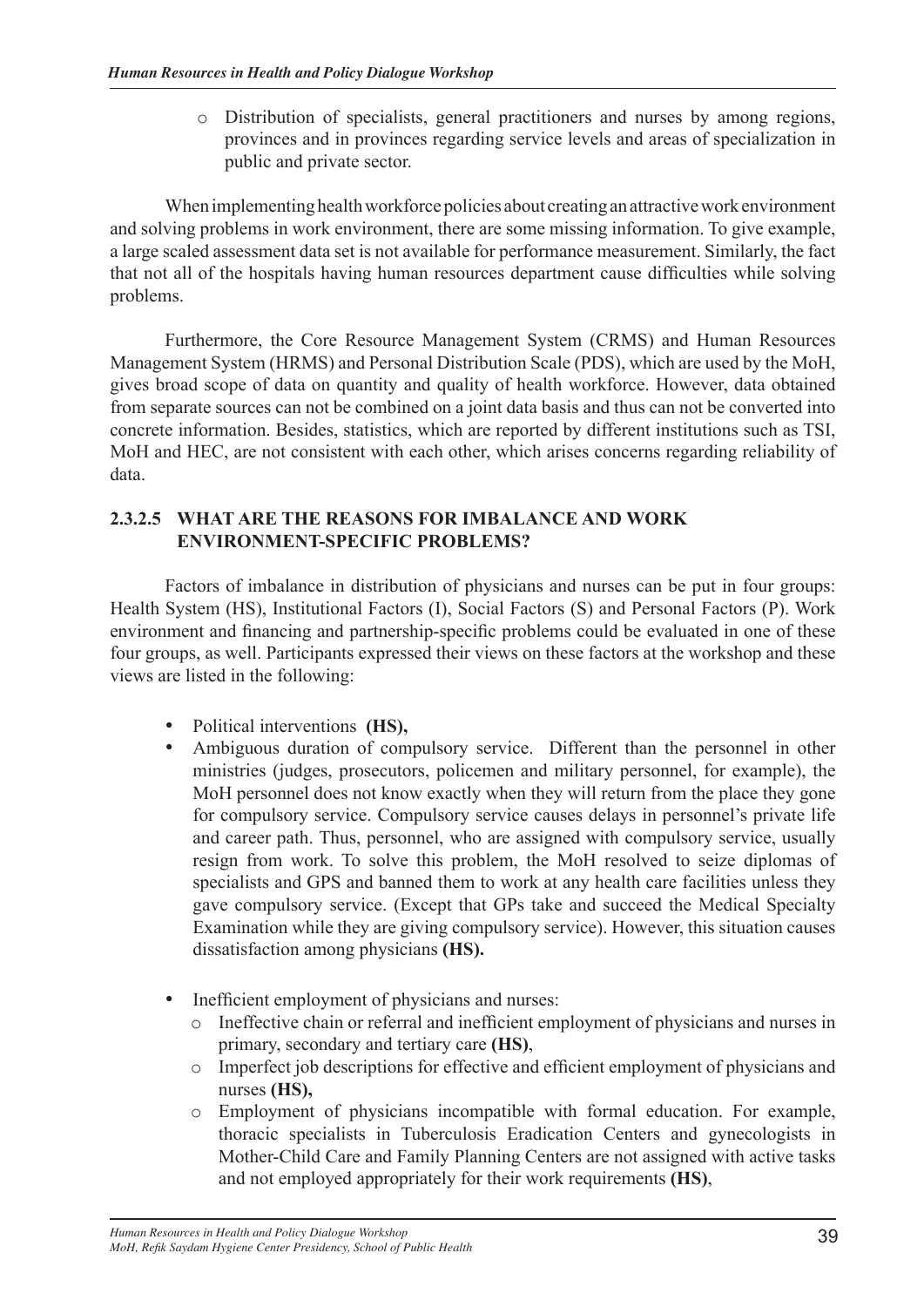- o Exemption of some nurses (training nurses) from guard duties **(HS)**,
- o Long working hours, guard duties and managers' strict control over work **(HS/I),**
- o Excessive work load **(HS/I),**
- o Imbalanced distribution in other professional groups. For example, pharmacies are usually located in town centers and thus patients have to go there to buy medicine, which directs rural residents to physicians living in towns. Apart from this, the MoH does not have adequate number of administrative personnel, which makes physicians and nurses obliged to undertake administrative tasks **(HS),**
- Lack of coordination and cooperation between relevant stakeholders. For instance, medical specialty quotas and MoH employment quotas are not consistent **(HS),**
- Insufficient financial incentives (salaries etc.). A study on problems and satisfaction of specialists and GPs working in the East and Southeast listed low income at the first rank **(HS/I),**
	- Public institutions not being able to make partnership arrangements on provincial level **(HS),**
	- Inadequate in-service trainings, lack of capability to promote personnel's knowledge and skills and to utilize them more efficiently in institutions **(P/I/HS),**
	- • Unemployed nurses **(HS)**
	- Uncomfortable work environment, lack of instruments and technical equipment **(I)**,
	- Dissatisfying studies on risk assessment and employee's safety (such as radiation, infection, cytotoxies and etc.) **(S),**
	- • Inappropriate geographical conditions **(S),**
	- Low economic level **(S)**,
	- Frustrating socio-cultural conditions. According to our data, distribution of nurses is most imbalanced in the Eastern and Southeastern Regions. In current surveys, however, did not assert security problem as a reason for dissatisfaction with working in these regions for specialists and GPs, on the other hand (S**),**
	- Lack of continuous training opportunities. Particularly contracted nurses are not provided with career promotion options **(I),**
	- Bad transportation facilities (S),
	- Inadequate attractive factors (inadequate educational facilities for children, spouses or spouses working in different institutions are not being appointed or not having career options, little monetary incentives separate from income, lack of social housing and etc.) **(P/S),**

Since problems diagnosed at the workshop were based on present data, the afore-listed reasons are rather true for physicians, nurses and midwives. Study groups at the workshop,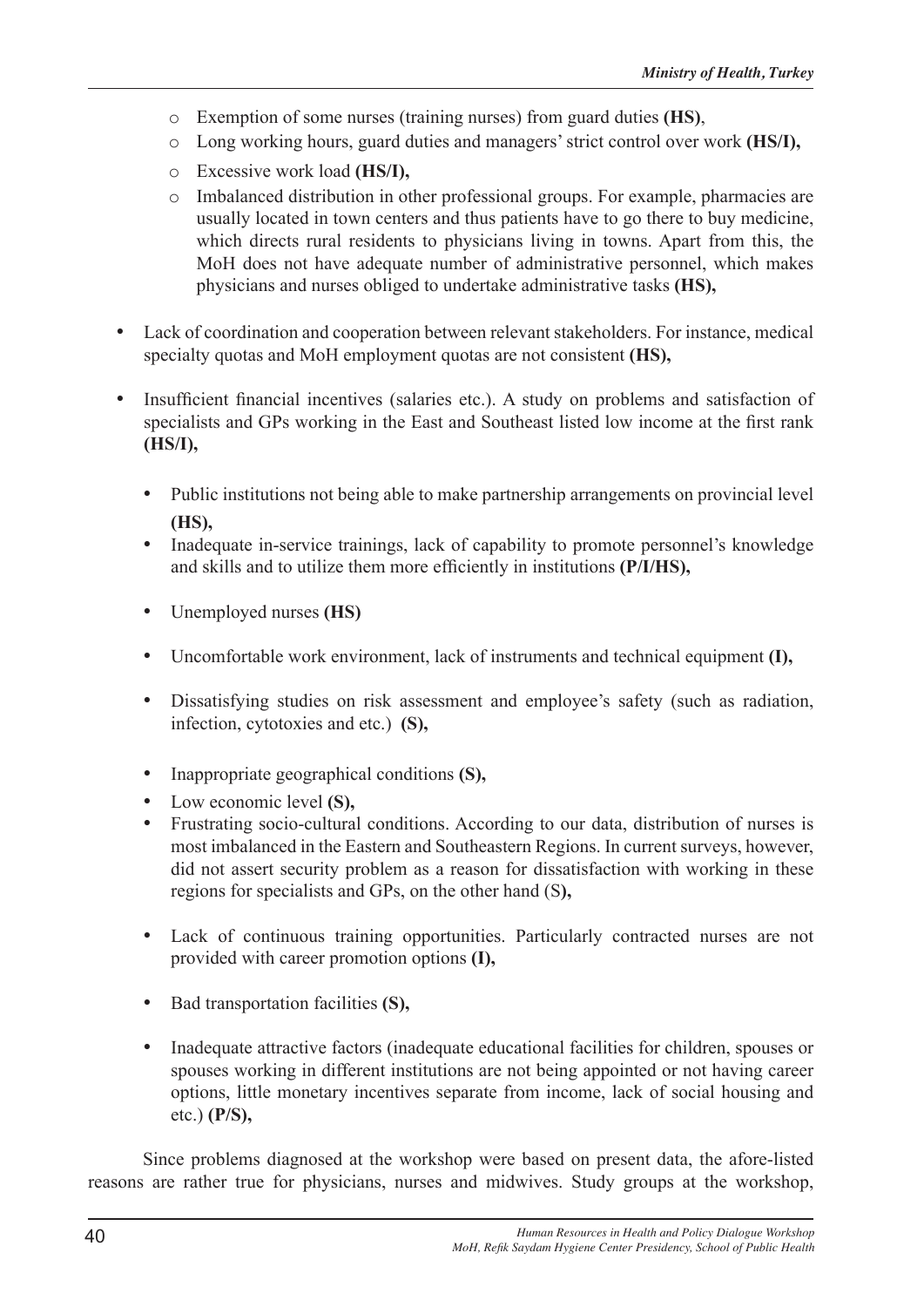however, also discussed reasons for imbalance in distribution of other professional groups to be useful in other studies. The reasons may give tips for ensuring efficient health workforce, as well. The causes are listed below:

- Biologists are allowed to work in laboratories although medical technologists are available. In this respect, the MoH should be persuaded on need for a variety of professionals from different groups.
- Dentists associations prohibited dental technicians to work in oral and dental health centers because they do not have the competence and experience required. Graduates are allowed to work in laboratories only. Therefore, they are allowed to work in rural areas only when it is needed.

### **2.3.3 PLANNING**

### **2.3.3.1 PRIORITIES**

One of the priorities is to alleviate imbalanced distribution of specialists and GPs in the provinces, between the provinces and institutions. As a result of the analysis based on existing data, participants at the workshop concluded that in terms of solving imbalanced distribution in the provinces nurses are the most unsuccessful health profession. Thus, to alleviate the imbalanced distribution of nurses by provinces (in and between) and facilities is another priority. One of the other priorities is improving work conditions and creating an attractive work environment for employees.

# **2.3.3.2 TARGETS, POLICY OPTIONS AND STRATEGIES**

Removing the imbalance in distribution of nurses and physicians was included in the medium and long-term goals as for the prioritization which was envisaged at the workshop on the basis of available data. It was targeted to decline the imbalance of specialist physician's distribution to 12 % in short-term, to 20 % in medium-term and to 40 % in long-term while targeted figures were 15 % in short-term, 25 % medium-term and 50 % in long-term as for the imbalanced distribution of general practitioners and nurses.

Participants pronounced different views in increasing especially the supply of physicians so as to identify policy options which would help with achieving goals. Some participants alleged that the number of physicians in Turkey was adequate in comparison with the world average and Turkey might come across the risk to train more physicians than needed when trying to catch up with the European Union (EU) average while some others assert that physicians did not have the risk to lose their jobs and thus the current health labor force had to be increased.

Finally, no matter it is less or more than the actual need, shall influence health system performance. Insufficient supply of physicians shall diminish quality and productivity by increasing costs while excessive supply of physicians shall aggravate unnecessary utilization of health care services and increase in health expenditures as a result of demand increased by service provider (supplier-induced-demand). Similarly, low supply of nurses shall lead to less qualified service provision and inefficiency of physicians while high supply of nurses shall lead to training of waste workforce unless effective recruitment and retention policies are implemented.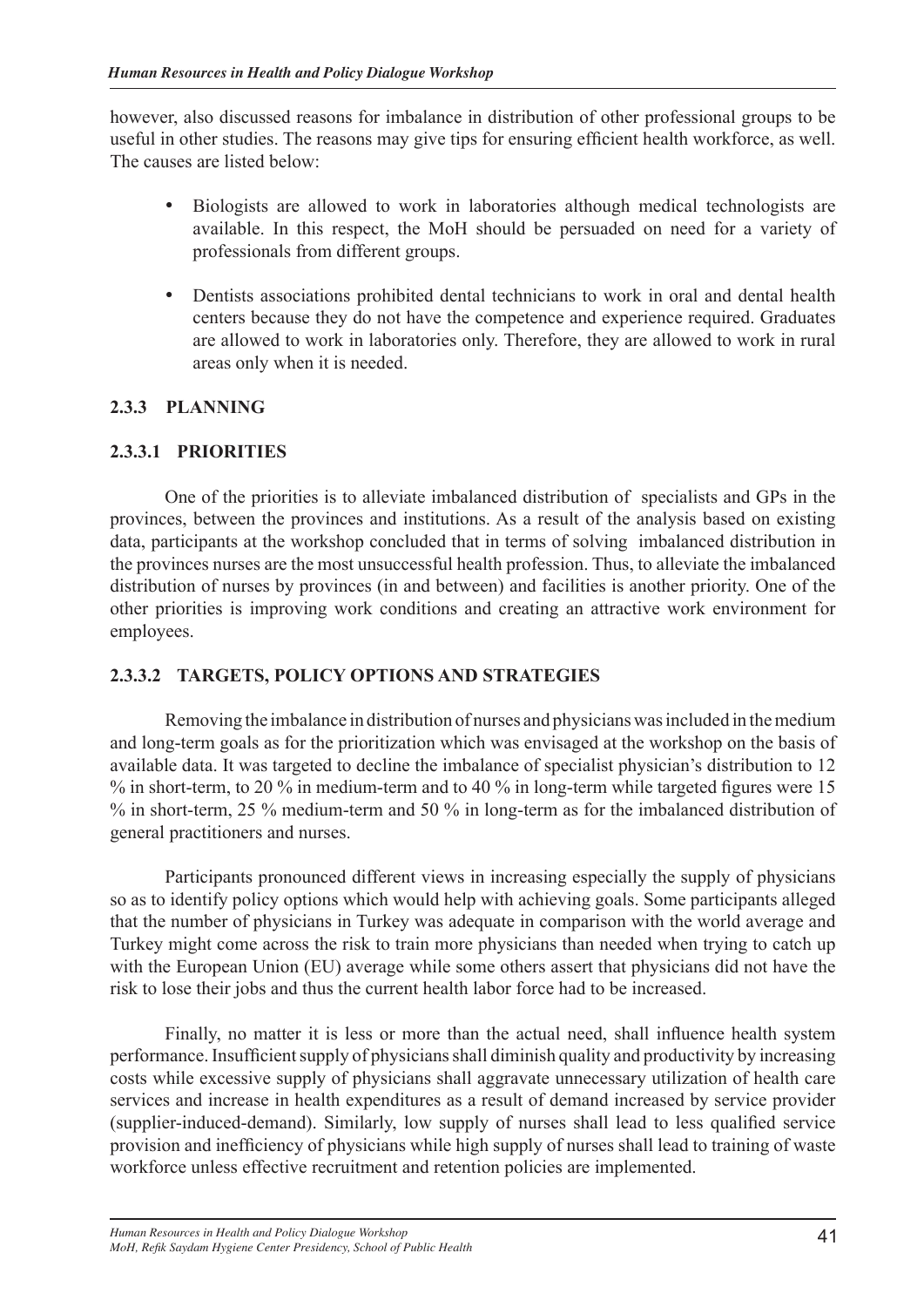When identifying targets-oriented policy options, efficiency producing options were given importance than increasing supply of physicians and nurses. However, there is still a big need for a series of studies which will improve work conditions. Following are the policy options identified to achieve short, medium and long term targets:

#### **a) Policy Options for Short-Term Targets:**

**Work hours and conditions:** There are policy options to develop institutional solutions to work hour-related problems, decrease work hours from 45 to 40 hours a week, to make additional payment for extra one hour work and to make flexible work hours suggestions for appropriate departments. Yields of such suggestions in short and medium term should be estimated carefully and required conditions should be considered. Restriction of guard duty payments with 80 hours should be reviewed. Keeping in mind that decreasing work hours from 45 to 40 hours/week is equal to 10 % loss of workforce, and the impact of this should be assessed and solutions should be developed to reduce the negative effects.

**Employee's Safety**: In current situation adequate precautions are not taken regarding job safety and security. Hospital managements in leadership of MoH do not conduct studies on this issue and such risks can not be consider in performance assessment. The MoH, and MoLSS-affiliated Directorate General of Job Safety and Security are not in collaboration. In addition to this individual insurance system (profession insurance) is available for medical malpractices happening when health care personnel in prosecution of their duties. Obligatory profession insurance legislation is enacted but could not be made applicable because of the veto of the presidential authority.

**Ensuring necessary technical equipment:** Not having the necessary technical equipment available prevents the personnel to work efficiently. It also leads to the waste of workforce and time.

**Providing contracted nurses with career opportunities:** There restrictions for contracted nurses about participating in some training programs. Yet, restriction on taking dialysis courses was removed and contracted nurses are allowed to take dialysis courses up to three months now.

**Employment of contracted physicians and nurses:** According to some views, physicians and nurses are regarded as cheap workforce and thus shift their jobs due to the contracted personnel model. But if we keep in mind that the contracted personnel have much more salary to what extent these views are accurate can be discussed. Contracted personnel model, on the other hand, might help to solve workforce problem in the East, Southeast and rural areas, as well. Besides, physicians and nurses are informed of their work conditions before they start working and the model is based on free will. Thus, the model might be seen as an effective policy to alleviate imbalance in short run.

**In-service trainings:** There are problems in reflecting the effects of in-service trainings on performance, considering in career planning and associating promotions with such trainings and job experience. For example, congress and/or trainings in which employees participate are deducted from their paid leaves. To solve such problems, training coordination unit should be founded first and once every department determine their own needs for training, this coordination unit should come to final decision whether employees should attend such programs. Personnel to participate in in-service trainings should be identified more rationally, program content and participants should be organized so as to improve quality of services. Financial support should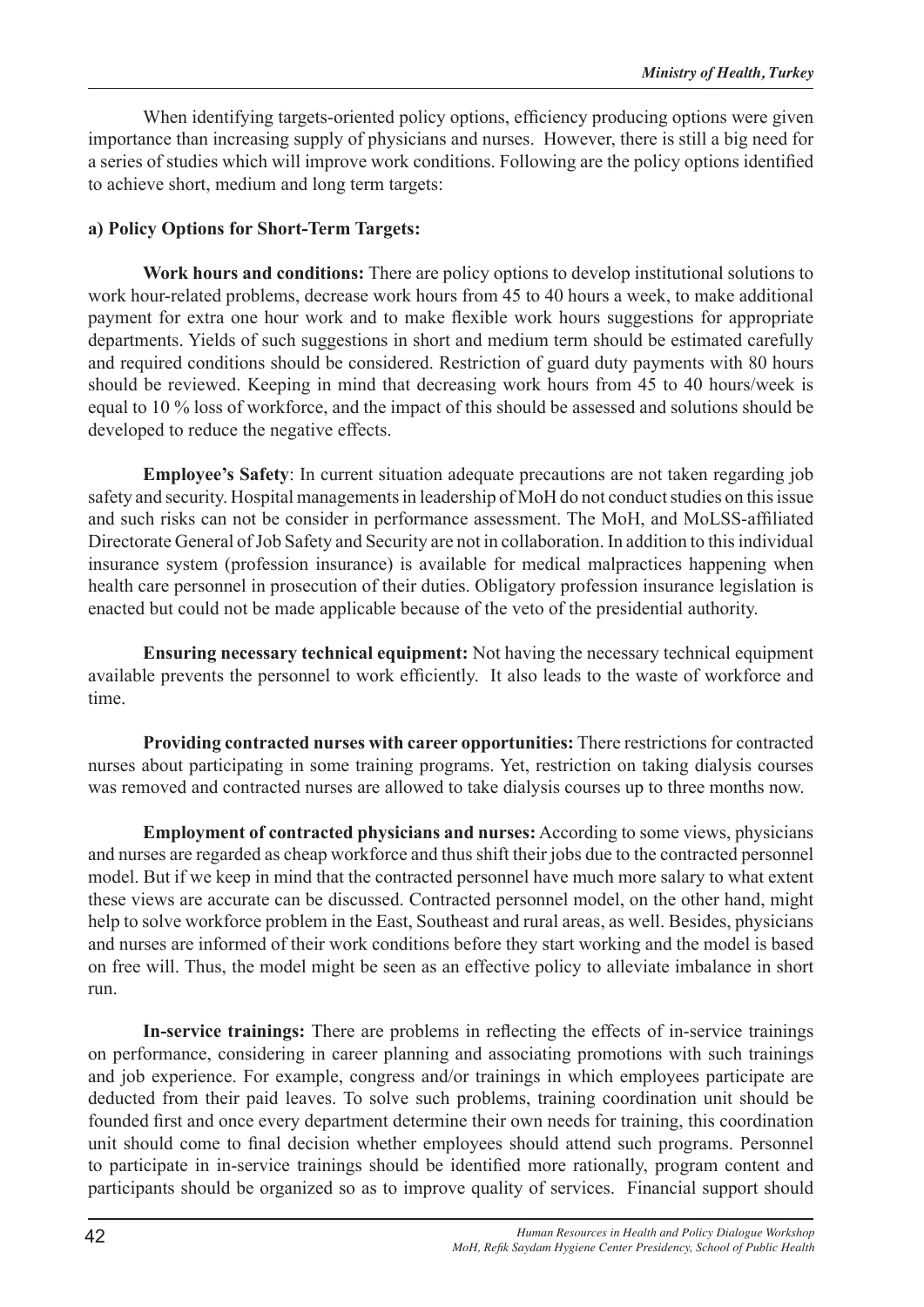be obtained from revolving funds and local administrations for these trainings. Participation in national and international congresses should be encouraged, presentations should be assessed by crediting system and all of such assessments should be included in career planning. Specialization of health workforce in their own profession should be encouraged.

**Recruitment of Unemployed Nurses:** Though exact figures are not known, it is estimated that a great number of nurses are unemployed. Employing such nurses in provinces of imbalance might solve the problem but what needs to be done first is to find out the exact number and develop incentives. (Editor's note: In this scope, the MoH shall employ 32,449 health professionals since June 2007 and it is estimated that 9,234 nurses and 3,874 midwives are included in total. However due to the fact that all of the positions for nurses are not filled the claim about existence of unemployed nurses is disproved).

**Re-assessment of Exemptions from Shifts of Nurses:** According to regulations, some nurses (such as training nurses and etc.) are exempted from shifts. Thus, most nurses attempt to work in departments where shifts do not exist, which is an outstanding reason for not having nurses available for shifts and imbalance in distribution of nurses in institutions.

**Alleviating imbalances in distribution of administrative personnel:** MoH does not have sufficient number of general administrative personnel and thus such tasks are undertaken by physicians and nurses, which aggravates imbalance in distribution.

**General health status of employees:** New arrangements in order to be useful for general health status of employees should be made and the foundation should be laid for opportunities to raise health awareness and to make health follow-ups regularly. Health sector-specific exhaustion and being tired of compassionate levels should be handled and proper precautions should be taken as well<sup>2</sup>

**Strengthening supervision capacity:** As for the upcoming policies, the MoH is likely to take advantage of external sectors for decentralization and health care provision purposes, which might lead to the problem of supervision. Considering future role of the MoH that focuses mainly on planning, organization and supervision rather than service provision, it could be easily seen that there is urgent need for qualified and competent personnel to be specifically trained in these fields. Besides, improvement of existing institutional performance measurement system will certainly give positive results in assessment of the Ministry-affiliated health care organizations.

**Work requirements-compatible appointments:** More than necessary appointment of trained physicians and nurses with administrative positions and some other non-professional decreases the effectiveness of trained workforce. Therefore, job requirements should be determined clearly and appointments of employees should be made according to these requirements.

### **b) Policy Options for Medium-Term Targets:**

**Family Medicine:** Family medicine system, is a policy option which could prevent inefficient employment at all levels of service provision which occurs due to not being able applying the chain of referral. On condition that the system creates effective operating mechanisms, it would decrease the work load in secondary and tertiary care and grow workforce pool in provinces with imbalance.

<sup>&</sup>lt;sup>2</sup> Participants at the workshop stated that the issue could be listed among priorities under "Employee's Rights and Safety" title.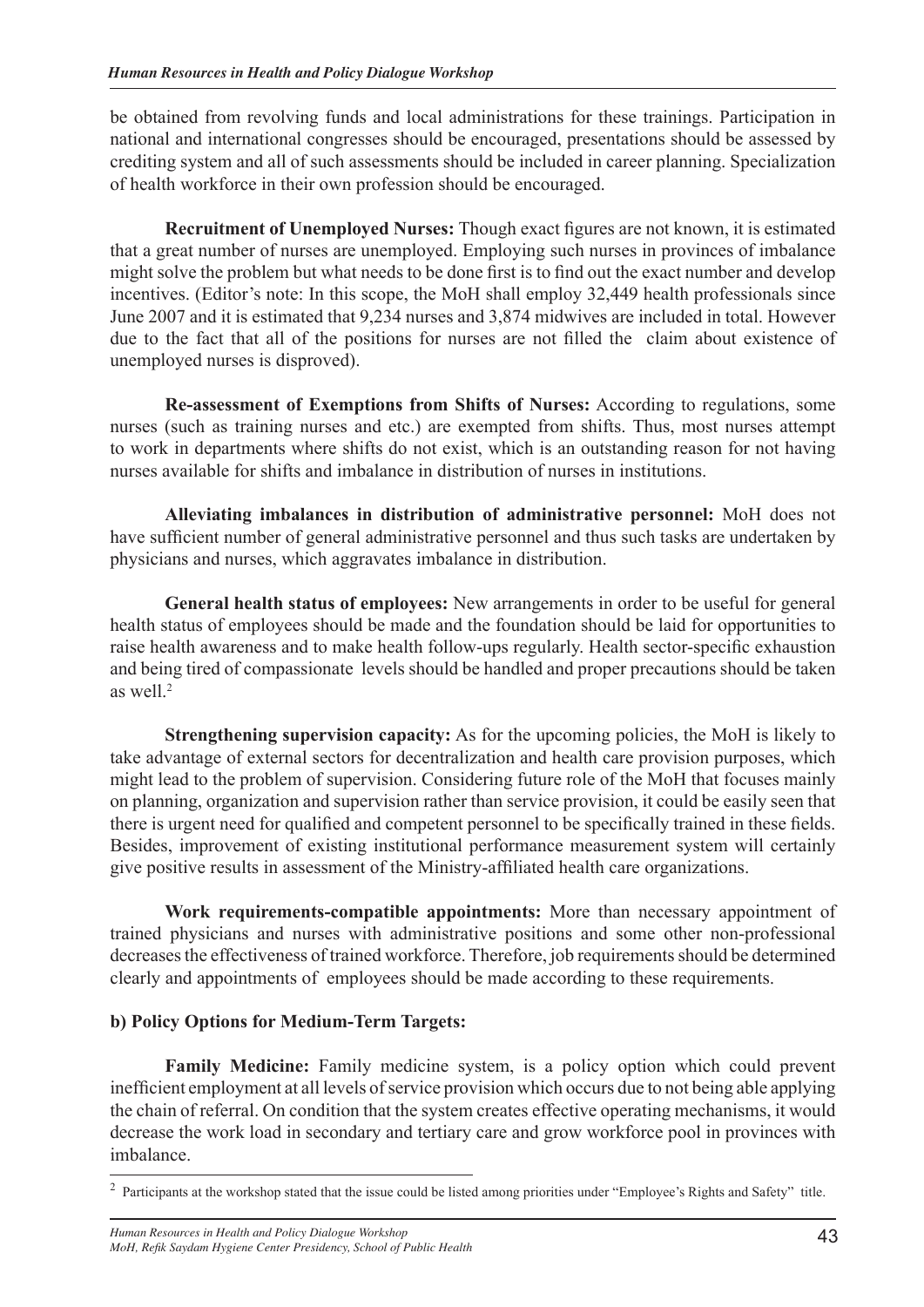**Increasing family physicians supply:** Supply of family physicians is inevitable due to ongoing family medicine system.

**Decentralization:** With regards to public sector functions, decentralization is defined as devolution of power and authority from central organizations to sub-national public institutions or autonomous institutions. Workforce planning is among other health-specific issues in which power and authority (in narrow, moderate and wide scopes) could be transferred to local authorities. In short run, by decentralization in primary care, imbalance because of inefficient recruitment of physicians and nurses may be alleviated. In primary care, local authorities should be granted moderate or wide scope of power regarding health workforce planning. According to the family medicine system, which is still being implemented in eleven provinces, the recruitment of the contracted personnel is devolved to Provincial Health Directorates. This model is defined as deconcentration type of decentralization. Though not being a real decentralization model such as devolution, this model is an appropriate policy for Turkey.

**Revision of job descriptions:** In addition to family medicine and decentralization policies, effective job descriptions are alternate options to solve the problem of inefficiency in physician and nurse employment. If works, which need to be done by nurses in fact, are done by physicians, then new job descriptions will narrow physicians' scope of responsibility and thus excessive physicians could be appointed in provinces where the problem of imbalance exists. Similarly, if works, which need to be done by medical secretaries in fact, are done by physicians and nurses, then new job descriptions could facilitate both groups to work more efficiently. Renewal of job descriptions, apart from all these, could also alleviate problems of service quality likely to occur due to unnecessary work load on physicians and nurses, as well. Based on the structure defined by the Regulation on In-Patient Health Facilities, each unit should determine their job descriptions and job requirements by institutional notice in accordance with their own necessities. According to some other views, data on excessive work load is subjective, work load should be analyzed by objective methods and every other hospital should make its own arrangements..

**Proper employment of inactive working in primary care:** Excessive physicians at Tuberculosis Eradication Dispensaries and Mother-Child Care/Family Planning centers could be appointed to hospitals running in provinces which suffer from imbalance.

**Tele-medicine:** Tele-medicine could be used in order to increase efficiency of physicians. Wherever no physicians are available, patients could consult with reference physician by distant consultation model.

**In-service Trainings:** Knowledge and skills of physicians and nurses could be enhanced and thus efficiency could be improved.

**Enabling consistency between specialist distribution and employment policy:** Quotes of medical specialty branches should be consistent with the MoH employment posts.

**Improvement of socio-cultural conditions:** Keeping in mind that imbalanced distribution of nurses is rather common in the Eastern and Southeastern provinces, the promotion of sociocultural conditions in medium term will provide opportunity to reduce the imbalanced distribution. The case also proves that elimination of imbalances in distribution of personnel is closely related to economic conditions in the country and the MoH, in cooperation with other Ministries and public institutions, needs to develop long term plans to solve the problem.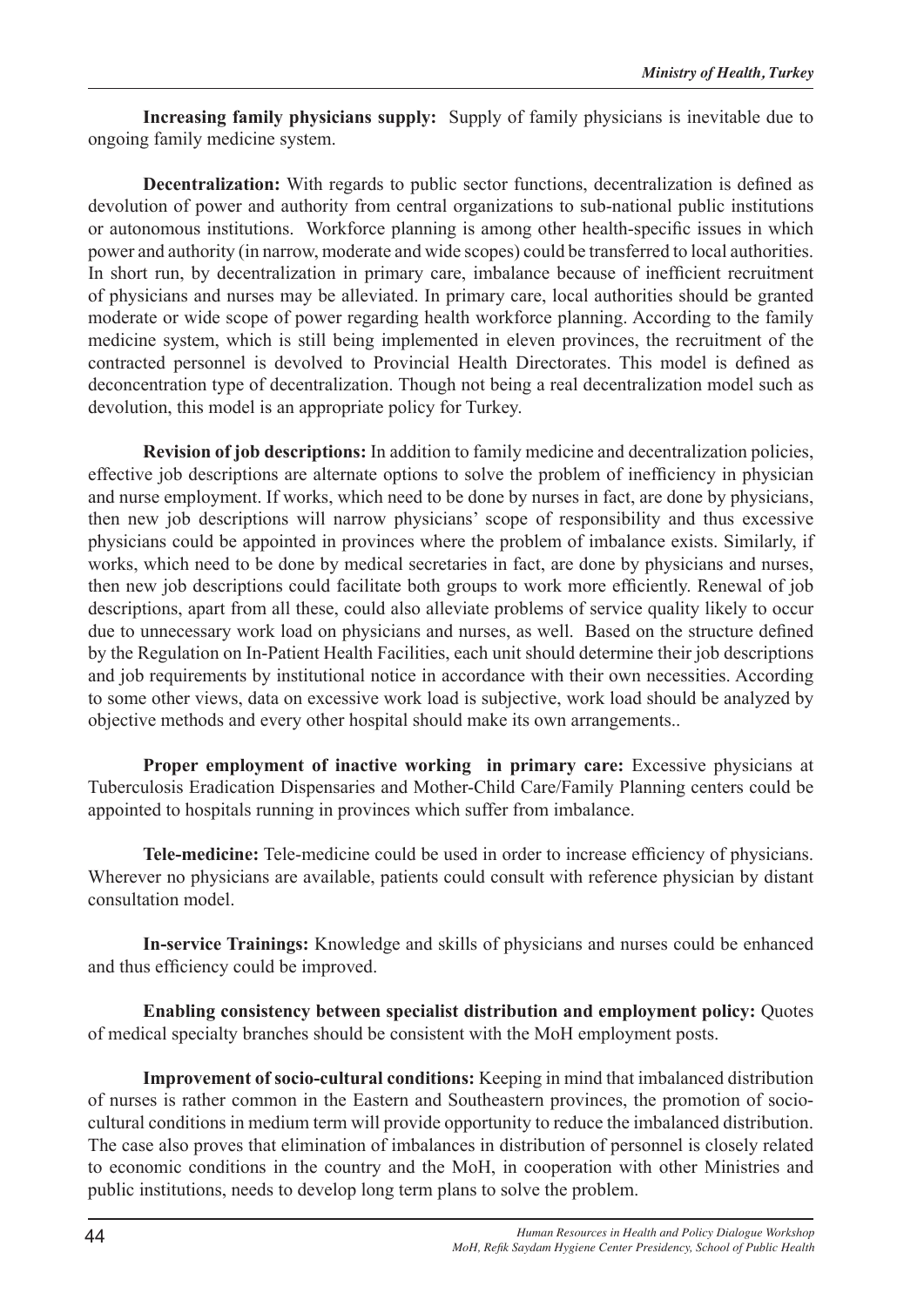**Payment and Incentives:** Benefits of the Performance-based Payment System (PPS) should be searched in the light of cost analysis and its effective results on quality should be identified on evidence basis. When implementing the PPS, targets should be clarified well. What is the goal? To improve the quality or to make excess payment? Second point is that the PPS applied to physicians should be analyzed and in-depth analysis should be made for a better system. Targets should be also be clarified well when deciding to introduce a new system. Other health professionals should be associated with this method and assessments should be based on not only quantity but also quality, as well.

**Physical Conditions:** Health care organizations should make use of spaces ergonomically, build necessary infrastructure and make arrangements as fort he missing technologic equipment. Health complexes should be built and for emergency cases, easy-to-access health centers should be located on main arteries for patients in urban areas. Local administrations should determine their priorities for health and support health care organizations.

**Social Facilities:** Employees should be provided with social facilities such as public housing, kindergarten and camp. Municipalities should support the system to this end.

**Satisfaction with senior management:** Precautions should be taken in order to foster employees' satisfaction with high-ranking managers. Managers should be selected from those who have managerial and leadership capacity. They should believe in some basic principles such as fair management and participation in decision-making. In addition to all these, it is also essential for employees to consult with managers about their problems. Control list should be prepared which covers the process and procedures-specific criteria and mechanisms should be developed in order for personnel's level of satisfaction with top management to be assessed by feedback.

**Institutional Culture:** Institutional identity and culture should be created which would increase synergy and sharing among employees. High-ranking managers and employees should come together from time to time and a climate of tolerance and reconciliation should be created in professional relations.

**Non-institutional Factors:** Domestic conditions should never be ignored when adapting EU and any other foreign legislation to the Turkey. In the light of protocols signed with the MoD, MoNE and Ministry of Justice, privileges granted to some employees should be revised since they might have harmful effects on equity. Precautions should be taken in order to prevent any possible interventions of non-institutional factors in assignments, appointments and promotions.

### **c) Policy Options for Long-Term Targets:**

**Family Medicine:** Family medicine policy shall also apply in long term since full implementation could only be achieved in long run.

**Increasing family physicians supply:** Increase in the supply of family physicians is inevitable in long term since supply shall reach to an adequate level in long run.

**Decentralization:** Strengthening primary care services by family medicine in medium term and thus increasing the number of specialist physicians and nurses for secondary and tertiary care may not be sustainable in long run. As a result of family medicine system, decrease in the number of visits to hospitals may lead to decrease in additional payment for specialist physicians,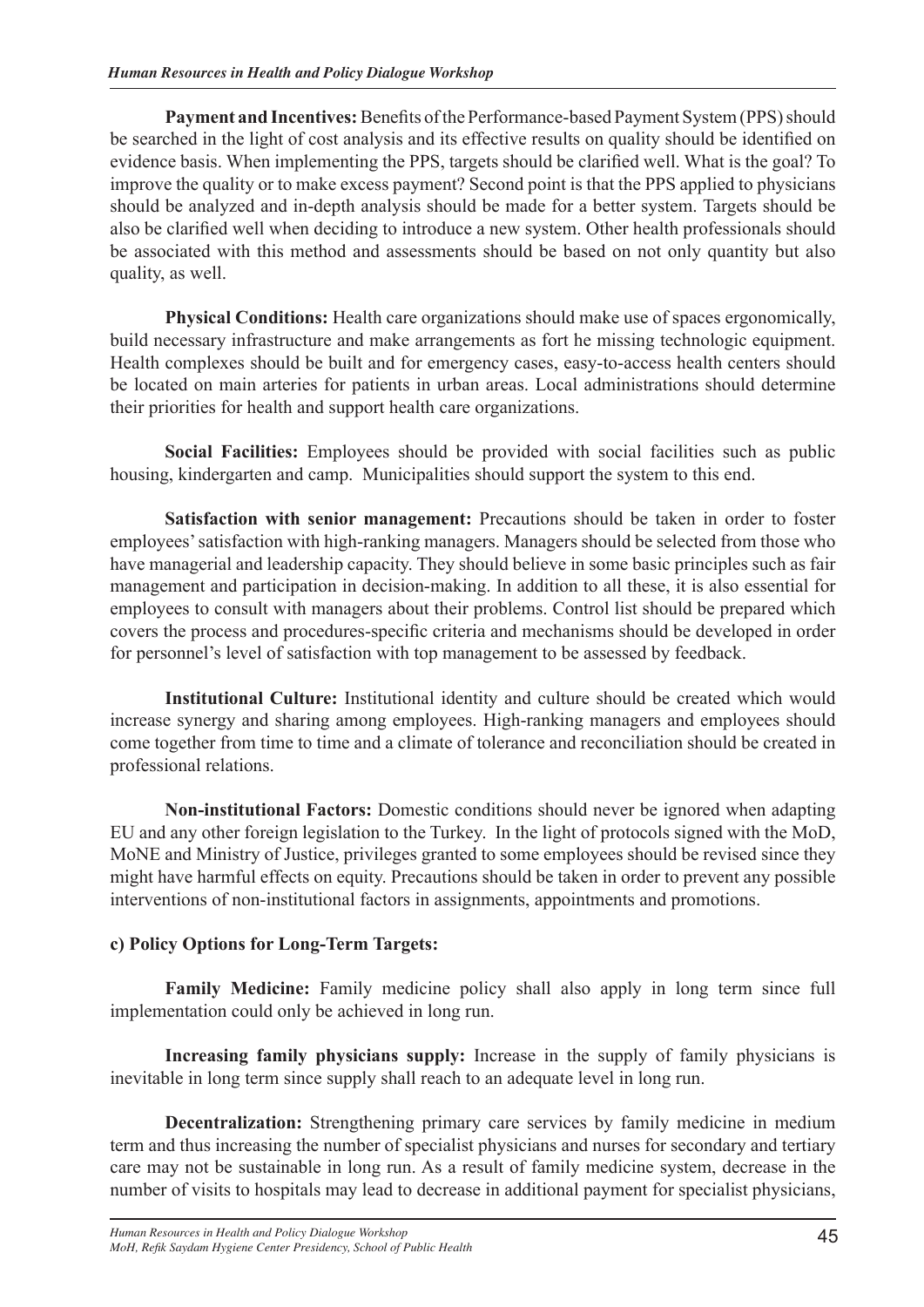which might turn out to be a factor that complicates assigning specialist physicians in regions suffering from inadequate health workforce. Decentralization in secondary and tertiary care seems a significant policy choice as an instrument to prevent this problem. Within the scope of on-going hospital autonomy policy, it is thought to devolve workforce planning to hospitals by using delegation which is a type of decentralization. Because of the above mentioned rationale that type of decentralization model is appropriate for Turkey. Authorizing hospitals for the below-listed items may facilitate hospitals to employ more physicians and nurses at hospitals which are located in rural areas suffering from imbalance.

- **Employment of contracted specialist physicians and nurses:** The fact that physicians and nurses knowing the duration of their assignments in a particular region, might be seen as a factor to increase efficiency.
- **Employment of adequate number of administrative personnel:** There are problems in the number administrative personnel even in the current situation. Considering such inadequacy is one of the factors that lead to imbalance, personnel capacity including professional managers should also be increased in case of hospital decentralization.
- **If permanent staff will be employed determining salary levels:** It is rather difficult issue. Because a complex infrastructure is needed for hospitals to identify levels of salaries. For instance, hospitals in the UK were granted authority on this issue, however, most of them had to use centralized salary scales since they did not have adequate infrastructure. Alternately, amount of payment, in addition to the centralized salary scales, could be identified by hospitals. In other words, hospitals might be authorized moderately regarding salaries.
- **Joint use of capacities:** Strategic partnership is one of the most common strategies nowadays which is increasingly used in the USA particularly. It creates some advantages for hospitals such as lessening competition in weak markets, access to innovative technologies, sharing knowledge, decreasing duplication of services and increasing efficiency. Thus, hospitals could avoid inefficiency because of duplications by taking advantage of partnerships. Savings obtained this way might be spent for monetary and non-monetary instruments of motivation, which could attract specialist physicians and nurses.
- In-service trainings: Hospitals, in order to promote knowledge and skills of physicians and nurses, and also to make them work efficiently, should attach importance to inservice trainings.

**Promotion of socio-cultural conditions:** In order for imbalanced distribution of nurses by regions to be alleviated, socio-cultural conditions should be improved and if improvement is achieved in medium term, the process should be maintained.

# **2.3.3.3 TASKS AND RESPONSIBILITIES**

MoH shall primarily be responsible for implementing policy options identified for short term. Since policies in this period shall necessitate additional financial sources MoF is one of the actors to play role in this process. In-service trainings shall be given in collaboration with the MoH, health care institutions and educational institutions.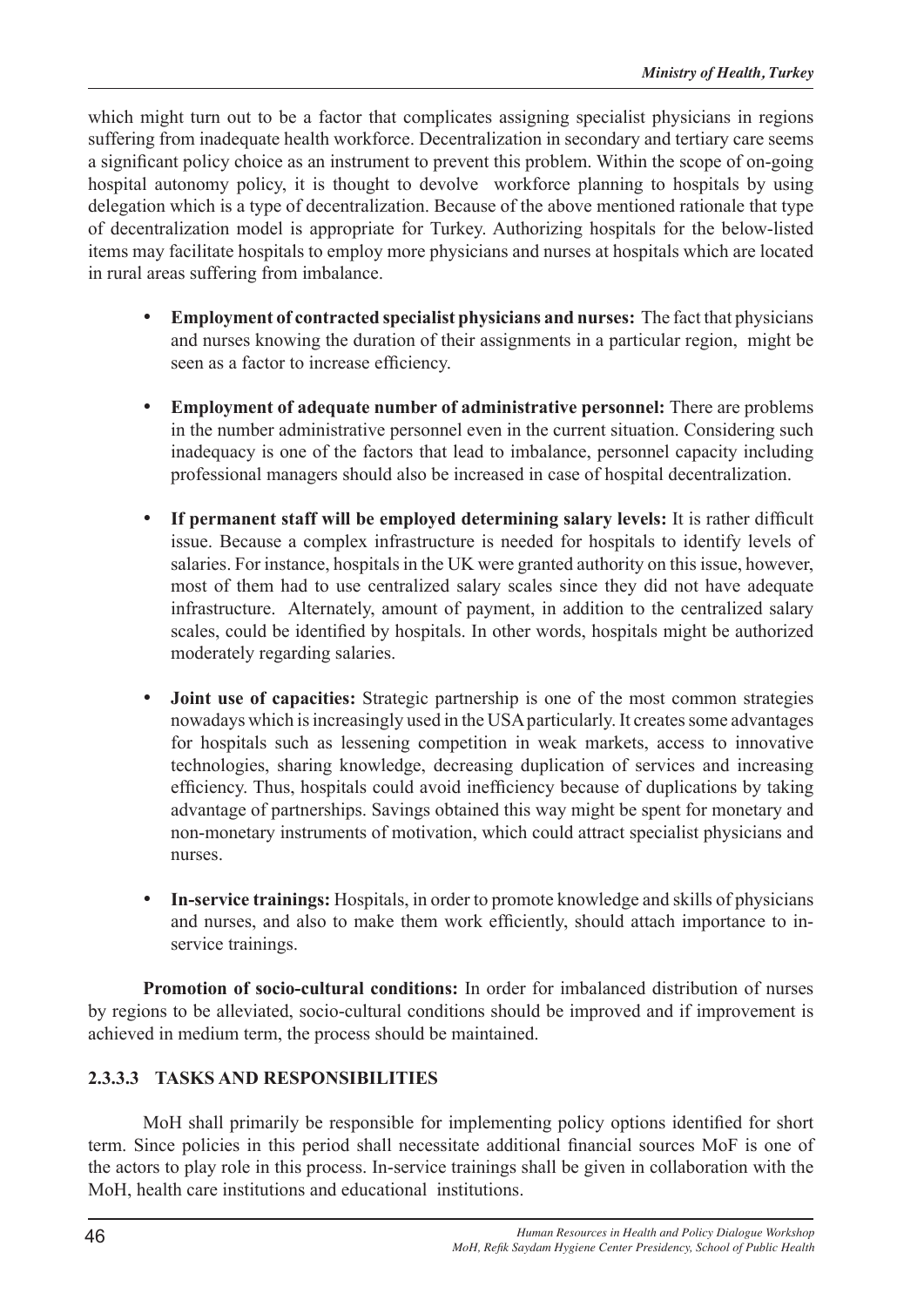In medium term, family medicine policy and decentralization – a part of it- shall be implemented by Provincial Health Directorates, Governor's Offices and legal authorities under the MoH responsibility. Success of this policy, however, should be measured by not only the MoH but also unbiased research institutions in order to prevent subjectivity. MoH and educational institutions shall undertake the responsibility to increase family physicians' supply. Facilitated by educational institutions and non-governmental organizations, MoH, on the other hand, could be responsible for the revision of job descriptions. As for employment of inactive working physicians in primary care, responsibility is owned by the MoH while the MoH, HEC and educational institutions are together responsible for ensuring consistency between the supply and employment of specialist physicians.

On long term Provincial Health Directorates affiliated to the MoH, Governor's Offices and legal authorities shall be responsible for implementing, family medicine policy; MoH, HEC, educational institutions and MOF shall responsible for increasing the supply of family physicians; and MoH, legal authorities, MoF and hospitals shall be responsible for decentralization policy.

### **2.3.3.4 CRITICAL FACTORS FOR SUCCESS**

In order to achieve short term targets and determined policy options to be successful two critical factors are considered:

- 1. Communication in close to receive stakeholders' support (health sector employees, non-governmental organizations and educational institutions),
- 2. Adequate level of financing for policies that require additional financing.

Following are critical factors considered important for achieving Policy Options to achieve medium and long term targets:

- 1. Communication in close to receive stakeholders' support (health sector employees, non-governmental organizations and educational institutions),
- 2. Building technical capacity in Provincial Health Directorates for family medicine and decentralization to be implemented in primary care,
- 3. Building administrative and technical capacity in the MoH central organization because of the role which will change by decentralization,
- 4. Ensuring adequate financing to implement all these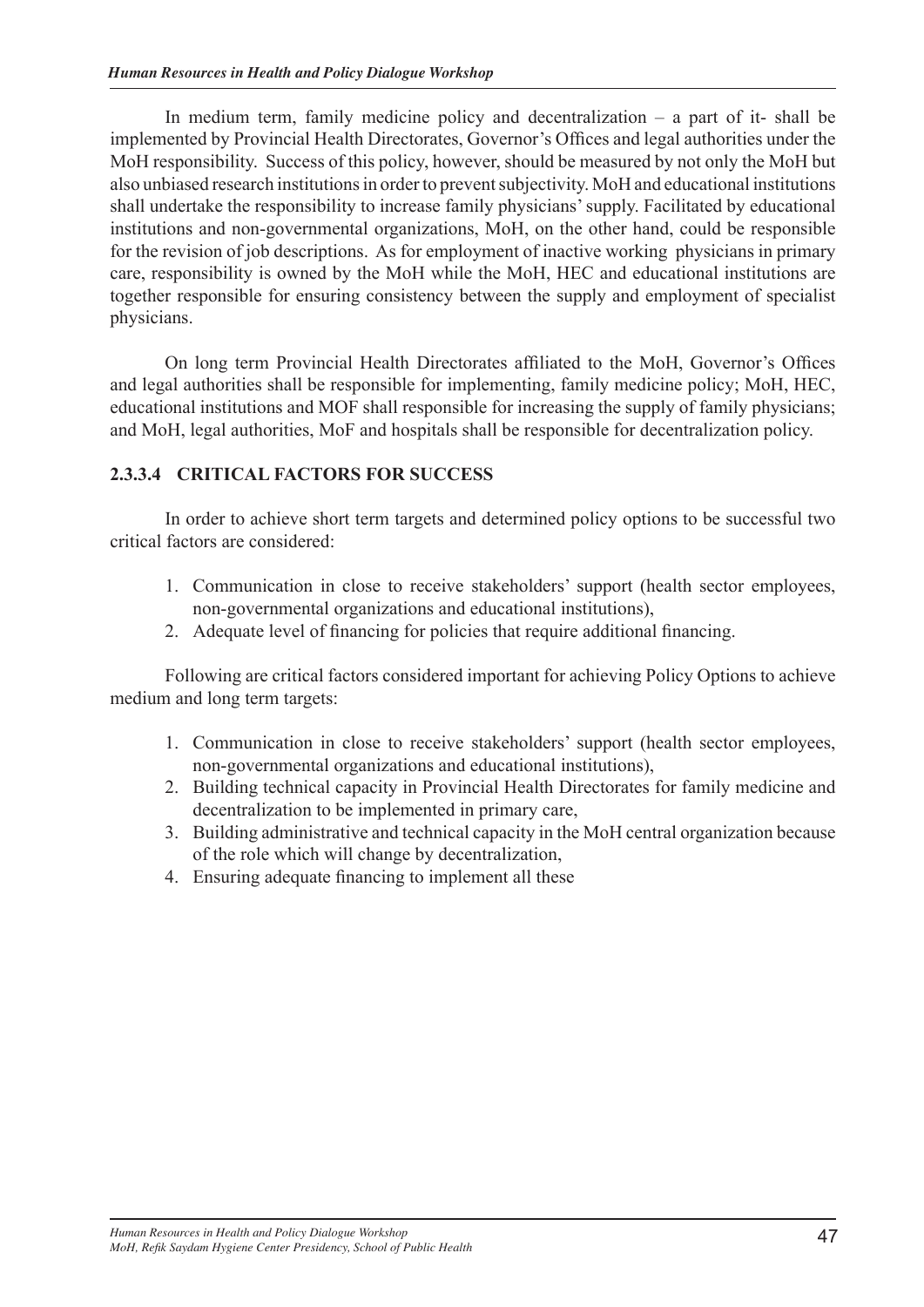Table 2.14: Summary of Targets, Policy Options, Action Plan and Critical Factors for Success 48**Table 2.14: Summary of Targets, Policy Options, Action Plan and Critical Factors for Success**

| Targets                                                                                                                                                                                   | <b>Policy Options</b>                                                                                                                                                                                                                                                                                                                                                                                                                                                                                           | <b>Action Plan</b>                                                                                                                                                                                                      | <b>Critical Factors for Success</b>                                                                                                                                                                                                            |
|-------------------------------------------------------------------------------------------------------------------------------------------------------------------------------------------|-----------------------------------------------------------------------------------------------------------------------------------------------------------------------------------------------------------------------------------------------------------------------------------------------------------------------------------------------------------------------------------------------------------------------------------------------------------------------------------------------------------------|-------------------------------------------------------------------------------------------------------------------------------------------------------------------------------------------------------------------------|------------------------------------------------------------------------------------------------------------------------------------------------------------------------------------------------------------------------------------------------|
| Short-Term                                                                                                                                                                                |                                                                                                                                                                                                                                                                                                                                                                                                                                                                                                                 |                                                                                                                                                                                                                         |                                                                                                                                                                                                                                                |
| in distribution of nurses<br>by provinces up to %15<br>To alleviate imbalance<br>specialists and GPs by<br>To alleviate imbalance<br>provinces up to %12<br>in distribution of<br>and %15 | distribution of administrative personnel<br>9. Re-assessment of Exemptions from<br>nurses with<br>11. General health status of employees<br>8. Recruitment of unemployed nurses<br>3. Ensuring necessary technical<br>10. Alleviating imbalances in<br>5. Employment of contracted<br>1. Work Hours, Conditions<br>Regular Turn for Nurses<br>4. Providing contracted<br>physicians and nurses<br>6. Compulsory Service<br>7. In-service trainings<br>career opportunities<br>2. Employee's Safety<br>equipment | 7. MoH, Health Care Institutions,<br>Educational Institutions<br>1. MOH, MOF<br>4. MOH, MOF<br>8. MOH, MOF<br>5. MOH, MoF<br>10. MOH<br>11. MOH<br>6. MOH,<br>3. MOH<br>2. MOH<br>9. MoH                                | (health sector employees, non-<br>receive stakeholders' support<br>governmental organizations,<br>education facilities and etc.)<br>Adequate level of financing<br>Communication in close to                                                   |
| Medium Term                                                                                                                                                                               |                                                                                                                                                                                                                                                                                                                                                                                                                                                                                                                 |                                                                                                                                                                                                                         |                                                                                                                                                                                                                                                |
| in distribution of nurses<br>by provinces up to %25<br>To alleviate imbalance<br>specialists and GPs by<br>To alleviate imbalance<br>provinces up to %20<br>in distribution of<br>and %25 | 16. Increasing family physicians supply<br>5. Proper employment ofof inactive<br>14. Revision of job/task definitions<br>working in primary care<br>12. Family Medicine<br>13. Decentralization<br>17. Tele-medicine                                                                                                                                                                                                                                                                                            | 13. MOH, legal authorities, MoF, hospitals,<br>12 MOH, Provincial Health Directorates,<br>14. MoH, HEC, Educational Institutions,<br>Governor's Offices, legal authorities<br>16. HEC, MOH<br>15. MOH<br>17. MoH<br>Mof | Provincial Health Directorates<br>· Building technical capacity in<br>receive stakeholders' support<br>Adequate level of financing<br>technical capacity at MOH<br>Building managerial and<br>• Close communication to<br>central organization |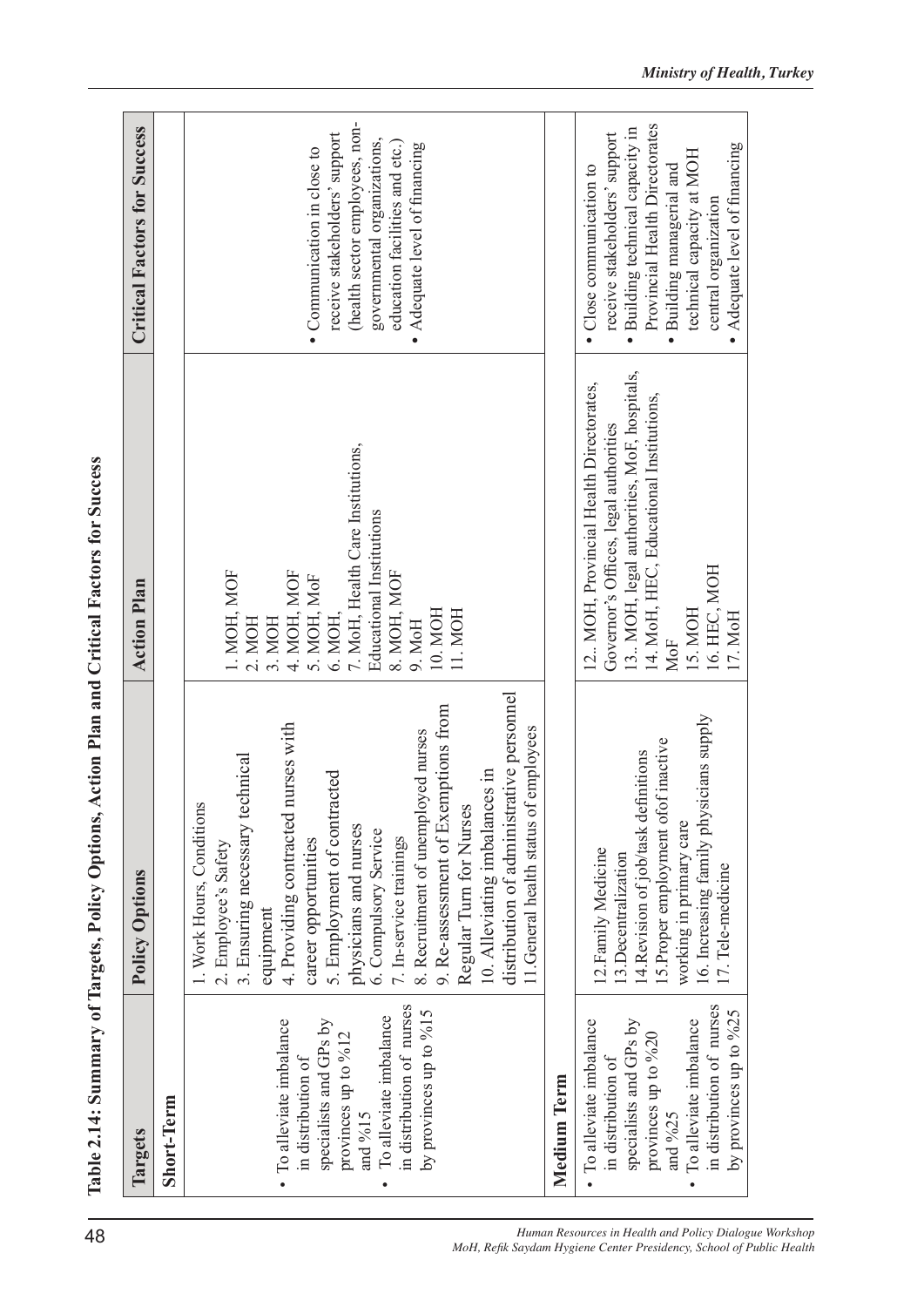| ļ                                  |
|------------------------------------|
|                                    |
|                                    |
| ļ                                  |
| l<br>$\zeta$                       |
|                                    |
| ican ci<br>i<br>ׇ֘֝֬֕              |
|                                    |
| i<br>֕                             |
|                                    |
| י<br>ו<br>i<br>$\overline{1}$<br>l |
| ;<br>,<br>I<br>J<br>i              |
| ŀ<br>—<br>—                        |
|                                    |
|                                    |
|                                    |
| $\overline{\phantom{a}}$           |
|                                    |
| $\frac{1}{2}$<br>)<br>}<br>l<br>I  |

| Targets                                                                                                                                                                                                        | <b>Policy Options</b>                                                                                                                                                                                                                                                                                                                                                                                 | <b>Action Plan</b>                                                                                                                                                                                               | <b>Critical Factors for Success Factors</b>                                                                                                                                                                                                                          |
|----------------------------------------------------------------------------------------------------------------------------------------------------------------------------------------------------------------|-------------------------------------------------------------------------------------------------------------------------------------------------------------------------------------------------------------------------------------------------------------------------------------------------------------------------------------------------------------------------------------------------------|------------------------------------------------------------------------------------------------------------------------------------------------------------------------------------------------------------------|----------------------------------------------------------------------------------------------------------------------------------------------------------------------------------------------------------------------------------------------------------------------|
| Medium Term                                                                                                                                                                                                    |                                                                                                                                                                                                                                                                                                                                                                                                       |                                                                                                                                                                                                                  |                                                                                                                                                                                                                                                                      |
| nurses by provinces up<br>To alleviate imbalance<br>To alleviate imbalance<br>specialists and GPs by<br>and %25 respectively<br>provinces up to %20<br>in distribution of<br>in distribution of<br>$10\%25$    | employment<br>20.Promotion of socio-cultural conditions<br>24. Satisfaction with senior managers<br>19. Enabling consistency between<br>specialist distribution and $\epsilon$<br>26. Non-institutional factors<br>21.Payment and incentives<br>18. In-service trainings<br>22. Physical conditions<br>25. Corporate culture<br>23. Social benefits<br>policy                                         | 18. MOH, Health Institutions,<br>20. Respective Ministries<br><b>Education Facilities</b><br>21. MoH, MoF<br>22. MoH, MoF<br>23. MoH<br>24. MoH<br>25. MoH<br>19. MoH, MoF<br>26. MoH                            | Building technical capacity in Provincial<br>capacity at MOH central organization<br>• Communication in close to receive<br>· Building managerial and technical<br>• Adequate level of financing<br>stakeholders' support<br><b>Health Directorates</b><br>$\bullet$ |
| Long Term                                                                                                                                                                                                      |                                                                                                                                                                                                                                                                                                                                                                                                       |                                                                                                                                                                                                                  |                                                                                                                                                                                                                                                                      |
| nurses by provinces up<br>To alleviate imbalance<br>To alleviate imbalance<br>specialists and GPs by<br>and %50 respectively<br>provinces up to %40<br>in distribution of<br>in distribution of<br>$10\,\%$ of | a. Employment of contracted specialists<br>28. Increasing family physicians supply<br>b. Employment of sufficient number of<br>30. Promotion of socio-cultural conditions<br>permanent staff (payroll personnel)<br>c. Determining wage levels for<br>administrative personnel<br>d. Joint use of capacities<br>e. In-service trainings<br>29. Decentralization:<br>27. Family medicine<br>and nurses | Directorates, Governor's Offices,<br>27. MOH, Provincial Health<br>29. MOH, Legal authorities,<br>28. MOH, HEC, Education<br>30. Respective Ministries<br>legal authorities<br>Facilities, MOF<br>MOF, hospitals | · Building technical capacity in Provincial<br>capacity at MOH central organization<br>• Communication in close to receive<br>Building managerial and technical<br>Adequate level of financing<br>stakeholders' support<br><b>Health Directorates</b><br>$\bullet$   |
|                                                                                                                                                                                                                |                                                                                                                                                                                                                                                                                                                                                                                                       |                                                                                                                                                                                                                  |                                                                                                                                                                                                                                                                      |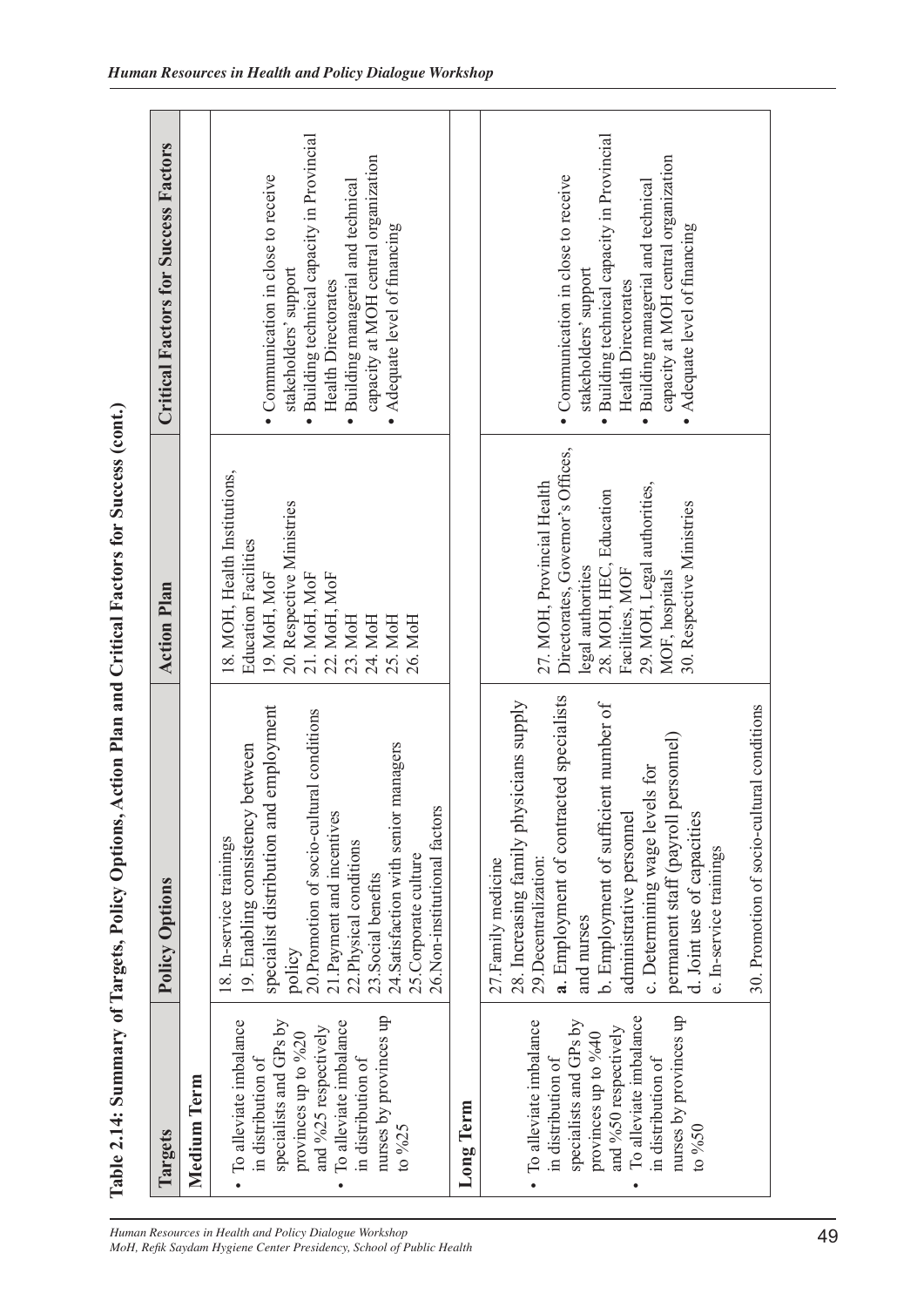Table 2.15:Short, Medium and Long Term Target Recommendations, Policy Options, Feasibility, Executive Source and Assessment 50**Table 2.15:Short, Medium and Long Term Target Recommendations, Policy Options, Feasibility, Executive Source and Assessment**

| TARGET                        | inactive working health<br>work force capacity's<br>To search reasons for<br>identify incentives<br>not working and to | to work in health sector<br>workforce in different<br>sector(s) and re-direct<br>To shift health                                          | contracted personnel<br>recruitment of<br>To continue   | auditing capacity<br>supervision and<br>To strengthen      |
|-------------------------------|------------------------------------------------------------------------------------------------------------------------|-------------------------------------------------------------------------------------------------------------------------------------------|---------------------------------------------------------|------------------------------------------------------------|
|                               |                                                                                                                        |                                                                                                                                           |                                                         |                                                            |
| CHOICE<br>POLICY              | Procurement of<br>service                                                                                              | Encouragement,<br>shorter intervals,<br>examinations at<br>in examination<br>arrangements<br>shift in title<br>making<br>making<br>format | for employees'<br>Making some<br>arrangements<br>rights | performance<br>Developing<br>institutional<br>system       |
| FEASIBILITY                   | Fairly applicable                                                                                                      | Fairly applicable                                                                                                                         | Fairly applicable                                       | Fairly applicable                                          |
| RESPONSIBLE??<br><b>S.OHM</b> | <b>MOH</b>                                                                                                             | <b>NOH</b>                                                                                                                                | <b>MOH</b>                                              | <b>MOH</b>                                                 |
| SOURCE                        |                                                                                                                        |                                                                                                                                           | Institution's<br>revolving<br>necessary<br>fund, if     |                                                            |
| MEASURING<br>SUCCESS          |                                                                                                                        | Enhancement<br>health sector<br>working in<br>workforce<br>of health                                                                      |                                                         | of employees<br>Assessment<br>and patients<br>satisfaction |
| DESIRABLE<br>RESULT           | inactive working<br>Identifying the<br>capacity and<br>employment<br>options                                           | working in health<br>Enhancement of<br>health workforce<br>secto                                                                          |                                                         | effective and fair<br>Productive,<br>services              |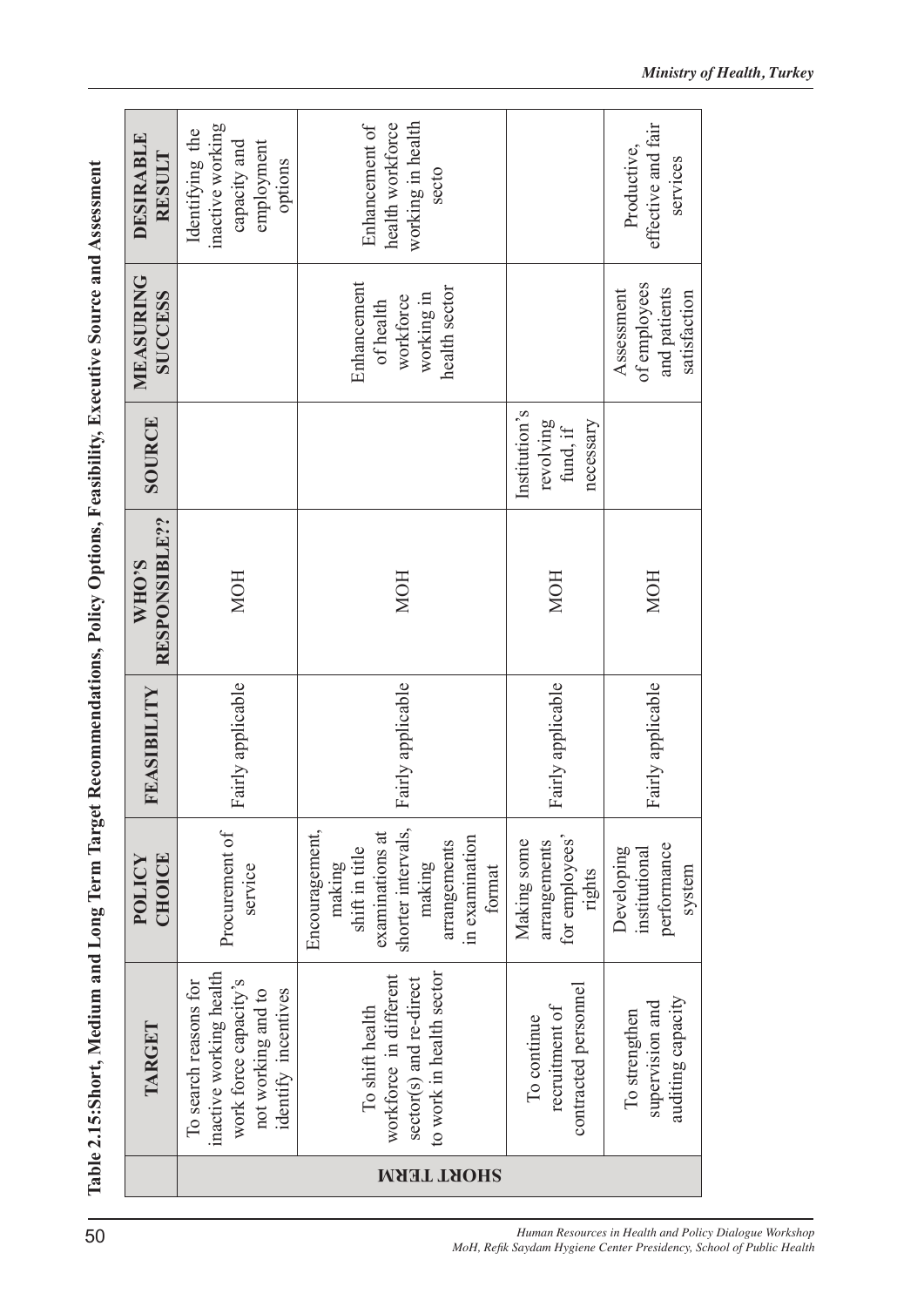|                      | DESIRABLE                    |                                                                                                                                                 |                                                                                                                                                                                                               |  |  |
|----------------------|------------------------------|-------------------------------------------------------------------------------------------------------------------------------------------------|---------------------------------------------------------------------------------------------------------------------------------------------------------------------------------------------------------------|--|--|
| MEASURING<br>SUCCESS |                              |                                                                                                                                                 |                                                                                                                                                                                                               |  |  |
|                      | SOURCE                       |                                                                                                                                                 |                                                                                                                                                                                                               |  |  |
|                      | <b>RESPONSIBLE?</b><br>WHO'S | Government                                                                                                                                      | MoH Central<br>Organization<br>and Rural                                                                                                                                                                      |  |  |
|                      | FEASIBILITY                  | applicable<br>Weakly                                                                                                                            | applicable<br>Fairly                                                                                                                                                                                          |  |  |
|                      | CHOICE<br>POLICY             | equity principle-<br>management<br>Developing<br>based wage<br>policies and<br>cooperation<br>inter-sector<br>Ensuring<br>effective<br>training |                                                                                                                                                                                                               |  |  |
| (const.)             | TARGET                       | payments by reviewing<br>existing wage policies<br>external and individual<br>To eliminate internal,<br>inequities regarding                    | To develop curriculum,<br>ensure standardization<br>overview of in-service<br>trainings with respect<br>develop certification<br>between sectors and<br>systems by quick<br>to efficiency and<br>productivity |  |  |
|                      |                              |                                                                                                                                                 |                                                                                                                                                                                                               |  |  |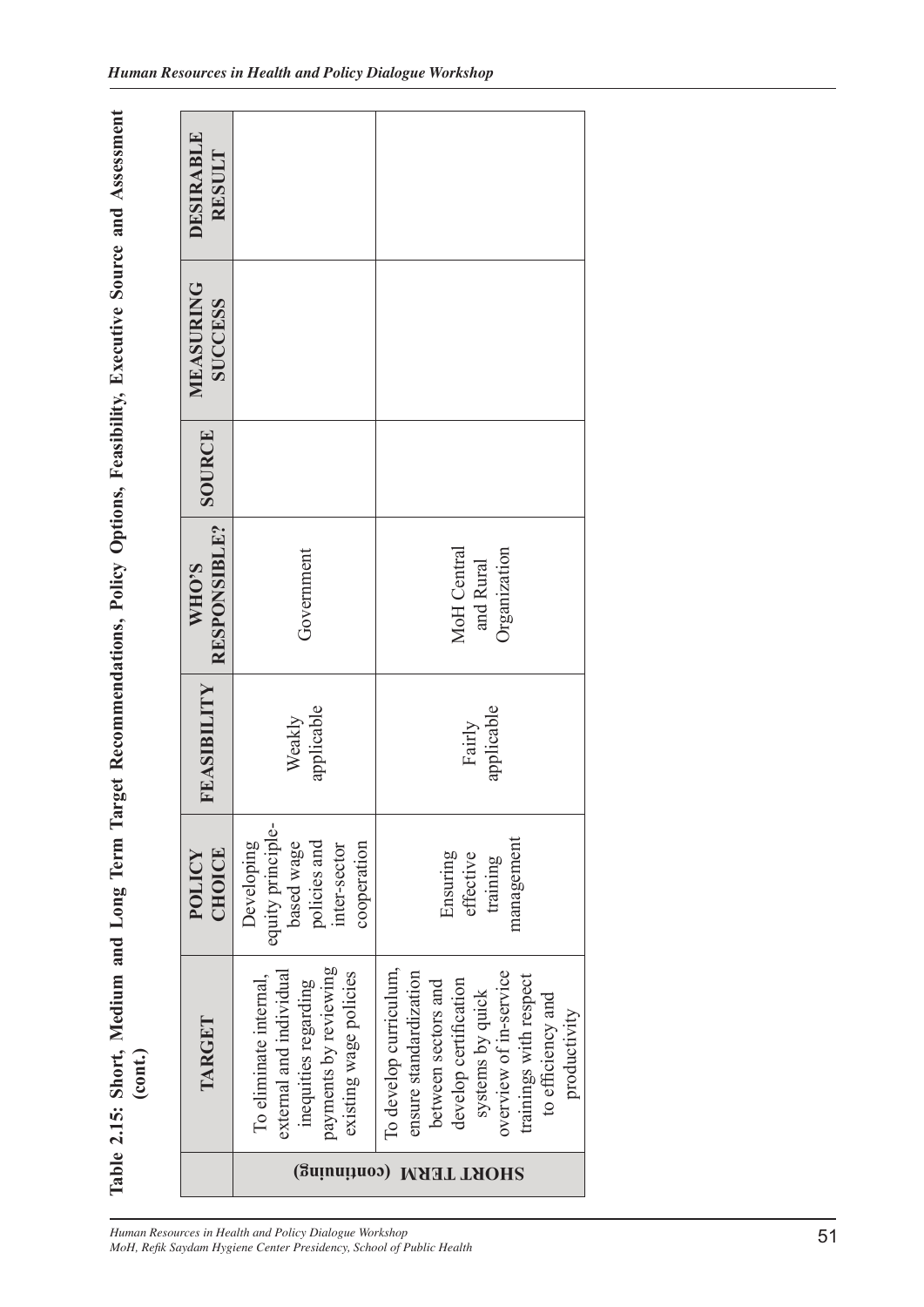|                              |                                                                                                               | <b>MEDIUM TERM</b>                                                 |                                                                                                                            | <b>LONG TERM</b>                                     |
|------------------------------|---------------------------------------------------------------------------------------------------------------|--------------------------------------------------------------------|----------------------------------------------------------------------------------------------------------------------------|------------------------------------------------------|
| TARGET                       | To introduce inactive<br>working health work<br>force capacity to the<br>sector                               | To identify personnel<br>training inventory                        | house, camps, training<br>(kindergarten, guest<br>To promote social<br>health employees<br>and rest home<br>facilities for | conditions of health<br>To promote work<br>workforce |
| CHOICE<br>POLICY             | incentive factors<br>cooperation for<br>model which<br>employment<br>sector-based<br>Identifying<br>considers | Collecting and<br>current data<br>analysis of                      | existing on this<br>Implementing<br>the legislation<br>issue                                                               |                                                      |
| FEASIBILITY                  | applicable<br>Mildly                                                                                          | applicable<br>Fairly                                               | applicable<br>Weakly                                                                                                       |                                                      |
| <b>RESPONSIBLE?</b><br>WHO'S | <b>MoH</b>                                                                                                    | <b>MoH</b>                                                         | <b>MoH</b>                                                                                                                 |                                                      |
| SOURCE                       |                                                                                                               |                                                                    |                                                                                                                            |                                                      |
| MEASURING<br>SUCCESS         | ration warranted<br>for the sector<br>workforce<br>Health                                                     |                                                                    |                                                                                                                            |                                                      |
| DESIRABLE<br>RESULT          |                                                                                                               | internal sources<br>deficiency with<br>To meet health<br>workforce |                                                                                                                            |                                                      |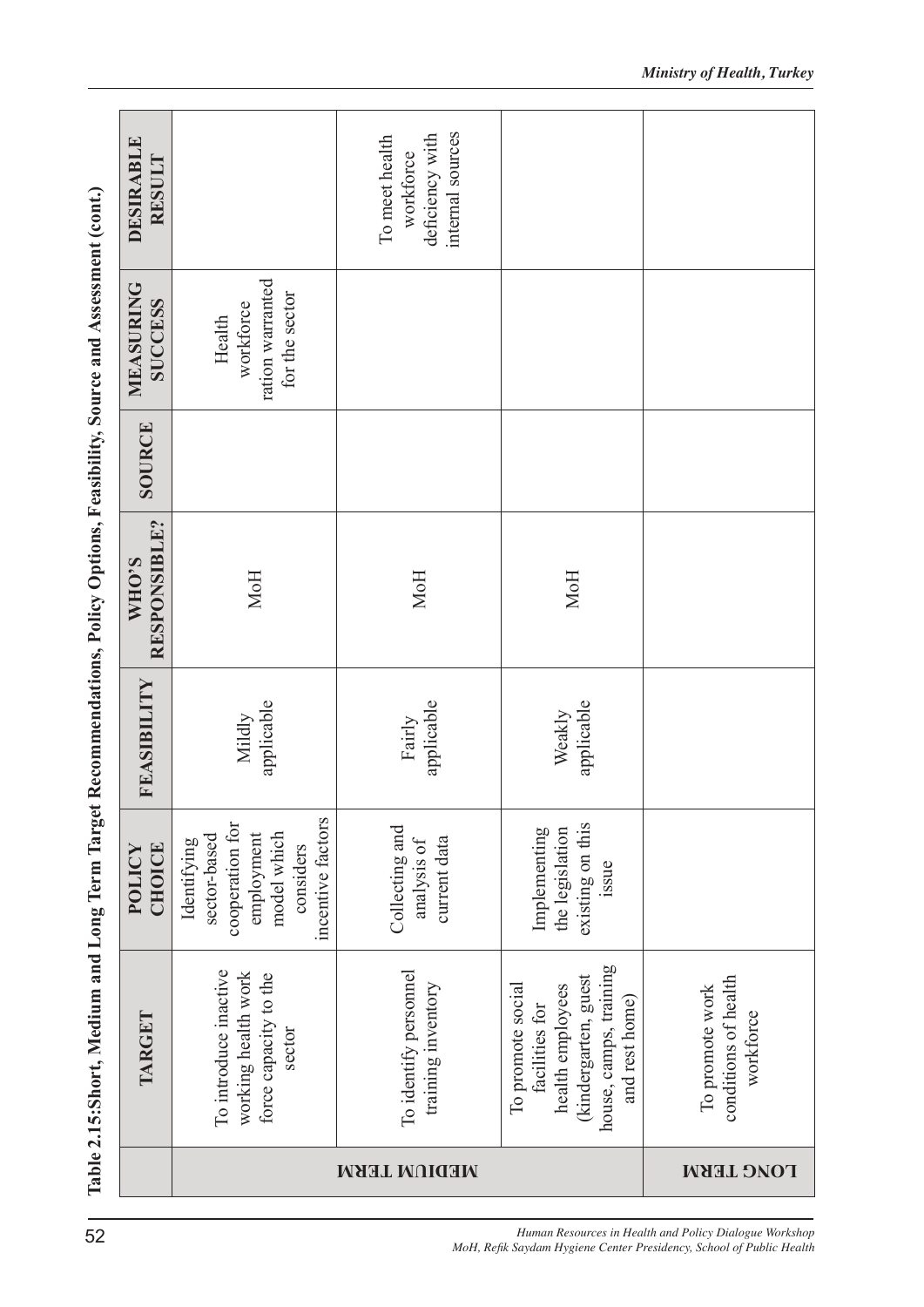## **2.3.4 MAIN MESSAGES**

- Most problems, which we have analyzed, mainly occur mainly due to insufficient workforce and number of qualified personnel in many fields.
- It is recommended to the Ministry of Health to shift their understanding from personnel management to workforce management
- • Questionnaires of validity and reliability for better access to objective and systemic knowledge and to implement appropriate structuring for making work load analyses and cost analyses is recommended
- It is recommended to found workforce departments at institution level which shall be responsible also for conducting training, career planning, source planning and job analyses other than personnel rights and responsibilities, assignment, appointment. Besides these such departments shall also help to enhance employees' motivation level, loyalty to their jobs and to create an attractive work environment.
- Methods should be developed for comparison and awarding which shall provide encouragement for good practices.
- It is recommended to identify medium and long term opportunities and threats for workforce migration.
- Based on the existing data and because of the family medicine policy increase in supply seems to be an inevitable solution to settle the problem of imbalances in family medicine system.
- Focus should be shifted towards Policy Options in order to eliminate imbalances in distribution of specialists, general practitioners and nurses, and in order to improve existing personnel's efficiency. In this context, family medicine, decentralization and revision of job definitions should be considered a Policy Option likely to make significant contribution for alleviating the problems. Besides, existing enterprises should be sustained attentively and with resolution.
- No matter how "rational" Policy Options are, they may not always be easily applicable and sustainable. Thus, stakeholders' support is essential to minimize deviations from targeted policy recommendations and effective communication mechanisms should be set up with stakeholders in order to tackle with imbalances.
- Additional sources might be created to some extent by decreasing the part of revolving funds which is transferred to treasury. So, it might be easier to recruit personnel and improve quality of services.
- It is recommended to distribute health workforce according to demand by regions and develop salary policies and incentives to provide employment of physicians and other health personnel especially in rural areas.
- • Besides the importance attached to additional payment, basic salaries should be promoted as well as retirement and pension conditions.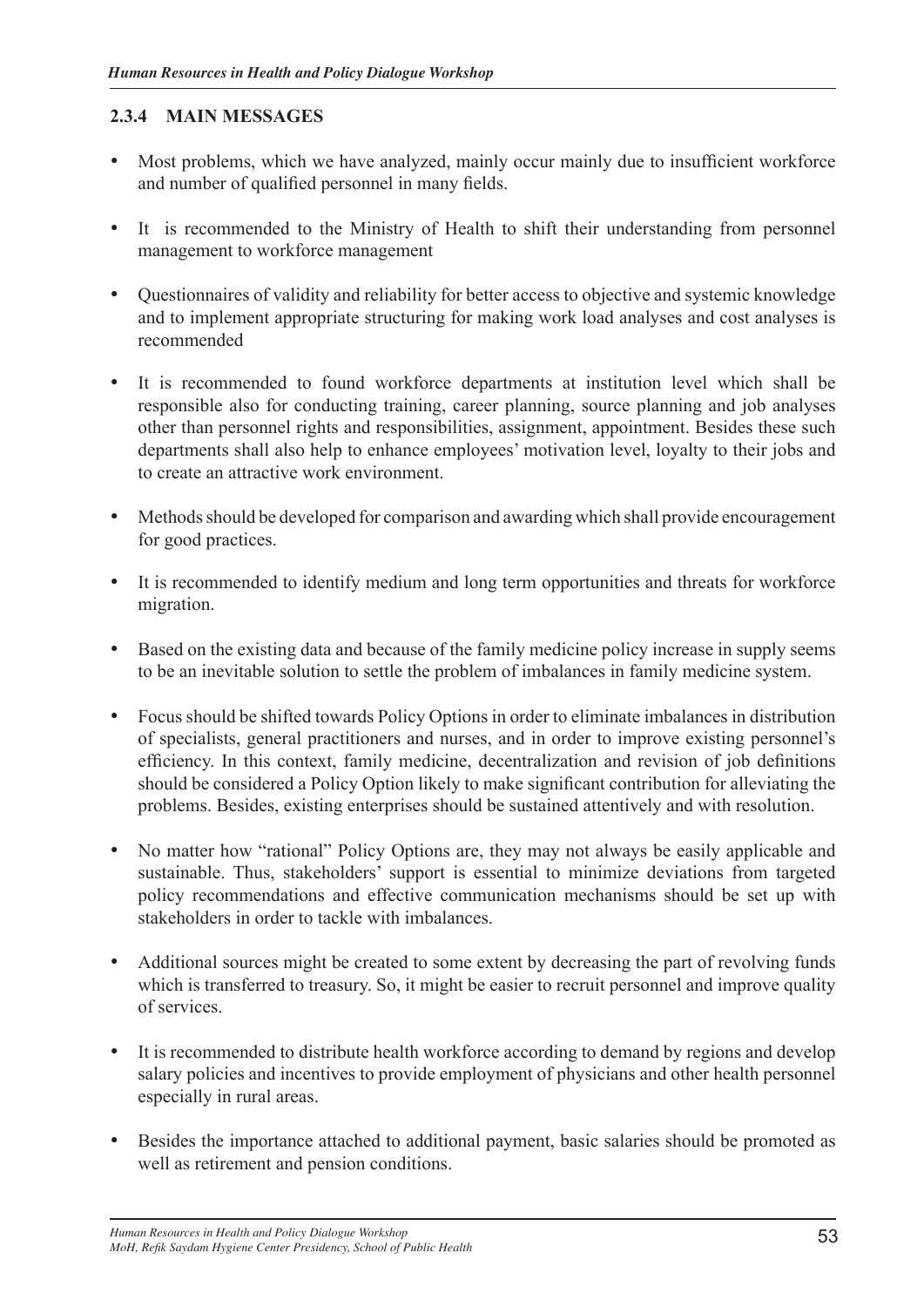- Facilities of local administrative units (metropolitan municipalities, particularly) and Private Provincial Administrations might be utilized, as well.
- Promotion of mobile health services in rural areas might also help to improve financial efficiency.
- Being financial sources, sponsors might be better used for both planning and implementing in-service trainings, public training and distant learning programs.
- Conducting cost-effectiveness analysis not only in administrative but also clinical services, external sources might be preferred, if necessary.
- Additional payment of institutional performance-based system might be improved and thus pave the way for standardization to foster job peace.
- Supervision should be established in performance-based payment system (including university and public).
- There are health professionals whom might be considered inactive working with respect to work status. Thus, job descriptions of such employees might be reviewed and they might be assigned with more convenient tasks. Incentives might be discussed in order for physicians and allied health personnel to go back to work in field. Incentive advertisements could be made in order to have the workforce, which is shifted to different sectors or not working in active manner to work again and amelioration of retirement conditions might also facilitate them to be regained in the system.
- Precautions should be taken to enable access to health workforce data in private sector.
- Revolving funds and financial sources of central and local administration budgets might be used to create an attractive work environment for health employees.

## **2.4 FEEDBACK FROM INTERNATIONAL CONSULTANTS ABOUT THE EVALUATION OF THE WORKSHOP**

The following notes summarize the conclusions which the facilitators shared with the participants at the end of the workshop. These are followed by a list of proposals regarding work that should be conducted to follow-up on the discussions and comments made during the workshop.

#### **Conclusions and recommendations**

- The workshop revealed the need to address information gaps and inconsistencies by "standardizing" data collection and promoting collaboration between the various data gathering agencies.
- • The increased use of data and evidence to inform policy-making will require the development of good analytical capacity: statistical analysis; policy development and research.
- Another important need is to strengthen linkages and collaboration (coordination) between funding, planning, recruitment, education and regulatory institutions with responsibility for health workforce quantity and quality.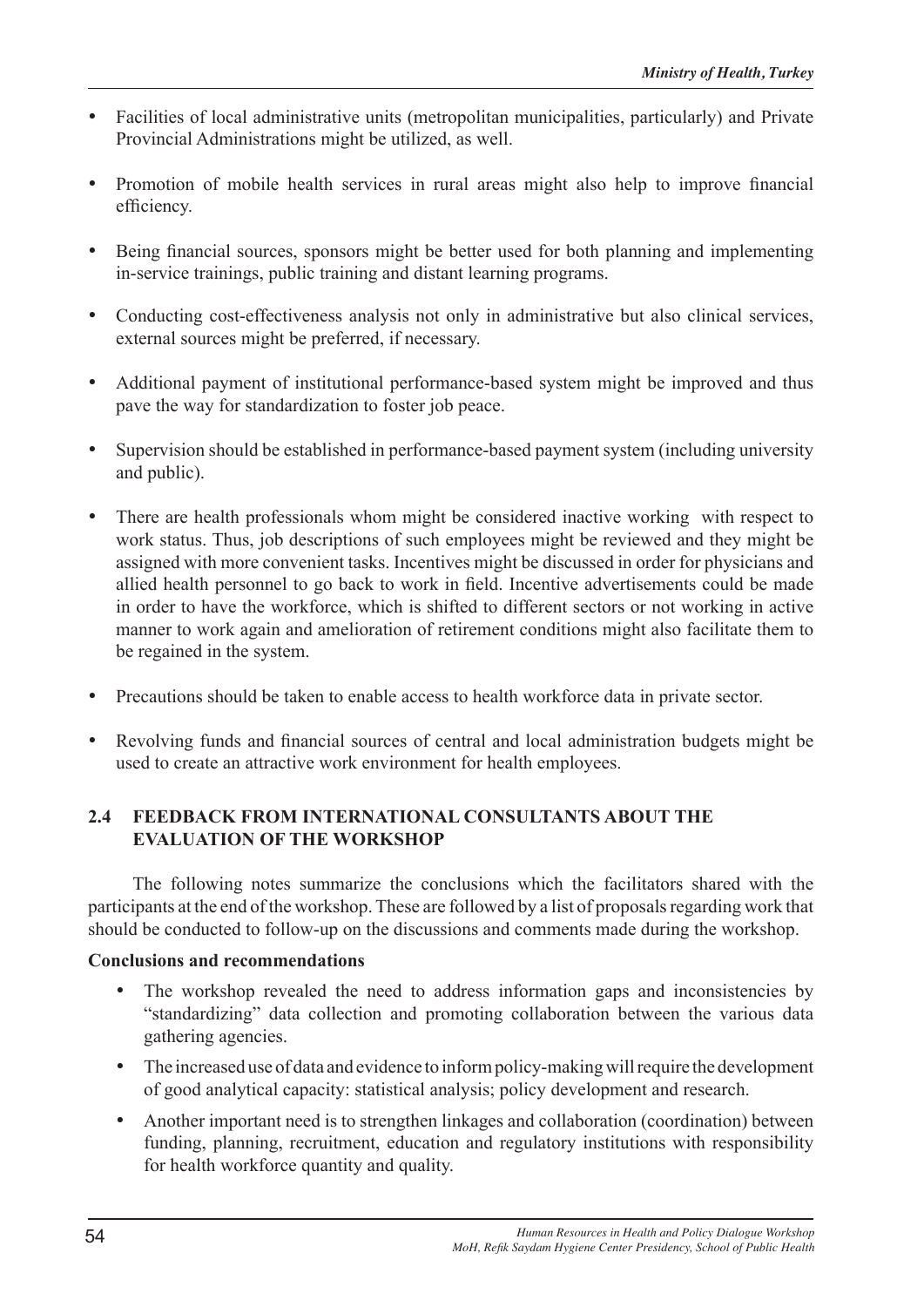- Support to policy change will be facilitated by systematic involvement of stakeholders at national level.
- The definition of probable costs of the various policy proposals should be done within a medium term expenditure framework.
- Management capacity will have to be increased in the context of decentralization of health services.
- Priority is to be given to rapid, systematic and objective assessment of workforce imbalances and levels of unemployment, by occupational groups and regions, with the objective of improving workforce efficiency and equity of access.
- Next steps to be considered include: the consolidation of reports of the Rapid Assessment Report and the Report of this workshop, possibly a policy seminar at a more senior level, and a technical course on HRH policy development targeting a selected number of key players.

In summary, HRH issues are complex and to address them in a comprehensive manner is a very challenging exercise. The workshop participants came up with sound ideas and proposals which will now have to be refined and operationalized. They are a significant and useful contribution to the development of a HRH policy. The assessment which has been conducted focused on the identification of issues, but left opened the policy options proposals, which will be the next step.

#### **Work to follow-up the workshop:**

Participants handled Turkey HRH –specific problems and proposals for solutions at the Workshop. However, changes were made to some of them after the workshop because the process was so dynamic. To give example, the workshop put emphasis on unemployable health personel (and especailly nurses) but the MoH announced on 30.05.2007that 32.4449 health personel would be employed. Facilitatırs, throughout the workshop, recommended a series of activities that would sustain and enrich the study, which could be summarized in the following:

- Conduct a mapping of data bases: identify and describe available data, assess their validity, reliability, and accessibility
- Conduct a mapping of the regulatory environment
- Conduct a mapping of the political environment including mapping the ongoing work by various groups in relation to HRH issues
- Conduct a mapping of education institutions and training programs active in the health sector
- Conduct a mapping of pay rates, working hours, other incentives for different health occupations in the public and private sectors; compare with some comparable occupations
- Assessment of health workforce requirements and projections based on demographic information (sex and age structure of health occupations, by specialty if possible), and on the health policy of the country
- Collection, synthesis of gray literature: theses, dissertations, research reports, government publications, international agencies, NGOs
- Review of published literature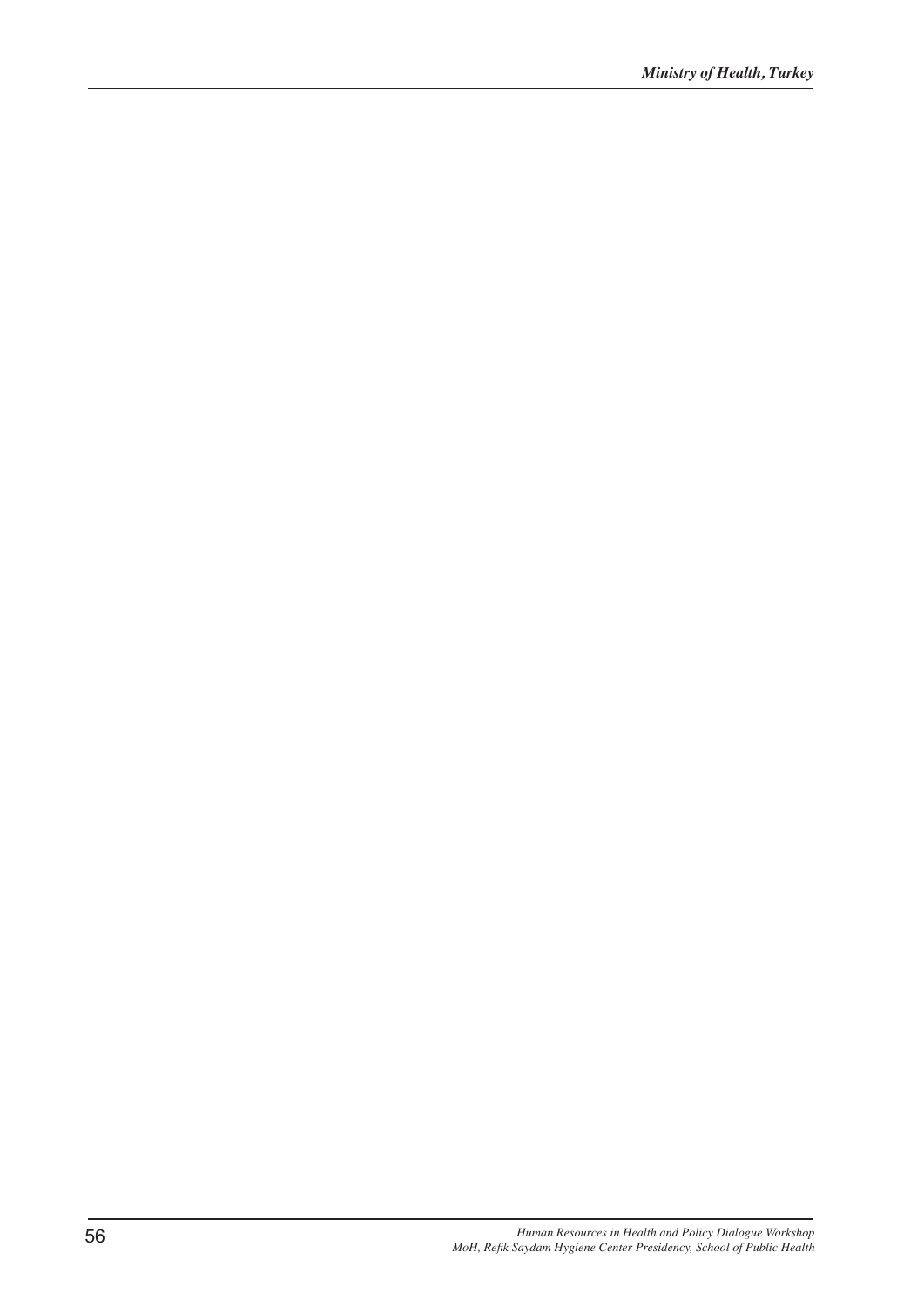# **Annex-1: Assessment Report on Human Resources in Health Policy Development Workshop organized by The World Bank.**

"Human Resources in Health Policy Dialogue Workshop" was held between 24-28 April 2007 in Ankara. 54 of the 91 participants in the workshop involved in the process of course evaluation by %59 through Evaluation Forms prepared by the World Bank.

41 persons participated in each activity (%76), 12 persons participated in most of the activities (%12), and only one of them participated in less than half of the activities (%2). Looking at the participant profiles, it is observed that among the 53 participants, 34 of them were men (%64), and 19 of them were women (%36) and none of the participants were from the World Bank.

78% of the participants claimed that this activity was relevant to their current work or function; 56% of the participants claimed that they have acquired information that is new to them; 61% of the participants claimed that the information that they had acquired were useful; 46% of the participants claimed that this activity was focused on what they specifically needed to learn; 61% of the participants claimed that the content of this activity matched the announced objectives; 83% of the participants claimed that this activity was overall useful.

In conclusion, 78% of the participants claimed that this workshop was relevant to their current work or function which means the topics of the workshop were selected appropriately. 56% of the participants claimed that they have acquired information that is new to them which means that the topics of workshop were adequately impact and detailed. 61% of the participants claimed that the information that they had acquired were useful which means that the content was useful for the activities in Turkey. 46% of the participants claimed that this workshop was focused on what they specifically needed to learn which means that the participants were not satisfied with the content sufficiently due to the fact that they have command in this general view. 61% of the participants claimed that the content of this workshop matched the announced objectives which mean that the content of the activity was consistent with what was notified earlier. We have finally come to the conclusion that this workshop was useful since 83% of the participants claimed that this workshop was overall useful.